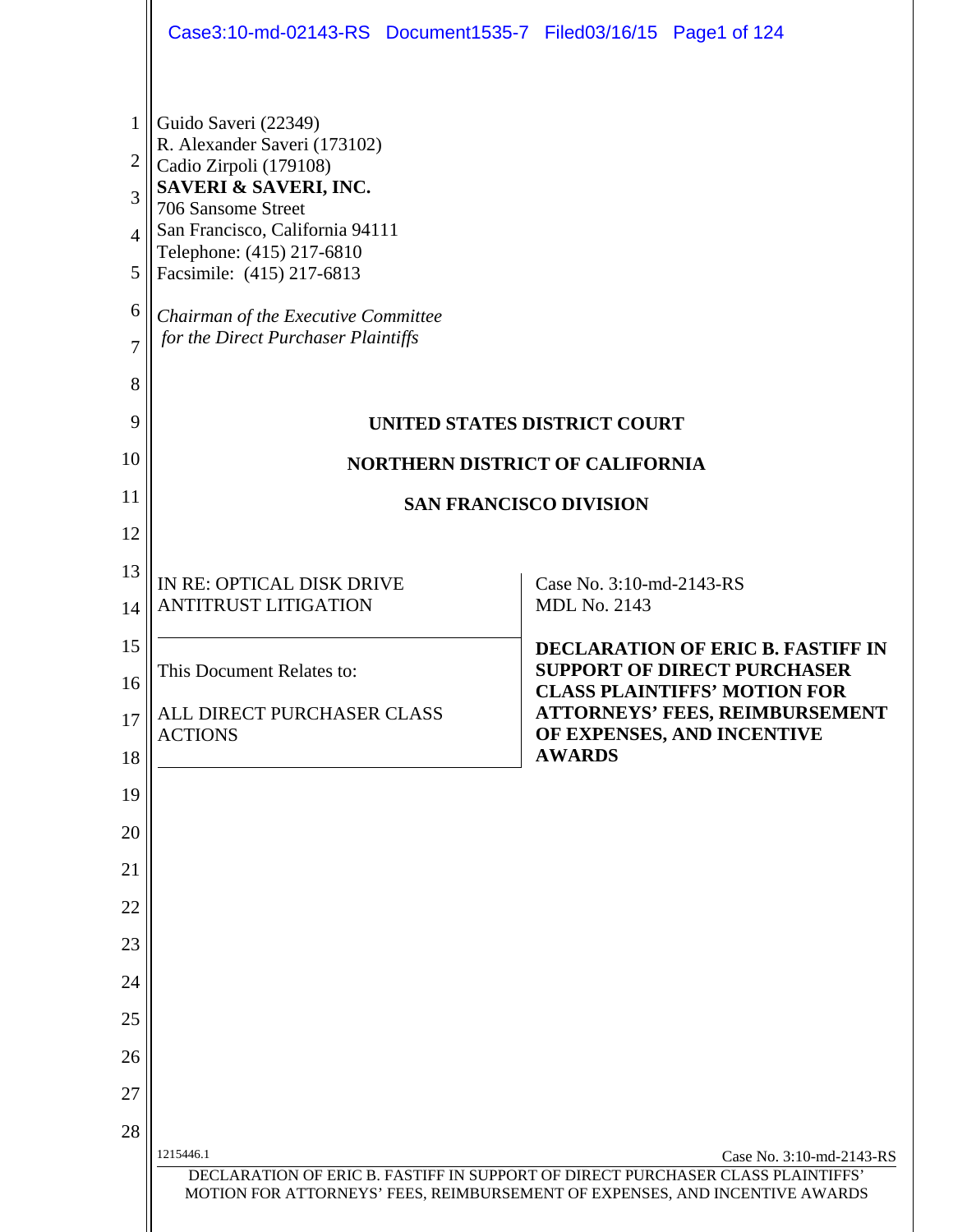1 I, Eric B. Fastiff, declare and state as follows:

2 3 4 5 6 1. I am a Partner of the law firm of Lieff Cabraser Heimann & Bernstein, LLP ("Lieff Cabraser"). I submit this declaration in support of Direct Purchaser Plaintiffs ("DPP") joint application for an award of attorneys' fees in connection with the services rendered in this litigation. I make this Declaration based on my own personal knowledge, and if called as a witness, I could and would competently testify to the matters stated herein.

7 8 9 10 2. My firm has served as counsel to Alec Berezin and The Stereo Shop and as counsel for the Direct Purchaser Class ("Class") throughout the course of this litigation. The background and experience of Lieff Cabraser and its attorneys are summarized in the *curriculum vitae* attached hereto as Exhibit 1.

11 12 13 14 3. Lieff Cabraser has prosecuted this litigation solely on a contingent-fee basis, and has been at risk that it would not receive any compensation for prosecuting claims against the Defendants. While Lieff Cabraser devoted its time and resources to this matter, it has foregone other legal work for which it would have been compensated.

15 16 17 18 19 20 21 22 23 24 25 26 27 28 1215446.1 2 Case No. 3:10-md-2143-RS DECLARATION OF ERIC B. FASTIFF IN SUPPORT OF DIRECT PURCHASER CLASS PLAINTIFFS' MOTION FOR AWARD OF ATTORNEYS' FEES, REIMBURSEMENT OF EXPENSES, AND INCENTIVE AWARDS 4. During the pendency of the litigation, Lieff Cabraser performed the following work: researched the optical disk drive industry including consulting with expert economists; drafted its clients' complaints; served the complaints on foreign and domestic defendants; responded to discovery; reviewed defendants' voluminous document production (in several languages); participated in class certification analysis, including expert work; opposed defendants' motions to exclude plaintiffs' expert's opinions; litigated the FOIA action against the Department of Justice regarding the amnesty application; drafted and edited the electronically stored information preservation proposed order; drafted and edited the consolidated amended complaint; participated in Steering Committee strategy discussions; prepared with Steering Committee members for case management conferences; drafted the opposition to the parent/subsidiary motion to dismiss; reviewed defendants' discovery responses; met and conferred with defendants regarding their discovery responses; and presented oral argument in opposition to a defendants' motion to dismiss pursuant to Rule 12(b)(6).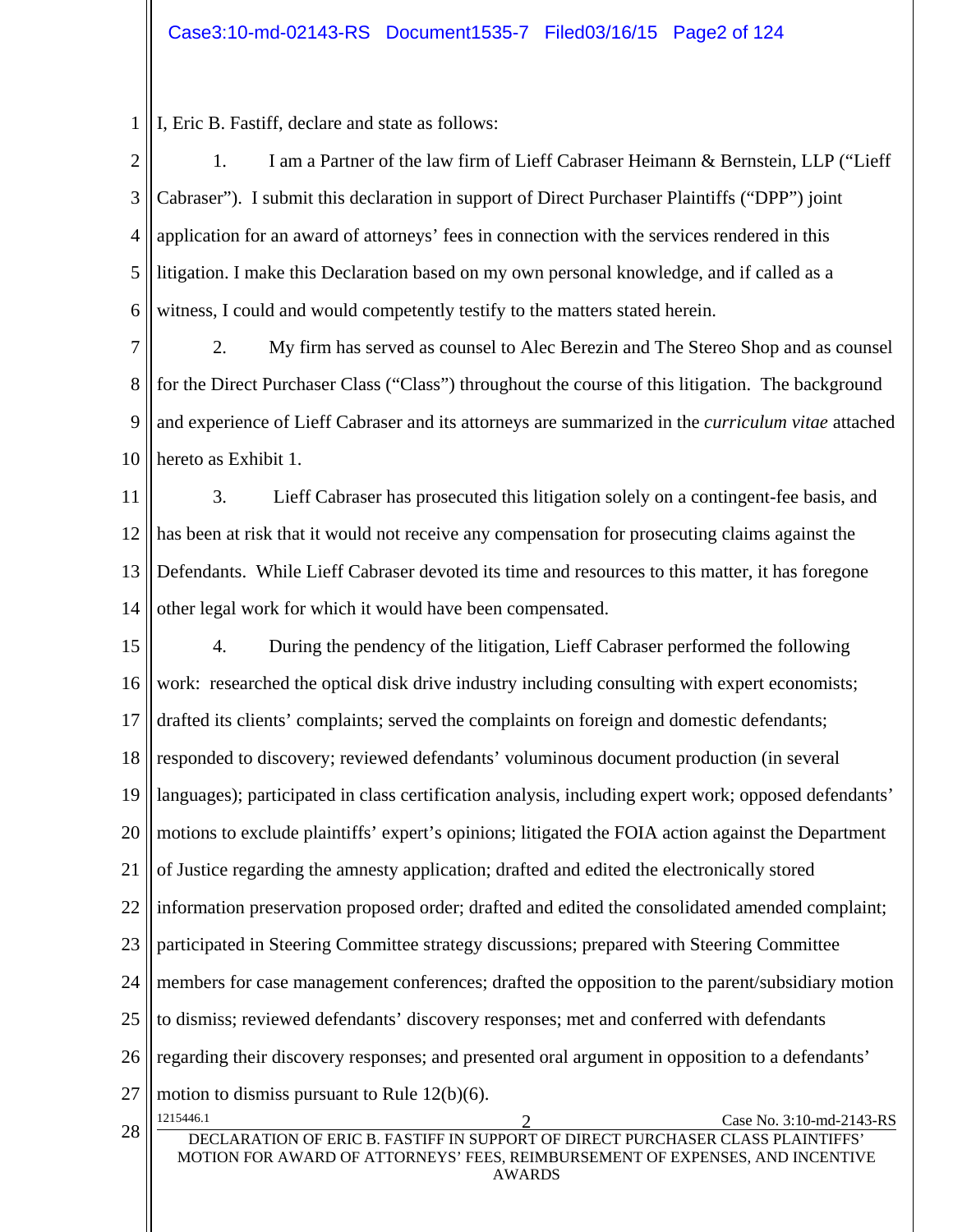1 2 3 4 5 6 7 8 5. Attached hereto as Exhibit 2 is my firm's total hours and lodestar, computed at historical rates, for the period of May 7, 2010 through December 31, 2014. This period reflects the time spent after the appointment of the Chairman of the Executive Committee for the DPPs (the "Chairman") in this litigation. The total number of hours spent by Lieff Cabraser during this period of time was 4,405.20 with a corresponding lodestar of \$1,448,103.00. This summary was prepared from contemporaneous, daily time records regularly prepared and maintained by my firm. The lodestar amount reflected in Exhibit 2 is for work assigned by the Chairman, and was performed by professional staff at my law firm for the benefit of the Class.

9 10 6. The hourly rates for the attorneys and professional support staff in my firm included in Exhibit 2 are the usual and customary hourly rates charged by Lieff Cabraser.

11 12 13 14 15 16 17 7. My firm has expended a total of \$66,619.36 in unreimbursed costs and expenses in connection with the prosecution of this litigation. These costs and expenses are broken down in the chart attached hereto as Exhibit 3. They were incurred on behalf of Direct Purchaser Plaintiffs by my firm on a contingent basis, and have not been reimbursed. The expenses incurred in this action are reflected on the books and records of my firm. These books and records are prepared from expense vouchers, check records and other source materials and represent an accurate recordation of the expenses incurred.

18 19

8. Lieff Cabraser paid a total of \$110,000.00 in assessments for the joint prosecution of the litigation against the Defendants.

20 21 9. I have reviewed the time and expenses reported by my firm in this case which are included in this declaration, and I affirm that they are true and accurate.

22 23 24 I declare under penalty of perjury under the laws of the United States of America that the foregoing is true and correct. Executed on this 2nd day of February, 2015 at San Francisco, CA.

| 25 |           |                                                                                                                                                                  | $\sqrt{s}$ Eric B. Fastiff |
|----|-----------|------------------------------------------------------------------------------------------------------------------------------------------------------------------|----------------------------|
| 26 |           |                                                                                                                                                                  | <b>ERIC B. FASTIFF</b>     |
| 27 |           |                                                                                                                                                                  |                            |
|    | 1215446.1 |                                                                                                                                                                  | Case No. 3:10-md-2143-RS   |
| 28 |           | DECLARATION OF ERIC B. FASTIFF IN SUPPORT OF DIRECT PURCHASER CLASS PLAINTIFFS'<br>MOTION FOR AWARD OF ATTORNEYS' FEES, REIMBURSEMENT OF EXPENSES, AND INCENTIVE |                            |

AWARDS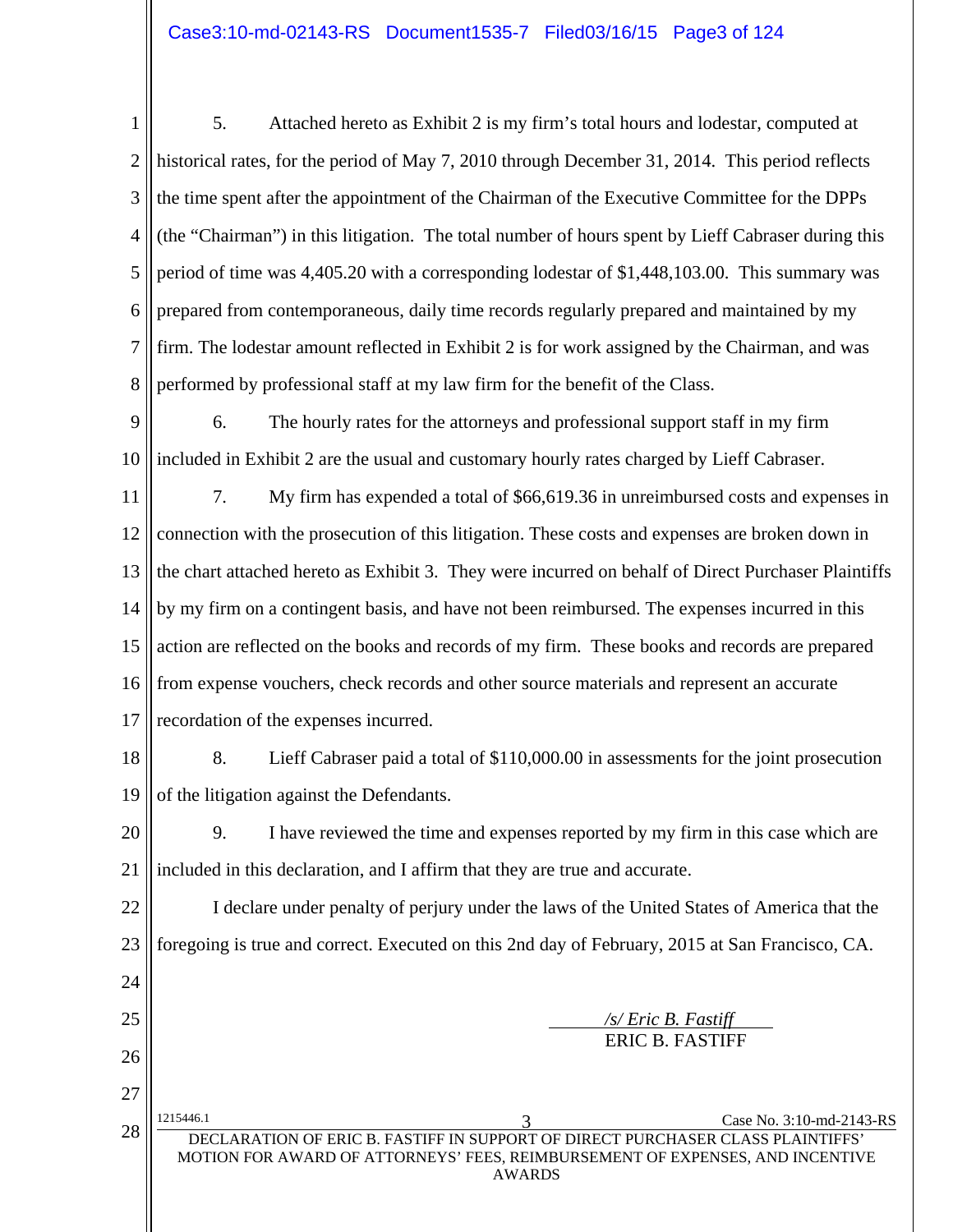Case3:10-md-02143-RS Document1535-7 Filed03/16/15 Page4 of 124

# **EXHIBIT 1**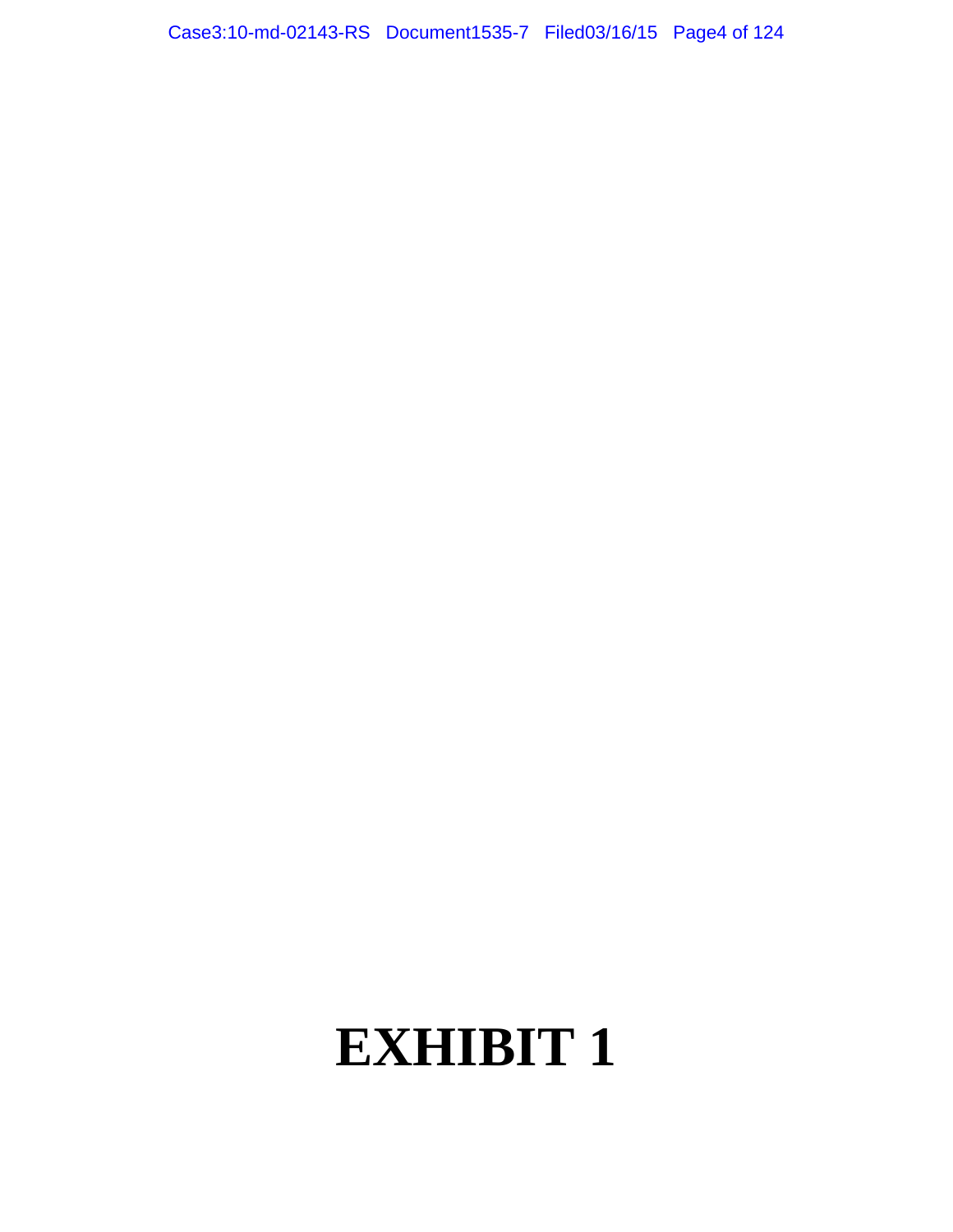

Attorneys at Law

275 Battery Street, 29th Floor San Francisco, CA 94111-3339 Telephone: 415.956.1000 Facsimile: 415.956.1008

250 Hudson Street, 8th Floor New York, NY 10013-1413 Telephone: 212.355.9500 Facsimile: 212.355.9592

One Nashville Place 150 Fourth Avenue North, Suite 1650 Nashville, TN 37219-2415 Telephone: 615.313.9000 Facsimile: 615.313.9965

Email: mail@lchb.com Website: www.lieffcabraser.com

#### *FIRM PROFILE:*

Lieff Cabraser Heimann & Bernstein, LLP, is a sixty-plus attorney, AV-rated law firm founded in 1972 with offices in San Francisco, New York and Nashville. We have a diversified practice, successfully representing plaintiffs in the fields of personal injury and mass torts, securities and financial fraud, employment discrimination and unlawful employment practices, product defect, consumer protection, antitrust and intellectual property, environmental and toxic exposures, False Claims Act, and human rights. Our clients include individuals, classes or groups of persons, businesses, and public and private entities.

Lieff Cabraser has served as Court-appointed Plaintiffs' Lead or Class Counsel in state and federal coordinated, multi-district, and complex litigation throughout the United States. With co-counsel, we have represented clients across the globe in cases filed in American courts.

Lieff Cabraser is among the largest firms in the United States that only represent plaintiffs. Described by *The American Lawyer* as "one of the nation's premier plaintiffs' firms," Lieff Cabraser enjoys a national reputation for professional integrity and the successful prosecution of our clients' claims. We possess sophisticated legal skills and the financial resources necessary for the handling of large, complex cases, and for litigating against some of the nation's largest corporations. We take great pride in the leadership roles our firm plays in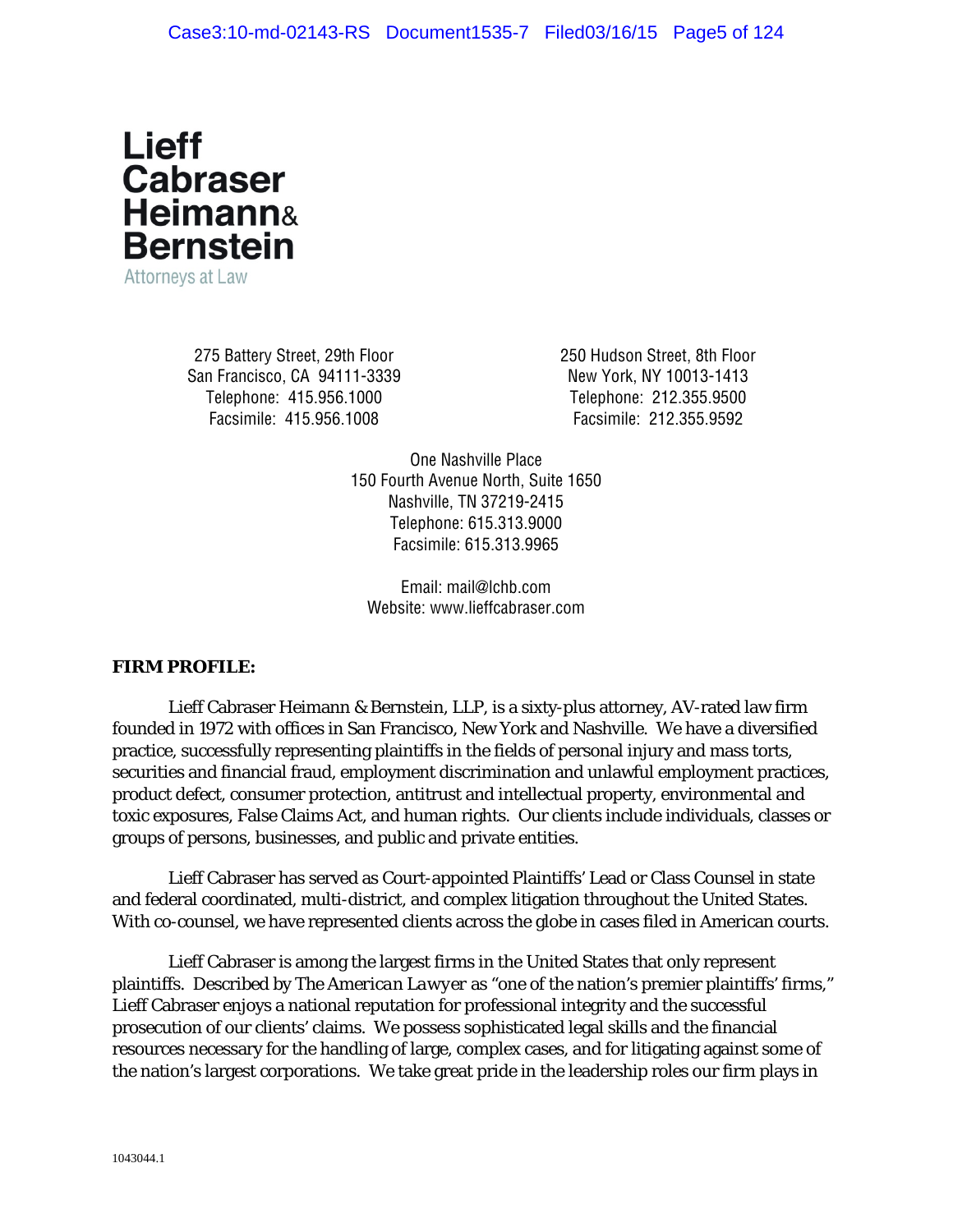many of this country's major cases, including those resulting in landmark decisions and precedent-setting rulings.

Lieff Cabraser has litigated and resolved thousands of individual lawsuits and hundreds of class and group actions, including some of the most important civil cases in the United States over the past three decades. We have assisted our clients recover over \$91 billion in verdicts and settlements. Twenty-two cases were resolved for over \$1 billion; another 37 cases resulted in verdicts or settlements at or in excess of \$100 million.

*The National Law Journal* has recognized Lieff Cabraser as one of the nation's top plaintiffs' law firms for eleven years and we are a member of its Plaintiffs' Hot List Hall of Fame. In compiling the list, *The National Law Journal* examines recent verdicts and settlements and looked for firms "representing the best qualities of the plaintiffs' bar and that demonstrated unusual dedication and creativity." In 2014, *The National Law Journal* recognized Lieff Cabraser as one of the 50 Leading Plaintiffs Firms in America and named the firm to its Midsize Hot List.

*U.S. News* and *Best Lawyers* have selected Lieff Cabraser as a national "Law Firm of the Year" each year the publications have given this award to law firms. For 2011, 2012, and 2014, we were recognized in the category of Mass Torts Litigation/Class Actions – Plaintiffs. For 2013, the publications selected our firm as the nation's premier plaintiffs' law firm in the category of Employment Law – Individuals. For 2015, we have again been recognized in the category of Mass Torts Litigation/Class Actions – Plaintiffs. Only one law firm in each practice area receives the "Law Firm of the Year" designation.

## *CASE PROFILES:*

## **I. Personal Injury and Products Liability Litigation**

## **A. Current Cases**

1. *In re Toyota Motor Corp. Unintended Acceleration Marketing, Sales Practices, and Products Liability Litigation*, MDL No. 2151 (C.D. Cal.). Lieff Cabraser serves as Co-Lead Counsel for the plaintiffs in the Toyota injury cases in federal court. We represent individuals injured and families of loved ones nationwide who died in Toyota unintended acceleration accidents. Plaintiffs charge that Toyota knew of numerous complaints that its vehicles accelerated suddenly and could not be stopped by proper application of the brake pedal. Plaintiffs further charge that Toyota breached its duty to manufacture and sell safe automobiles by failing to incorporate within its vehicles a brake override system and other readily available safeguards that could have prevented unintended acceleration. In 2010, the District Court denied Toyota's motion to dismiss the lawsuits. On December 12, 2013, the federal and California courts overseeing the majority of personal injury and wrongful death Toyota lawsuits issued orders announcing that Toyota had agreed to begin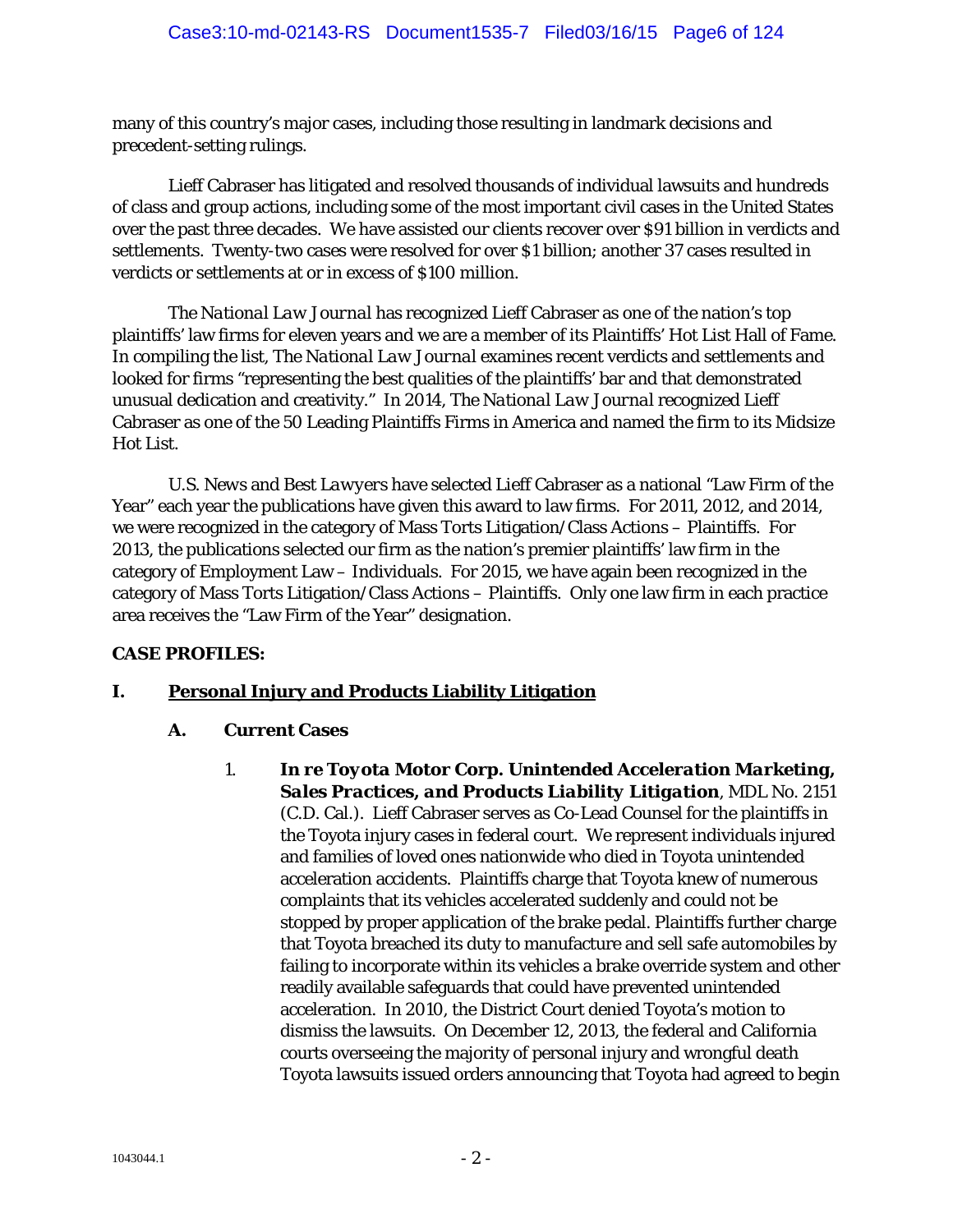to settle the cases. Toyota has begun settlement conferences on a case-bycase basis.

- 2. *Individual General Motors Ignition Switch Defect Injury Lawsuits*. Lieff Cabraser represents persons injured nationwide, and families of loved ones who died, in accidents involving the more than 2.6 GM vehicles sold in the U.S. that contained a defect in the ignition switch. Without warning, the defect can cause the car's engine and electrical system to shut off, disabling the air bags. For over a decade GM was aware of this defect and failed to inform government safety regulators and public. The defect has been has been implicated in the deaths of over 300 people in crashes where the front air bags did not deploy. On August 15, 2014, U.S. District Court Judge Jesse M. Furman appointed Elizabeth J. Cabraser as Co-Lead Plaintiffs' Counsel in the GM ignition switch litigation in federal court.
- 3. *Injury and Death Lawsuits Involving Wrongful Driver Conduct and Defective Tires, Transmissions, Cars and/or Vehicle Parts (Seat Belts, Roof Crush, Defective seats, and*  **Other Defects).** Lieff Cabraser has an active practice prosecuting claims for clients injured, or the families of loved ones who have died, by wrongful driver conduct and by unsafe and defective vehicles, tires, restraint systems, seats, and other automotive equipment. We also represent clients in actions involving fatalities and serious injuries from tire and transmission failures as well as rollover accidents (and defective roofs, belts, seat back and other parts) as well as defective transmissions and/or shifter gates that cause vehicles to self-shift from park or false park into reverse. Our attorneys have received awards and recognition from California Lawyer magazine (Lawyer of the Year Award), the Consumer Attorneys of California, and the San Francisco Trial Lawyers Association for their dedication to their clients and outstanding success in vehicle injury cases.
- 4. *Stryker Metal Hip Implant Litigation*. Lieff Cabraser represents over 60 hip replacement patients nationwide who received the recalled Stryker Rejuvenate and ABG II modular hip implant systems. Wendy Fleishman serves on the Plaintiffs' Lead Counsel Committee of the of the MDL cases. These patients have suffered tissue damage and have high metal particle levels in their blood stream. For many patients, the Stryker hip implant failed necessitating painful revision surgery to extract and replace the artificial hip. On November 3, 2014, a settlement was announced in the litigation against Stryker Corporation for the recall of its Rejuvenate and ABG II artificial hip implants. Under the settlement, Stryker will provide a base payment of \$300,000 to patients that received the Rejuvenate or ABG II hip systems and underwent revision surgery by November 3, 2014, to remove and replace the devices. Stryker's liability is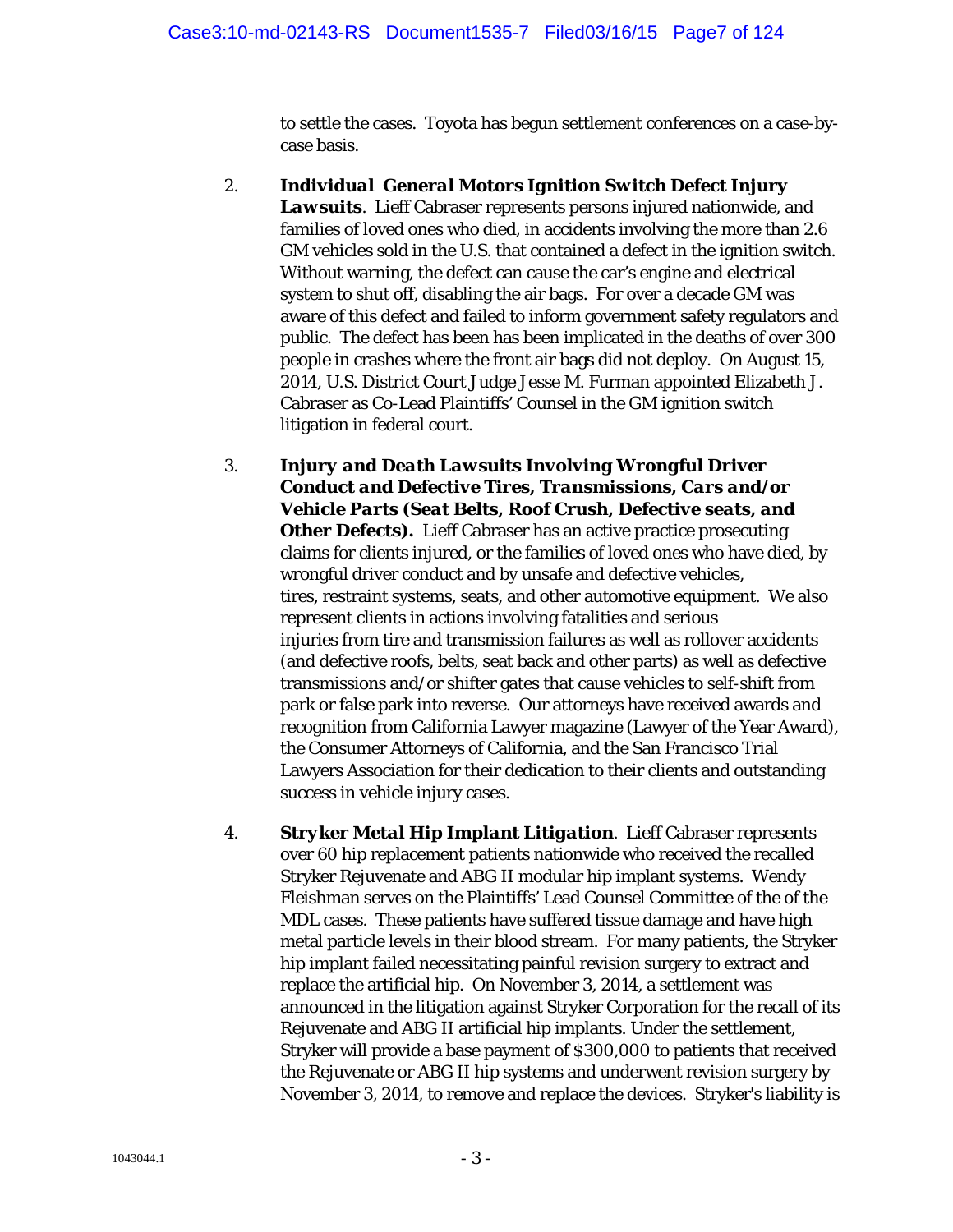not capped. It is expected that total amount of payments under the settlement will far exceed \$1 billion dollars.

- 5. *Actos Litigation*. Lieff Cabraser represents patients who have developed bladder cancer after exposure to the prescription drug pioglitazone, sold as Actos by Japan-based Takeda Pharmaceutical Company and prescribed for patients with Type 2 Diabetes. On April 7, 2014, a federal jury in Louisiana found Takeda failed to adequately warn about bladder cancer risks. Jurors also found that executives of Takeda acted with wanton and reckless disregard for patient safety and awarded a total of \$9 billion in punitive damages. Lieff Cabraser attorney Donald C. Arbitblit served as a member of the trial team working closely with lead trial counsel Mark Lanier. The trial judge reduced the punitive damage award but upheld the jury's findings and ruled that a multiplier of 25 to 1 for punitive damages was justified. The verdict is currently on appeal.
- 6. *Fen-Phen ("Diet Drugs") Litigation*. Since the recall was announced in 1997, Lieff Cabraser has represented individuals who suffered injuries from the "Fen-Phen" diet drugs fenfluramine (sold as Pondimin) and/or dexfenfluramine (sold as Redux). We served as counsel for the plaintiff that filed the first nationwide class action lawsuit against the diet drug manufacturers alleging that they had failed to adequately warn physicians and consumers of the risks associated with the drugs. In *In re Diet Drugs (Phentermine / Fenfluramine / Dexfenfluramine) Products Liability Litigation*, MDL No. 1203 (E.D. Pa.), the Court appointed Elizabeth J. Cabraser to the Plaintiffs' Management Committee which organized and directed the Fen-Phen diet drugs litigation filed across the nation in federal courts. In August 2000, the Court approved a \$4.75 billion settlement offering both medical monitoring relief for persons exposed to the drug and compensation for persons with qualifying damage. We represented over 2,000 persons that suffered valvular heart disease, pulmonary hypertension or other problems (such as needing echocardiogram screening for damage) due to and/or following exposure to Fen-Phen and obtained more than \$350 million in total for clients in individual cases and/or claims. We continue to represent persons that suffered valvular heart disease due to Fen-Phen and received compensation under the Diet Drugs Settlement who now require heart value surgery. These persons may be eligible to submit a new claim and receive additional compensation under the settlement.
- 7. *DePuy Metal Hip Implants Litigation*. Lieff Cabraser represents nearly 200 patients nationwide who received the ASR XL Acetabular and ASR Hip Resurfacing systems manufactured by DePuy Orthopedics, a unit of Johnson & Johnson. In 2010, DePuy Orthopedics announced the recall of its all-metal ASR hip implants, which were implanted in approximately 40,000 U.S. patients from 2006 through August 2010.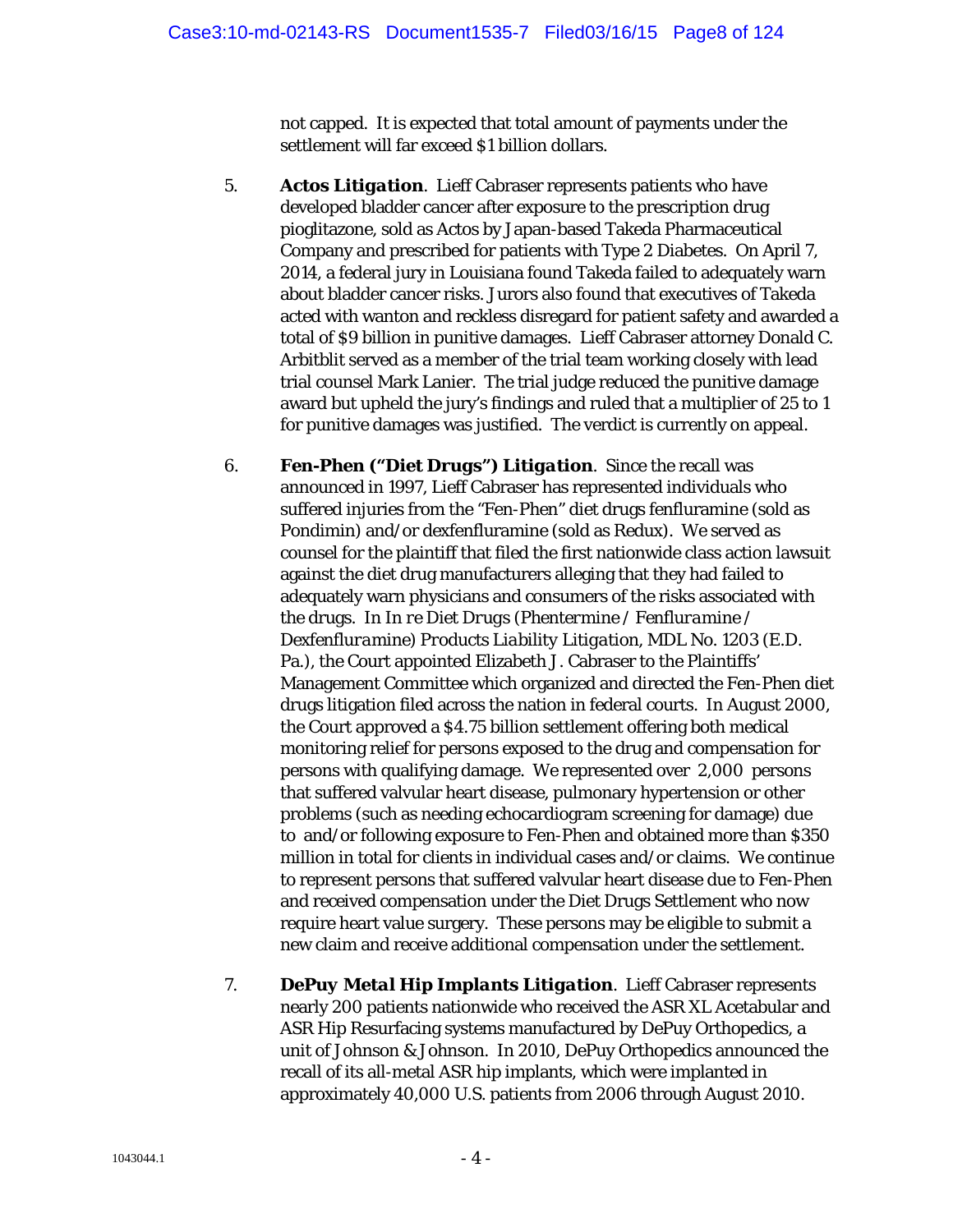The complaints allege that DePuy Orthopedics was aware its ASR hip implants were failing at a high rate, yet continued to manufacture and sell the device. In January 2011, in *In re DePuy Orthopaedics, Inc.* ASR Hip Implant Products, MDL No. 2197, the Court overseeing all DePuy recall lawsuits in federal court appointed Lieff Cabraser attorney Wendy R. Fleishman to the Plaintiffs' Steering Committee for the organization and coordination of the litigation. In July 2011, in the coordinated proceedings in California state court, the Court appointed Lieff Cabraser attorney Robert J. Nelson to serve on the Plaintiffs' Steering Committee. In 2013, Johnson & Johnson announced its agreement to pay at least \$2.5 billion to resolve thousands of defective DePuy ASR hip implant lawsuits. Under the settlement, J&J offers to pay a base award of \$250,000 to U.S. citizens and residents who are more than 180 days from their hip replacement surgery, and prior to August 31, 2013, had to undergo a second, or revision, to take out their faulty DePuy hip ASR XL or ASR resurfacing hip. The \$250,000 base award payment will be adjusted upward or downward depending on medical factors specific to each patient. We also represent nearly 100 patients whose DePuy Pinnacle artificial hip with the metal insert, called the Ultamet metal liner, has prematurely failed.

8. *In re Engle Cases, No. 3:09-cv-10000-J-32 JBT (M.D. Fl.)*. Lieff Cabraser represents over 1,000 Florida smokers, and the spouses and families of loved ones who died, in litigation against the tobacco companies for their 50-year conspiracy to conceal the hazards of smoking and the addictive nature of cigarettes. To date, juries have returned verdicts totaling nearly \$90 million for our clients. In October 2014, a jury held R.J. Reynolds Tobacco Company ("RJR") and Philip Morris USA, Inc. ("Philip Morris") liable for the Chronic Obstructive Pulmonary Disease (COPD) developed by plaintiff Kevin Kerriva and awarded him \$41.1 million. The jury award consists of \$15.8 million in compensatory damages and punitive damages in the amounts of \$15.7 million against Philip Morris and \$9.6 million against RJ Reynolds. One month earlier, another jury returned a verdict of \$27,010,000.14 against Philip Morris. The verdict in favor of Plaintiff Judith Berger, who started smoking at age 14, included a punitive damages award of 20,760,000 dollars and 14 cents. The tobacco companies at both trials also sought to place all the blame on the plaintiffs for becoming addicted to nicotine as teenagers in a time when the defendants widely marketed smoking cigarettes, using celebrities, famous athletes, and advertising on television shows popular with children and teenagers. Plaintiffs introduced evidence showing that 90 percent of daily cigarette smokers start smoking as teenagers and that the tobacco industry targeted youth for this very reason.

In September 2013, in RJR v. Walker, 728 F.3d 1297 (11th Cir.), the Court of Appeals affirmed two plaintiffs' trial verdicts against defendant's due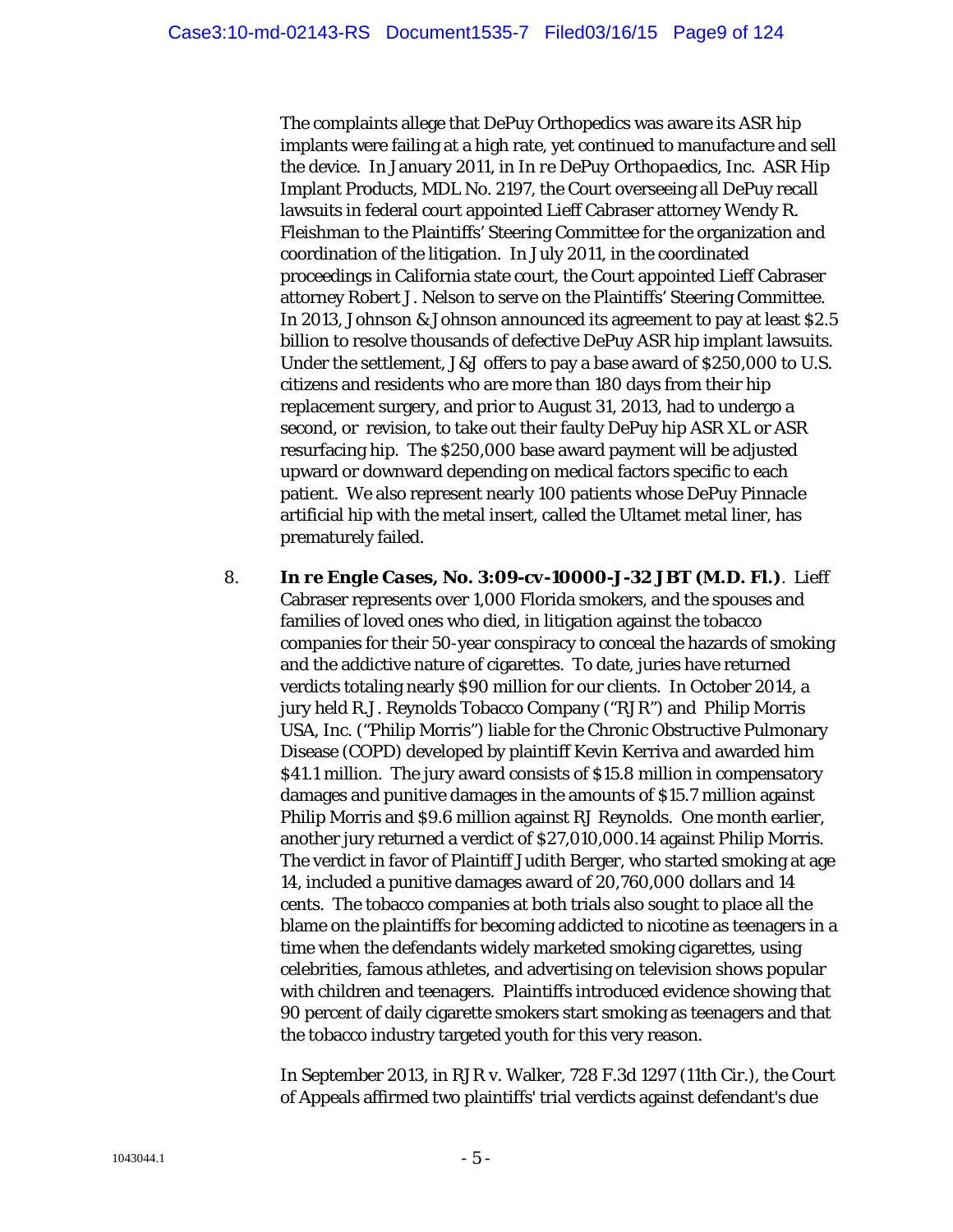process challenges. This was the first federal appellate decision to hold that the trial structure used in the Florida state and federal courts to make individual Engle plaintiffs damages trials feasible meets due process standards. On June 9, 2014, the U.S. Supreme Court denied RJR's petition for writ of certiorari.

- 9. *Mirena Litigation*. A widely-used, plastic intrauterine device (IUD) that releases a hormone into the uterus to prevent pregnancy, Mirena is manufactured by Bayer Healthcare Pharmaceuticals. Lieff Cabraser represents patients who have suffered serious injuries linked to the IUD. These injuries include uterine perforation (the IUD tears through the cervix or the wall of the uterus), ectopic pregnancy (when the embryo implants outside the uterine cavity), pelvic infections and pelvic inflammatory disease, and thrombosis (blood clots).
- 10. *Birth Defects Litigation*. Lieff Cabraser represents children and their parents who have suffered birth defects as a result of problematic pregnancies and improper medical care, improper prenatal genetic screening, ingestion by the mother of prescription drugs during pregnancy which had devastating effects on their babies. These birth defects range from heart defects, physical malformations, and severe brain damage associated with complex emotional and developmental delays. Taking of antidepressants during pregnancy has been linked to multiple types of birth defects, neonatal abstinence syndrome from experiencing withdrawal of the drug, and persistent pulmonary hypertension of the newborn (PPHN).
- 11. *Vaginal Mesh Litigation*. Vaginal mesh is a polypropylene material implanted as a treatment for pelvic organ prolapse or stress urinary incontinence. Gynecare Transvaginal products, manufactured and sold by Johnson & Johnson, as well as mesh products made by Boston Scientific, AMS, Bard, Caldera, and Coloplast, have been linked to serious side effects including erosion into the vaginal wall or other organs, infection, internal organ damage, and urinary problems.
- 12. *St. Jude Heart Leads Litigation*. We represent heart patients in individual personal injury lawsuits against St. Jude Medical, Inc. The lawsuits seek damages for the physical pain, mental anguish, and lost income the patients suffered due to faulty St. Jude Riata, Riata Optim and Durata heart leads, including failure of the leads to function properly, unnecessary and repetitive electrical shocks, and/or invasive surgery necessary to remove or replace the defective lead.

The complaints charge that numerous flaws in St. Jude's manufacturing process caused, among other things, the insulation on the heart lead wires to break down and fracture and premature failure of the family of Riata and Durata leads. The complaints also allege that the erosion of the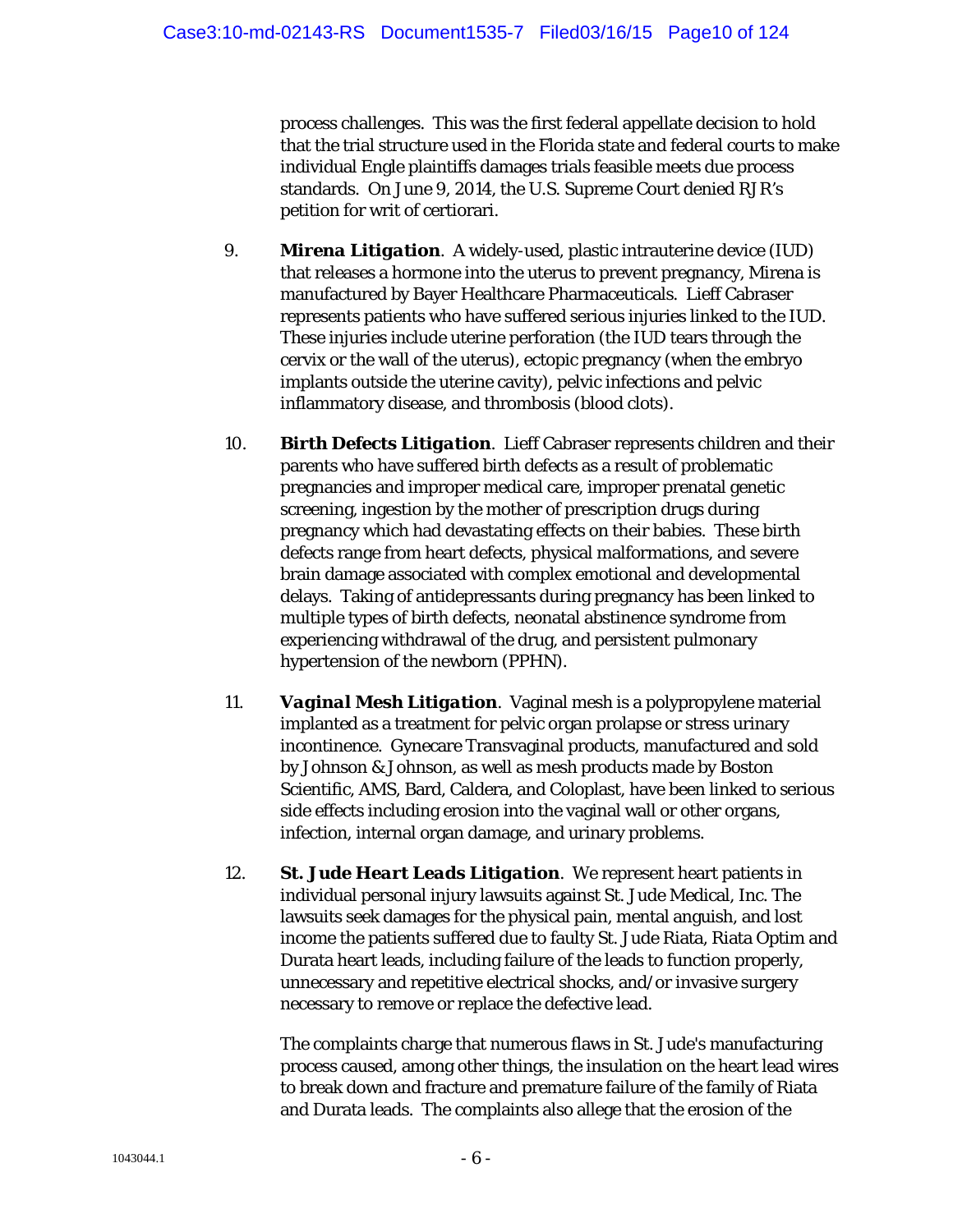coating around the wiring of the Riata defibrillator leads was reported to St. Jude by physicians as early as 2006, and that St. Jude had been tracking problems with the leads for years while it continued to market and sell Riata and Durata leads to physicians and heart patients.

- 13. *Xarelto Litigation***:** We represent patients prescribed Xarelto sold in the U.S. by Janssen Pharmaceuticals, a subsidiary of Johnson & Johnson. The complaints charge that Xarelto, approved to prevent blood clots, is a dangerous and defective drug because in certain patients it triggers uncontrolled bleeding and other life-threatening complications. Unlike Coumadin, an anti-clotting drug approved over 50 years ago, the concentration of Xarelto in a patient's blood cannot be reversed in the case of overdose or other serious complications. If a Xarelto patient has an emergency bleeding event -- such as from a severe injury or major brain or GI tract bleeding -- the results can be fatal.
- 14. *Benicar Litigation*: We represent patients prescribed the high blood pressure medication Benicar who have experienced chronic diarrhea with substantial weight loss, severe gastrointestinal problems, and the lifethreatening conditions of sprue-like enteropathy and villous atrophy in litigation against Japanese-based Daiichi Sankyo, Benicar's manufacturer, and Forest Laboratories, which marketed Benicar in the U.S. The complaints allege that Benicar was insufficiently tested and not accompanied by adequate instructions and warnings to apprise consumers of the full risks and side effects associated with its use.
- 15. *Risperdal Litigation*: In 2013, Johnson & Johnson and its subsidiary Janssen Pharmaceuticals, the manufacture of the antipsychotic prescription drugs Risperdal and Invega, entered into a \$2.2 billion settlement with the U.S. Department of Justice for over promoting the drugs. The government alleged that J&J and Janssen knew Risperdal triggered the production in boys of prolactin, a hormone that stimulates breast development and milk production. We represent parents whose sons developed abnormally large breasts while prescribed Risperdal and Invega.
- 16. *Power Morcellators Litigation*: We represent women who underwent a hysterectomy (the removal of the uterus) or myomectomy (the removal of uterine fibroids) in which a laparoscopic power morcellator was used. In November 2014, the FDA warned surgeons that they should avoid the use of laparoscopic power morcellators for removing uterine tissue in the vast majority of cases due to the risk of the devices spreading unsuspected cancer. Based on current data, the FDA estimates that 1 in 350 women undergoing hysterectomy or myomectomy for the treatment of fibroids have an unsuspected uterine sarcoma, a type of uterine cancer that includes leiomyosarcoma.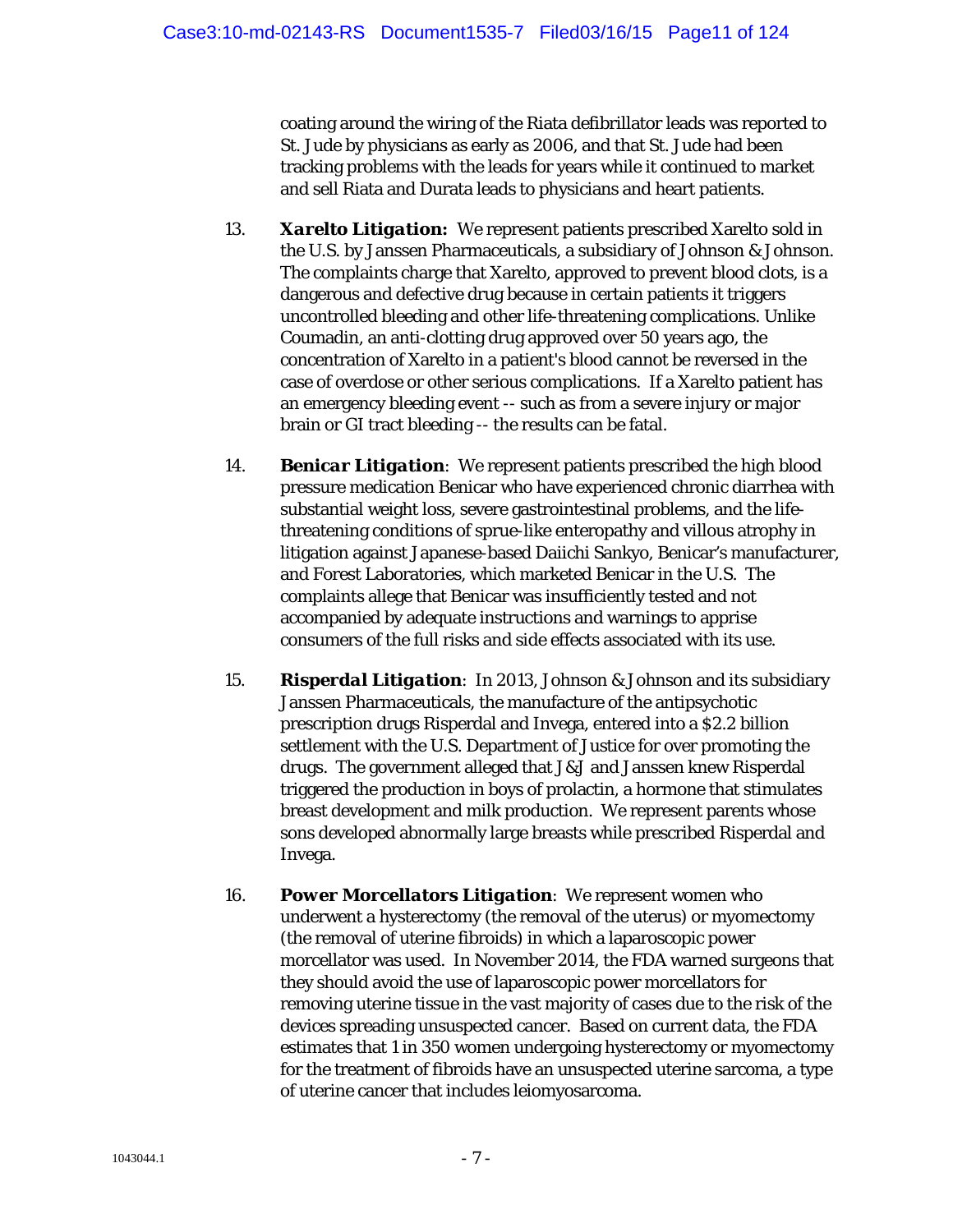17. *Yaz and Yasmin Litigation*. Lieff Cabraser represents women prescribed Yasmin and Yaz oral contraceptives who suffered blood clots, deep vein thrombosis, strokes, and heart attacks, as well as the families of loved ones who died suddenly while taking these medications. The complaints allege that Bayer, the manufacturer of Yaz and Yasmin, failed to adequately warn patients and physicians of the increased risk of serious adverse effects from Yasmin and Yaz. The complaints also charge that these oral contraceptives posed a greater risk of serious side effects than other widely available birth control drugs.

#### **B. Successes**

- 1. *Multi-State Tobacco Litigation*. Lieff Cabraser represented the Attorneys General of Massachusetts, Louisiana and Illinois, several additional states, and 21 cities and counties in California, in litigation against Philip Morris, R.J. Reynolds and other cigarette manufacturers. The suits were part of the landmark \$206 billion settlement announced in November 1998 between the tobacco industry and the states' attorneys general. The states, cities and counties sought both to recover the public costs of treating smoking-related diseases and require the tobacco industry to undertake extensive modifications of its marketing and promotion activities in order to reduce teenage smoking. In California alone, Lieff Cabraser's clients were awarded an estimated \$12.5 billion to be paid through 2025.
- 2. *In re Vioxx Products Liability Litigation*, MDL No. 1657 (E.D. La.). Lieff Cabraser represented patients who suffered heart attacks or strokes, and the families of loved ones who died, after having been prescribed the arthritis and pain medication Vioxx. In individual personal injury lawsuits against Merck, the manufacturer of Vioxx, our clients allege that Merck falsely promoted the safety of Vioxx and failed to disclose the full range of the drug's dangerous side effects. In April 2005, in the federal multidistrict litigation, the Court appointed Elizabeth J. Cabraser to the Plaintiffs' Steering Committee, which has the responsibility of conducting all pretrial discovery of Vioxx cases in federal court and pursuing all settlement options with Merck. In August 2006, Lieff Cabraser was cocounsel in *Barnett v. Merck*, which was tried in the federal court in New Orleans. Lieff Cabraser attorneys Don Arbitblit and Jennifer Gross participated in the trial, working closely with attorneys Mark Robinson and Andy Birchfield. The jury reached a verdict in favor of Mr. Barnett, finding that Vioxx caused his heart attack, and that Merck's conduct justified an award of punitive damages. In November 2007, Merck announced it had entered into an agreement with the executive committee of the Plaintiffs' Steering Committee as well as representatives of plaintiffs' counsel in state coordinated proceedings. Merck paid \$4.85 billion into a settlement fund for qualifying claims.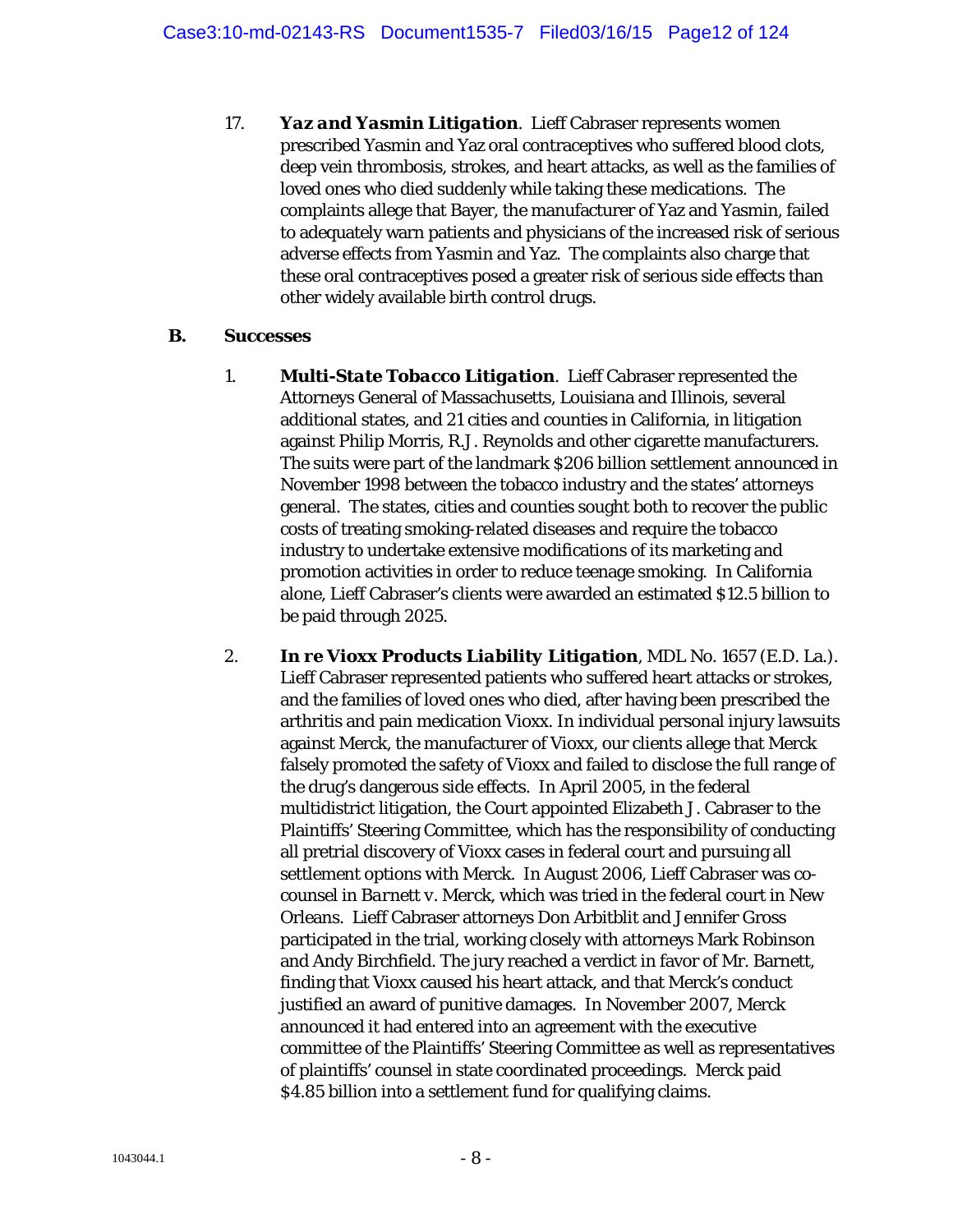- 3. *In re Silicone Gel Breast Implants Products Liability Litigation*, MDL No. 926 (N.D. Ala.). Lieff Cabraser served on the Plaintiffs' Steering Committee and was one of five members of the negotiating committee which achieved a \$4.25 billion global settlement with certain defendants of the action. This was renegotiated in 1995, and is referred to as the Revised Settlement Program ("RSP"). Over 100,000 recipients have received initial payments, reimbursement for the explanation expenses and/or long term benefits.
- 4. *Sulzer Hip and Knee Prosthesis Liability Litigation*. In December 2000, Sulzer Orthopedics, Inc., announced the recall of approximately 30,000 units of its Inter-Op Acetabular Shell Hip Implant, followed in May 2001 with a notification of failures of its Natural Knee II Tibial Baseplate Knee Implant. In coordinated litigation in California state court, *In re Hip Replacement Cases*, JCCP 4165, Lieff Cabraser served as Court-appointed Plaintiffs' Liaison Counsel and Co-Lead Counsel. In the federal litigation, *In re Sulzer Hip Prosthesis and Knee Prosthesis Liability Litigation*, MDL No. 1410, Lieff Cabraser played a significant role in negotiating a revised global settlement of the litigation valued at more than \$1 billion. The revised settlement, approved by the Court in May 2002, provided patients with defective implants almost twice the cash payment as under an initial settlement. On behalf of our clients, Lieff Cabraser objected to the initial settlement.
- 5. *In re Bextra/Celebrex Marketing Sales Practices and Products Liability Litigation*, MDL No. 1699 (N.D. Cal.). Lieff Cabraser served as Plaintiffs' Liaison Counsel and Elizabeth J. Cabraser chaired the Plaintiffs' Steering Committee (PSC) charged with overseeing all personal injury and consumer litigation in federal courts nationwide arising out of the sale and marketing of the COX-2 inhibitors Bextra and Celebrex, manufactured by Pfizer, Inc. and its predecessor companies Pharmacia Corporation and G.D. Searle, Inc.

Under the global resolution of the multidistrict tort and consumer litigation announced in October 2008, Pfizer paid over \$800 million to claimants, including over \$750 million to resolve death and injury claims.

In a report adopted by the Court on common benefit work performed by the PSC, the Special Master stated:

> [L]eading counsel from both sides, and the attorneys from the PSC who actively participated in this litigation, demonstrated the utmost skill and professionalism in dealing with numerous complex legal and factual issues. The briefing presented to the Special Master, and also to the Court, and the development of evidence by both sides was exemplary. The Special Master particularly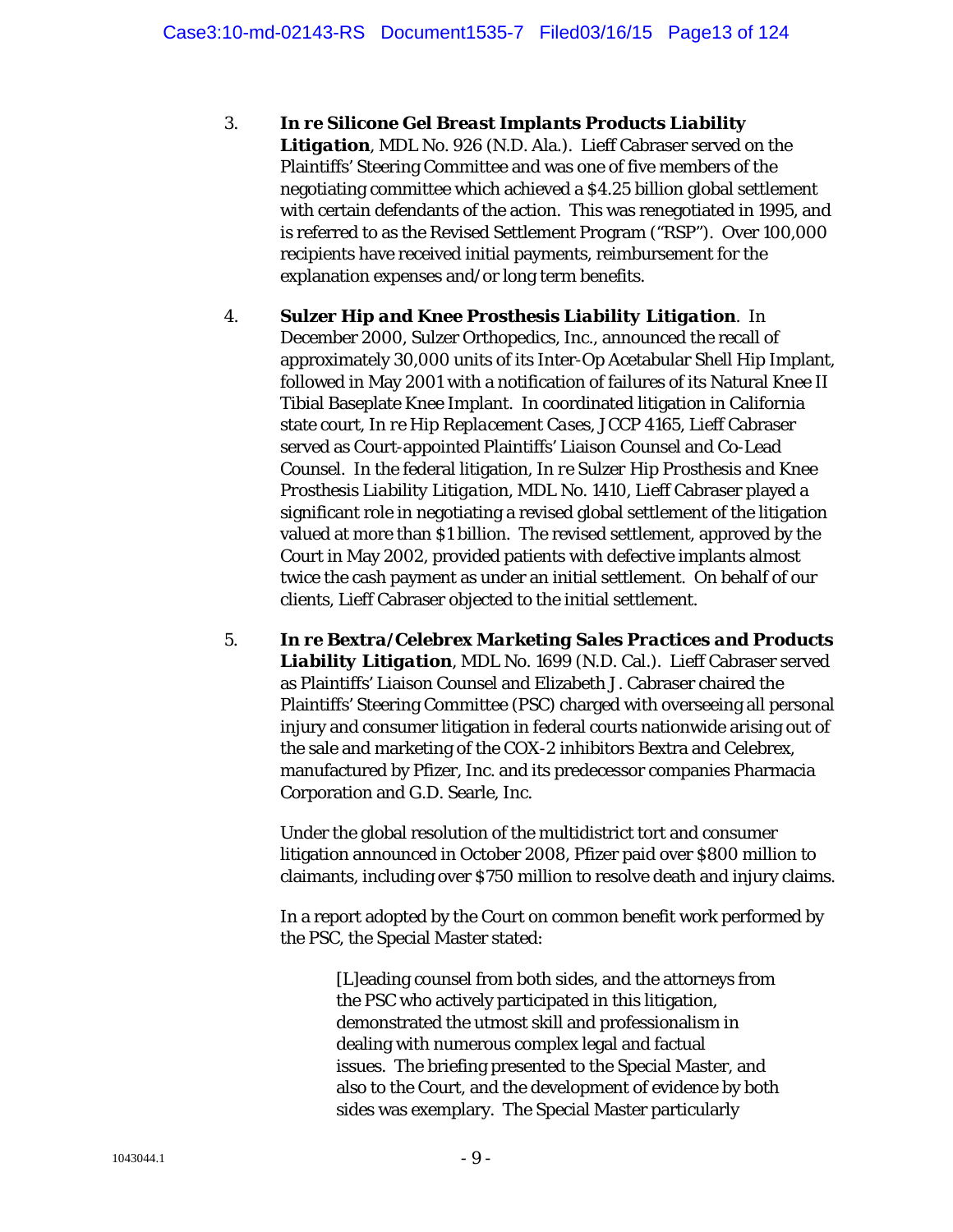wishes to recognize that leading counsel for both sides worked extremely hard to minimize disputes, and when they arose, to make sure that they were raised with a minimum of rancor and a maximum of candor before the Special Master and Court.

- 6. *In re Guidant Implantable Defibrillators Products Liability Litigation*, MDL No. 1708. Lieff Cabraser serves on the Plaintiffs' Lead Counsel Committee in litigation in federal court arising out of the recall of Guidant cardiac defibrillators implanted in patients because of potential malfunctions in the devices. At the time of the recall, Guidant admitted it was aware of 43 reports of device failures, and two patient deaths. Guidant subsequently acknowledged that the actual rate of failure may be higher than the reported rate and that the number of associated deaths may be underreported since implantable cardio-defibrillators are not routinely evaluated after death. In January 2008, the parties reached a global settlement of the action. Guidant's settlements of defibrillatorrelated claims will total \$240 million.
- 7. *In re Copley Pharmaceutical, Inc., "Albuterol" Products Liability Litigation*, MDL No. 1013 (D. Wyo.). Lieff Cabraser served on the Plaintiffs' Steering Committee in a class action lawsuit against Copley Pharmaceutical, which manufactured Albuterol, a bronchodilator prescription pharmaceutical. Albuterol was the subject of a nationwide recall in January 1994 after a microorganism was found to have contaminated the solution, allegedly causing numerous injuries including bronchial infections, pneumonia, respiratory distress and, in some cases, death. In October 1994, the District Court certified a nationwide class on liability issues. *In re Copley Pharmaceutical*, 161 F.R.D. 456 (D. Wyo. 1995). In November 1995, the District Court approved a \$150 million settlement of the litigation.
- 8. *In re Telectronics Pacing Systems Inc., Accufix Atrial "J" Leads Products Liability Litigation*, MDL No. 1057 (S.D. Ohio). Lieff Cabraser served on the Court-appointed Plaintiffs' Steering Committee in a nationwide products liability action alleging that defendants placed into the stream of commerce defective pacemaker leads. In April 1997, the District Court re-certified a nationwide class of "J" Lead implantees with subclasses for the claims of medical monitoring, negligence and strict product liability. A summary jury trial utilizing jury instructions and interrogatories designed by Lieff Cabraser occurred in February 1998. A partial settlement was approved thereafter by the District Court but reversed by the Court of Appeals. In March 2001, the District Court approved a renewed settlement that included a \$58 million fund to satisfy all past, present and future claims by patients for their medical care, injuries, or damages arising from the lead.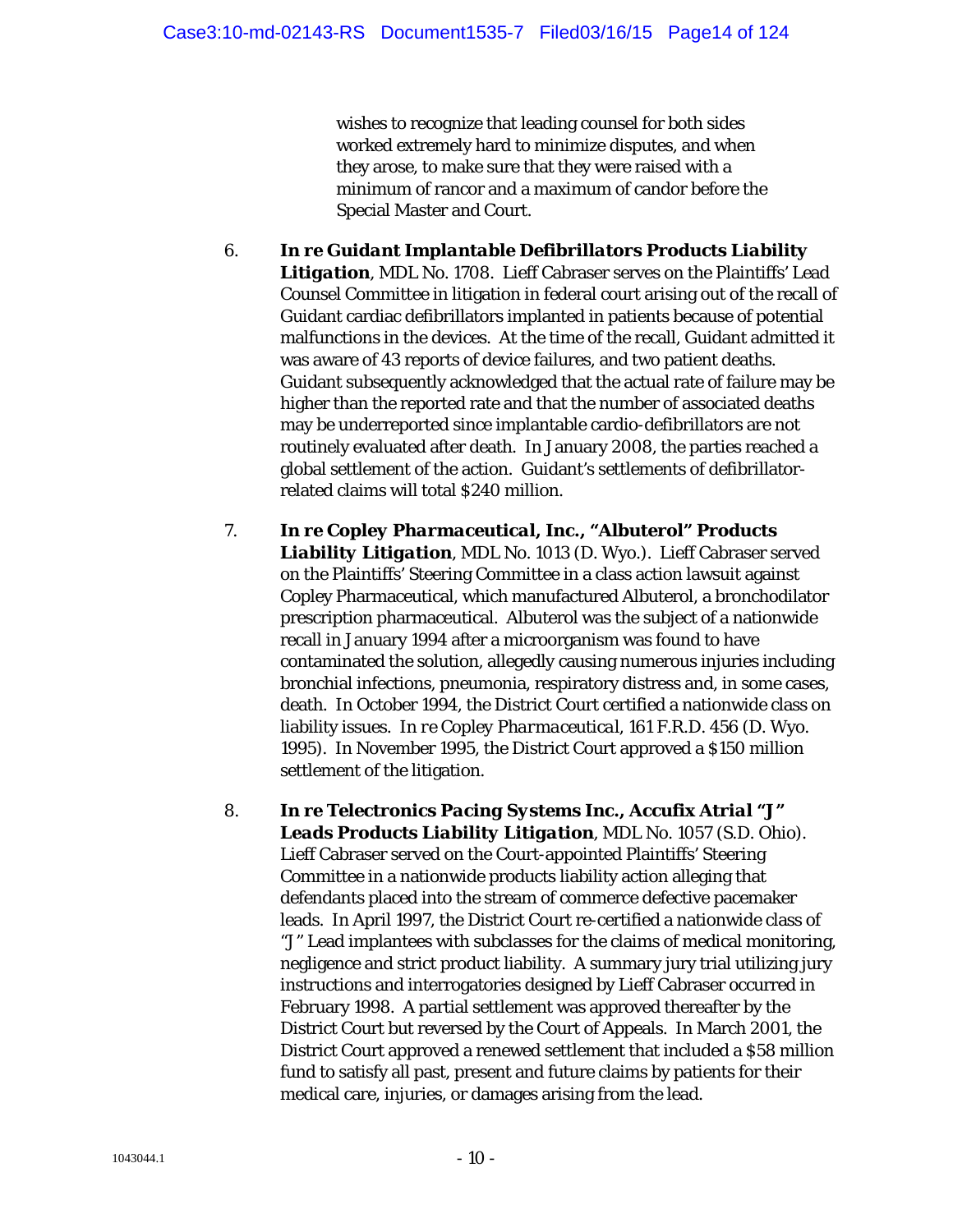9. *Mraz v. DaimlerChrysler*, No. BC 332487 (Cal. Supr. Ct.). In March 2007, the jury returned a \$54.4 million verdict, including \$50 million in punitive damages, against DaimlerChrysler for intentionally failing to cure a known defect in millions of its vehicles that led to the death of Richard Mraz, a young father. Mr. Mraz suffered fatal head injuries when the 1992 Dodge Dakota pickup truck he had been driving at his work site ran him over after he exited the vehicle believing it was in park. The jury found that a defect in the Dodge Dakota's automatic transmission, called a park-to-reverse defect, played a substantial factor in Mr. Mraz's death and that DaimlerChrysler was negligent in the design of the vehicle for failing to warn of the defect and then for failing to adequately recall or retrofit the vehicle.

For their outstanding service to their clients in Mraz and advancing the rights of all persons injured by defective products, Lieff Cabraser partners Robert J. Nelson, the lead trial counsel, received the 2008 California Lawyer of the Year (CLAY) Award in the field of personal injury law, and were also selected as finalists for attorney of the year by the Consumer Attorneys of California and the San Francisco Trial Lawyers Association.

In March 2008, a Louisiana-state jury found DaimlerChrysler liable for the death of infant Collin Guillot and injuries to his parents Juli and August Guillot and their then 3-year-old daughter, Madison. The jury returned a unanimous verdict of \$5,080,000 in compensatory damages. The jury found that a defect in the Jeep Grand Cherokee's transmission, called a park-to-reverse defect, played a substantial factor in Collin Guillot's death and the severe injuries suffered by Mr. and Mrs. Guillot and their daughter. Lieff Cabraser served as co-counsel in the trial.

- 10. *Craft v. Vanderbilt University*, Civ. No. 3-94-0090 (M.D. Tenn.). Lieff Cabraser served as Lead Counsel of a certified class of over 800 pregnant women and their children who were intentionally fed radioactive iron without their consent while receiving prenatal care at defendant Vanderbilt's hospital in the 1940s. The facts surrounding the administration of radioactive iron to the pregnant women and their children *in utero* came to light as a result of U.S. Energy Secretary Hazel O'Leary's 1993 disclosures of government-sponsored human radiation experimentation during the Cold War. Defendants' attempts to dismiss the claims and decertify the class were unsuccessful. The case was settled in July 1998 for a total of \$10.3 million and a formal apology from Vanderbilt.
- 11. *Simply Thick Litigation*. Lieff Cabraser represented parents whose infants died or suffered gave injuries linked to Simply Thick, a thickening agent for adults that was promoted to parents, caregivers, and health professional for use by infants to assist with swallowing. The individual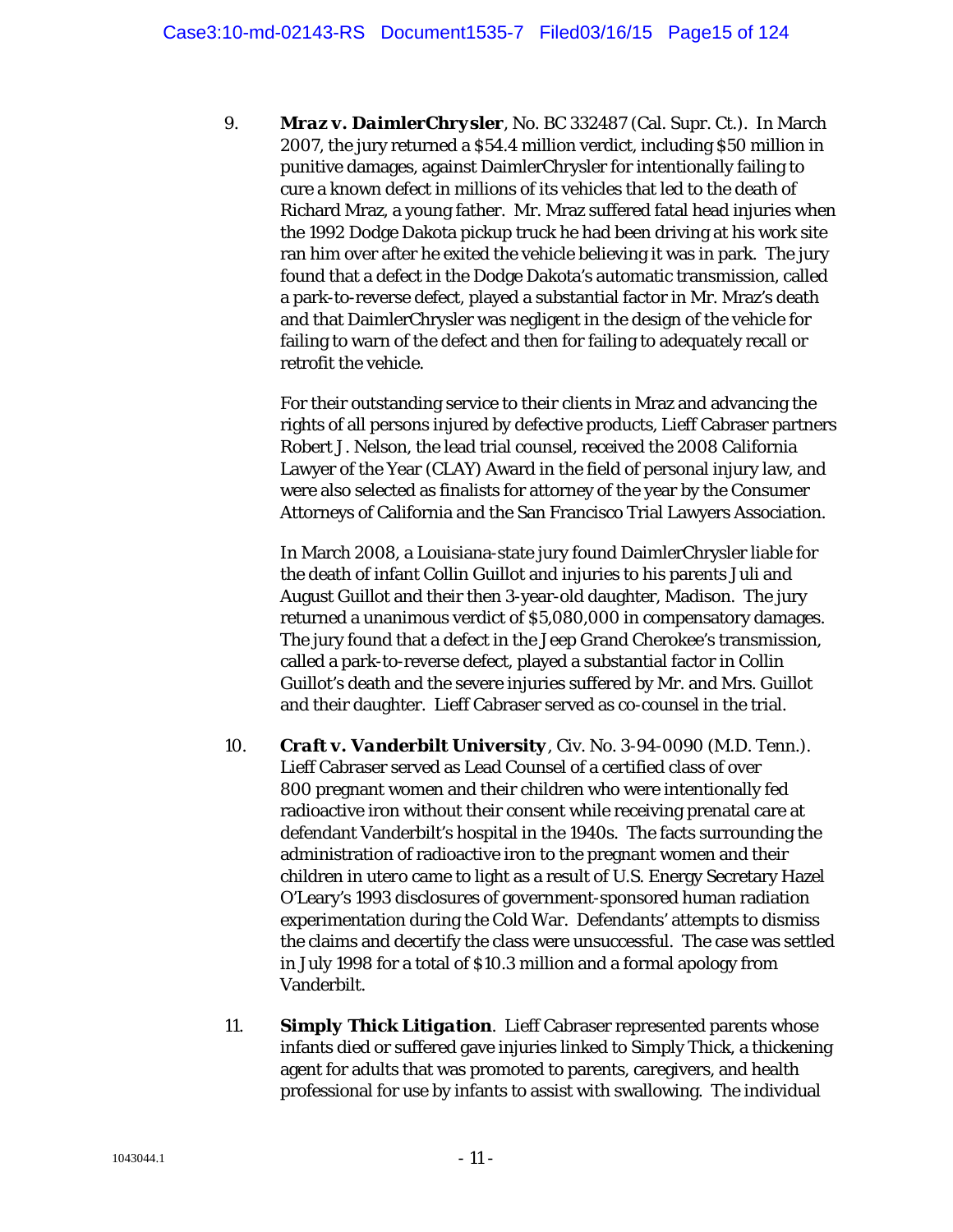lawsuits alleged that Simply Thick when fed to infants caused necrotizing enterocolitis (NEC), a life-threatening condition characterized by the inflammation and death of intestinal tissue. In 2014, the litigation was resolved on confidential terms.

- 12. *Medtronic Infuse Litigation*. Lieff Cabraser represented patients who suffered serious injuries from the off-label use of the Infuse bone graft, manufactured by Medtronic Inc. The FDA approved Infuse for only one type of spine surgery, the anterior lumbar fusion. Many patients, however, received an off-label use of Infuse and were never informed of the off-label nature of the surgery. Serious complications associated with Infuse included uncontrolled bone growth and chronic pain from nerve injuries. In 2014, the litigation was settled on confidential terms.
- 13. *Wright Medical Hip Litigation*. The Profemur-Z system manufactured by Wright Medical Technology consisted of three separate components: a femoral head, a modular neck, and a femoral stem. Prior to 2009, Profemur-Z hip system included a titanium modular neck adapter and stem which was implanted in 10,000 patients. Lieff Cabraser represented patients whose Profemur-Z hip implant fractured, requiring a revision surgery. In 2013 and 2014, the litigation was resolved on confidential terms.
- 14. *In re Zimmer Durom Cup Product Liability Litigation*, MDL No. 2158. Lieff Cabraser served as Co-Liaison Counsel for patients nationwide injured by the defective Durom Cup manufactured by Zimmer Holdings. First sold in the U.S. in 2006, Zimmer marketed its 'metal-onmetal' Durom Cup implant as providing a greater range of motion and less wear than traditional hip replacement components. In July 2008, Zimmer announced the suspension of Durom sales. The complaints charged that the Durom cup was defective and led to the premature failure of the implant. In 2011 and 2012, the patients represented by Lieff Cabraser settled their cases with Zimmer on favorable, confidential terms.
- 15. *Luisi v. Medtronic*, No. 07 CV 4250 (D. Minn.). Lieff Cabraser represented over seven hundred heart patients nationwide who were implanted with recalled Sprint Fidelis defibrillator leads manufactured by Medtronic Inc. Plaintiffs charge that Medtronic has misrepresented the safety of the Sprint Fidelis leads and a defect in the device triggered their receiving massive, unnecessary electrical shocks. A settlement of the litigation was announced in October 2010.
- 16. *Blood Factor VIII And Factor IX Litigation*. Working with counsel in Asia, Europe, Central and South America and the Middle East, Lieff Cabraser represented over 1,500 hemophiliacs worldwide, or their survivors and estates, who contracted HIV and/or Hepatitis C (HCV), and Americans with hemophilia who contracted HCV, from contaminated and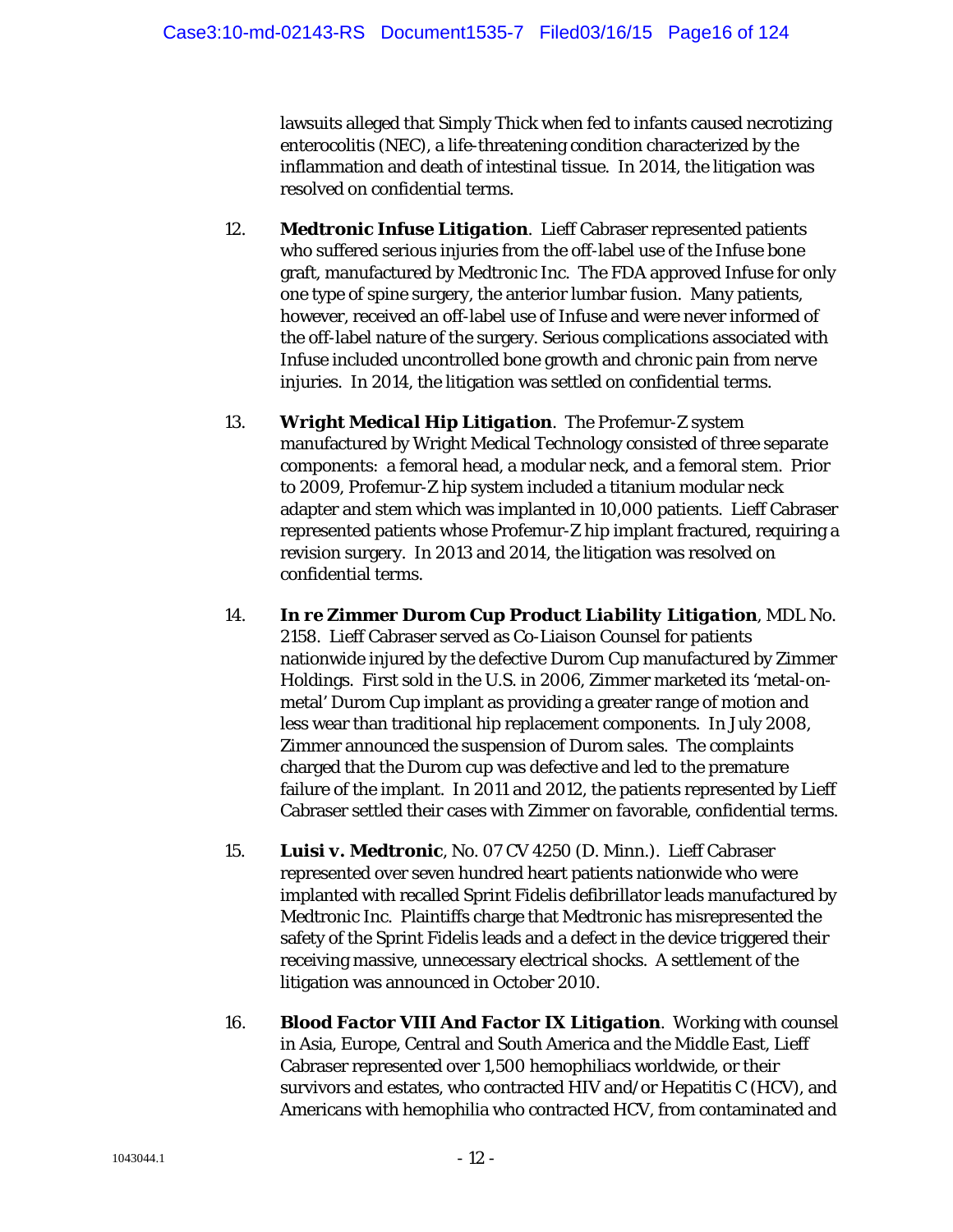defective blood factor products produced by American pharmaceutical companies. In 2004, Lieff Cabraser was appointed Plaintiffs' Lead Counsel of the "second generation" Blood Factor MDL litigation presided over by Judge Grady in the Northern District of Illinois. The case was resolved through a global settlement signed in 2009.

- 17. *In Re Yamaha Motor Corp. Rhino ATV Products Liability Litigation*, MDL No. 2016 (W.D. Ky.) Lieff Cabraser served as Plaintiffs' Lead Counsel in the litigation in federal court and Co-Lead Counsel in coordinated California state court litigation arising out of serious injuries and deaths in rollover accidents involving the Yamaha Rhino. The complaints charged that the Yamaha Rhino contained numerous design flaws, including the failure to equip the vehicles with side doors, which resulted in repeated broken or crushed legs, ankles or feet for riders. Plaintiffs alleged also that the Yamaha Rhino was unstable due to a narrow track width and high center of gravity leading to rollover accidents that killed and/or injured scores of persons across the nation. On behalf of victims and families of victims and along with the Center for Auto Safety, and the San Francisco Trauma Foundation, Lieff Cabraser advocated for numerous safety changes to the Rhino in reports submitted to the U.S. Consumer Product Safety Commission (CPSC). On March 31, 2009, the CPSC, in cooperation with Yamaha Motor Corp. U.S.A., announced a free repair program for all Rhino 450, 660, and 700 models to improve safety, including the addition of spacers and removal of a rear only anti-sway bar.
- 18. *Advanced Medical Optics Complete MoisturePlus Litigation*. Lieff Cabraser represented consumers nationwide in personal injury lawsuits filed against Advanced Medical Optics arising out of the May 2007 recall of AMO's Complete MoisturePlus Multi-Purpose Contact Lens Solution. The product was recalled due to reports of a link between a rare, but serious eye infection, *Acanthamoeba keratitis*, caused by a parasite and use of AMO's contact lens solution. Though AMO promoted Complete MoisturePlus Multi-Purpose as "effective against the introduction of common ocular microorganisms," the complaints charged that AMO's lens solution was ineffective and vastly inferior to other multipurpose solutions on the market. In many cases, patients were forced to undergo painful corneal transplant surgery to save their vision and some have lost all or part of their vision permanently. The patients represented by Lieff Cabraser resolved their cases with AMO on favorable, confidential terms.
- 19. *Gol Airlines Flight 1907 Amazon Crash*. Lieff Cabraser served as Plaintiffs' Liaison Counsel and represents over twenty families whose loved ones died in the Gol Airlines Flight 1907 crash. On September 29, 2006, a brand-new Boeing 737-800 operated by Brazilian air carrier Gol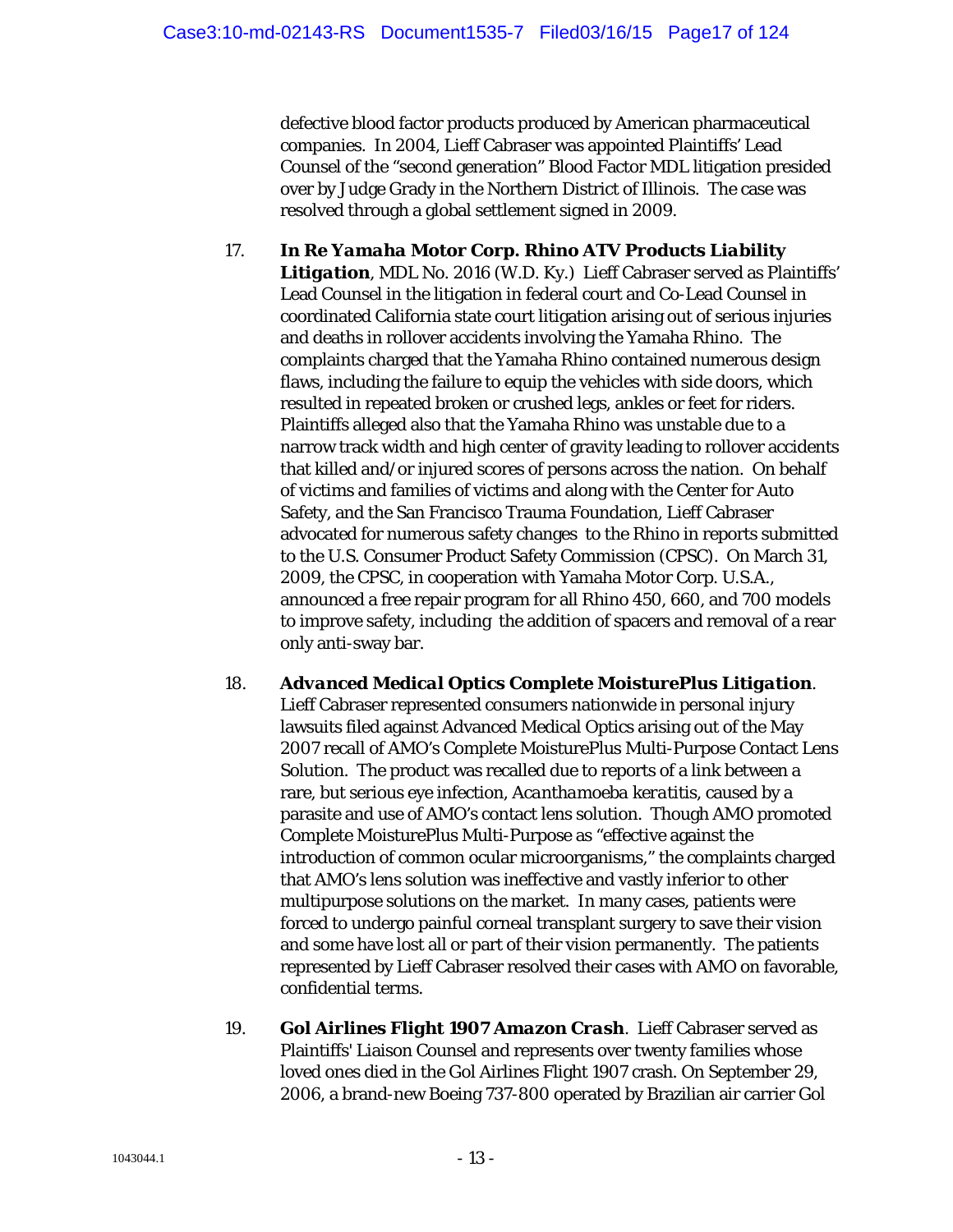plunged into the Amazon jungle after colliding with a smaller plane owned by the American company ExcelAire Service, Inc. None of the 149 passengers and six crew members on board the Gol flight survived the accident.

The complaint charged that the pilots of the ExcelAire jet were flying at an incorrect altitude at the time of the collision, failed to operate the jet's transponder and radio equipment properly, and failed to maintain communication with Brazilian air traffic control in violation of international civil aviation standards. If the pilots of the ExcelAire aircraft had followed these standards, plaintiffs charge that the collision would not have occurred.

At the time of the collision, the ExcelAire aircraft's transponder manufactured by Honeywell was not functioning. A transponder transmits a plane's altitude and operates its automatic anti-collision system. The complaint charged that Honeywell shares responsibility for the tragedy because it defectively designed the transponder on the ExcelAire jet, and failed to warn of dangers resulting from foreseeable uses of the transponder. The cases settled after they were sent to Brazil for prosecution.

#### 20. *Comair CRJ-100 Commuter Flight Crash in Lexington,*

*Kentucky*. A Bombardier CRJ-100 commuter plane operated by Comair, Inc., a subsidiary of Delta Air Lines, crashed on August 27, 2006 shortly after takeoff at Blue Grass Airport in Lexington, Kentucky, killing 47 passengers and two crew members. The aircraft attempted to take off from the wrong runway. The families represented by Lieff Cabraser obtained substantial economic recoveries in a settlement of the case.

- 21. *In re ReNu With MoistureLoc Contact Lens Solution Products Liability Litigation*, MDL No. 1785 (D. S.C.). Lieff Cabraser served on the Plaintiffs' Executive Committee in federal court litigation arising out of Bausch & Lomb's 2006 recall of its ReNu with MoistureLoc contact lens solution. Consumers who developed *Fusarium keratitis*, a rare and dangerous fungal eye infection, as well as other serious eye infections, alleged the lens solution was defective. Some consumers were forced to undergo painful corneal transplant surgery to save their vision; others lost all or part of their vision permanently. The litigation was resolved under favorable, confidential settlements with Bausch & Lomb.
- 22. *Helios Airways Flight 522 Athens, Greece Crash*. On August 14, 2005, a Boeing 737 operating as Helios Airways flight 522 crashed north of Athens, Greece, resulting in the deaths of all passengers and crew. The aircraft was heading from Larnaca, Cyprus to Athens International Airport when ground controllers lost contact with the pilots, who had radioed in to report problems with the air conditioning system. Press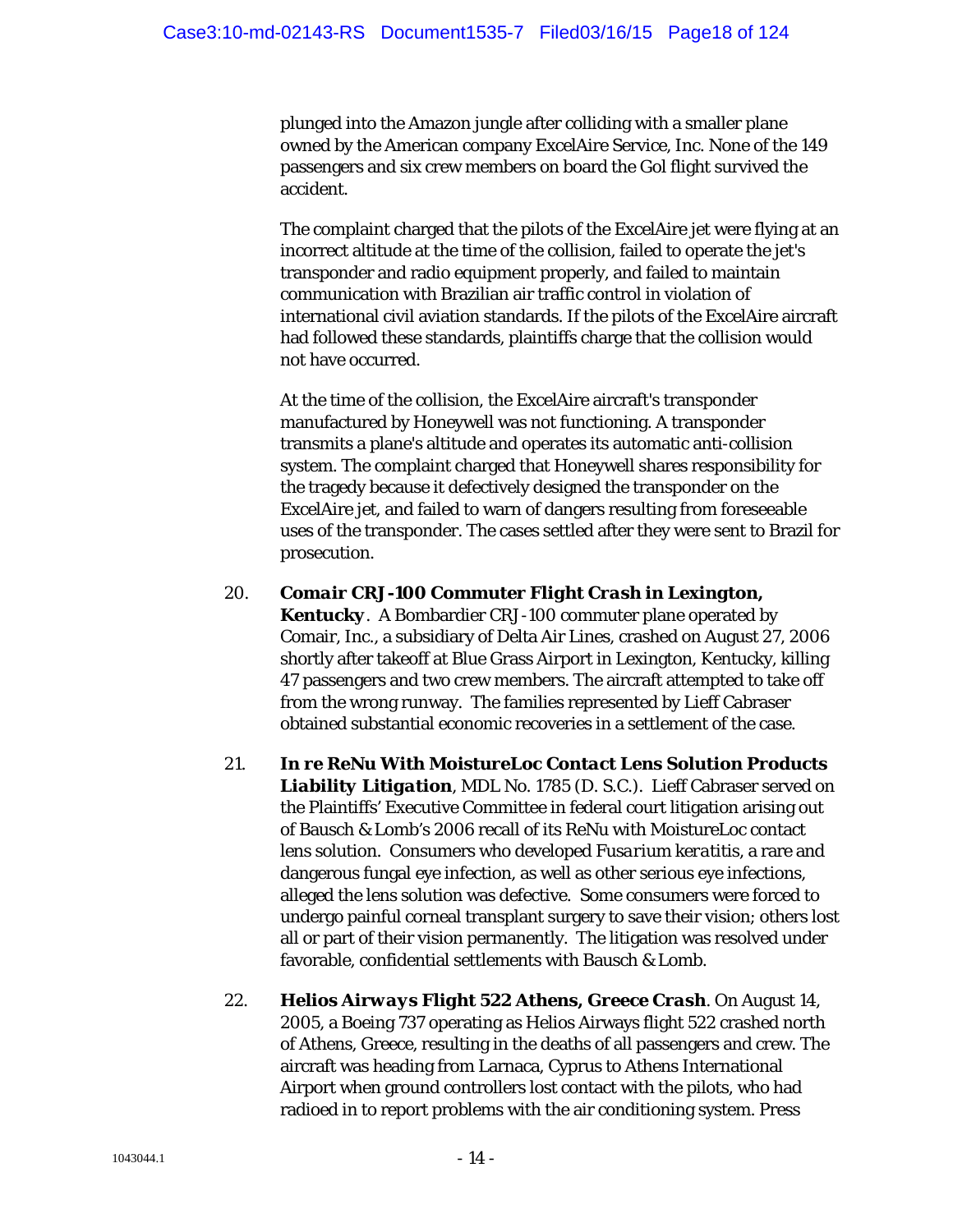reports about the official investigation indicate that a single switch for the pressurization system on the plane was not properly set by the pilots, and eventually both were rendered unconscious, along with most of the passengers and cabin crew.

Lieff Cabraser represented the families of several victims, and filed complaints alleging that a series of design defects in the Boeing 737-300 contributed to the pilots' failure to understand the nature of the problems they were facing. Foremost among those defects was a confusing pressurization warning "horn" which uses the same sound that alerts pilots to improper takeoff and landing configurations. The families represented by Lieff Cabraser obtained substantial economic recoveries in a settlement of the case.

23. *Legend Single Engine "Turbine Legend" Kit Plane Crash*. On November 19, 2005, a single engine "Turbine Legend" kit plane operated by its owner crashed shortly after takeoff from a private airstrip in Tucson, Arizona, killing both the owner/pilot and a passenger. Witnesses report that the aircraft left the narrow runway during the takeoff roll and although the pilot managed to get the plane airborne, it rolled to the left and crashed.

Lieff Cabraser investigated the liability of the pilot and others, including the manufacturer of the kit and the operator of the airport from which the plane took off. The runway was 16 feet narrower than the minimum width recommended by the Federal Aviation Administration. Lieff Cabraser represented the widow of the passenger, and the case was settled on favorable, confidential terms.

- 24. *Manhattan Tourist Helicopter Crash*. On June 14, 2005, a Bell 206 helicopter operated by Helicopter Flight Services, Inc. fell into the East River shortly after taking off for a tourist flight over New York City. The pilot and six passengers were immersed upside-down in the water as the helicopter overturned. Lieff Cabraser represented a passenger on the helicopter and the case was settled on favorable, confidential terms.
- 25. *U.S. Army Blackhawk Helicopter Tower Collision*. Lieff Cabraser represented the family of a pilot who died in the November 29, 2004 crash of a U.S. Army Black Hawk Helicopter. The Black Hawk was flying during the early morning hours at an altitude of approximately 500 feet when it hit cables supporting a 1,700 foot-tall television tower, and subsequently crashed 30 miles south of Waco, Texas, killing both pilots and five passengers, all in active Army service. The tower warning lights required by government regulations were inoperative. The case was resolved through a successful, confidential settlement.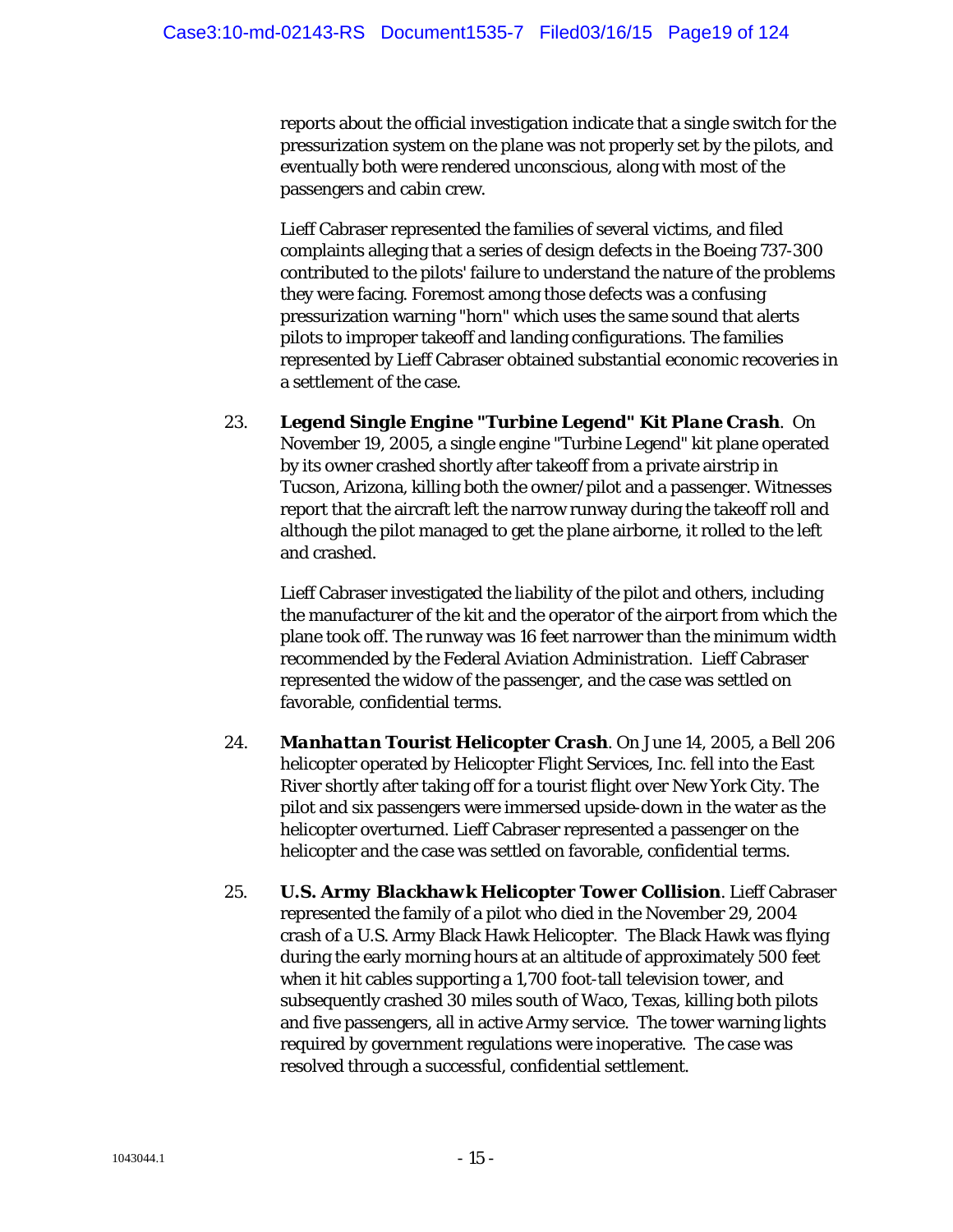- 26. *Air Algerie Boeing 737 Crash*. Together with French co-counsel, Lieff Cabraser represented the families of several passengers who died in the March 6, 2003 crash of a Boeing 737 airplane operated by Air Algerie. The aircraft crashed soon after takeoff from the Algerian city of Tamanrasset, after one of the engines failed. All but one of the 97 passengers were killed, along with six crew members. The families represented by Lieff Cabraser obtained economic recoveries in a settlement of the case.
- 27. *In re Baycol Products Litigation*, MDL No. 1431 (D. Minn.). Baycol was one of a group of drugs called statins, intended to reduce cholesterol. In August 2001, Bayer A.G. and Bayer Corporation, the manufacturers of Baycol, withdrew the drug from the worldwide market based upon reports that Baycol was associated with serious side effects and linked to the deaths of over 100 patients worldwide. In the federal multi-district litigation, Lieff Cabraser served as a member of the Plaintiffs' Steering Committee (PSC) and the Executive Committee of the PSC. In addition, Lieff Cabraser represented approximately 200 Baycol patients who have suffered injuries or family members of patients who died allegedly as a result of ingesting Baycol. In these cases, our clients reached confidential favorable settlements with Bayer.
- 28. *United Airlines Boeing 747 Disaster*. Lieff Cabraser served as Plaintiffs' Liaison Counsel on behalf of the passengers and families of passengers injured and killed in the United Airlines Boeing 747 cargo door catastrophe near Honolulu, Hawaii on February 24, 1989. Lieff Cabraser organized the litigation of the case, which included claims brought against United Airlines and The Boeing Company.

Among our work, we developed a statistical system for settling the passengers' and families' damages claims with certain defendants, and coordinated the prosecution of successful individual damages trials for wrongful death against the non-settling defendants.

29. *Aeroflot-Russian International Airlines Airbus Disaster*. Lieff Cabraser represented the families of passengers who were on Aeroflot-Russian International Airlines Flight SU593 that crashed in Siberia on March 23, 1994. The plane was en route from Moscow to Hong Kong. All passengers on board died.

According to a transcript of the cockpit voice recorder, the pilot's two children entered the cockpit during the flight and took turns flying the plane. The autopilot apparently was inadvertently turned off during this time, and the pilot was unable to remove his son from the captain's seat in time to avert the plane's fatal dive.

Lieff Cabraser, alongside French co-counsel, filed suit in France, where Airbus, the plane's manufacturer, was headquartered. The families Lieff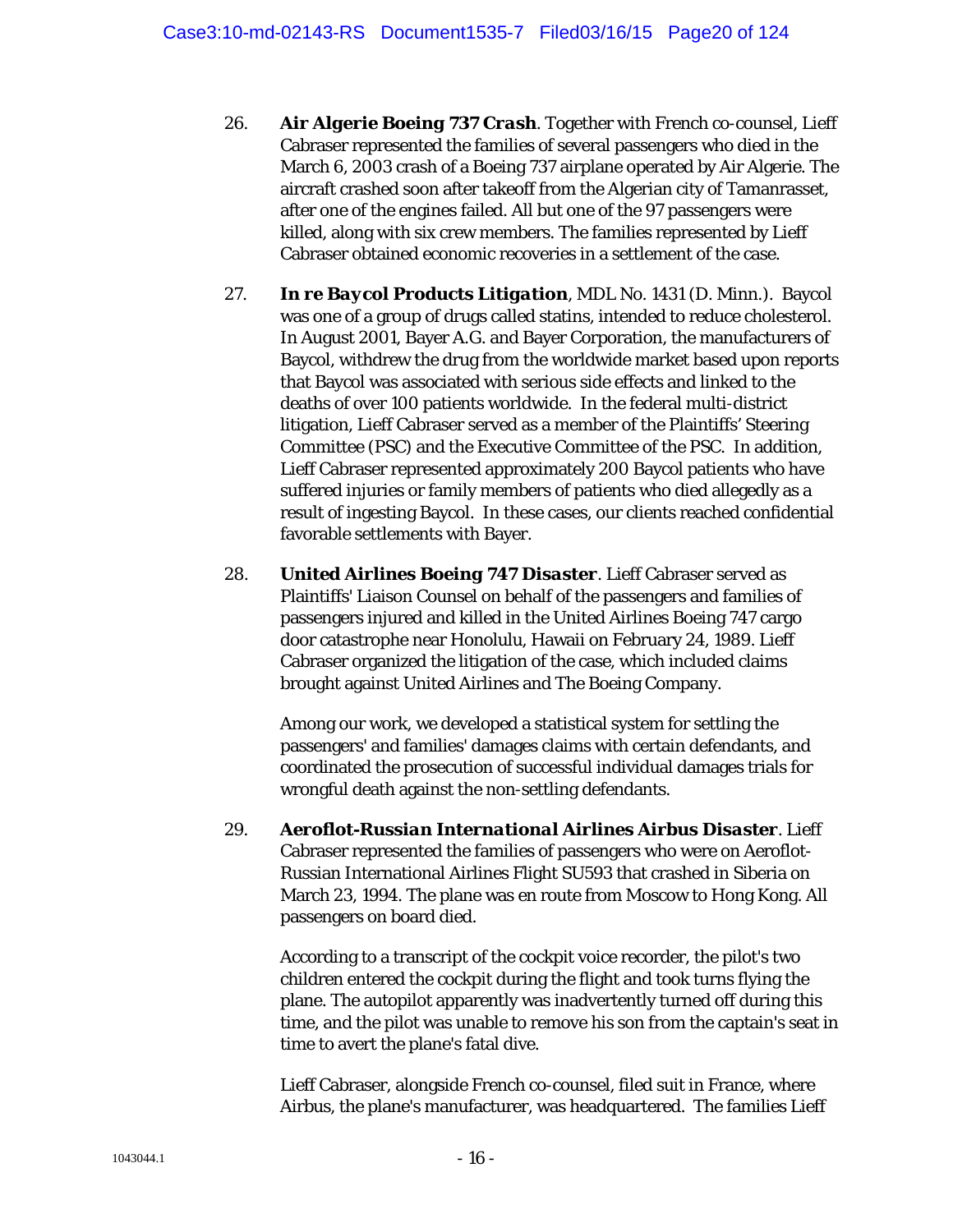Cabraser represented obtained substantial economic recoveries in settlement of the action.

30. *Lockheed F-104 Fighter Crashes*. In the late 1960s and extending into the early 1970s, the United States sold F-104 Star Fighter jets to the German Air Force that were manufactured by Lockheed Aircraft Corporation in California. Although the F-104 Star Fighter was designed for high-altitude fighter combat, it was used in Germany and other European countries for low-level bombing and attack training missions.

Consequently, the aircraft had an extremely high crash rate, with over 300 pilots killed. Commencing in 1971, the law firm of Belli Ashe Ellison Choulos & Lieff filed hundreds of lawsuits for wrongful death and other claims on behalf of the widows and surviving children of the pilots.

Robert Lieff continued to prosecute the cases after the formation of our firm. In 1974, the lawsuits were settled with Lockheed on terms favorable to the plaintiffs. This litigation helped establish the principle that citizens of foreign countries could assert claims in United States courts and obtain substantial recoveries against an American manufacturer, based upon airplane accidents or crashes occurring outside the United States.

## **II. Securities and Financial Fraud**

## **A. Current Cases**

- 1. *The Charles Schwab Corp. v. BNP Paribas Sec. Corp.*, No. CGC-10-501610 (Cal. Super. Ct.); *The Charles Schwab Corp. v. J.P. Morgan Sec., Inc.*, No. CGC-10-503206 (Cal. Super. Ct.); *The Charles Schwab Corp. v. J.P. Morgan Sec., Inc.*, No. CGC-10-503207 (Cal. Super. Ct.); and *The Charles Schwab Corp. v. Banc of America*  Sec. LLC, No. CGC-10-501151 (Cal. Super. Ct.). Lieff Cabraser, along with co-counsel, represents The Charles Schwab Corporation in four separate individual securities actions against certain issuers and sellers of mortgage-backed securities for materially misrepresenting the quality of the loans underlying the securities in violation of California state law. Charles Schwab Bank, N.A., a subsidiary of The Charles Schwab Corporation, suffered significant damages by purchasing the securities in reliance on defendants' misstatements. The Court largely overruled defendants' demurrers in January 2012. Narrowed discovery regarding the defendants' loan files and documents from Charles Schwab pertaining to a potential statute of limitations defense commenced thereafter. Subsequently, the Court opened discovery as to all issues. A bellwether trial is scheduled to commence in August 2015.
- 2. *In re Bank of New York Mellon Corp. Foreign Exchange Transactions Litigation*, Case No. MD-12-2335-LAK (S.D.N.Y.).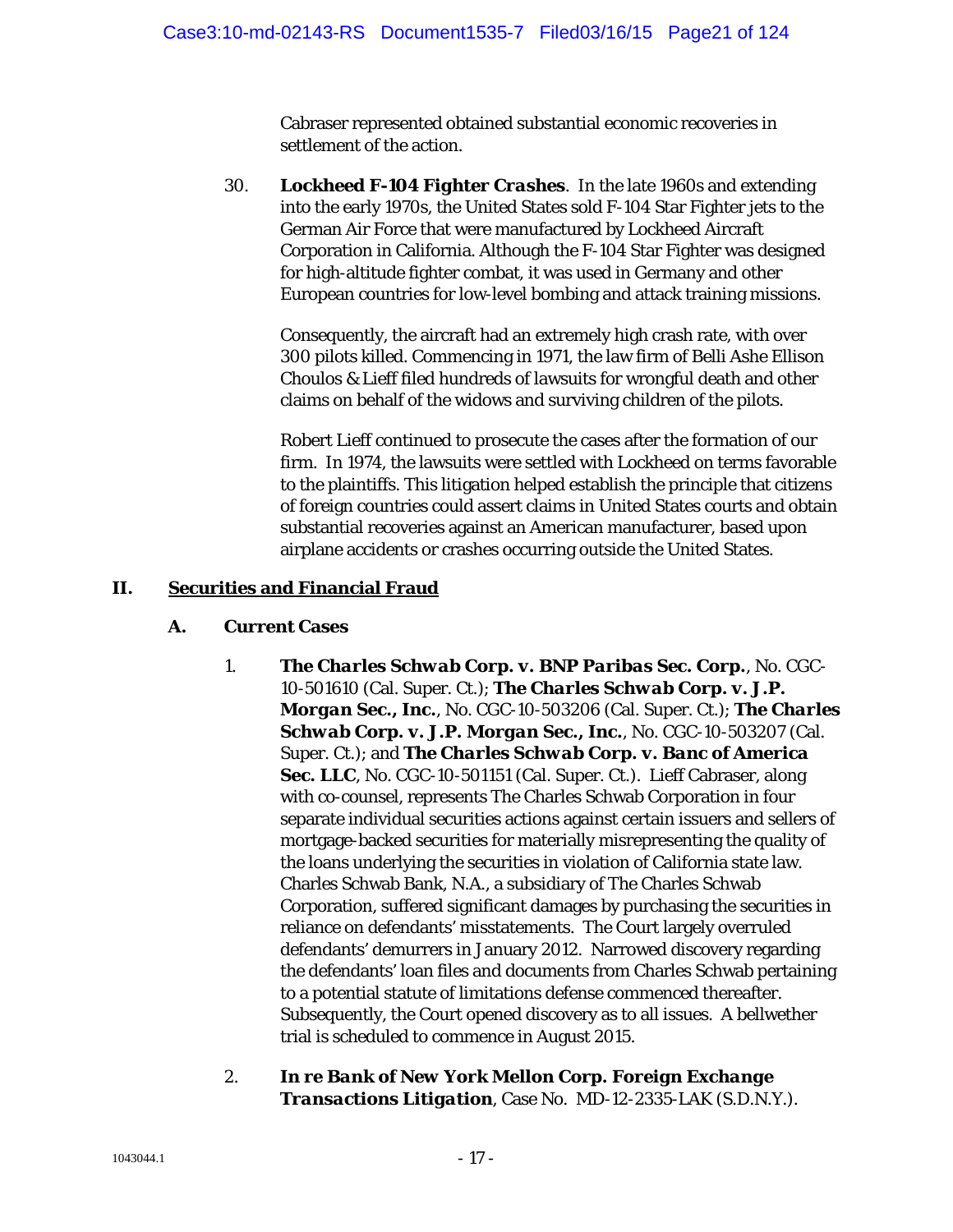Lieff Cabraser is one of three firms serving on the Plaintiffs' Executive Committee in consolidated litigation against The Bank of New York Mellon Corporation ("BNY Mellon") and its predecessors and subsidiaries, in which plaintiffs allege that defendants charged custodial customers fictitious foreign currency exchange ("FX") rates in connection with the purchase and sale of foreign securities. The actions allege that for the past decade, defendants consistently incorporated hidden and excessive mark-ups or mark-downs relative to the actual FX rates applicable at the times of the trades conducted for defendants' custodial FX clients, and that defendants allegedly kept for themselves, as an unlawful profit, the difference between the false and actual price for each FX transaction. In addition to serving on Plaintiffs' Executive Committee, Lieff Cabraser is also co-lead class counsel for a proposed nationwide class of affected custodial customers of BNY Mellon, including public pension funds, ERISA funds, and other public and private institutions. Prior to the cases being transferred and consolidated in the Southern District of New York, Lieff Cabraser defeated, in its entirety, BNY Mellon's motion to dismiss claims brought on behalf of ERISA and other funds under California's and New York's consumer protection laws. The firm's clients and proposed class representatives in the consolidated litigation, in which discovery is currently proceeding, include the Ohio Police & Fire Pension Fund, the School Employees Retirement System of Ohio, and the International Union of Operating Engineers, Stationary Engineers Local 39 Pension Trust Fund. Motions to dismiss have largely been denied, and the parties are currently engaged in discovery.

- 3. *Dow 30SM Enhanced Premium & Income Fund. v. American International Group*, No. 1:13-cv-05612 (N.D. Ill.). Lieff Cabraser represents 25 Nuveen funds in an individual action against American International Group, Inc. ("AIG") and certain of its officers and directors for misrepresenting and omitting material information about AIG's financial condition and the extent of its exposure to the subprime mortgage market. The complaint charges defendants with violations of the Exchange Act, Illinois Securities Laws, as well as common law fraud and unjust enrichment.
- 4. *The Regents of the University of California v. American International Group*, No. 3:13-03653-MEJ (N.D. Cal.). Lieff Cabraser represents The Regents of the University of California in an individual action against AIG and certain of its officers and directors. The action arises from the same wrongdoing as alleged in *AIG-Nuveen*. The complaint charges defendants with violations of the Exchange Act, as well as common law fraud and unjust enrichment.
- 5. *Arkansas Teacher Retirement System v. State Street Corp.*, No. 11cv10230 (MLW) (D. Mass.). Lieff Cabraser is co-counsel for a proposed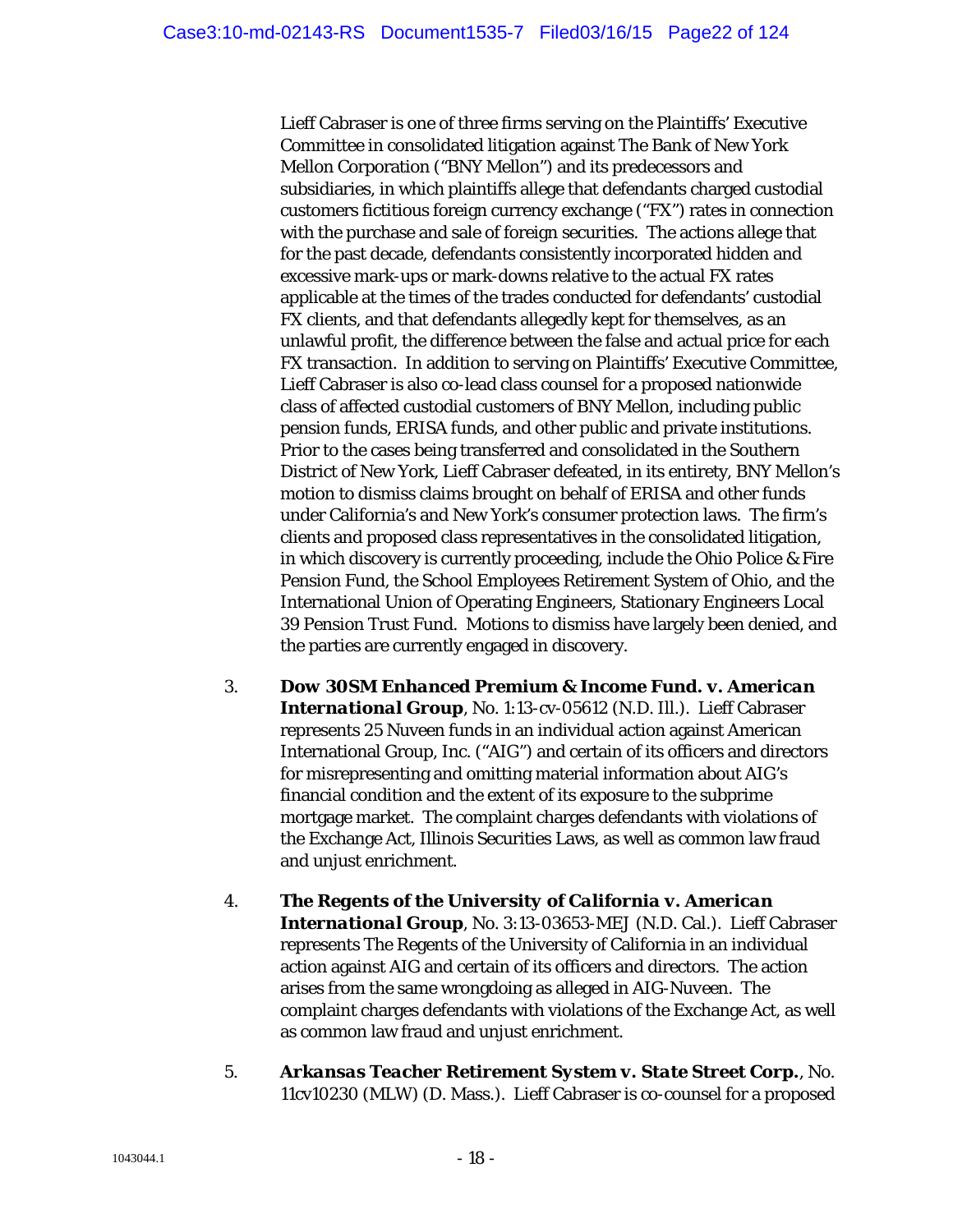nationwide class of institutional clients of State Street, including public pension funds, who allege that defendants charged class members fictitious FX rates in connection with the purchase and sale of foreign securities. The complaint charges that for the past decade, defendants consistently incorporated hidden and excessive mark-ups or mark-downs relative to the actual FX rates applicable at the times of the trades conducted for defendants' custodial FX clients. Defendants allegedly kept for themselves, as an unlawful profit, the difference between the false and actual price for each FX transaction. Plaintiffs seek recovery under Massachusetts' Consumer Protection Law and common law tort and contract theories. Motions to dismiss have been fully briefed. Lieff Cabraser is also actively involved in counseling other state pension and ERISA funds with respect to their potential exposure to FX manipulation by custodial service providers.

6. *In re Facebook, Inc. IPO Securities And Derivative Litigation*, MDL No. 12-2389 (RWS) (S.D.N.Y.). Lieff Cabraser serves as counsel for named plaintiffs alleging violations of the Securities Act of 1933 based on Facebook's initial public offering in May 2012. In January 2014, the Court denied defendants' motions to dismiss plaintiffs' consolidated class action complaint.

## **B. Successes**

- 1. *In re First Capital Holdings Corp. Financial Products Securities Litigation*, MDL No. 901 (C.D. Cal.). Lieff Cabraser served as Co-Lead Counsel in a class action brought to recover damages sustained by policyholders of First Capital Life Insurance Company and Fidelity Bankers Life Insurance Company policyholders resulting from the insurance companies' allegedly fraudulent or reckless investment and financial practices, and the manipulation of the companies' financial statements. This policyholder settlement generated over \$1 billion in restored life insurance policies. The settlement was approved by both federal and state courts in parallel proceedings and then affirmed by the Ninth Circuit on appeal.
- 2. *In re Broadcom Corporation Derivative Litigation*, No. CV 06- 3252-R (C.D. Cal.). Lieff Cabraser served as Court-appointed Lead Counsel in a shareholders derivative action arising out of stock options backdating in Broadcom securities. The complaint alleged that defendants intentionally manipulated their stock option grant dates between 1998 and 2003 at the expense of Broadcom and Broadcom shareholders. By making it seem as if stock option grants occurred on dates when Broadcom stock was trading at a comparatively low per share price, stock option grant recipients were able to exercise their stock option grants at exercise prices that were lower than the fair market value of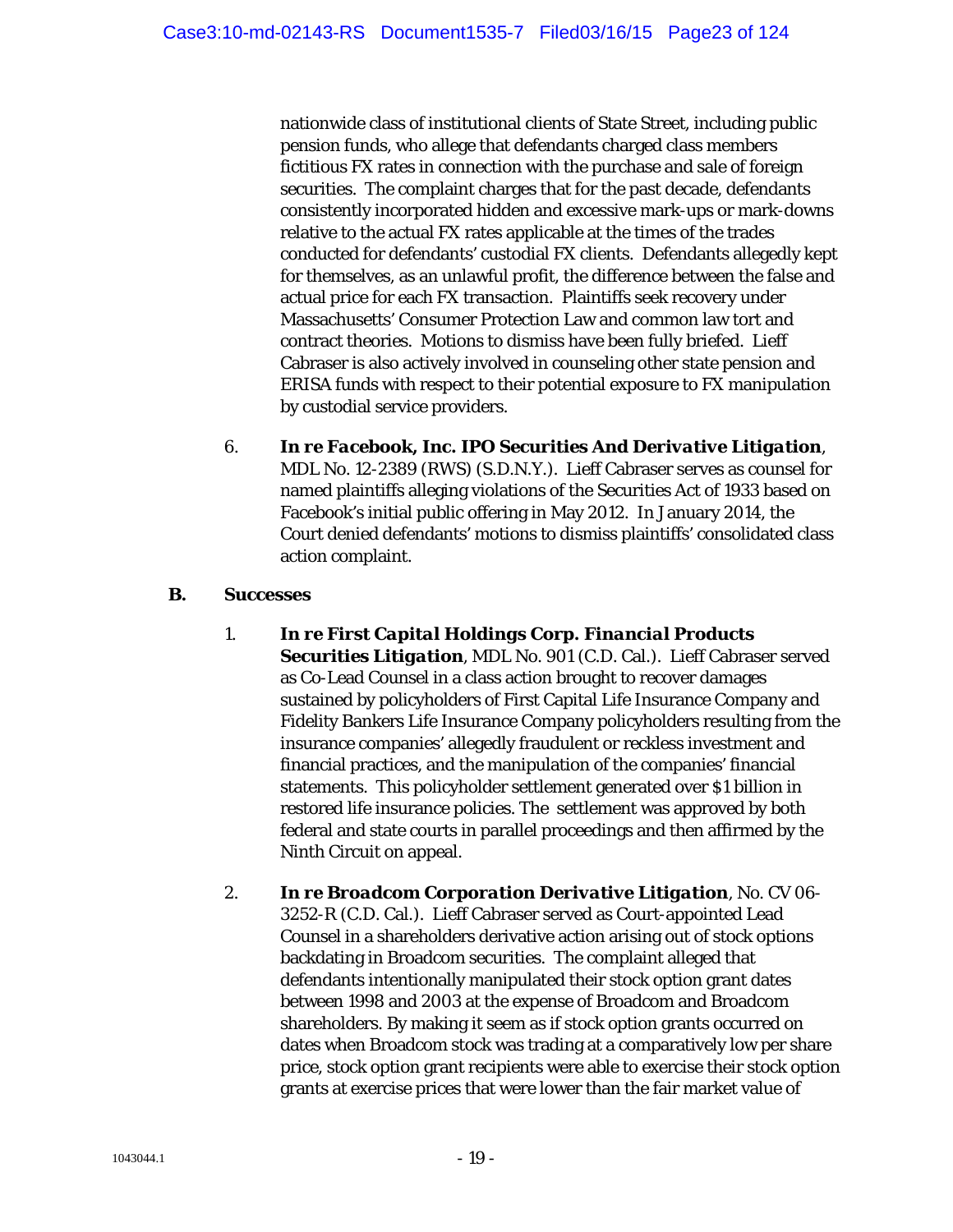Broadcom stock on the day the options were actually granted. In December 2009, U.S. District Judge Manuel L. Real granted final approval to a partial settlement in which Broadcom Corporation's insurance carriers paid \$118 million to Broadcom. The settlement released certain individual director and officer defendants covered by Broadcom's directors' and officers' policy.

Plaintiffs' counsel continued to pursue claims against William J. Ruehle, Broadcom's former Chief Financial Officer, Henry T. Nicholas, III, Broadcom's co-founder and former Chief Executive Officer, and Henry Samueli, Broadcom's co-founder and former Chief Technology Officer. In May 2011, the Court approved a settlement with these defendants. The settlement provided substantial consideration to Broadcom, consisting of the receipt of cash and cancelled options from Dr. Nicholas and Dr. Samueli totaling \$53 million in value, plus the release of a claim by Mr. Ruehle, which sought damages in excess of \$26 million.

Coupled with the earlier \$118 million partial settlement, the total recovery in the derivative action was \$197 million, which constitutes the thirdlargest settlement ever in a derivative action involving stock options backdating.

3. *In re Scorpion Technologies Securities Litigation I*, No. C-93- 20333-EAI (N.D. Cal.); *Dietrich v. Bauer*, No. C-95-7051-RWS (S.D.N.Y.); *Claghorn v. Edsaco*, No. 98-3039-SI (N.D. Cal.). Lieff Cabraser served as Lead Counsel in class action suits arising out of an alleged fraudulent scheme by Scorpion Technologies, Inc., certain of its officers, accountants, underwriters and business affiliates to inflate the company's earnings through reporting fictitious sales. In Scorpion I, the Court found plaintiffs had presented sufficient evidence of liability under Federal securities acts against the accounting firm Grant Thornton for the case to proceed to trial. In re Scorpion Techs., 1996 U.S. Dist. LEXIS 22294 (N.D. Cal. Mar. 27, 1996). In 1988, the Court approved a \$5.5 million settlement with Grant Thornton. In 2000, the Court approved a \$950,000 settlement with Credit Suisse First Boston Corporation. In April 2002, a federal jury in San Francisco, California returned a \$170.7 million verdict against Edsaco Ltd. The jury found that Edsaco aided Scorpion in setting up phony European companies as part of a scheme in which Scorpion reported fictitious sales of its software to these companies, thereby inflating its earnings. Included in the jury verdict, one of the largest verdicts in the U.S. in 2002, was \$165 million in punitive damages. Richard M. Heimann conducted the trial for plaintiffs.

On June 14, 2002, U.S. District Court Judge Susan Illston commented on Lieff Cabraser's representation: "[C]ounsel for the plaintiffs did a very good job in a very tough situation of achieving an excellent recovery for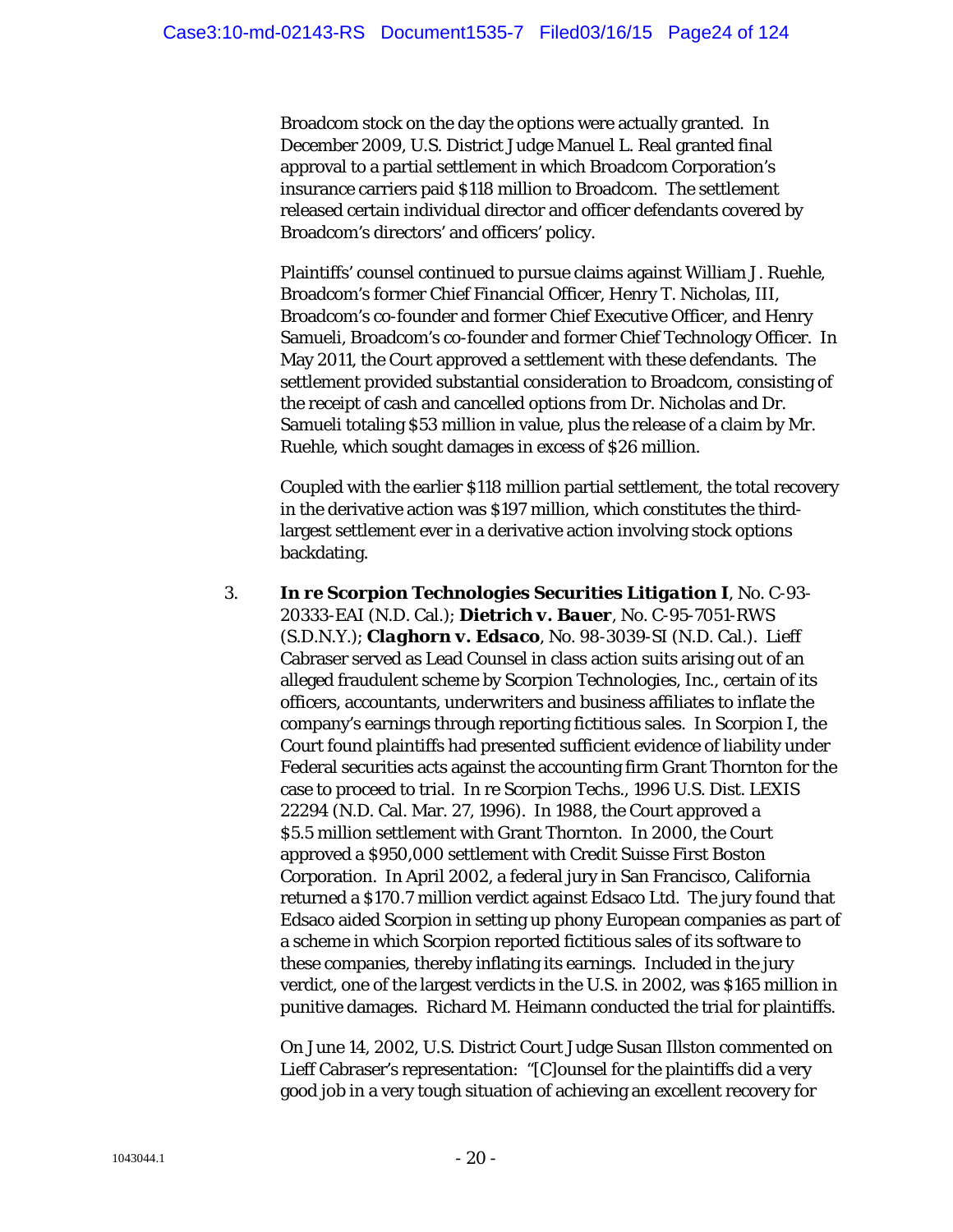the class here. You were opposed by extremely capable lawyers. It was an uphill battle. There were some complicated questions, and then there was the tricky issue of actually collecting anything in the end. I think based on the efforts that were made here that it was an excellent result for the class. . . [T]he recovery that was achieved for the class in this second trial is remarkable, almost a hundred percent."

- 4. *In re Diamond Foods, Inc., Securities Litigation*, No. 11-cv-05386-WHA (N.D. Cal.). Lieff Cabraser served as local counsel for Lead Plaintiff Public Employees' Retirement System of Mississippi ("MissPERS") and the class of investors it represented in this securities class action lawsuit arising under the PSLRA. The complaint charged Diamond Foods and certain senior executives of the company with violations of the Exchange Act for knowingly understating the cost of walnuts Diamond Foods purchased in order to inflate the price of Diamond Foods' common stock. In January 2014, the Court granted final approval of a settlement of the action requiring Diamond Foods to pay \$11 million in cash and issue 4.45 million common shares worth \$116.3 million on the date of final approval based on the stock's closing price on that date.
- 5. *Merrill Lynch Fundamental Growth Fund and Merrill Lynch Global Value Fund v. McKesson HBOC*, No. 02-405792 (Cal. Supr. Ct.). Lieff Cabraser served as counsel for two Merrill Lynch sponsored mutual funds in a private lawsuit alleging that a massive accounting fraud occurred at HBOC & Company ("HBOC") before and following its 1999 acquisition by McKesson Corporation ("McKesson"). The funds charged that defendants, including the former CFO of McKesson HBOC, the name McKesson adopted after acquiring HBOC, artificially inflated the price of securities in McKesson HBOC, through misrepresentations and omissions concerning the financial condition of HBOC, resulting in approximately \$135 million in losses for plaintiffs. In a significant discovery ruling in 2004, the California Court of Appeal held that defendants waived the attorney-client and work product privileges in regard to an audit committee report and interview memoranda prepared in anticipation of shareholder lawsuits by disclosing the information to the U.S. Attorney and SEC. *McKesson HBOC, Inc. v. Supr. Court*, 115 Cal. App. 4th 1229 (2004). Lieff Cabraser's clients recovered approximately \$145 million, representing nearly 104% of damages suffered by the funds. This amount was approximately \$115-120 million more than the Merrill Lynch funds would have recovered had they participated in the federal class action settlement.
- 6. *Informix/Illustra Securities Litigation*, No. C-97-1289-CRB (N.D. Cal.). Lieff Cabraser represented Richard H. Williams, the former Chief Executive Officer and President of Illustra Information Technologies, Inc.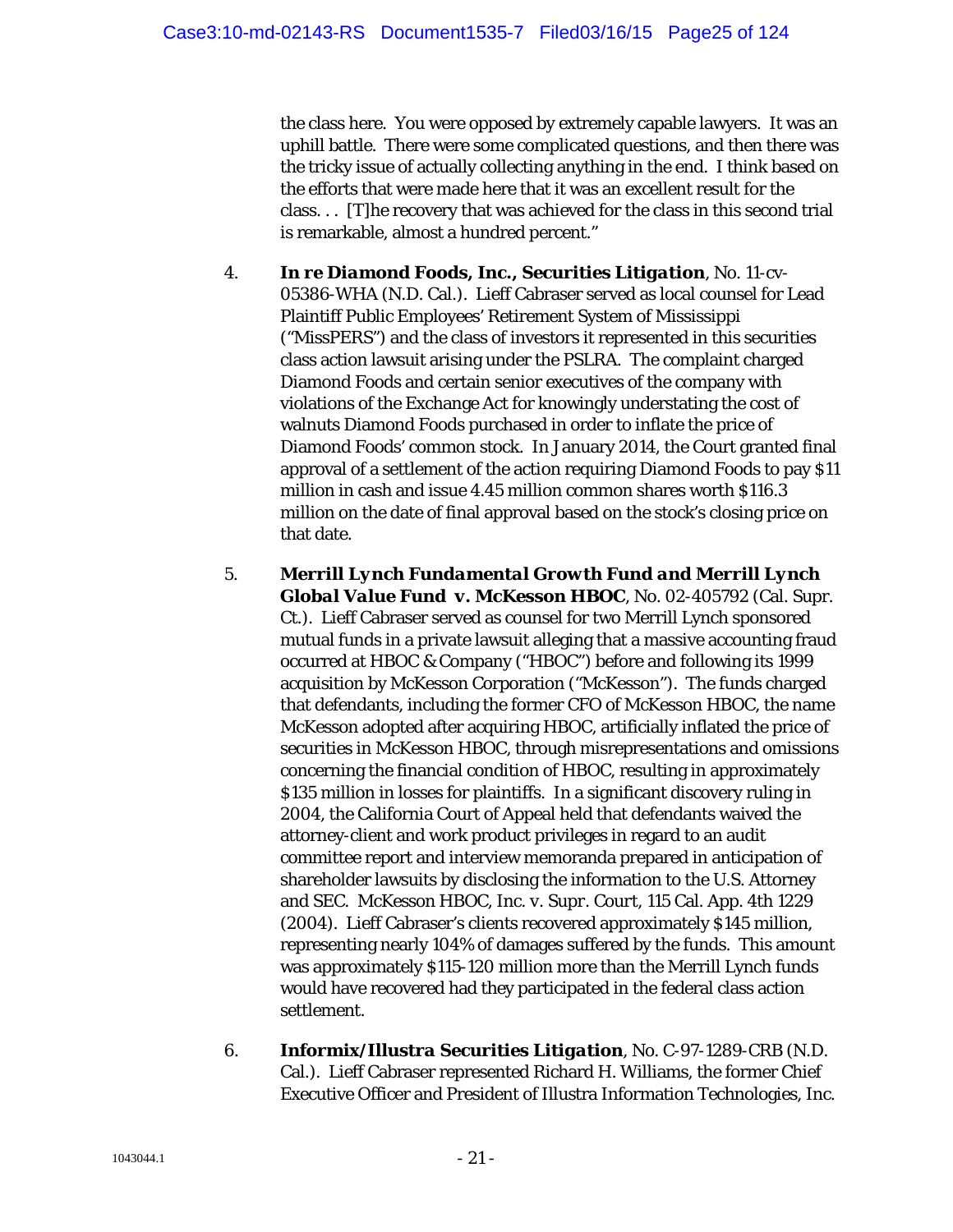("Illustra"), and a class of Illustra shareholders in a class action suit on behalf of all former Illustra securities holders who tendered their Illustra preferred or common stock, stock warrants or stock options in exchange for securities of Informix Corporation ("Informix") in connection with Informix's 1996 purchase of Illustra. Pursuant to that acquisition, Illustra stockholders received Informix securities representing approximately 10% of the value of the combined company. The complaint alleged claims for common law fraud and violations of Federal securities law arising out of the acquisition. In October 1999, U.S. District Judge Charles E. Breyer approved a global settlement of the litigation for \$136 million, constituting one of the largest settlements ever involving a high technology company alleged to have committed securities fraud. Our clients, the Illustra shareholders, received approximately 30% of the net settlement fund.

- 7. *In re Qwest Communications International Securities and "ERISA" Litigation (No. II)*, No. 06-cv-17880-REB-PAC (MDL No. 1788) (D. Colo.). Lieff Cabraser represented the New York State Common Retirement Fund, Fire and Police Pension Association of Colorado, Denver Employees' Retirement Plan, San Francisco Employees' Retirement System, and over thirty BlackRock managed mutual funds in individual securities fraud actions ("opt out" cases) against Qwest Communications International, Inc., Philip F. Anschutz, former cochairman of the Qwest board of directors, and other senior executives at Qwest. In each action, the plaintiffs charged defendants with massively overstating Qwest's publicly-reported growth, revenues, earnings, and earnings per share from 1999 through 2002. The cases were filed in the wake of a \$400 million settlement of a securities fraud class action against Qwest that was announced in early 2006. The cases brought by Lieff Cabraser's clients settled in October 2007 for recoveries totaling more than \$85 million, or more than 13 times what the clients would have received had they remained in the class.
- 8. *In re AXA Rosenberg Investor Litigation*, No. CV 11-00536 JSW (N.D. Cal). Lieff Cabraser served as Co-Lead Counsel for a class of institutional investors, ERISA-covered plans, and other investors in quantitative funds managed by AXA Rosenberg Group, LLC and its affiliates ("AXA"). Plaintiffs alleged that AXA breached its fiduciary duties and violated ERISA by failing to discover a material computer error that existed in its system for years, and then failing to remedy it for months after its eventual discovery in 2009. By the time AXA disclosed the error in 2010, investors had suffered losses and paid substantial investment management fees to AXA. After briefing motions to dismiss and working with experts to analyze data obtained from AXA relating to the impact of the error, we reached a \$65 million settlement with AXA that the Court approved in April 2012.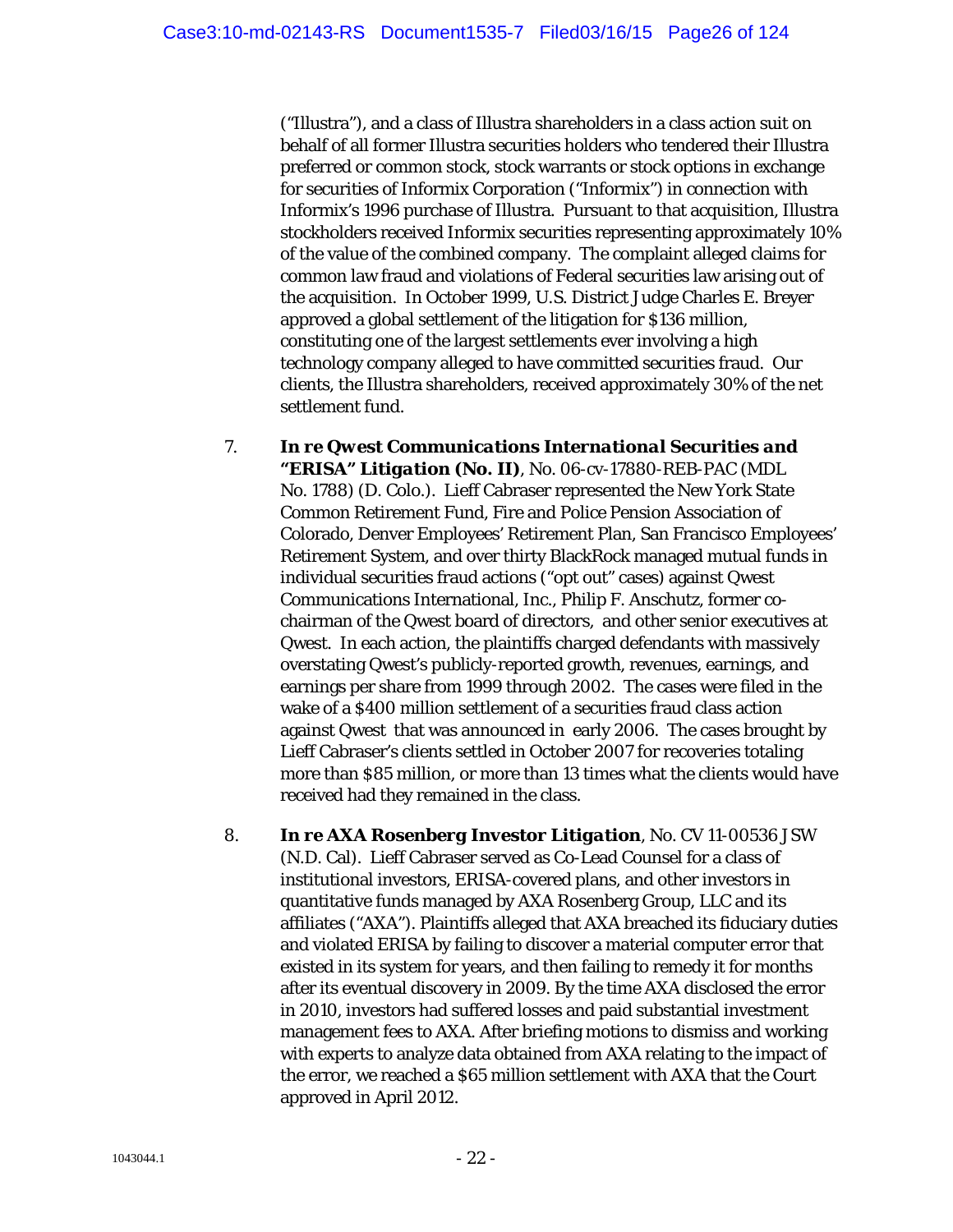- 9. *In re National Century Financial Enterprises, Inc. Investment Litigation*, MDL No. 1565 (S.D. Ohio). Lieff Cabraser served as outside counsel for the New York City Employees' Retirement System, Teachers' Retirement System for the City of New York, New York City Police Pension Fund, and New York City Fire Department Pension Fund in this multidistrict litigation arising from fraud in connection with NCFE's issuance of notes backed by healthcare receivables. The New York City Pension Funds recovered more than 70% of their \$89 million in losses, primarily through settlements achieved in the federal litigation and another NCFE-matter brought on their behalf by Lieff Cabraser.
- 10. *BlackRock Global Allocation Fund v. Tyco International Ltd., et al.*, No. 2:08-cv-519 (D. N.J.); *Nuveen Balanced Municipal and Stock Fund v. Tyco International Ltd., et al.*, No. 2:08-cv-518 (D. N.J.). Lieff Cabraser represented multiple funds of the investment firms BlackRock Inc. and Nuveen Asset Management in separate, direct securities fraud actions against Tyco International Ltd., Tyco Electronics Ltd., Covidien Ltd, Covidien (U.S.), L. Dennis Kozlowski, Mark H. Swartz, and Frank E. Walsh, Jr. Plaintiffs alleged that defendants engaged in a massive criminal enterprise that combined the theft of corporate assets with fraudulent accounting entries that concealed Tyco's financial condition from investors. As a result, plaintiffs purchased Tyco common stock and other Tyco securities at artificially inflated prices and suffered losses upon disclosures revealing Tyco's true financial condition and defendants' misconduct. In 2009, the parties settled the claims against the corporate defendants (Tyco International Ltd., Tyco Electronics Ltd., Covidien Ltd., and Covidien (U.S.). The litigation concluded in 2010. The total settlement proceeds paid by all defendants were in excess of \$57 million.
- 11. *Kofuku Bank and Namihaya Bank v. Republic New York Securities Corp.*, No. 00 CIV 3298 (S.D.N.Y.); and Kita Hyogo Shinyo-Kumiai v. Republic New York Securities Corp., No. 00 CIV 4114 (S.D.N.Y.). Lieff Cabraser represented Kofuku Bank, Namihaya Bank and Kita Hyogo Shinyo-Kumiai (a credit union) in individual lawsuits against, among others, Martin A. Armstrong and HSBC, Inc., the successor-ininterest to Republic New York Corporation, Republic New York Bank and Republic New York Securities Corporation for alleged violations of federal securities and racketeering laws. Through a group of interconnected companies owned and controlled by Armstrong—the Princeton Companies—Armstrong and the Republic Companies promoted and sold promissory notes, known as the "Princeton Notes," to more than eighty of the largest companies and financial institutions in Japan. Lieff Cabraser's lawsuits, as well as the lawsuits of dozens of other Princeton Note investors, alleged that the Princeton and Republic Companies made fraudulent misrepresentations and non-disclosures in connection with the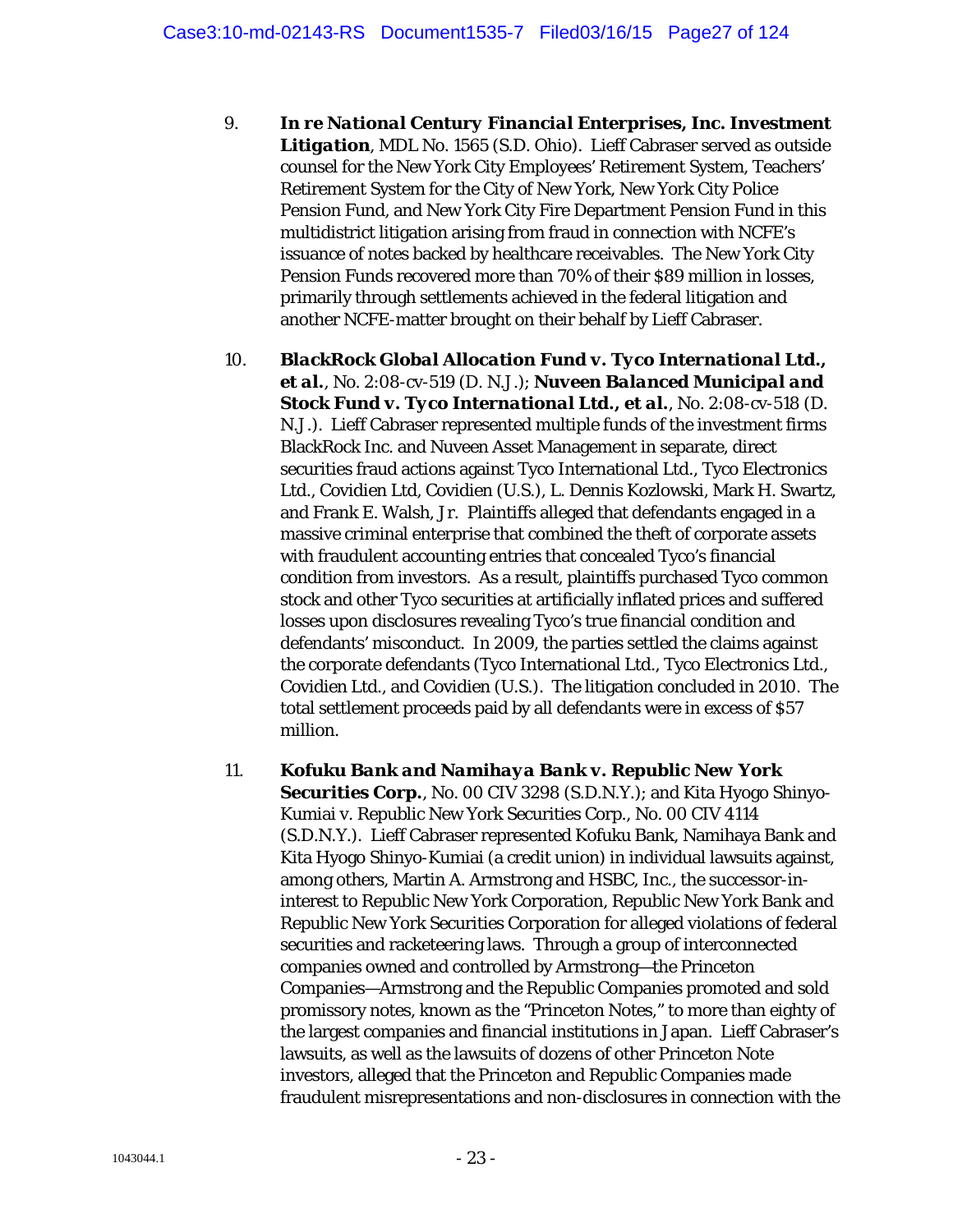promotion and sale of Princeton Notes, and that investors' moneys were commingled and misused to the benefit of Armstrong, the Princeton Companies and the Republic Companies. In December 2001, the claims of our clients and those of the other Princeton Note investors were settled. As part of the settlement, our clients recovered more than \$50 million, which represented 100% of the value of their principal investments less money they received in interest or other payments.

## 12. *Alaska State Department of Revenue v. America Online*, No. 1JU-04-503 (Alaska Supr. Ct.). In December 2006, a \$50 million settlement was reached in a securities fraud action brought by the Alaska State Department of Revenue, Alaska State Pension Investment Board and Alaska Permanent Fund Corporation against defendants America Online, Inc. ("AOL"), Time Warner Inc. (formerly known as AOL Time Warner ("AOLTW")), Historic TW Inc. When the action was filed, the Alaska Attorney General estimated total losses at \$70 million. The recovery on behalf of Alaska was approximately 50 times what the state would have received as a member of the class in the federal securities class action settlement. The lawsuit, filed in 2004 in Alaska State Court, alleged that defendants misrepresented advertising revenues and growth of AOL and AOLTW along with the number of AOL subscribers, which artificially inflated the stock price of AOL and AOLTW to the detriment of Alaska State funds.

The Alaska Department of Law retained Lieff Cabraser to lead the litigation efforts under its direction. "We appreciate the diligence and expertise of our counsel in achieving an outstanding resolution of the case," said Mark Morones, spokesperson for the Department of Law, following announcement of the settlement.

13. *Allocco v. Gardner*, No. GIC 806450 (Cal. Supr. Ct.). Lieff Cabraser represented Lawrence L. Garlick, the co-founder and former Chief Executive Officer of Remedy Corporation and 24 other former senior executives and directors of Remedy Corporation in a private (non-class) securities fraud lawsuit against Stephen P. Gardner, the former Chief Executive Officer of Peregrine Systems, Inc., John J. Moores, Peregrine's former Chairman of the Board, Matthew C. Gless, Peregrine's former Chief Financial Officer, Peregrine's accounting firm Arthur Andersen and certain entities that entered into fraudulent transactions with Peregrine. The lawsuit, filed in California state court, arose out of Peregrine's August 2001 acquisition of Remedy. Plaintiffs charged that they were induced to exchange their Remedy stock for Peregrine stock on the basis of false and misleading representations made by defendants. Within months of the Remedy acquisition, Peregrine began to reveal to the public that it had grossly overstated its revenue during the years 2000-2002, and eventually restated more than \$500 million in revenues.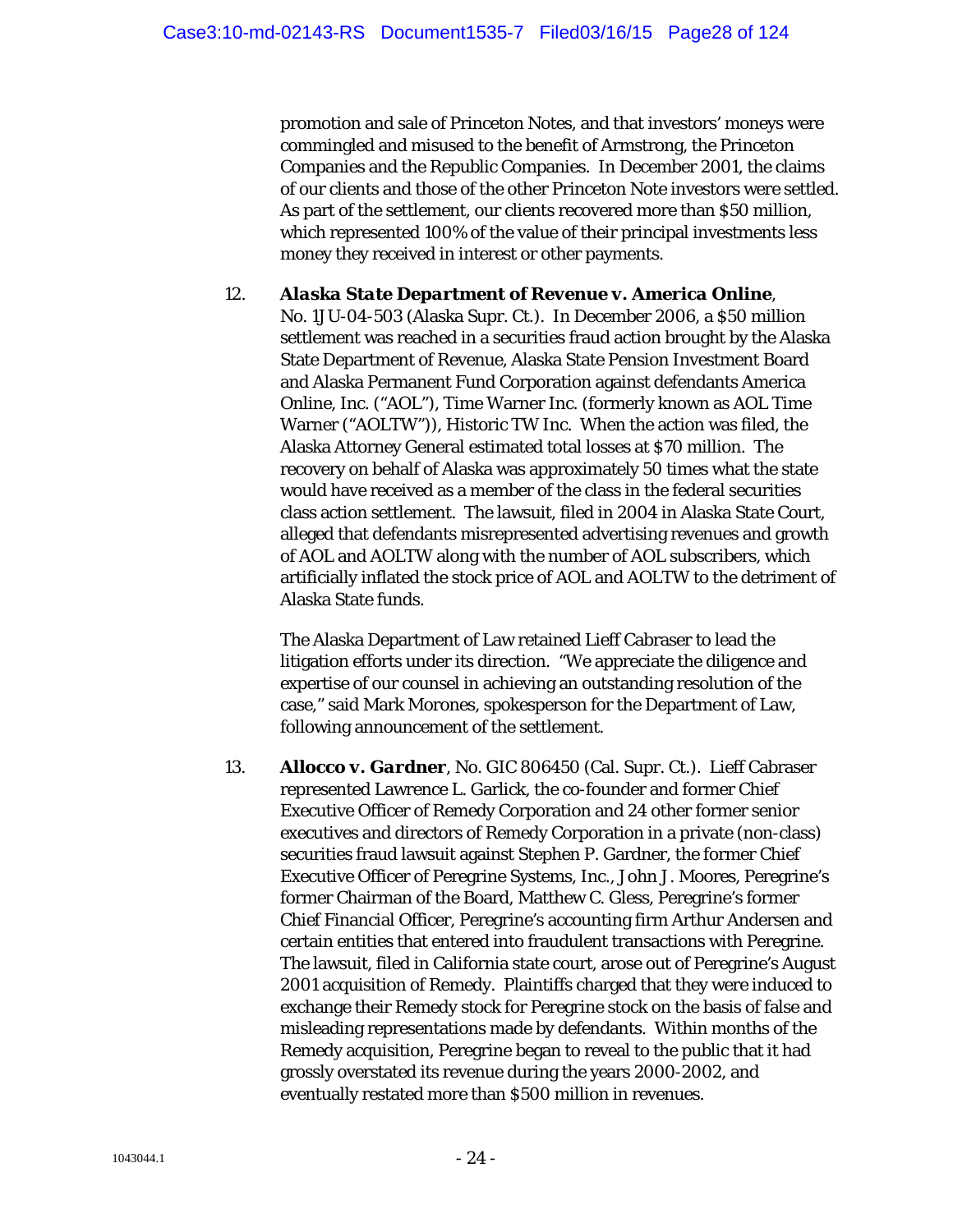After successfully defeating demurrers brought by defendants, including third parties who were customers of Peregrine who aided and abetted Peregrine's accounting fraud under California common law, plaintiffs reached a series of settlements. The settling defendants included Arthur Andersen, all of the director defendants, three officer defendants and the third party customer defendants KPMG, British Telecom, Fujitsu, Software Spectrum and Bindview. The total amount received in settlements was approximately \$45 million.

#### 14. *In re Cablevision Systems Corp. Shareholder Derivative*

*Litigation*, No. 06-cv-4130-DGT-AKT (E.D.N.Y.). Lieff Cabraser served as Co-Lead Counsel in a shareholders' derivative action against the board of directors and numerous officers of Cablevision. The suit alleged that defendants intentionally manipulated stock option grant dates to Cablevision employees between 1997 and 2002 in order to enrich certain officer and director defendants at the expense of Cablevision and Cablevision shareholders. According to the complaint, Defendants made it appear as if stock options were granted earlier than they actually were in order to maximize the value of the grants. In September 2008, the Court granted final approval to a \$34.4 million settlement of the action. Over \$24 million of the settlement was contributed directly by individual defendants who either received backdated options or participated in the backdating activity.

- 15. *In re Media Vision Technology Securities Litigation*, No. CV-94- 1015 (N.D. Cal.). Lieff Cabraser served as Co-Lead Counsel in a class action lawsuit which alleged that certain Media Vision's officers, outside directors, accountants and underwriters engaged in a fraudulent scheme to inflate the company's earnings and issued false and misleading public statements about the company's finances, earnings and profits. By 1998, the Court had approved several partial settlements with many of Media Vision's officers and directors, accountants and underwriters which totaled \$31 million. The settlement proceeds have been distributed to eligible class members. The evidence that Lieff Cabraser developed in the civil case led prosecutors to commence an investigation and ultimately file criminal charges against Media Vision's former Chief Executive Officer and Chief Financial Officer. The civil action against Media Vision's CEO and CFO was stayed pending the criminal proceedings against them. In the criminal proceedings, the CEO pled guilty on several counts, and the CFO was convicted at trial. In October 2003, the Court granted Plaintiffs' motions for summary judgment and entered a judgment in favor of the class against the two defendants in the amount of \$188 million.
- 16. *In re California Micro Devices Securities Litigation*, No. C-94- 2817-VRW (N.D. Cal.). Lieff Cabraser served as Liaison Counsel for the Colorado Public Employees' Retirement Association and the California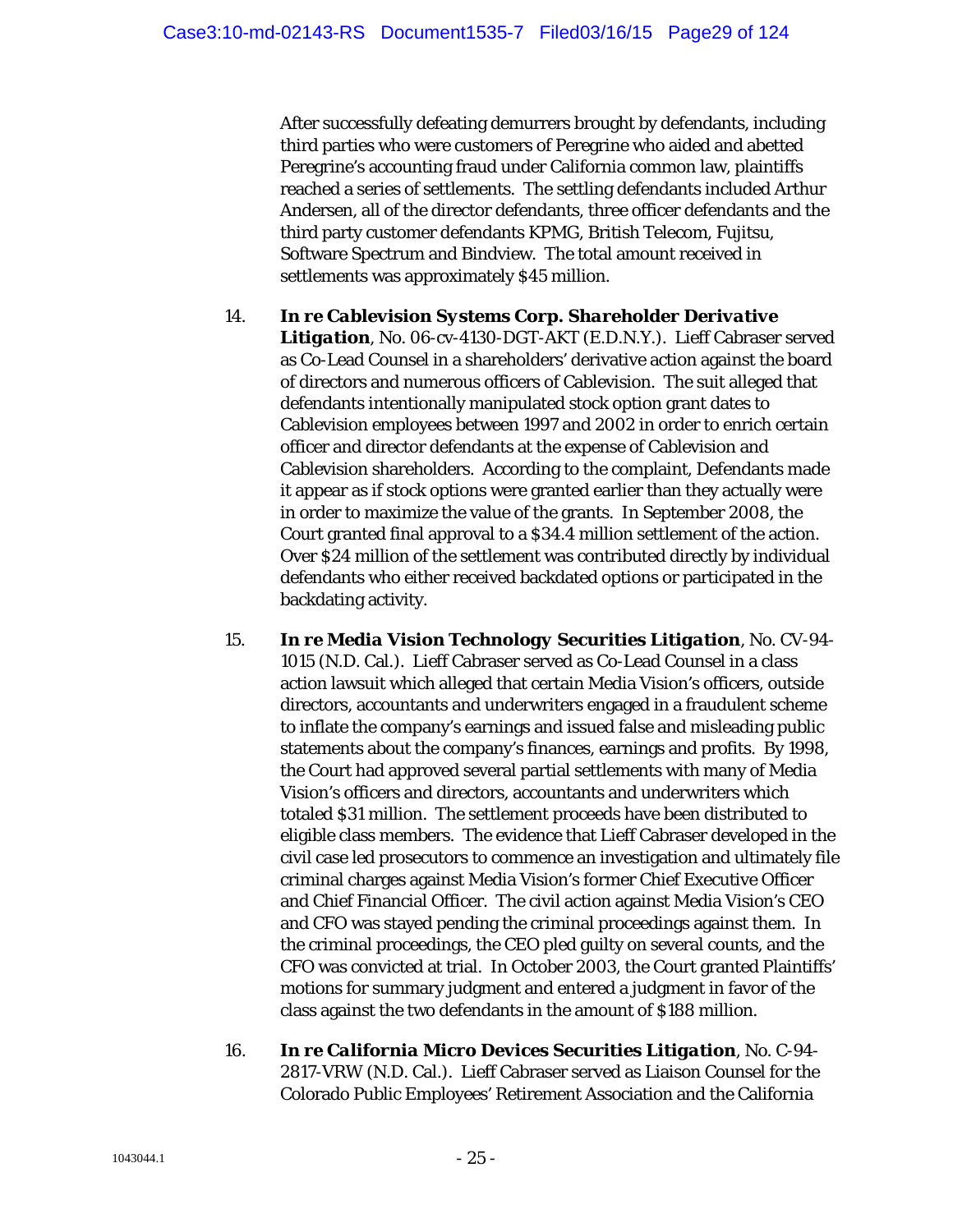State Teachers' Retirement System, and the class they represented. Prior to 2001, the Court approved \$19 million in settlements. In May 2001, the Court approved an additional settlement of \$12 million, which, combined with the earlier settlements, provided class members an almost complete return on their losses. The settlement with the company included multimillion dollar contributions by the former Chairman of the Board and Chief Executive Officer.

Commenting in 2001 on Lieff Cabraser's work in Cal Micro Devices, U.S. District Court Judge Vaughn R. Walker stated, "It is highly unusual for a class action in the securities area to recover anywhere close to the percentage of loss that has been recovered here, and counsel and the lead plaintiffs have done an admirable job in bringing about this most satisfactory conclusion of the litigation." One year later, in a related proceeding and in response to the statement that the class had received nearly a 100% recovery, Judge Walker observed, "That's pretty remarkable. In these cases, 25 cents on the dollar is considered to be a magnificent recovery, and this is [almost] a hundred percent."

17. *In re Network Associates, Inc. Securities Litigation*, No. C-99- 1729-WHA (N.D. Cal.). Following a competitive bidding process, the Court appointed Lieff Cabraser as Lead Counsel for the Lead Plaintiff and the class of investors. The complaint alleged that Network Associates improperly accounted for acquisitions in order to inflate its stock price. In May 2001, the Court granted approval to a \$30 million settlement.

In reviewing the *Network Associates* settlement, U.S. District Court Judge William H. Alsup observed, "[T]he class was well served at a good price by excellent counsel . . . We have class counsel who's one of the foremost law firms in the country in both securities law and class actions. And they have a very excellent reputation for the conduct of these kinds of cases . . ."

- 18. *In re FPI/Agretech Securities Litigation*, MDL No. 763 (D. Haw., Real, J.). We served as Lead Class Counsel for investors defrauded in a "Ponzi-like" limited partnership investment scheme. The Court approved \$15 million in partial, pretrial settlements. At trial, the jury returned a \$24 million verdict, which included \$10 million in punitive damages, against non-settling defendant Arthur Young & Co. for its knowing complicity and active and substantial assistance in the marketing and sale of the worthless limited partnership offerings. The Appellate Court affirmed the compensatory damages award and remanded the case for a retrial on punitive damages. In 1994, the Court approved a \$17 million settlement with Ernst & Young, the successor to Arthur Young & Co.
- 19. *Nguyen v. FundAmerica*, No. C-90-2090 MHP (N.D. Cal., Patel, J.), 1990 Fed. Sec. L. Rep. (CCH) ¶¶ 95,497, 95,498 (N.D. Cal. 1990). Lieff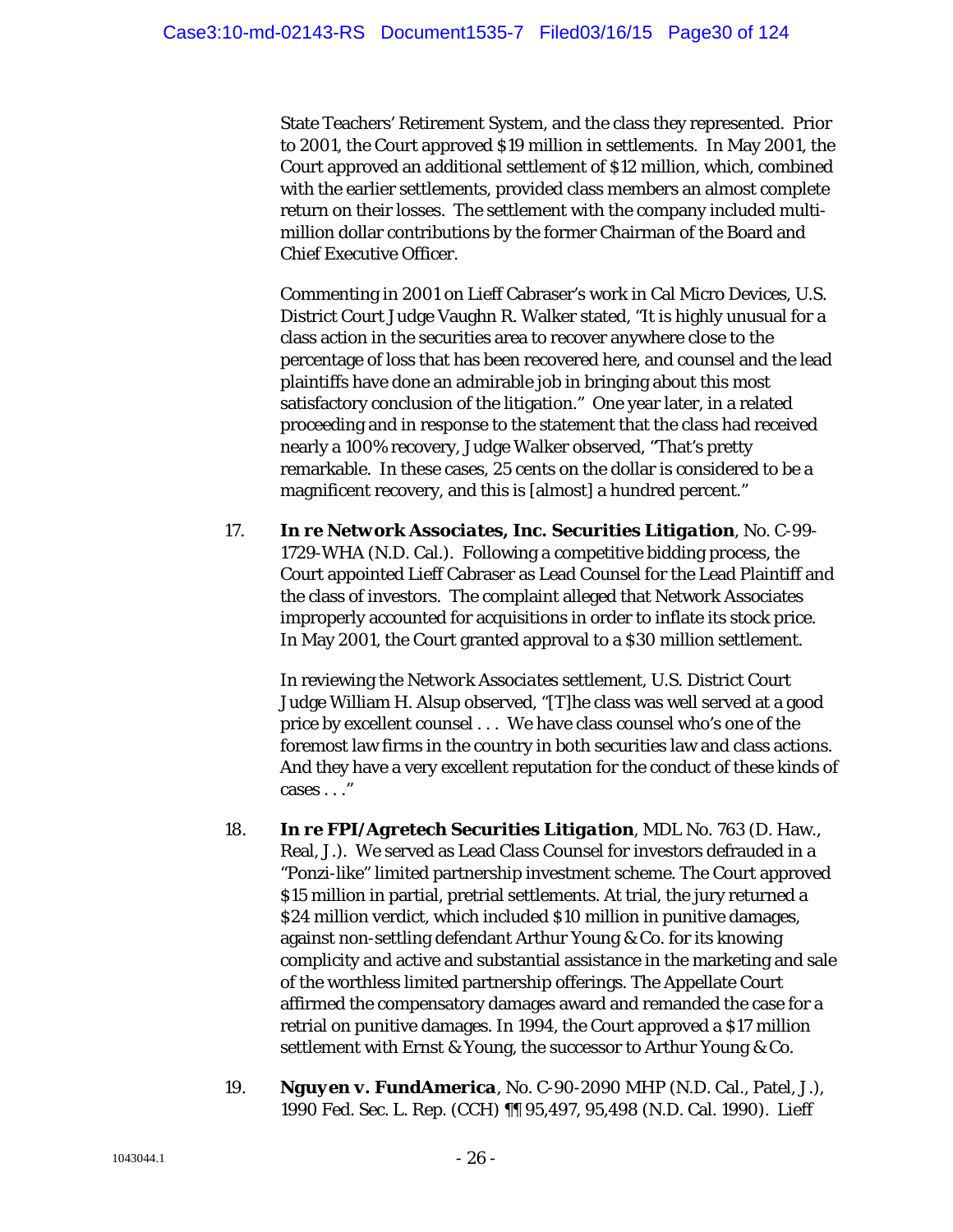Cabraser served as Plaintiffs' Class Counsel in this securities/RICO/tort action seeking an injunction against alleged unfair "pyramid" marketing practices and compensation to participants. The District Court certified a nationwide class for injunctive relief and damages on a mandatory basis and enjoined fraudulent overseas transfers of assets. The Bankruptcy Court permitted class proof of claims. Lieff Cabraser obtained dual District Court and Bankruptcy Court approval of settlements distributing over \$13 million in FundAmerica assets to class members.

- 20. *In re Brooks Automation, Inc. Securities Litigation*, No. 06 CA 11068 (D. Mass.). Lieff Cabraser served as Court-Appointed Lead Counsel for Lead Plaintiff the Los Angeles County Employees Retirement Association and co-plaintiff Sacramento County Employees' Retirement System in a class action lawsuit on behalf of purchasers of Brooks Automation securities. Plaintiffs charged that Brooks Automation, its senior corporate officers and directors violated federal securities laws by backdating company stock options over a six-year period, and failed to disclose the scheme in publicly filed financial statements. Subsequent to Lieff Cabraser's filing of a consolidated amended complaint in this action, both the Securities and Exchange Commission and the United States Department of Justice filed complaints against the Company's former C.E.O., Robert Therrien, related to the same alleged practices. In October 2008, the Court approved a \$7.75 million settlement of the action.
- 21. *In re A-Power Energy Generation Systems, Ltd. Securities Litigation*, No. 2:11-ml-2302-GW- (CWx) (C.D. Cal.). Lieff Cabraser served as Court-appointed Lead Counsel for Lead Plaintiff in this securities class action that charged defendants with materially misrepresenting A-Power Energy Generation Systems, Ltd.'s financial results and business prospects in violation of the antifraud provisions of the Securities Exchange Act of 1934. The Court approved a \$3.675 million settlement in August 2013.
- 22. *Biotechnology Value Fund, L.P. v. Celera Corp.*, 3:13-cv-03248- WHA (N.D. Cal.). Lieff Cabraser represented a group of affiliated funds investing in biotechnology companies in this individual action arising from misconduct in connection with Quest Diagnostics Inc.'s 2011 acquisition of Celera Corporation. Celera, Celera's individual directors, and Credit Suisse were charged with violations of Sections 14(e) and 20(a) of the Exchange Act and breach of fiduciary duty. In February 2014, the Court denied in large part defendants' motion to dismiss the second amended complaint. In September 2014, the plaintiffs settled with Credit Suisse for a confidential amount. After the completion of fact and expert discovery, and prior to a ruling on defendants' motion for summary judgment, the plaintiffs settled with the Celera defendants for a confidential amount.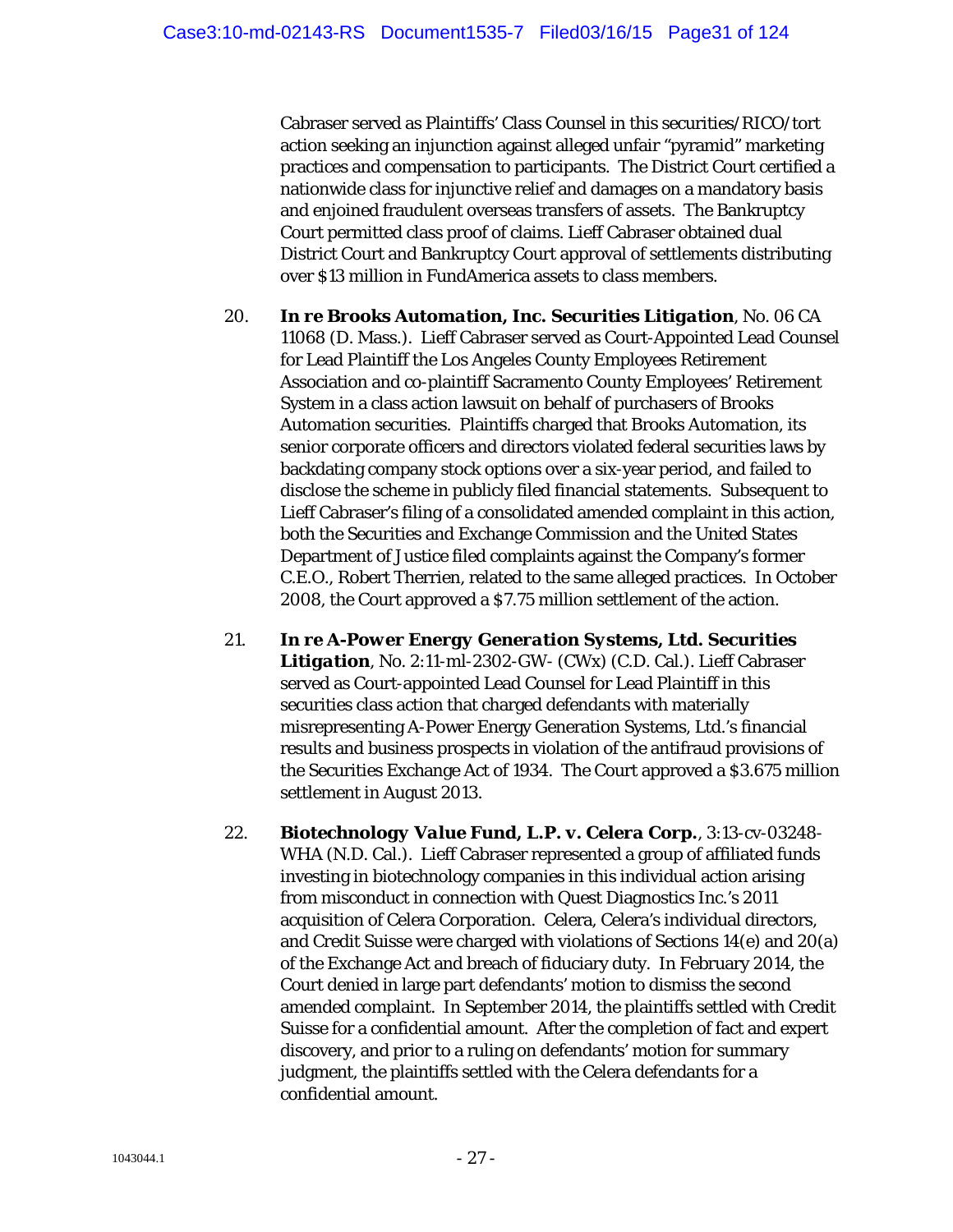- 23. *Bank of America-Merrill Lynch Merger Securities Cases*. In two cases -- *DiNapoli, et al. v. Bank of America Corp.*, No. 10 CV 5563 (S.D. N.Y.) and *Schwab S&P 500 Index Fund, et al. v. Bank of America Corp., et al.*, No. 11-cv- 07779 PKC (S.D. N.Y.). -- Lieff Cabraser sought recovery on a direct, non-class basis for losses that a number of public pension funds and mutual funds incurred as a result of Bank of America's alleged misrepresentations and concealment of material facts in connection with its acquisition of Merrill Lynch & Co., Inc. Lieff Cabraser represented the New York State Common Retirement Fund, the New York State Teachers' Retirement System, the Public Employees' Retirement Association of Colorado, and fourteen mutual funds managed by Charles Schwab Investment Management. Both cases settled in 2013 on confidential terms favorable for our clients.
- 24. *Albert v. Alex. Brown Management Services; Baker v. Alex. Brown Management Services* (Del. Ch. Ct.). In May 2004, on behalf of investors in two investment funds controlled, managed and operated by Deutsche Bank and advised by DC Investment Partners, Lieff Cabraser filed lawsuits for alleged fraudulent conduct that resulted in an aggregate loss of hundreds of millions of dollars. The suits named as defendants Deutsche Bank and its subsidiaries Alex. Brown Management Services and Deutsche Bank Securities, members of the funds' management committee, as well as DC Investments Partners and two of its principals. Among the plaintiff-investors were 70 high net worth individuals. In the fall of 2006, the cases settled by confidential agreement.

## **III. Employment Discrimination and Unfair Employment Practices**

## **A. Current Cases**

- 1. *Chen-Oster v. Goldman Sachs*, No. 10-6950 (S.D.N.Y.). Lieff Cabraser serves as Co-Lead Counsel for plaintiffs in a gender discrimination class action lawsuit against Goldman Sachs. The complaint alleges that Goldman Sachs has engaged in systemic and pervasive discrimination against its female professional employees in violation of Title VII of the Civil Rights Act of 1964 and the New York City Human Rights Law. The complaint charges that, among other things, Goldman Sachs pays its female professionals less than similarly situated males, disproportionately promotes men over equally or more qualified women, and offers better business opportunities and professional support to its male professionals. The Court denied defendant's motion to strike class allegations. Plaintiffs' motion for class certification briefing is pending.
- 2. *Benedict v. Hewlett-Packard Company*, No. C13-0119 (N.D. Cal.). Lieff Cabraser represents former Hewlett-Packard ("HP") technical support employees who filed a nationwide class action lawsuit charging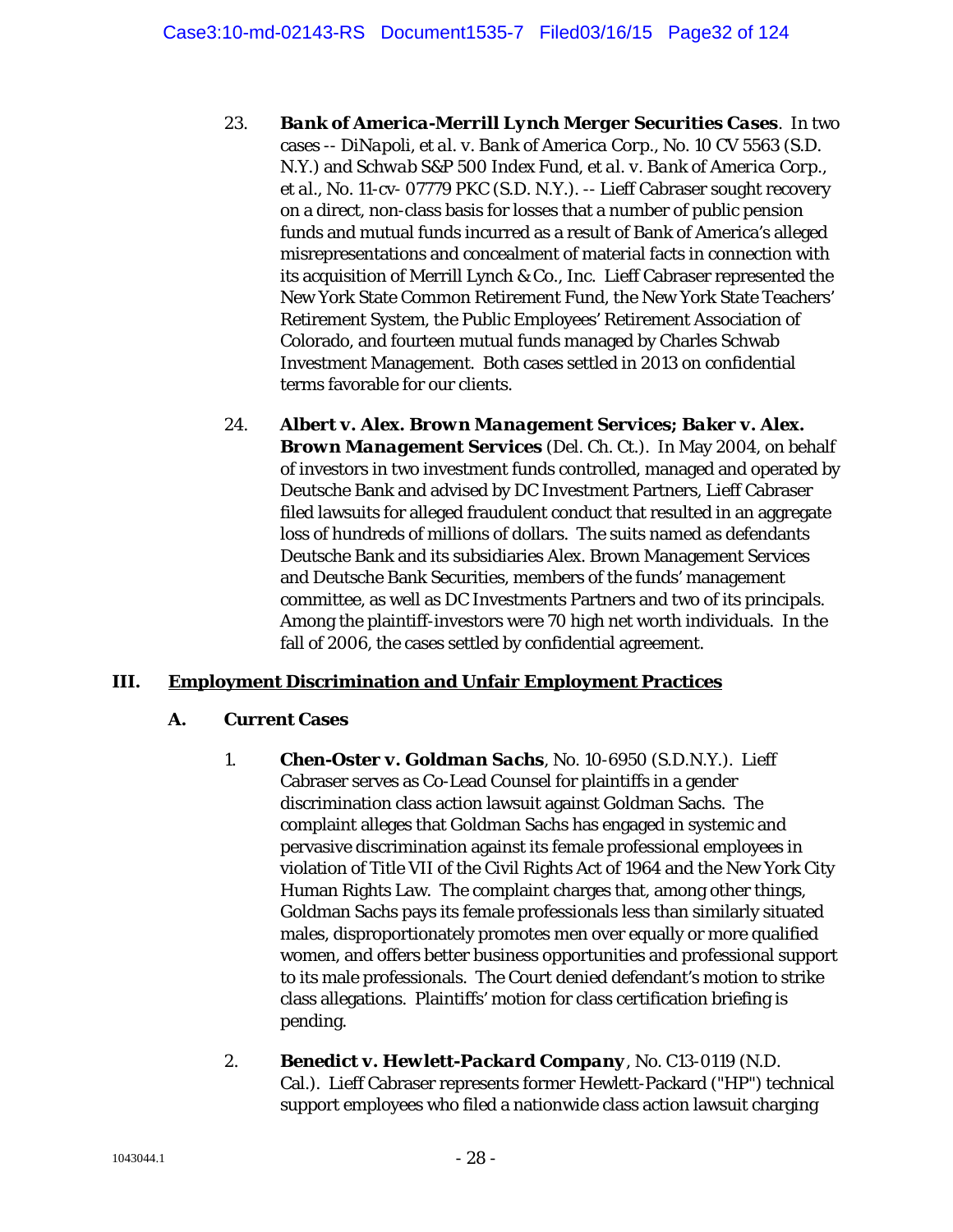that HP failed to pay them and other former and current technical support employees for all overtime hours worked in violation of the federal Fair Labor Standards Act ("FSLA") and state law. HP employs several thousand technical support workers. The complaint charges that HP has a common practice of misclassifying its technical support workers as exempt and refusing to pay them overtime. On February 13, 2014, the Court granted plaintiffs' motion for conditional certification of a FSLA overtime action.

- 3. *Zaborowski v. MHN Government Services*, No. 12-CV-05109-SI (N.D. Cal.) Lieff Cabraser represents current and former Military and Family Life Consultants ("MFLCs") in a class action lawsuit against MHN Government Services, Inc., ("MHN") and Managed Health Network, Inc., seeking overtime pay under the federal Fair Labor Standards Act and state laws. The complaint charges that MHN has misclassified the MFLCs as independent contractors and as "exempt" from overtime and failed to pay them overtime pay for hours worked over 40 per week.
- 4. *Tatum v. R.J. Reynolds Tobacco Company*, No. 1:02-cv-00373- NCT (M.D. N.C.). Lieff Cabraser serves as Co-Lead Trial Counsel in this class action on behalf of over 3,500 employees of R.J. Reynolds Tobacco Company ("RJR") brought under the Employment Retirement Income Security Act. Plaintiffs allege that RJR breached its duty of prudence in administering the employee 401(k) retirement plan when it liquidated two funds held by the plan on an arbitrary timeline without conducting a thorough investigation, thereby causing a substantial loss to the plan. The 6-week bench trial occurred in January-February 2010 and December 2010, and post-trial briefing concluded in February 2011.

In February 2013, the District Court issued a decision in favor of RJR. The District Court found that RJR breached its fiduciary duty of procedural prudence but concluded that a reasonable and prudent fiduciary could have made the same decision as RJR made. Plaintiffs appealed. In August 2014, the U.S. Court of Appeals for the Fourth Circuit affirmed the holding that RJR breached its duty of procedural prudence and therefore bore the burden of proof as to causation. The Court of Appeals found that the District Court failed to apply the correct legal standard in assessing RJR's liability, reversed the judgment in favor of RJR, and remanded the case to the District Court for further proceedings.

5. *Strauch v. Computer Sciences Corporation*, No. 2:14-cv-00956 (D. Conn.). In 2005, Computer Sciences Corporation ("CSC") settled for \$24 million a nationwide class and collective action lawsuit alleging that CSC misclassified thousands of its information technology support workers as exempt from overtime pay under federal and state hour laws.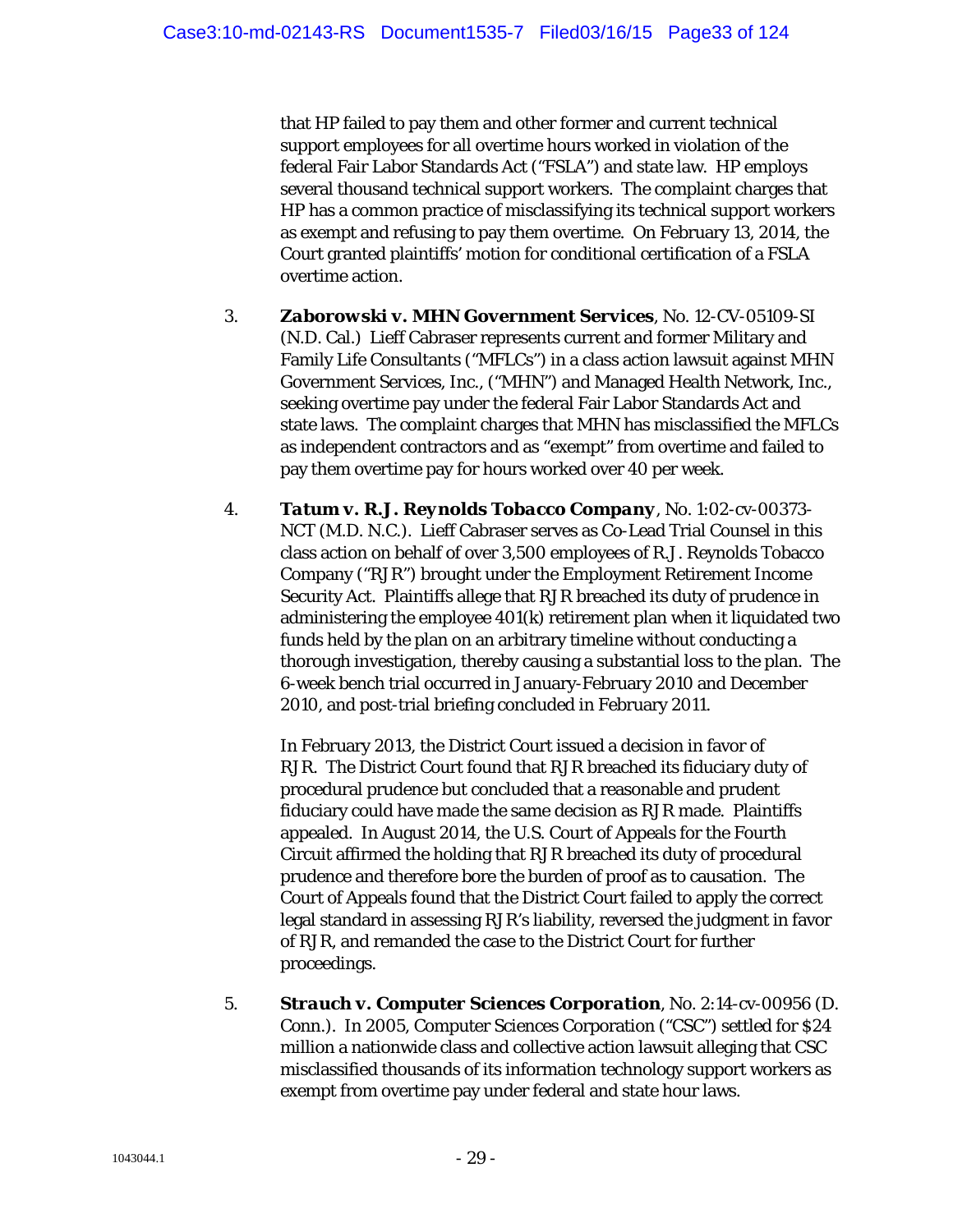Notwithstanding that settlement, a complaint filed on behalf of current and former CSC IT worker in 2014 by Lieff Cabraser and co-counsel alleges that CSC misclassifies many information technology support workers as exempt even though they perform primarily nonexempt work. Plaintiffs are current and former CSC System Administrators assigned the primary duty of the installation, maintenance, and/or support of computer software and/or hardware for CSC clients.

6. *Senne v. Major League Baseball*, No. 14-cv-00608 (N.D. Cal.). Lieff Cabraser represents current and former Minor League Baseball players employed under uniform player contracts in a class and collective action seeking unpaid overtime and minimum wages under the Fair Labor Standards Act and state laws. The complaint alleges that Major League Baseball ("MLB") and certain MLB franchises paid minor league players a uniform monthly fixed salary that, in light of the hours worked, amounts to less than the minimum wage and an unlawful denial of overtime pay.

#### **B. Successes**

1. *Butler v. Home Depot*, No. C94-4335 SI (N.D. Cal.). Lieff Cabraser and co-counsel represented a class of approximately 25,000 female employees and applicants for employment with Home Depot's West Coast Division who alleged gender discrimination in connection with hiring, promotions, pay, job assignment, and other terms and conditions of employment. The class was certified in January 1995. In January 1998, the Court approved a \$87.5 million settlement of the action that included comprehensive injunctive relief over the term of a five-year Consent Decree. Under the terms of the settlement, Home Depot modified its hiring, promotion, and compensation practices to ensure that interested and qualified women were hired for, and promoted to, sales and management positions.

On January 14, 1998, U.S. District Judge Susan Illston commented that the settlement provides "a very significant monetary payment to the class members for which I think they should be grateful to their counsel. . . . Even more significant is the injunctive relief that's provided for . . ." By 2003, the injunctive relief had created thousands of new job opportunities in sales and management positions at Home Depot, generating the equivalent of over approximately \$100 million per year in wages for female employees.

In 2002, Judge Illston stated that the injunctive relief has been a "win/win . . . for everyone, because . . . the way the Decree has been implemented has been very successful and it is good for the company as well as the company's employees."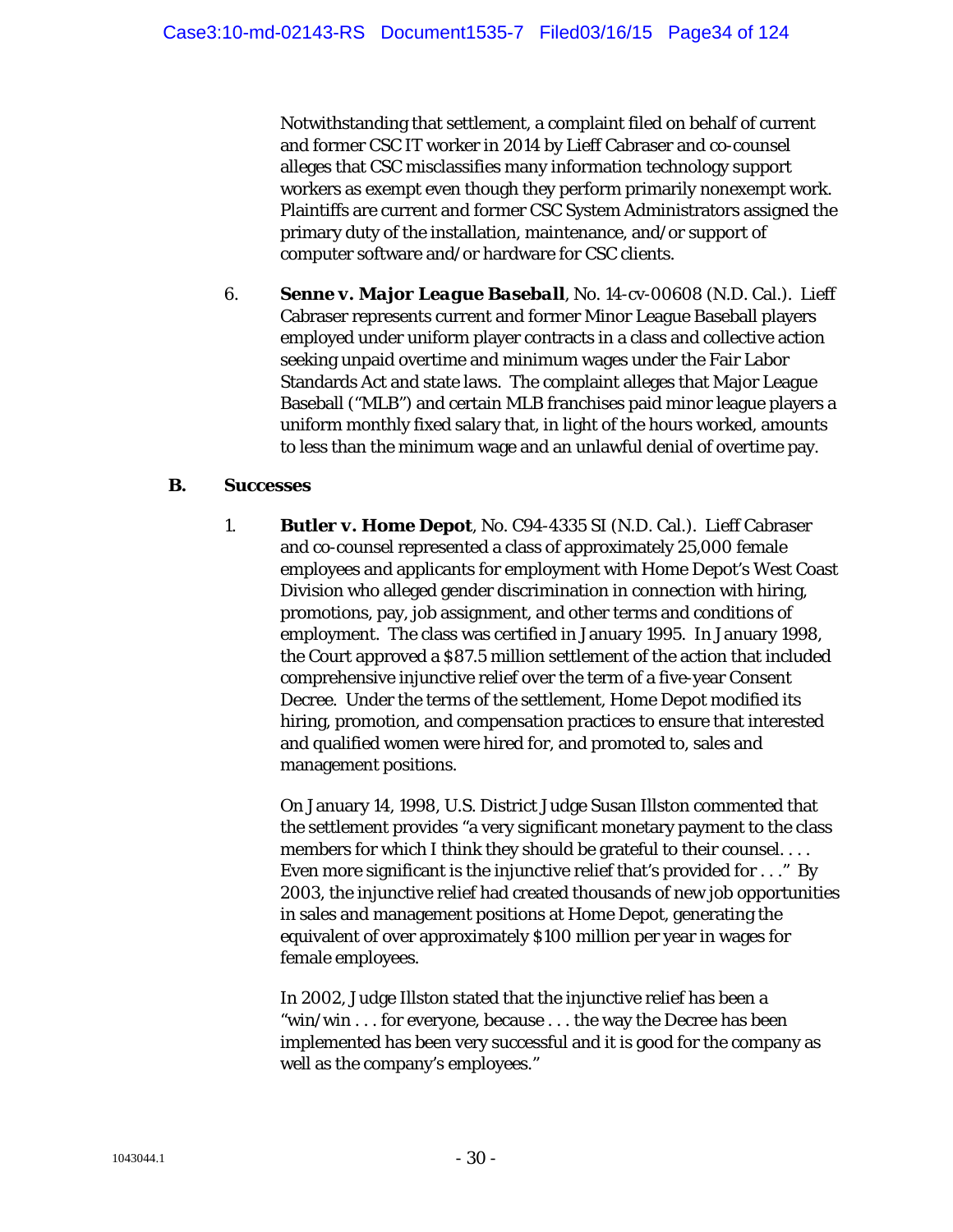- 2. *Rosenburg v. IBM*, No. C 06-0430 PJH (N.D. Cal.). In July 2007, the Court granted final approval to a \$65 million settlement of a class action suit by current and former technical support workers for IBM seeking unpaid overtime. The settlement constitutes a record amount in litigation seeking overtime compensation for employees in the computer industry. Plaintiffs alleged that IBM illegally misclassified its employees who install or maintain computer hardware or software as "exempt" from the overtime pay requirements of federal and state labor laws.
- 3. *Satchell v. FedEx Express*, No. C 03-2659 SI; C 03-2878 SI (N.D. Cal.). In 2007, the Court granted final approval to a \$54.9 million settlement of the race discrimination class action lawsuit by African American and Latino employees of FedEx Express. The settlement requires FedEx to reform its promotion, discipline, and pay practices. Under the settlement, FedEx will implement multiple steps to promote equal employment opportunities, including making its performance evaluation process less discretionary, discarding use of the "Basic Skills Test" as a prerequisite to promotion into certain desirable positions, and changing employment policies to demonstrate that its revised practices do not continue to foster racial discrimination. The settlement, covering 20,000 hourly employees and operations managers who have worked in the western region of FedEx Express since October 1999, was approved by the Court in August 2007.
- 4. *Gonzalez v. Abercrombie & Fitch Stores*, No. C03-2817 SI (N.D. Cal.). In April 2005, the Court approved a settlement, valued at approximately \$50 million, which requires the retail clothing giant Abercrombie & Fitch to provide monetary benefits of \$40 million to the class of Latino, African American, Asian American and female applicants and employees who charged the company with discrimination. The settlement included a six-year period of injunctive relief requiring the company to institute a wide range of policies and programs to promote diversity among its workforce and to prevent discrimination based on race or gender. Lieff Cabraser served as Lead Class Counsel and prosecuted the case with a number of co-counsel firms, including the Mexican American Legal Defense and Education Fund, the Asian Pacific American Legal Center and the NAACP Legal Defense and Educational Fund, Inc.
- 5. *Giles v. Allstate*, JCCP Nos. 2984 and 2985. Lieff Cabraser represented a class of Allstate insurance agents seeking reimbursement of out-ofpocket costs. The action settled for approximately \$40 million.
- 6. *Calibuso v. Bank of America Corporation, Merrill Lynch & Co.*, No. CV10-1413 (E.D. N.Y.). Lieff Cabraser served as Co-Lead Counsel for female Financial Advisors who alleged that Bank of America and Merrill Lynch engaged in a pattern and practice of gender discrimination with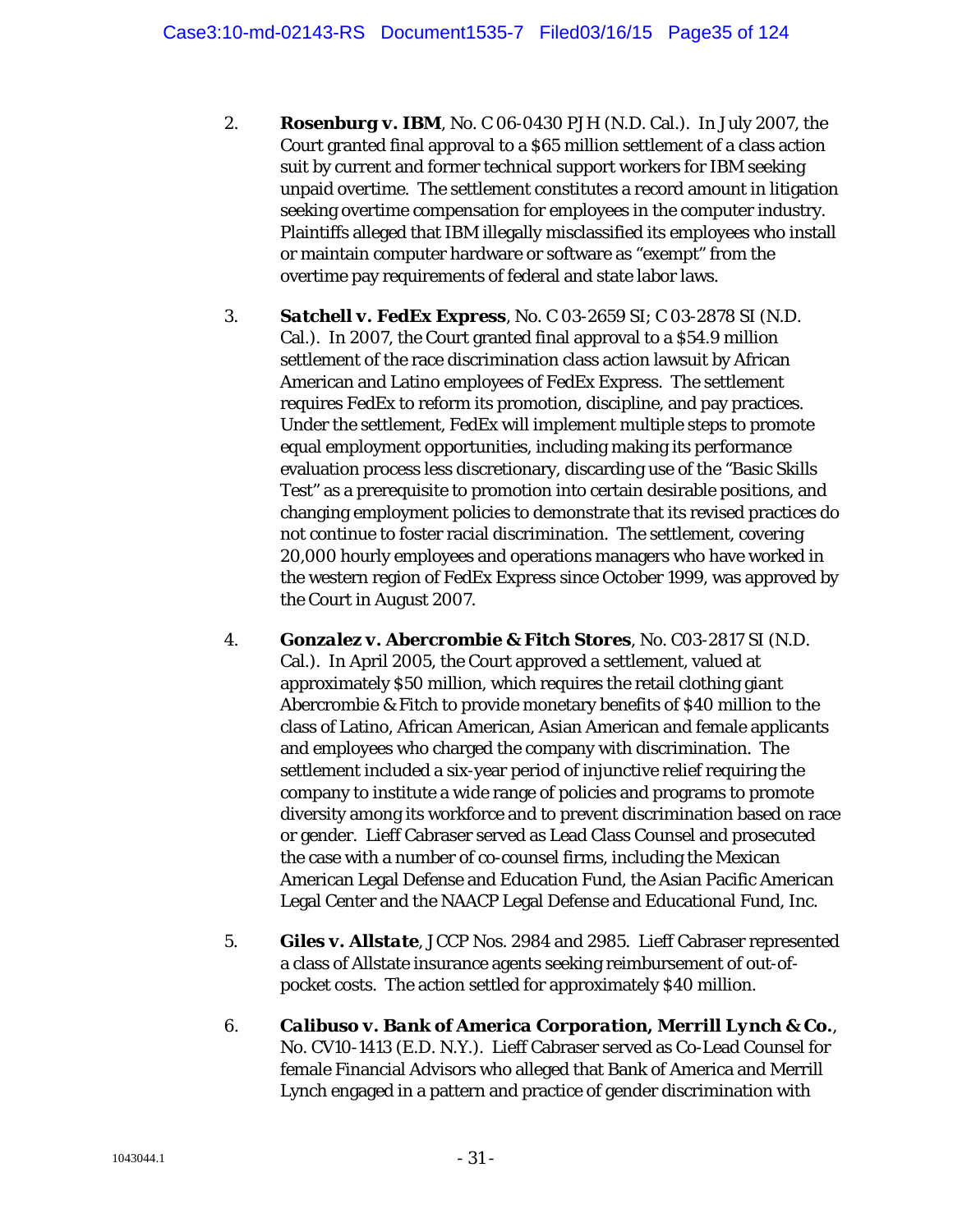respect to business opportunities and compensation. The complaint charged that these violations were systemic, based upon company-wide policies and practices. In December 2013, the Court approved a \$39 million settlement. The settlement includes three years of programmatic relief -- to be overseen by an Independent Monitor -- regarding teaming and partnership agreements, business generation, account distributions, manager evaluations, promotions, training, and complaint processing and procedures, among other things. An Independent Consultant will also conduct an internal study of the bank's Financial Advisors' teaming practices.

- 7. *Frank v. United Airlines*, No. C-92-0692 MJJ (N.D. Cal.). Lieff Cabraser and co-counsel obtained a \$36.5 million settlement in February 2004 for a class of female flight attendants who were required to weigh less than comparable male flight attendants. Former U.S. District Court Judge Charles B. Renfrew (ret.), who served as a mediator in the case, stated, "As a participant in the settlement negotiations, I am familiar with and know the reputation, experience and skills of lawyers involved. They are dedicated, hardworking and able counsel who have represented their clients very effectively." U.S. District Judge Martin J. Jenkins, in granting final approval to the settlement, found "that the results achieved here could be nothing less than described as exceptional," and that the settlement "was obtained through the efforts of outstanding counsel."
- 8. *Barnett v. Wal-Mart*, No. 01-2-24553-SNKT (Wash.). The Court approved in July 2009 a settlement valued at up to \$35 million on behalf of workers in Washington State who alleged they were deprived of meal and rest breaks and forced to work off-the-clock at Wal-Mart stores and Sam's Clubs. In addition to monetary relief, the settlement provided injunctive relief benefiting all employees. Wal-Mart was required to undertake measures to prevent wage and hour violations at its 50 stores and clubs in Washington, measures that included the use of new technologies and compliance tools.

Plaintiffs filed their complaint in 2001. Three years later, the Court certified a class of approximately 40,000 current and former Wal-Mart employees. The eight years of litigation were intense and adversarial. Wal-Mart, currently the world's third largest corporation, vigorously denied liability and spared no expense in defending itself.

This lawsuit and similar actions filed against Wal-Mart across America served to reform the pay procedures and employment practices for Wal-Mart's 1.4 million employees nationwide. In a press release announcing the Court's approval of the settlement, Wal-Mart spokesperson Daphne Moore stated, "This lawsuit was filed years ago and the allegations are not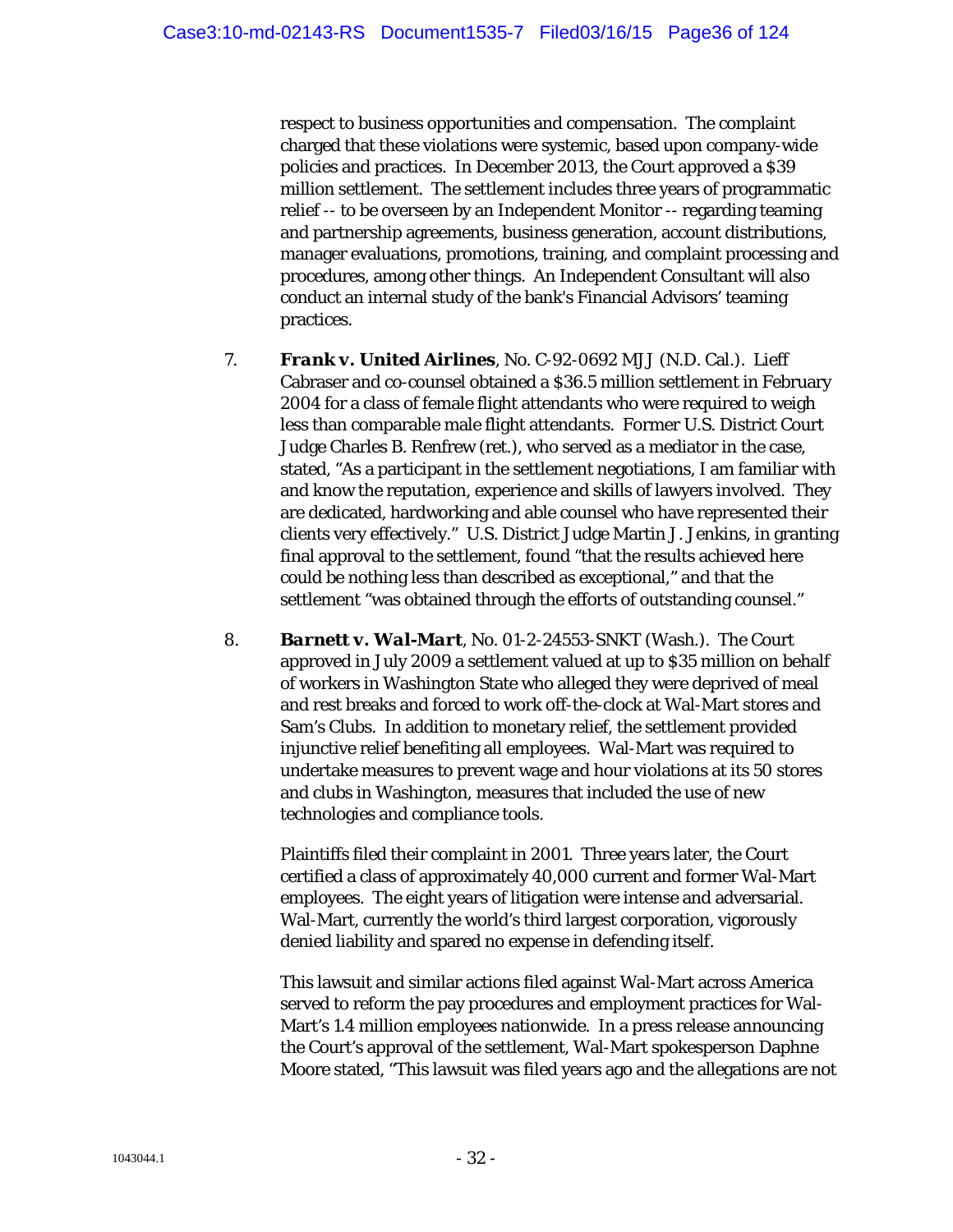representative of the company we are today." Lieff Cabraser served as Court-appointed Co-Lead Class Counsel.

- 9. *Amochaev. v. Citigroup Global Markets, d/b/a Smith Barney*, No. C 05-1298 PJH (N.D. Cal.). In August 2008, the Court approved a \$33 million settlement for the 2,411 members of the Settlement Class in a gender discrimination case against Smith Barney. Lieff Cabraser represented Female Financial Advisors who charged that Smith Barney, the retail brokerage unit of Citigroup, discriminated against them in account distributions, business leads, referral business, partnership opportunities, and other terms of employment. In addition to the monetary compensation, the settlement included comprehensive injunctive relief for four years designed to increase business opportunities and promote equality in compensation for female brokers.
- 10. *Vedachalam v. Tata Consultancy Services*, C 06-0963 CW (N.D. Cal.). Lieff Cabraser served as Co-Lead Counsel for 12,700 foreign nationals sent by the Indian conglomerate Tata to work in the U.S. After 7 years of hard-fought litigation, the District Court in July 2013 granted final approval to a \$29.75 million settlement. The complaint charged that Tata breached the contracts of its non-U.S.-citizen employees by requiring them to sign over their federal and state tax refund checks to Tata, and by failing to pay its non-U.S.-citizen employees the monies promised to those employees before they came to the United States. In 2007 and again in 2008, the District Court denied Tata's motions to compel arbitration of Plaintiffs' claims in India. The Court held that no arbitration agreement existed because the documents purportedly requiring arbitration in India applied one set of rules to the Plaintiffs and another set to Tata. In 2009, the Ninth Circuit Court of Appeals affirmed this decision. In July 2011, the District Court denied in part Tata's motion for summary judgment, allowing Plaintiffs' legal claims for breach of contract and certain violations of California wage laws to go forward. In 2012, the District Court found that the plaintiffs satisfied the legal requirements for a class action and certified two classes.
- 11. *Giannetto v. Computer Sciences Corporation*, No. 03-CV-8201 (C.D. Cal.). In one of the largest overtime pay dispute settlements ever in the information technology industry, the Court approved a \$24 million settlement with Computer Sciences Corporation in 2005. Plaintiffs charged that the global conglomerate had a common practice of refusing to pay overtime compensation to its technical support workers involved in the installation and maintenance of computer hardware and software in violation of the Fair Labor Standards Act, California's Unfair Competition Law, and the wage and hour laws of 13 states.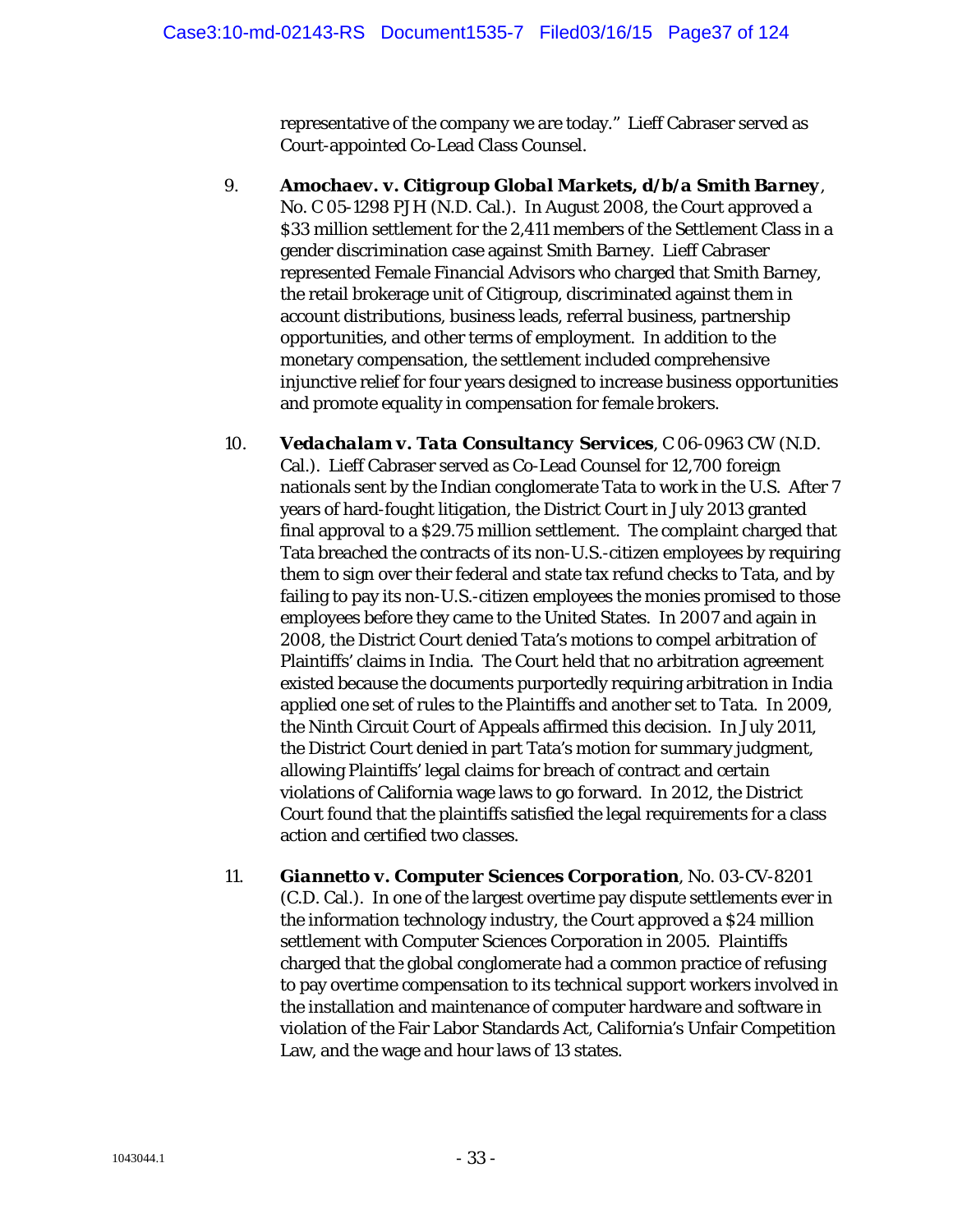- 12. *Church v. Consolidated Freightways*, No. C90-2290 DLJ (N.D. Cal.). Lieff Cabraser was the Lead Court-appointed Class Counsel in this class action on behalf of the exempt employees of Emery Air Freight, a freight forwarding company acquired by Consolidated Freightways in 1989. On behalf of the employee class, Lieff Cabraser prosecuted claims for violation of the Employee Retirement Income Security Act, the securities laws, and the Age Discrimination in Employment Act. The case settled in 1993 for \$13.5 million.
- 13. *Gerlach v. Wells Fargo & Co.*, No. C 05-0585 CW (N.D. Cal.). In January 2007, the Court granted final approval to a \$12.8 million settlement of a class action suit by current and former business systems employees of Wells Fargo seeking unpaid overtime. Plaintiffs alleged that Wells Fargo illegally misclassified those employees, who maintained and updated Wells Fargo's business tools according to others' instructions, as "exempt" from the overtime pay requirements of federal and state labor laws.
- 14. *Buccellato v. AT&T Operations*, No. C10-00463-LHK (N.D. Cal.). Lieff Cabraser represented a group of current and former AT&T technical support workers who alleged that AT&T misclassified them as exempt and failed to pay them for all overtime hours worked, in violation of federal and state overtime pay laws. In June 2011, the Court approved a \$12.5 million collective and class action settlement.
- 15. *Buttram v. UPS*, No. C-97-01590 MJJ (N.D. Cal.). Lieff Cabraser and several co-counsel represented a class of approximately 14,000 African-American part-time hourly employees of UPS's Pacific and Northwest Regions alleging race discrimination in promotions and job advancement. In 1999, the Court approved a \$12.14 million settlement of the action. Under the injunctive relief portion of the settlement, Class Counsel monitored the promotions of African-American part-time hourly employees to part-time supervisor and full-time package car drivers.
- 16. *Goddard, et al. v. Longs Drug Stores Corporation, et al.*, No. RG04141291 (Cal. Supr. Ct.). Store managers and assistant store managers of Longs Drugs charged that the company misclassified them as exempt from overtime wages. Managers regularly worked in excess of 8 hours per day and 40 hours per week without compensation for their overtime hours. Following mediation, in 2005, Longs Drugs agreed to settle the claims for a total of \$11 million. Over 1,000 current and former Longs Drugs managers and assistant managers were eligible for compensation under the settlement, over 98% of the class submitted claims.
- 17. *Trotter v. Perdue Farms*, No. C 99-893-RRM (JJF) (MPT) (D. Del.). Lieff Cabraser represented a class of chicken processing employees of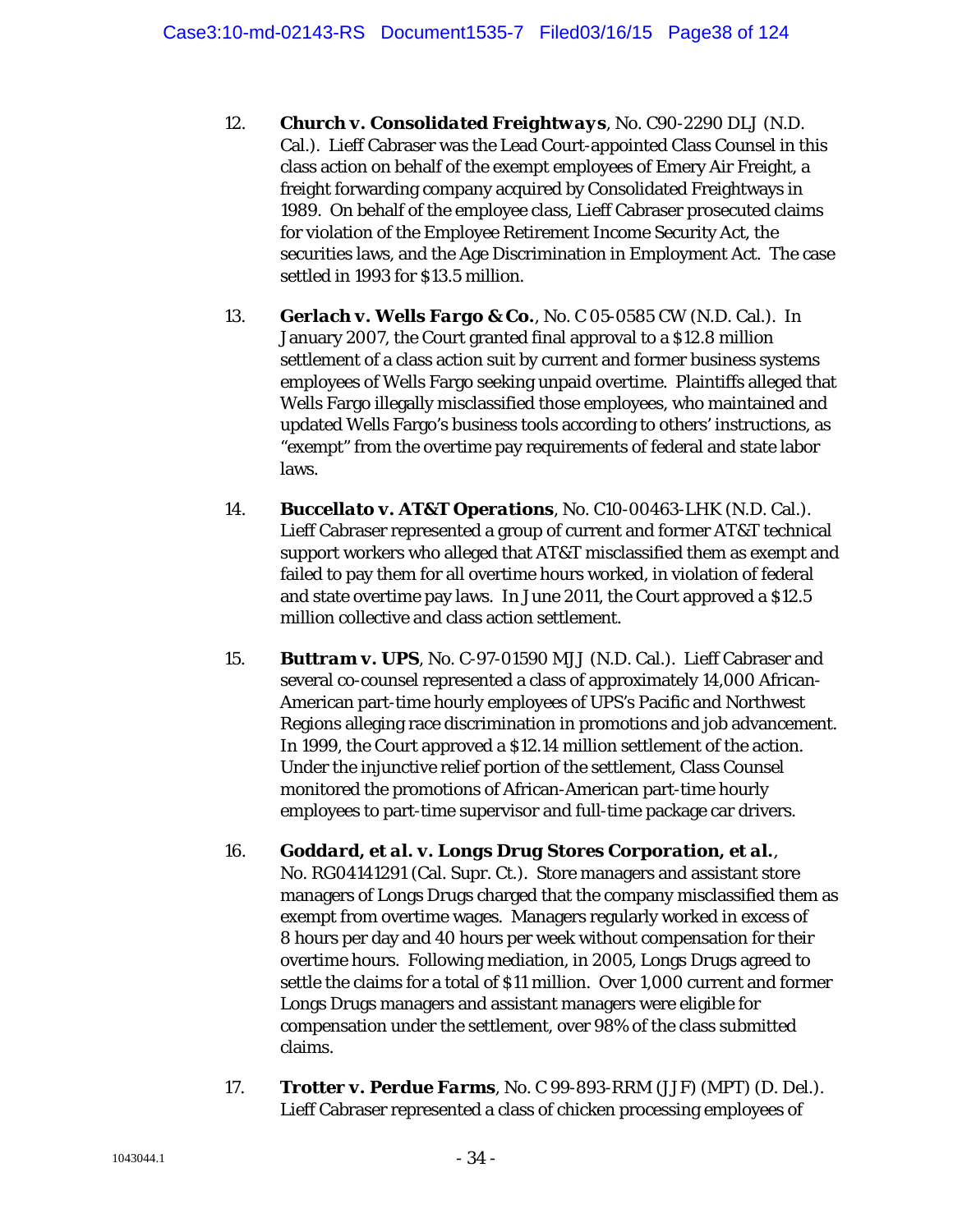Perdue Farms, Inc., one of the nation's largest poultry processors, for wage and hour violations. The suit challenged Perdue's failure to compensate its assembly line employees for putting on, taking off, and cleaning protective and sanitary equipment in violation of the Fair Labor Standards Act, various state wage and hour laws, and the Employee Retirement Income Security Act. Under a settlement approved by the Court in 2002, Perdue paid \$10 million for wages lost by its chicken processing employees and attorneys' fees and costs. The settlement was in addition to a \$10 million settlement of a suit brought by the Department of Labor in the wake of Lieff Cabraser's lawsuit.

- 18. *Gottlieb v. SBC Communications*, No. CV-00-04139 AHM (MANx) (C.D. Cal.). With co-counsel, Lieff Cabraser represented current and former employees of SBC and Pacific Telesis Group ("PTG") who participated in AirTouch Stock Funds, which were at one time part of PTG's salaried and non-salaried savings plans. After acquiring PTG, SBC sold AirTouch, which PTG had owned, and caused the AirTouch Stock Funds that were included in the PTG employees' savings plans to be liquidated. Plaintiffs alleged that in eliminating the AirTouch Stock Funds, and in allegedly failing to adequately communicate with employees about the liquidation, SBC breached its duties to 401k plan participants under the Employee Retirement Income Security Act. In 2002, the Court granted final approval to a \$10 million settlement.
- 19. *Ellis v. Costco Wholesale Corp.*, No. 04-03341-EMC (N.D. Cal.). Lieff Cabraser served as Co-Lead Counsel for current and former female employees who charge that Costco discriminates against women in promotions to management positions. In January 2007, the Court certified a class consisting of over 750 current and former female Costco employees nationwide who were denied promotion to General Manager or Assistant Manager since January 3, 2002. Costco appealed. In September 2011, the U.S. Court of Appeals for the Ninth Circuit remanded the case to the District Court to make class certification findings consistent with the U.S. Supreme Court's ruling in *Wal-Mart v. Dukes*, 131 S.Ct. 2541 (2011). In September 2012, U.S. District Court Judge Edward M. Chen granted plaintiffs' motion for class certification and certified two classes of over 1,250 current and former female Costco employees, one for injunctive relief and the other for monetary relief. On May 27, 2014, the Court approved an \$8 million settlement.
- 20. *In Re Farmers Insurance Exchange Claims Representatives' Overtime Pay Litigation*, MDL No. 1439 (D. Ore.). Lieff Cabraser and co-counsel represented claims representatives of Farmers' Insurance Exchange seeking unpaid overtime. Lieff Cabraser won a liability phase trial on a classwide basis, and then litigated damages on an individual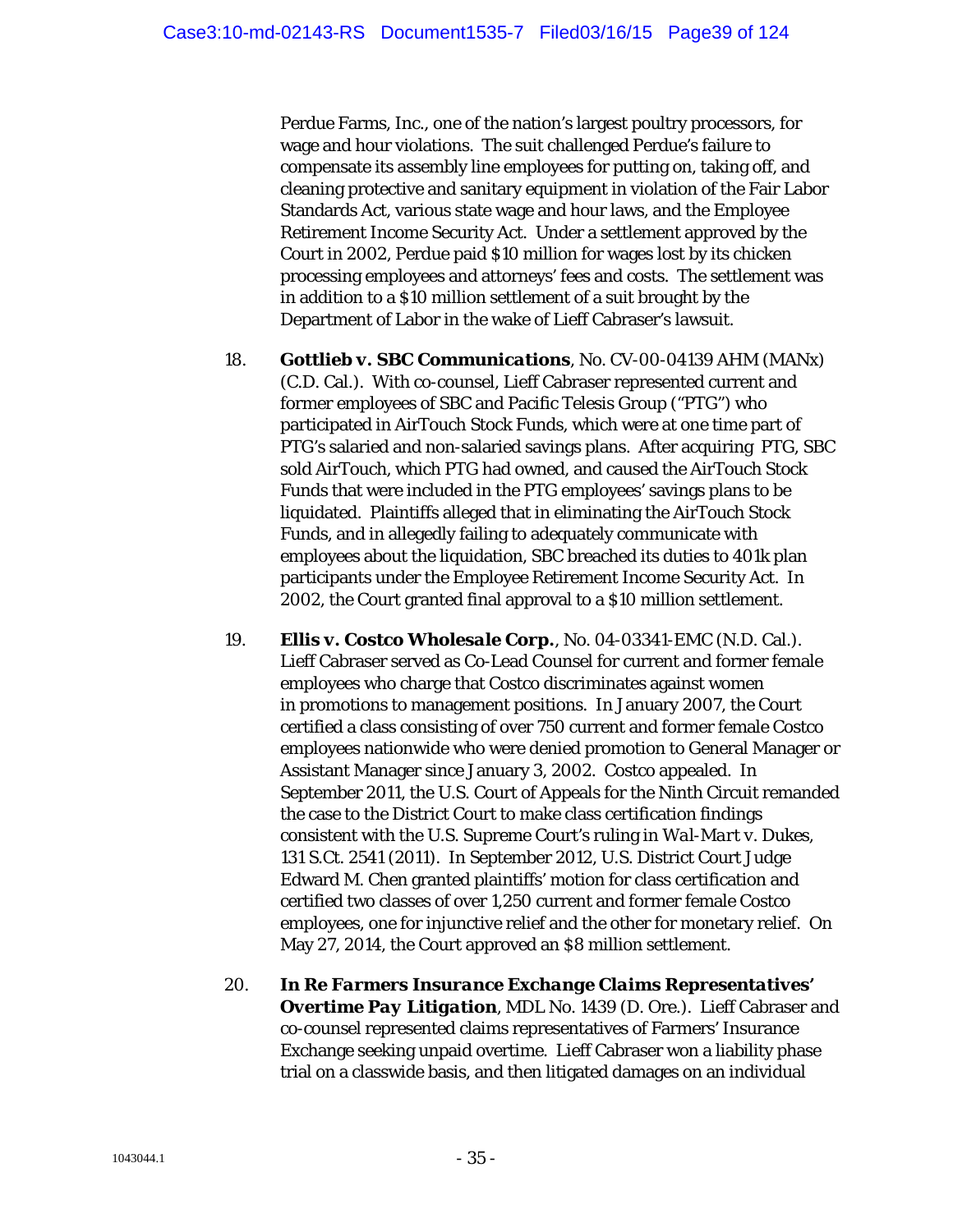basis before a special master. The judgment was partially upheld on appeal. In August 2010, the Court approved an \$8 million settlement.

- 21. *Zuckman v. Allied Group*, No. 02-5800 SI (N.D. Cal.). In September 2004, the Court approved a settlement with Allied Group and Nationwide Mutual Insurance Company of \$8 million plus Allied/Nationwide's share of payroll taxes on amounts treated as wages, providing plaintiffs a 100% recovery on their claims. Plaintiffs, claims representatives of Allied / Nationwide, alleged that the company misclassified them as exempt employees and failed to pay them and other claims representatives in California overtime wages for hours they worked in excess of eight hours or forty hours per week. In approving the settlement, U.S. District Court Judge Susan Illston commended counsel for their "really good lawyering" and stated that they did "a splendid job on this" case.
- 22. *Thomas v. California State Automobile Association*, No. CH217752 (Cal. Supr. Ct.). With co-counsel, Lieff Cabraser represented 1,200 current and former field claims adjusters who worked for the California State Automobile Association ("CSAA"). Plaintiffs alleged that CSAA improperly classified their employees as exempt, therefore denying them overtime pay for overtime worked. In May 2002, the Court approved an \$8 million settlement of the case.
- 23. *Higazi v. Cadence Design Systems*, No. C 07-2813 JW (N.D. Cal.). In July 2008, the Court granted final approval to a \$7.664 million settlement of a class action suit by current and former technical support workers for Cadence seeking unpaid overtime. Plaintiffs alleged that Cadence illegally misclassified its employees who install, maintain, or support computer hardware or software as "exempt" from the overtime pay requirements of federal and state labor laws.
- 24. *Sandoval v. Mountain Center, Inc., et al.*, No. 03CC00280 (Cal. Supr. Ct.). Cable installers in California charged that defendants owed them overtime wages, as well as damages for missed meal and rest breaks and reimbursement for expenses incurred on the job. In 2005, the Court approved a \$7.2 million settlement of the litigation, which was distributed to the cable installers who submitted claims.
- 25. *Lewis v. Wells Fargo*, No. 08-cv-2670 CW (N.D. Cal.). Lieff Cabraser served as Lead Counsel on behalf of approximately 330 I/T workers who alleged that Wells Fargo had a common practice of misclassifying them as exempt and failing to pay them for all overtime hours worked in violation of federal and state overtime pay laws. In April 2011, the Court granted collective action certification of the FLSA claims and approved a \$6.72 million settlement of the action.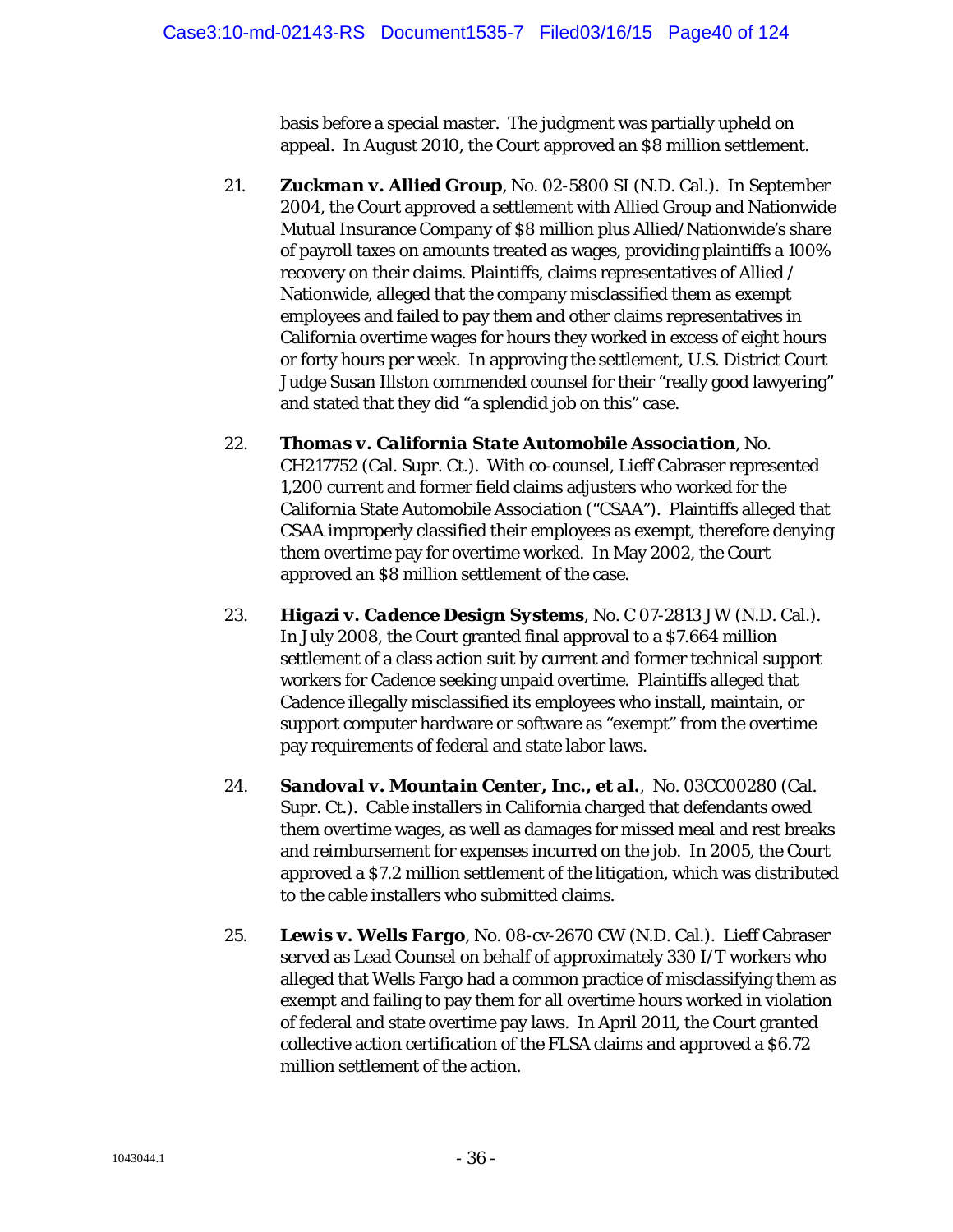- 26. *Kahn v. Denny's*, No. BC177254 (Cal. Supr. Ct.). Lieff Cabraser brought a lawsuit alleging that Denny's failed to pay overtime wages to its General Managers and Managers who worked at company-owned restaurants in California. The Court approved a \$4 million settlement of the case in 2000.
- 27. *Wynne v. McCormick & Schmick's Seafood Restaurants*, No. C 06-3153 CW (N.D. Cal.). In August 2008, the Court granted final approval to a settlement valued at \$2.1 million, including substantial injunctive relief, for a class of African American restaurant-level hourly employees. The consent decree created hiring benchmarks to increase the number of African Americans employed in front of the house jobs (*e.g.*, server, bartender, host/hostess, waiter/waitress, and cocktail server), a registration of interest program to minimize discrimination in promotions, improved complaint procedures, and monitoring and enforcement mechanisms.
- 28. *Sherrill v. Premera Blue Cross*, No. 2:10-cv-00590-TSZ (W.D. Wash.). In April 2010, a technical worker at Premera Blue Cross filed a lawsuit against Premera seeking overtime pay from its misclassification of technical support workers as exempt. In June 2011, the Court approved a collective and class action settlement of \$1.45 million.
- 29. *Holloway v. Best Buy*, No. C05-5056 PJH (N.D. Cal.). Lieff Cabraser, with co-counsel, represented a class of current employees of Best Buy that alleged Best Buy stores nationwide discriminated against women, African Americans, and Latinos. The complaint charged that these employees were assigned to less desirable positions and denied promotions, and that class members who attained managerial positions were paid less than white males. In November 2011, the Court approved a settlement of the class action in which Best Buy agreed to changes to its personnel policies and procedures that will enhance the equal employment opportunities of the tens of thousands of women, African Americans, and Latinos employed by Best Buy nationwide.
- 30. *Lyon v. TMP Worldwide*, No. 993096 (Cal. Supr. Ct.). Lieff Cabraser served as Class Counsel for a class of certain non-supervisory employees in an advertising firm. The settlement, approved in 2000, provided almost a 100% recovery to class members. The suit alleged that TMP failed to pay overtime wages to these employees.

Lieff Cabraser attorneys have had experience representing employees in additional cases, including cases involving race, gender, and age discrimination, ERISA, breach of contract claims, wage/hour claims and other violations of the law. For example, as described in the antitrust section of the resume, Lieff Cabraser serves as plaintiffs' Interim Co-Lead Counsel in a consolidated class action charging that Adobe Systems Inc., Apple Inc., Google Inc., Intel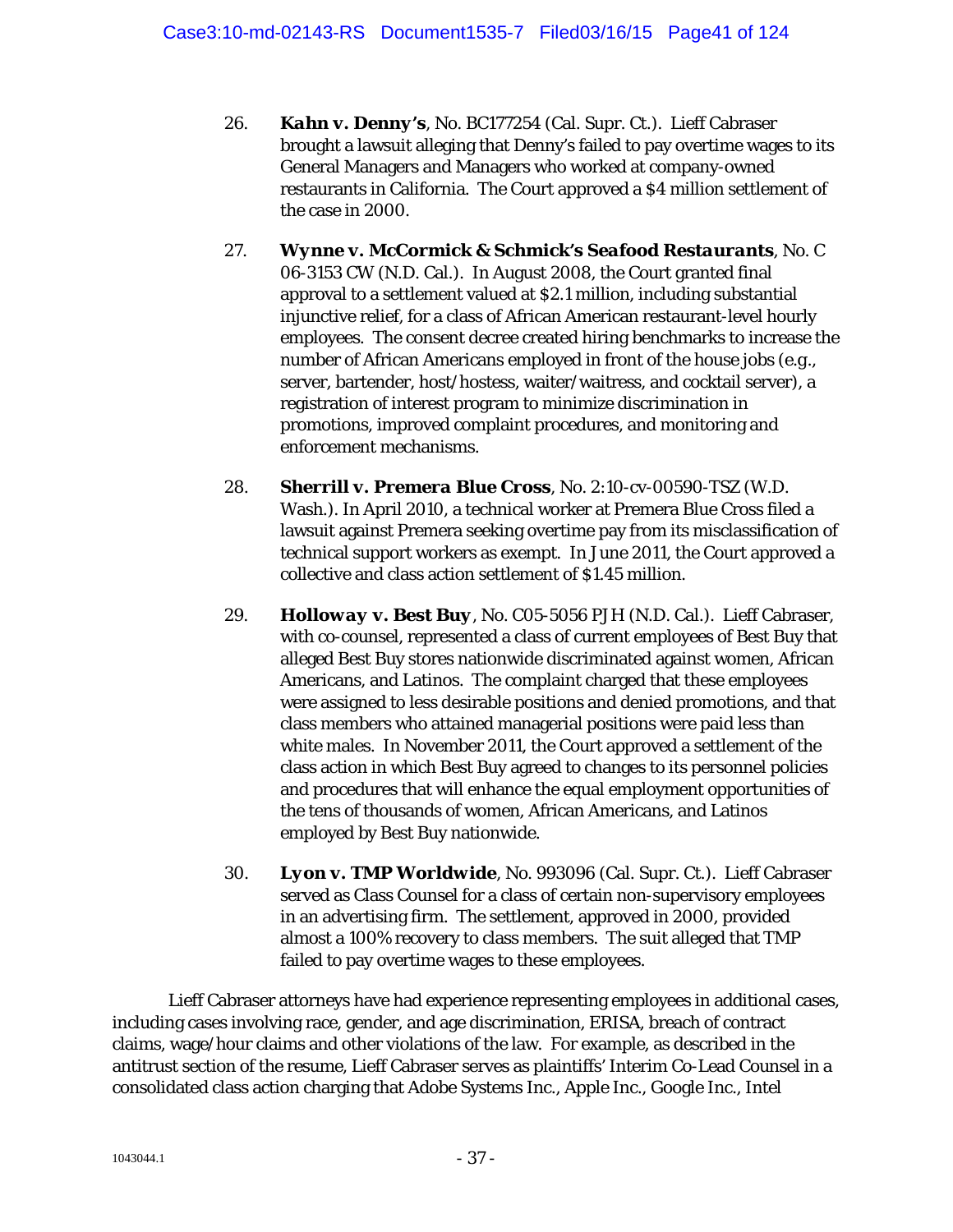Corporation, Intuit Inc., Lucasfilm Ltd., and Pixar violated antitrust laws by conspiring to suppress the pay of technical, creative, and other salaried employees.

We also represent employees who "blow the whistle" on wrongdoing by their company. Our lawyers are dedicated to protecting employees who have been treated unfairly and preventing retaliation against them for challenging illegal practices. These cases are described in the False Claims Act section of the resume.

Lieff Cabraser attorneys frequently write amici briefs on cutting-edge legal issues involving employment law. We are currently investigating charges of race, gender and/or age discrimination, and wage/hour violations against several companies.

U.S. News and Best Lawyers selected Lieff Cabraser as a 2013 national "Law Firm of the Year" in the category of Employment Law – Individuals. U.S. News and Best Lawyers ranked firms nationally in 80 different practice areas based on extensive client feedback and evaluations from 70,000 lawyers nationwide. Only one law firm in the U.S. in each practice area receives the "Law Firm of the Year" designation.

Benchmark Plaintiff, a guide to the nation's leading plaintiffs' firms, has ranked our employment practice group a Tier 1 national ranking, its highest ranking. The Legal 500 guide to the U.S. legal profession has also recognized Lieff Cabraser as having one of the leading plaintiffs' employment practices in the nation for the past three years. *The Recorder* selected our employment group as one of the top plaintiffs' employment practice groups in the San Francisco Bay Area.

Kelly M. Dermody chairs the firm's employment practice group and leads the firm's employment cases. *The Daily Journal* has recognized her as one of the top 100 attorneys in California, top labor and employment lawyers in California, and top women litigators in California. Best Lawyers and Super Lawyers have repeatedly recognized Ms. Dermody as one of top lawyers in San Francisco and Northern California. In 2007, California Lawyer magazine awarded Ms. Dermody its prestigious California Lawyer Attorney of the Year (CLAY) Award.

# **IV. Consumer Protection**

# **A. Current Cases**

1. *Gutierrez v. Wells Fargo Bank*, No. C 07-05923 WHA (N.D. Cal.). Following a two week bench class action trial, U.S. District Court Judge William Alsup in August 2010 issued a 90-page opinion holding that Wells Fargo violated California law by improperly and illegally assessing overdraft fees on its California customers and ordered \$203 million in restitution to the certified class. Instead of posting each transaction chronologically, the evidence presented at trial showed that Wells Fargo deducted the largest charges first, drawing down available balances more rapidly and triggering a higher volume of overdraft fees.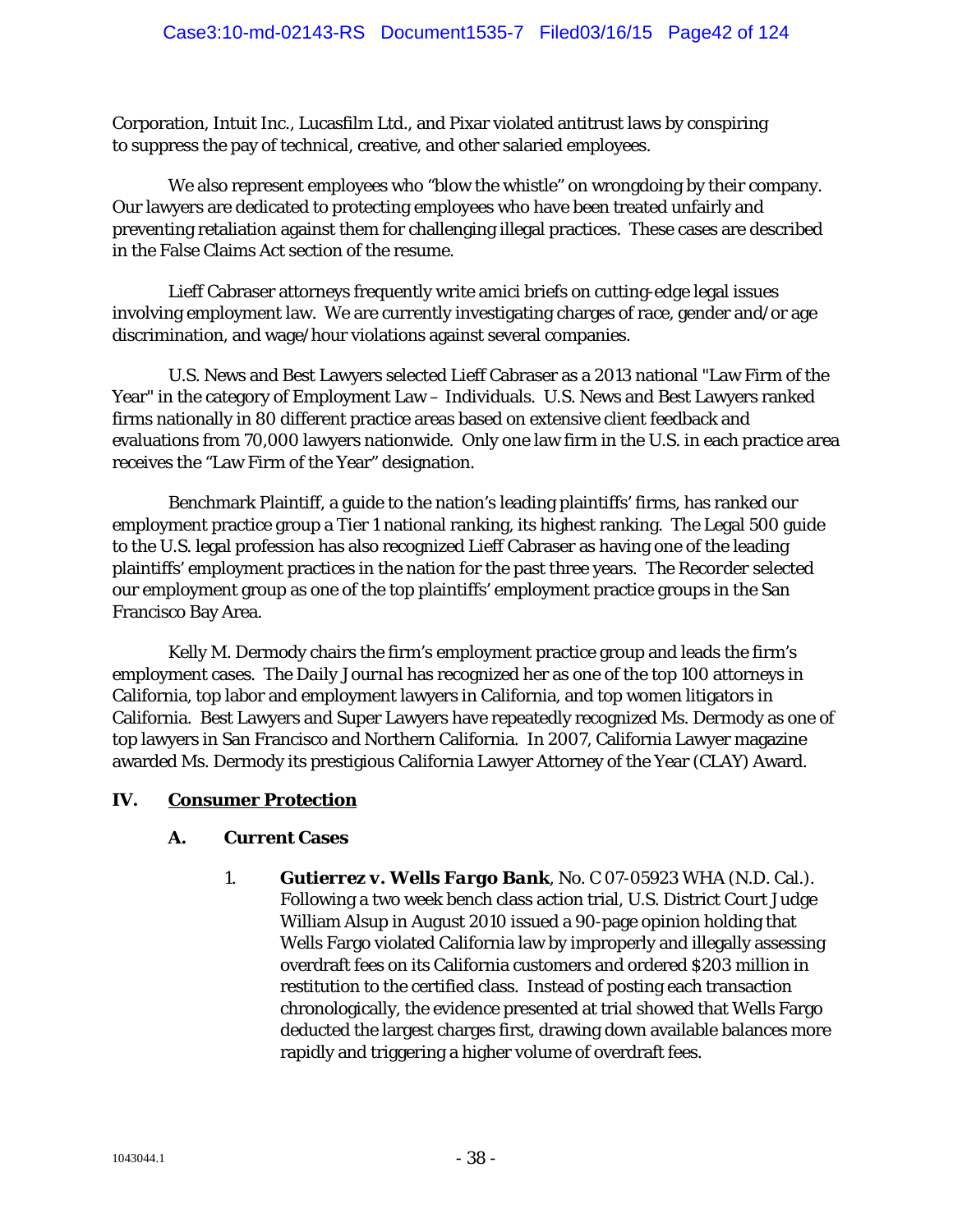Wells Fargo appealed. In December 2012, the Appellate Court issued an opinion upholding and reversing portions of Judge Alsup's order, and remanded the case to the District Court for further proceedings. In May 2013, Judge Alsup reinstated the \$203 million judgment against Wells Fargo and imposed post-judgment interest bringing the total award to nearly \$250 million. On October 29, 2014, the Appellate Court affirmed the Judge Alsup's order reinstating the judgment.

For his outstanding work as Lead Trial Counsel and the significance of the case, *California Lawyer* magazine recognized Richard M. Heimann with a California Lawyer of the Year (CLAY) Award. In addition, the Consumer Attorneys of California selected Mr. Heimann and Michael W. Sobol as Finalists for the Consumer Attorney of the Year Award for their success in the case.

2. *In re Checking Account Overdraft Litigation*, MDL No. 2036 (S.D. Fl.). Lieff Cabraser serves on the Plaintiffs' Executive Committee ("PEC") in Multi-District Litigation against 35 banks, including Bank of America, Chase, Citizens, PNC, Union Bank, and U.S. Bank. The complaints alleged that the banks entered debit card transactions from the "largest to the smallest" to draw down available balances more rapidly and maximize overdraft fees. In March 2010, the Court denied defendants' motions to dismiss the complaints. The Court has approved nearly \$1 billion in settlements with the banks.

In November 2011, the Court granted final approval to a \$410 million settlement of the case against Bank of America. Lieff Cabraser was the lead plaintiffs' law firm on the PEC that prosecuted the case against Bank of America. In approving the settlement with Bank of America, U.S. District Court Judge James Lawrence King stated, "This is a marvelous result for the members of the class." Judge King added, "[B]ut for the high level of dedication, ability and massive and incredible hard work by the Class attorneys . . . I do not believe the Class would have ever seen . . . a penny."

In September 2012, the Court granted final approval to a \$35 million of the case against Union Bank. In approving the settlement, Judge King again complimented plaintiffs' counsel for their outstanding work and effort in resolving the case: "The description of plaintiffs' counsel, which is a necessary part of the settlement, is, if anything, understated. In my observation of the diligence and professional activity, it's superb. I know of no other class action case anywhere in the country in the last couple of decades that's been handled as efficiently as this one has, which is a tribute to the lawyers."

3. *Dover v. British Airways*, Case No. 1:12-cv-05567 (E.D.N.Y.). Lieff Cabraser represents participants in British Airways' ("BA") frequent flyer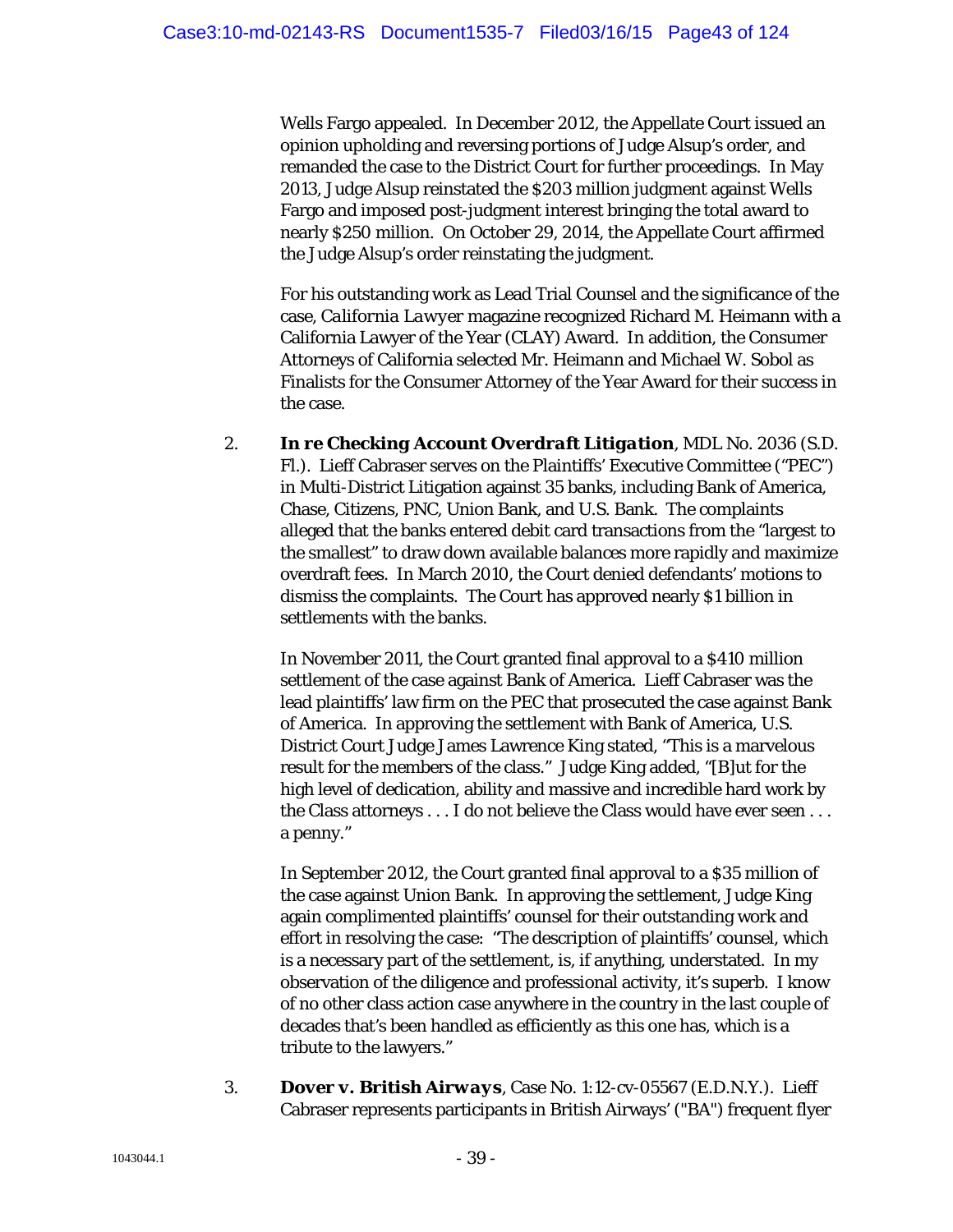program, known as the Executive Club, in a breach of contract class action lawsuit. BA imposes a very high "fuel surcharge," often in excess of \$500, on Executive Club reward tickets. Plaintiffs allege that the "fuel surcharge" is not based upon the price of fuel, and that it therefore violates the terms of the contract.

- 4. *In re Carrier IQ Privacy Litigation*, MDL No. 2330. In class action litigation against Carrier IQ, Inc., and smartphone manufacturers, consumers allege defendants violated federal and state privacy statutes by installing Carrier IQ's user tracking software, called IQ Agent, on millions of cell phones and other mobile devices that use the Android operating system. IQ Agent records and transmits to cellular carriers data relating to customers' cellular phone use. The data are then analyzed and segmented, including by equipment and subscriber identification numbers. IQ Agent cannot be removed and cannot be detected by users lacking advanced computing skills. Users are not notified of its presence, nor are they asked to agree to its operation. In addition, the complaint alleges that IQ Agent intercepts electronic communications that users intend to be "secure," *e.g.*, bank account numbers, user names, passwords, and search terms.
- 5. *In re Google Inc. Street View Electronic Communications Litigation*, Case No. 3:10-md-021784-CRB (N.D. Cal.). Lieff Cabraser represents persons whose right to privacy was violated when Google intentionally equipped its Google Maps "Street View" vehicles with Wi-Fi antennas and software that collected data transmitted by those persons' Wi-Fi networks located in their nearby homes. Google collected not only basic identifying information about individuals' Wi-Fi networks, but also personal, private data being transmitted over their Wi-Fi networks such as emails, usernames, passwords, videos, and documents. Plaintiffs allege that Google's actions violated the federal Wiretap Act, as amended by the Electronic Communications Privacy Act. On September 10, 2013, the Ninth Circuit Court of Appeals held that Google's actions are not exempt from the Act.
- 6. *Telephone Consumer Protection Act Litigation*. Lieff Cabraser represents consumers who have received debt collection, marketing, or other harassing pre-recorded calls to their cell phones without consenting to receive these calls. The Telephone Consumer Protection Act ("TCPA") prohibits abusive telephone practices by lenders and marketers, and places strict limits on the use of autodialers to call or send texts to cell phones. In a class action lawsuit against Sallie Mae, Inc., we represented student loanholders and other consumers who received automated calls on their mobile phones without their prior express consent from Sallie Mae or an affiliate or subsidiary of SLM Corporation. In September 2012, the Court approved a settlement of \$24.15 million. One year later, in a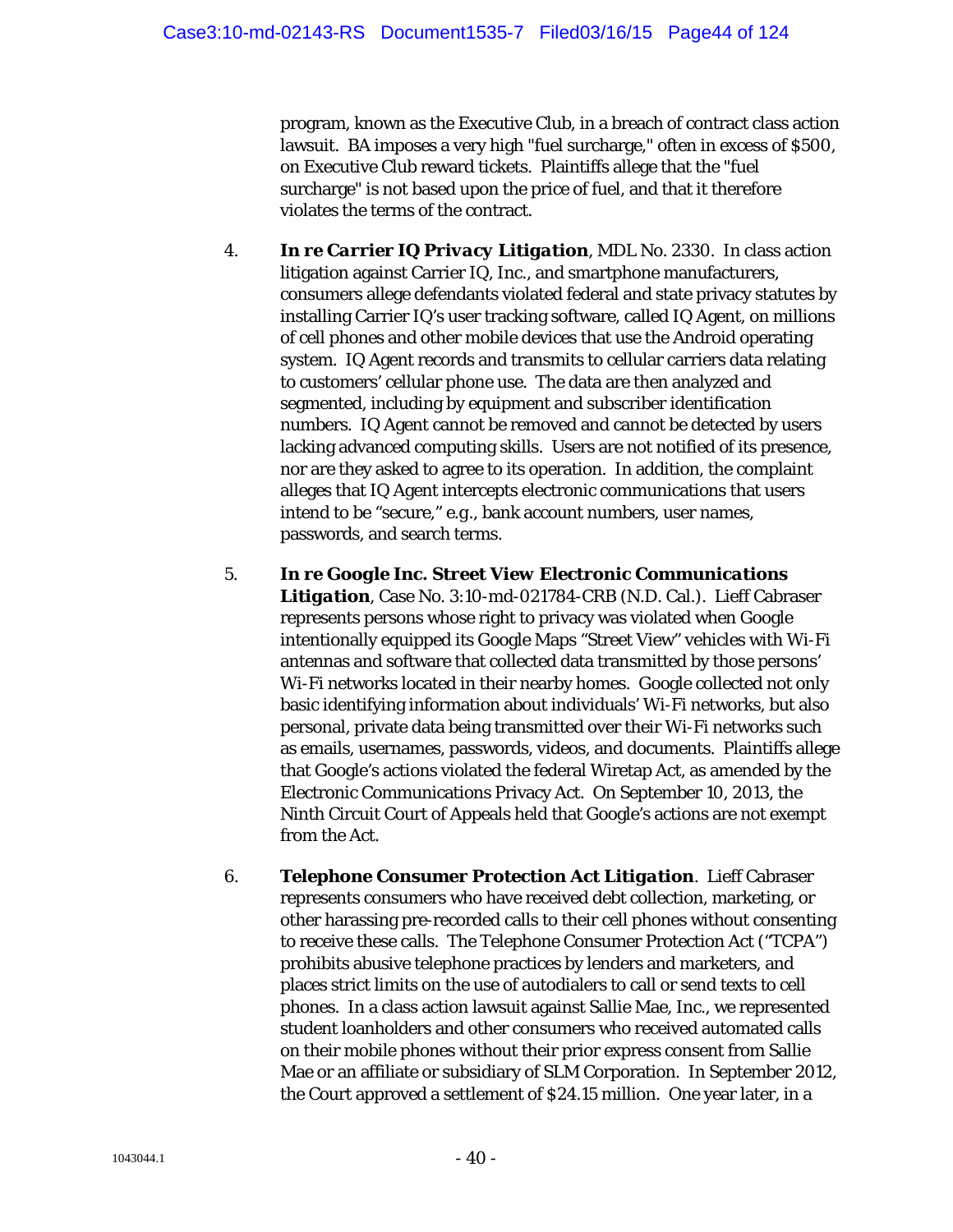separate class action against Bank of America, the Court approved a \$32 million settlement, one of the largest monetary settlements in the history of the TCPA.

In addition to a \$8.7 million settlement with Discover Bank, class settlements with Bank of the West, Capital One, Carrington Mortgage Services, HSBC, and JPMorgan Chase Bank are awaiting Court approval. Lieff Cabraser continues to litigate cases against Allstate, American Express, DIRECTV, Esurance, Farmers, Nationwide, State Farm, TD Auto Finance, and Wells Fargo Bank.

- 7. *Campbell v. Facebook*, No. 4:13-cv-05996 (N.D. Cal.). Lieff Cabraser represents Facebook users in a nationwide class action lawsuit alleging that Facebook intercepts certain private data in users' personal and private e-mail messages on the social network and profits by sharing that information with third parties. The complaint alleges that when a user composes a private Facebook message and includes a link to a third party website (a "URL"), Facebook does not treat this message as private. Instead, Facebook scans the content of the message, follows the URL, and searches for information to profile the message-sender's web activity. This enables Facebook to mine aspects of user data and profit from that data by sharing it with third parties - namely, advertisers, marketers, and other data aggregators.
- 8. *Moore v. Verizon Communications*, No. 09-cv-01823-SBA (N.D. Cal.); *Nwabueze v. AT&T*, No. 09-cv-1529 SI (N.D. Cal.); *Terry v.*  Pacific Bell Telephone Co., No. RG 09 488326 (Alameda County Sup. Ct.). Lieff Cabraser, with co-counsel, represents nationwide classes of landline telephone customers subjected to the deceptive business practice known as "cramming." In this practice, a telephone company bills customers for unauthorized third-party charges assessed by billing aggregators on behalf of third-party providers. A U.S. Senate committee has estimated that Verizon, AT&T, and Qwest place 300 million such charges on customer bills each year (amounting to \$2 billion in charges), many of which are unauthorized. Various sources estimate that 90-99% of third-party charges are unauthorized. Both Courts have granted preliminary approval of settlements that allow customers to receive 100% refunds for all unauthorized charges from 2005 to the present, plus extensive injunctive relief to prevent cramming in the future. The Nwabueze and Terry cases are ongoing.
- 9. *James v. UMG Recordings, Inc.*, No. CV-11-1613 (N.D. CAL); *Zombie v. UMG Recordings, Inc.*, No. CV-11-2431 (N.D. CAL). Lieff Cabraser and its co-counsel represent music recording artists in a proposed class action against Universal Music Group. Plaintiffs allege that Universal failed to pay the recording artists full royalty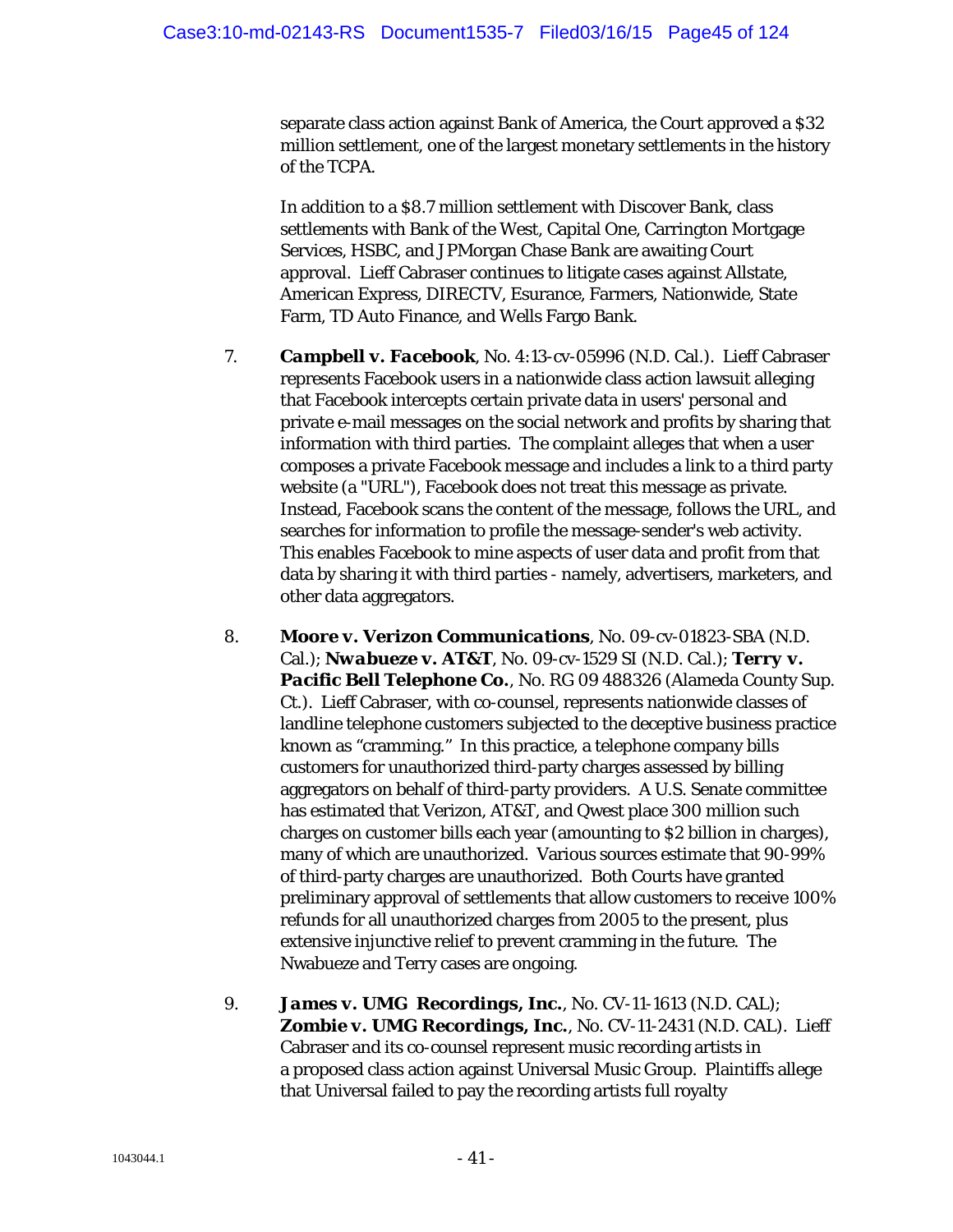income earned from customers' purchases of digitally downloaded music from vendors such as Apple iTunes. The complaint alleges that Universal licenses plaintiffs' music to digital download providers, but in its accounting of the royalties plaintiffs have earned, treats such licenses as "records sold" because royalty rate for "records sold" is lower than the royalty rate for licenses. Plaintiffs legal claims include breach of contract and violation of California unfair competition laws. In November 2011 the Court denied defendant's motion to dismiss plaintiffs' unfair competition law claims.

- 10. *White v. Experian Information Solutions*, No. 05-CV-1070 DOC (C.D. Cal.). In 2005, plaintiffs filed nationwide class action lawsuits on behalf of 750,000 claimants against the nation's three largest repositories of consumer credit information, Experian Information Solutions, Inc., Trans Union, LLC, and Equifax Information Services, LLC. The complaints charged that defendants violated the Fair Credit Reporting Act ("FCRA") by recklessly failing to follow reasonable procedures to ensure the accurate reporting of debts discharged in bankruptcy and by refusing to adequately investigate consumer disputes regarding the status of discharged accounts. In April 2008, the District Court approved a partial settlement of the action that established an historic injunction. This settlement required defendants comply with detailed procedures for the retroactive correction and updating of consumers' credit file information concerning discharged debt (affecting one million consumers who had filed for bankruptcy dating back to 2003), as well as new procedures to ensure that debts subject to future discharge orders will be similarly treated. As noted by the District Court, "Prior to the injunctive relief order entered in the instant case, however, no verdict or reported decision had ever required Defendants to implement procedures to cross-check data between their furnishers and their public record providers." In 2011, the District Court approved a \$45 million settlement of the class claims for monetary relief. In April 2013, the Court of Appeals for the Ninth Circuit reversed the order approving the monetary settlement and remanded the case for further proceedings.
- 11. *Healy v. Chesapeake Appalachia*, No. 1:10cv00023 (W.D. Va.); *Hale v. CNX Gas*, No. 1:10cv00059 (W.D. Va.); *Estate of Holman v. Noble Energy*, No. 03 CV 9 (Dist. Ct., Co.); *Droegemueller v. Petroleum Development Corporation*, No. 07 CV 2508 JLK (D. Co.); *Anderson v. Merit Energy Co.*, No. 07 CV 00916 LTB (D. Co.); *Holman v. Petro-Canada Resources (USA)*, No. 07 CV 416 (Dist. Ct., Co.). Lieff Cabraser serves as Co-Lead Counsel in several cases pending in federal court in Virginia, in which plaintiffs allege that certain natural gas companies improperly underpaid gas royalties to the owners of the gas. In one case that recently settled, the plaintiffs recovered approximately 95% of the damages they suffered. Lieff Cabraser also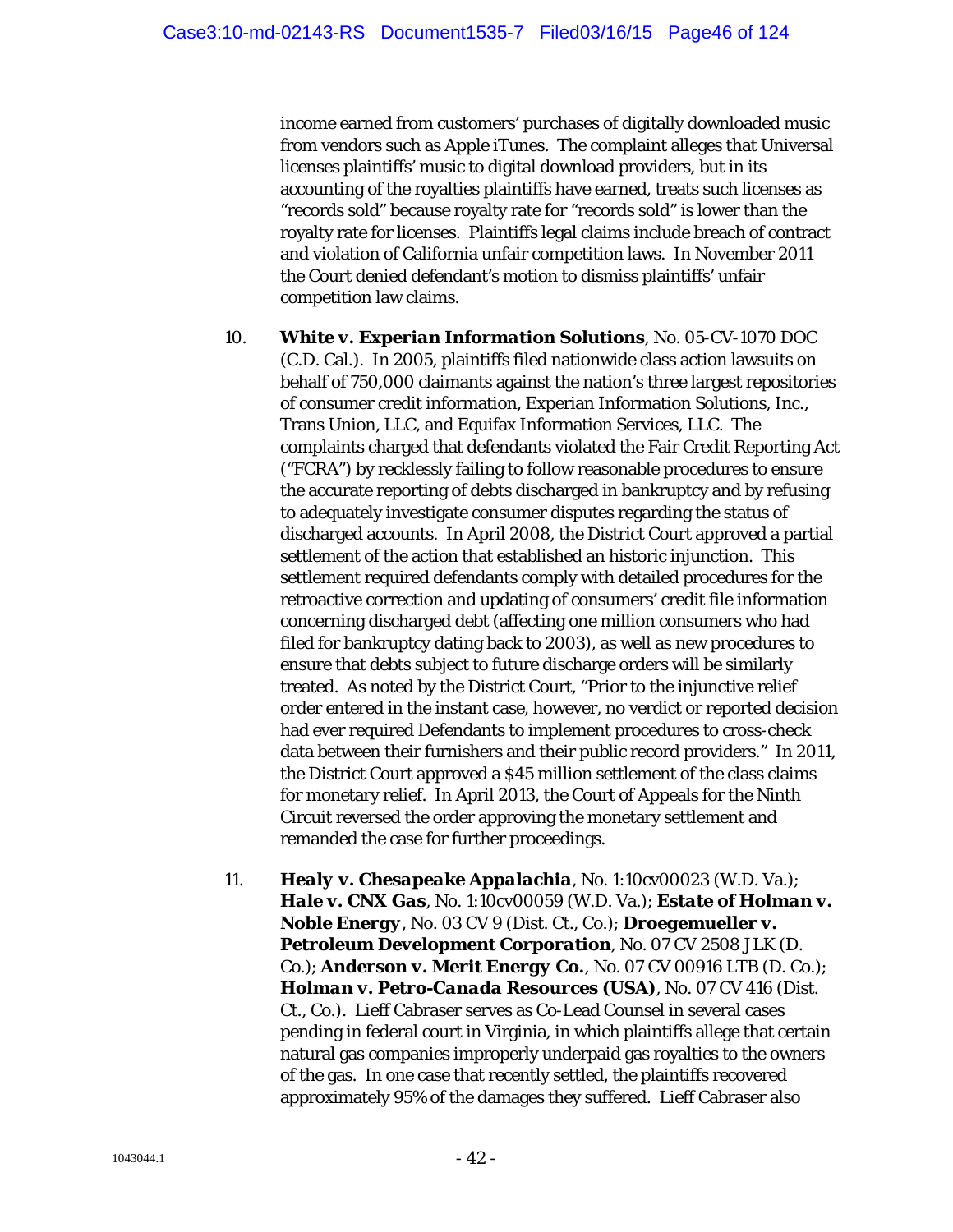achieved settlements on behalf of natural gas royalty owners in five other class actions outside Virginia. Those settlements -- in which class members recovered between 70% and 100% of their damages, excluding interest -- were valued at more than \$160 million.

- 12. *Adkins v. Morgan Stanley*, No. 12 CV 7667 (S.D.N.Y.). Five African-American residents from Detroit, Michigan, joined by Michigan Legal Services, have brought a class action lawsuit against Morgan Stanley for discrimination in violation of the Fair Housing Act and other civil rights laws. The plaintiffs charge that Morgan Stanley actively ensured the proliferation of high-cost mortgage loans with specific risk factors in order to bundle and sell mortgage-backed securities to investors. The lawsuit is the first to seek to hold a bank in the secondary market accountable for the adverse racial impact of such policies and conduct. Plaintiffs seek certification of the case as a class action for as many as 6,000 African-Americans homeowners in the Detroit area who may have suffered similar discrimination. Lieff Cabraser serves as plaintiffs' counsel with the American Civil Liberties Union, the ACLU of Michigan, and the National Consumer Law Center.
- 13. *Hansell v. TracFone Wireless*, No. 13-cv-3440-EMC (N.D. Cal.); *Blaqmoor v. TracFone Wireless*, No. 13-cv-05295-EMC (N.D. Cal.); *Gandhi v. TracFone Wireless*, No. 13-cv-05296-EMC (N.D. Cal.). In these related nationwide class actions against TracFone Wireless (and Wal-Mart Stores, in the *Hansell* action), plaintiffs allege that TracFone falsely advertises that its StraightTalk, Net10, and Simple Mobile cell phone plans provide "unlimited" data. Contrary to this misrepresentation, plaintiffs allege that TracFone implements internally established data usage limits that it purposefully fails to disclose to consumers, and regularly "throttles" (i.e. significantly reduces the speed of) or terminates customers' data plans pursuant to the secret limits. Plaintiffs legal claims include breach of contract and violation of California's and Florida's unfair competition and false advertising laws.
- 14. *Williamson v. McAfee, Inc.*, No. 14-cv-00158-EJD (N.D.Cal.). This nationwide class action alleges that McAfee falsely represents the prices of its computer anti-virus software to customers enrolled in its "autorenewal" program. Plaintiff alleges that McAfee's fraudulent pricing scheme operates on two levels: First, McAfee offers *non*-auto-renewal subscriptions at stated "discounts" from a "regular" sales price; however, the stated discounts are false because McAfee does not ever sell subscriptions at the stated "regular" price to *non*-auto-renewal customers. Second, plaintiffs allege that McAfee charges the autorenewal customers the amount of the false "regular" sales price, claiming it to be the "current" regular price even though it does not sell subscriptions at that price to any other customer. Plaintiffs allege that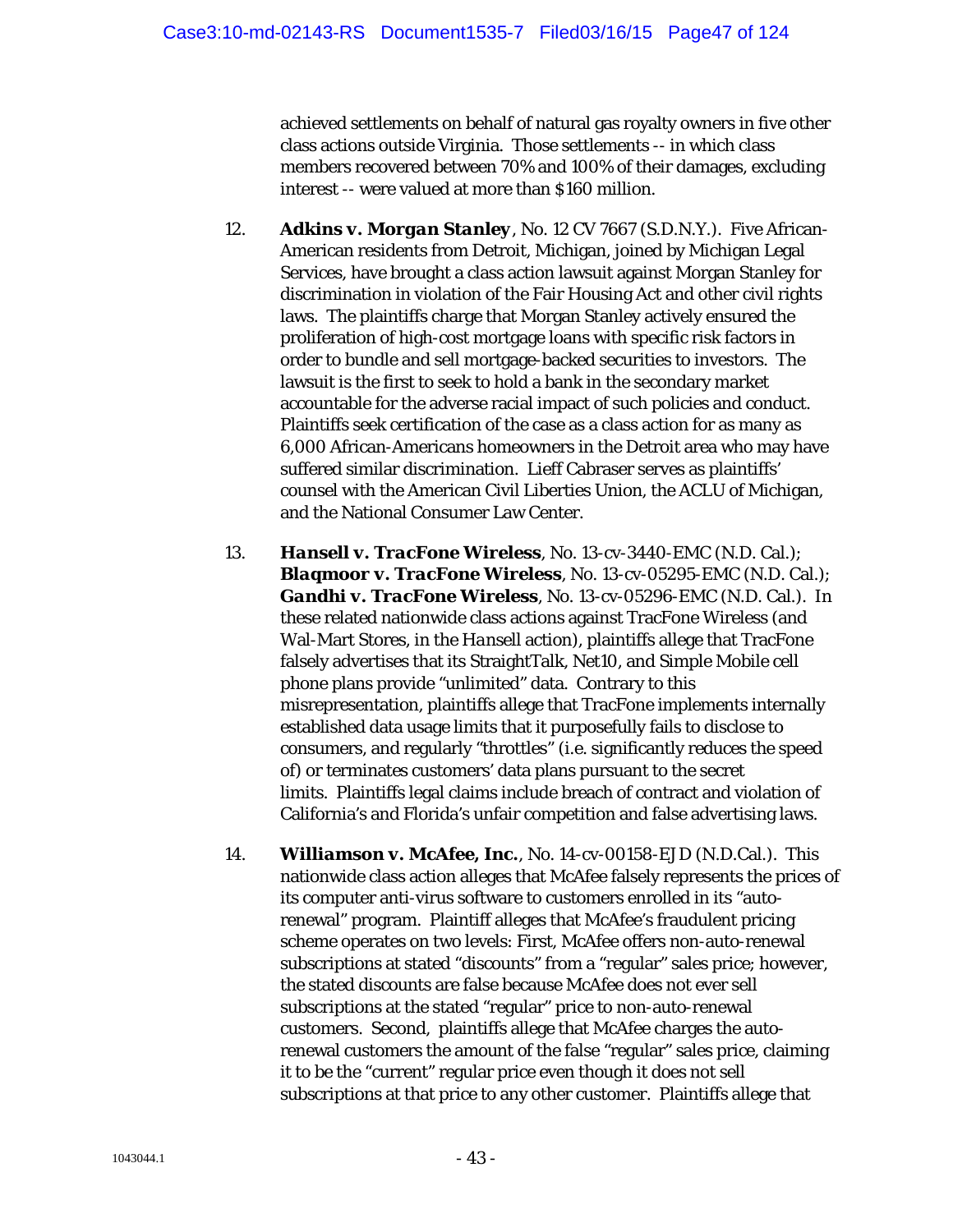McAfee's false reference price scheme violates California's and New York's unfair competition and false advertising laws.

### **B. Successes**

- 1. *Kline v. The Progressive Corporation*, Circuit No. 02-L-6 (Circuit Court of the First Judicial Circuit, Johnson County, Illinois). Lieff Cabraser served as settlement class counsel in a nationwide consumer class action challenging Progressive Corporation's private passenger automobile insurance sales practices. Plaintiffs alleged that the Progressive Corporation wrongfully concealed from class members the availability of lower priced insurance for which they qualified. In 2002, the Court approved a settlement valued at approximately \$450 million, which included both cash and equitable relief. The claims program, implemented upon a nationwide mail and publication notice program, was completed in 2003.
- 2. *Catholic Healthcare West Cases*, JCCP No. 4453 (Cal. Supr. Ct.). Plaintiff alleged that Catholic Healthcare West ("CHW") charged uninsured patients excessive fees for treatment and services, at rates far higher than the rates charged to patients with private insurance or on Medicare. In January 2007, the Court approved a settlement that provides discounts, refunds and other benefits for CHW patients valued at \$423 million. The settlement requires that CHW lower its charges and end price discrimination against all uninsured patients, maintain generous charity case policies allowing low-income and uninsured patients to receive free or heavily discounted care, and protect uninsured patients from unfair collections practices. Lieff Cabraser served as Lead Counsel in the coordinated action.
- 3. *In re Neurontin Marketing and Sales Practices Litigation*, No. 04-CV-10739-PBS (D. Mass.). Lieff Cabraser served on the Plaintiffs' Steering Committee in multidistrict litigation arising out of the sale and marketing of the prescription drug Neurontin, manufactured by Parke-Davis, a division of Warner-Lambert Company, which was later acquired by Pfizer, Inc. Lieff Cabraser served as co-counsel to Kaiser Foundation Health Plan, Inc. and Kaiser Foundation Hospitals ("Kaiser") in Kaiser's trial against Pfizer in the litigation. On March 25, 2010, a federal court jury determined that Pfizer violated a federal antiracketeering law by promoting its drug Neurontin for unapproved uses and found Pfizer must pay Kaiser damages up to \$142 million. At trial, Kaiser presented evidence that Pfizer knowingly marketed Neurontin for unapproved uses without proof that it was effective. Kaiser said it was misled into believing neuropathic pain, migraines, and bipolar disorder were among the conditions that could be treated effectively with Neurontin, which was approved by the FDA as an adjunctive therapy to treat epilepsy and later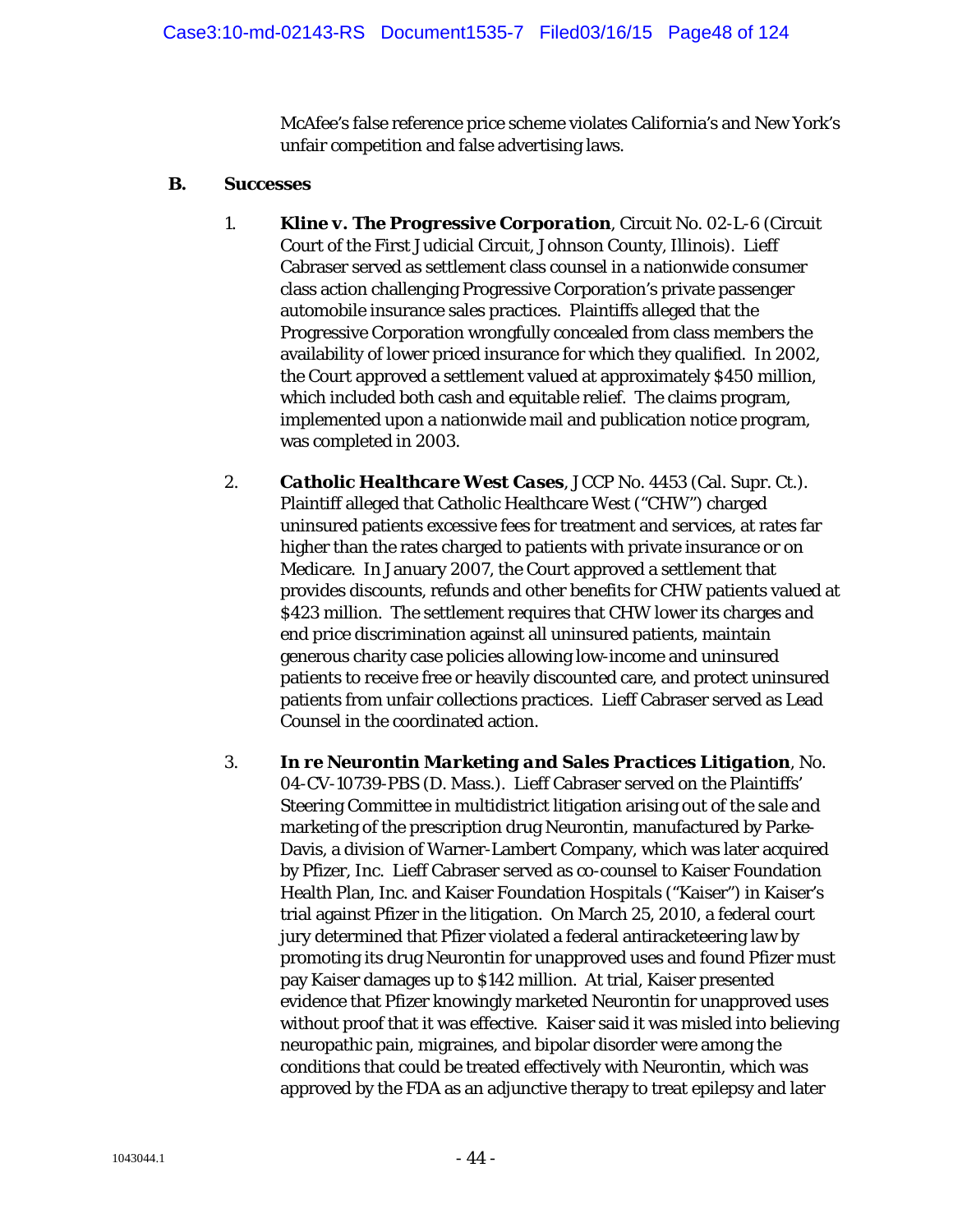for post-herpetic neuralgia, a specific type of neuropathic pain. In November 2010, the Court issued Findings of Fact and Conclusions of Law on Kaiser's claims arising under the California Unfair Competition Law, finding Pfizer liable and ordering that it pay restitution to Kaiser of approximately \$95 million. In April 2013, the First Circuit Court of Appeals affirmed both the jury's and the District Court's verdicts. In November 2014, the Court approved a \$325 million settlement on behalf of a nationwide class of third party payors.

- 4. *Sutter Health Uninsured Pricing Cases*, JCCP No. 4388 (Cal. Supr. Ct.). Plaintiffs alleged that they and a Class of uninsured patients treated at Sutter hospitals were charged substantially more than patients with private or public insurance, and many times above the cost of providing their treatment. In December 2006, the Court granted final approval to a comprehensive and groundbreaking settlement of the action. As part of the settlement, Class members were entitled to make a claim for refunds or deductions of between 25% to 45% from their prior hospital bills, at an estimated total value of \$276 million. For a three year period, Sutter agreed to provide discounted pricing policies for uninsureds. In addition, Sutter agreed to maintain more compassionate collections policies that will protect uninsureds who fall behind in their payments. Lieff Cabraser served as Lead Counsel in the coordinated action.
- 5. *Citigroup Loan Cases*, JCCP No. 4197 (San Francisco Supr. Ct., Cal.). In 2003, the Court approved a settlement that provided approximately \$240 million in relief to former Associates' customers across America. Prior to its acquisition in November 2000, Associates First Financial, referred to as The Associates, was one of the nation's largest "subprime" lenders. Lieff Cabraser represented former customers of The Associates charging that the company added unwanted and unnecessary insurance products onto mortgage loans and engaged in improper loan refinancing practices. Lieff Cabraser served as nationwide Plaintiffs' Co-Liaison Counsel.
- 6. *Thompson v. WFS Financial*, No. 3-02-0570 (M.D. Tenn.); *Pakeman v. American Honda Finance Corporation*, No. 3-02- 0490 (M.D. Tenn.); *Herra v. Toyota Motor Credit Corporation*, No. CGC 03-419 230 (San Francisco Supr. Ct.). Lieff Cabraser with cocounsel litigated against several of the largest automobile finance companies in the country to compensate victims of—and stop future instances of—racial discrimination in the setting of interest rates in automobile finance contracts. The litigation led to substantial changes in the way Toyota Motor Credit Corporation ("TMCC"), American Honda Finance Corporation ("American Honda") and WFS Financial, Inc. sell automobile finance contracts, limiting the discrimination that can occur. In approving the settlement in *Thompson v. WFS Financial*, the Court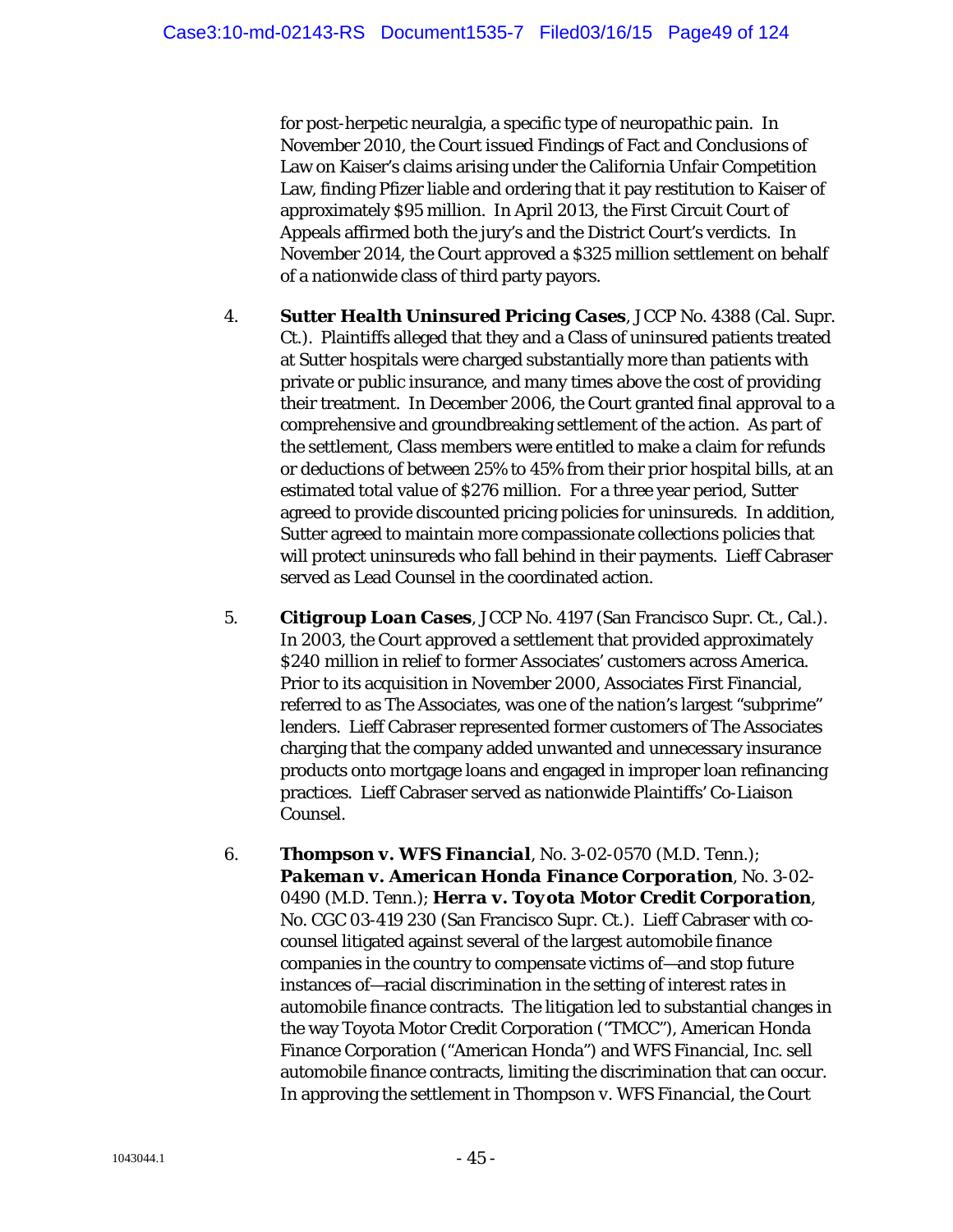recognized the "innovative" and "remarkable settlement" achieved on behalf of the nationwide class. In 2006 in *Herra v. Toyota Motor Credit Corporation*, the Court granted final approval to a nationwide class action settlement on behalf of all African-American and Hispanic customers of TMCC who entered into retail installment contracts that were assigned to TMCC from 1999 to 2006. The monetary benefit to the class was estimated to be between \$159-\$174 million.

- 7. *In re John Muir Uninsured Healthcare Cases*, JCCP No. 4494 (Cal. Supr. Ct.). Lieff Cabraser represented nearly 53,000 uninsured patients who received care at John Muir hospitals and outpatient centers and were charged inflated prices and then subject to overly aggressive collection practices when they failed to pay. In November 2008, the Court approved a final settlement of the *John Muir* litigation. John Muir agreed to provide refunds or bill adjustments of 40-50% to uninsured patients that received medical care at John Muir over a six year period, bringing their charges to the level of patients with private insurance, at a value of \$115 million. No claims were required. Every class member received a refund or bill adjustment. Furthermore, John Muir was required to (1) maintain charity care policies to give substantial discounts—up to 100%—to low income, uninsured patients who meet certain income requirements; (2) maintain an Uninsured Patient Discount Policy to give discounts to all uninsured patients, regardless of income, so that they pay rates no greater than those paid by patients with private insurance; (3) enhance communications to uninsured patients so they are better advised about John Muir's pricing discounts, financial assistance, and financial counseling services; and (4) limit the practices for collecting payments from uninsured patients.
- 8. *Providian Credit Card Cases*, JCCP No. 4085 (San Francisco Supr. Ct.). Lieff Cabraser served as Co-Lead Counsel for a certified national Settlement Class of Providian credit cardholders who alleged that Providian had engaged in widespread misconduct by charging cardholders unlawful, excessive interest and late charges, and by promoting and selling to cardholders "add-on products" promising illusory benefits and services. In November 2001, the Court granted final approval to a \$105 million settlement of the case, which also required Providian to implement substantial changes in its business practices. The \$105 million settlement, combined with an earlier settlement by Providian with Federal and state agencies, represents the largest settlement ever by a U.S. credit card company in a consumer protection case.
- 9. *In re Chase Bank USA, N.A. "Check Loan" Contract Litigation*, MDL No. 2032 (N.D. Cal.). Lieff Cabraser served as Plaintiffs' Liaison Counsel and on the Plaintiffs' Executive Committee in Multi-District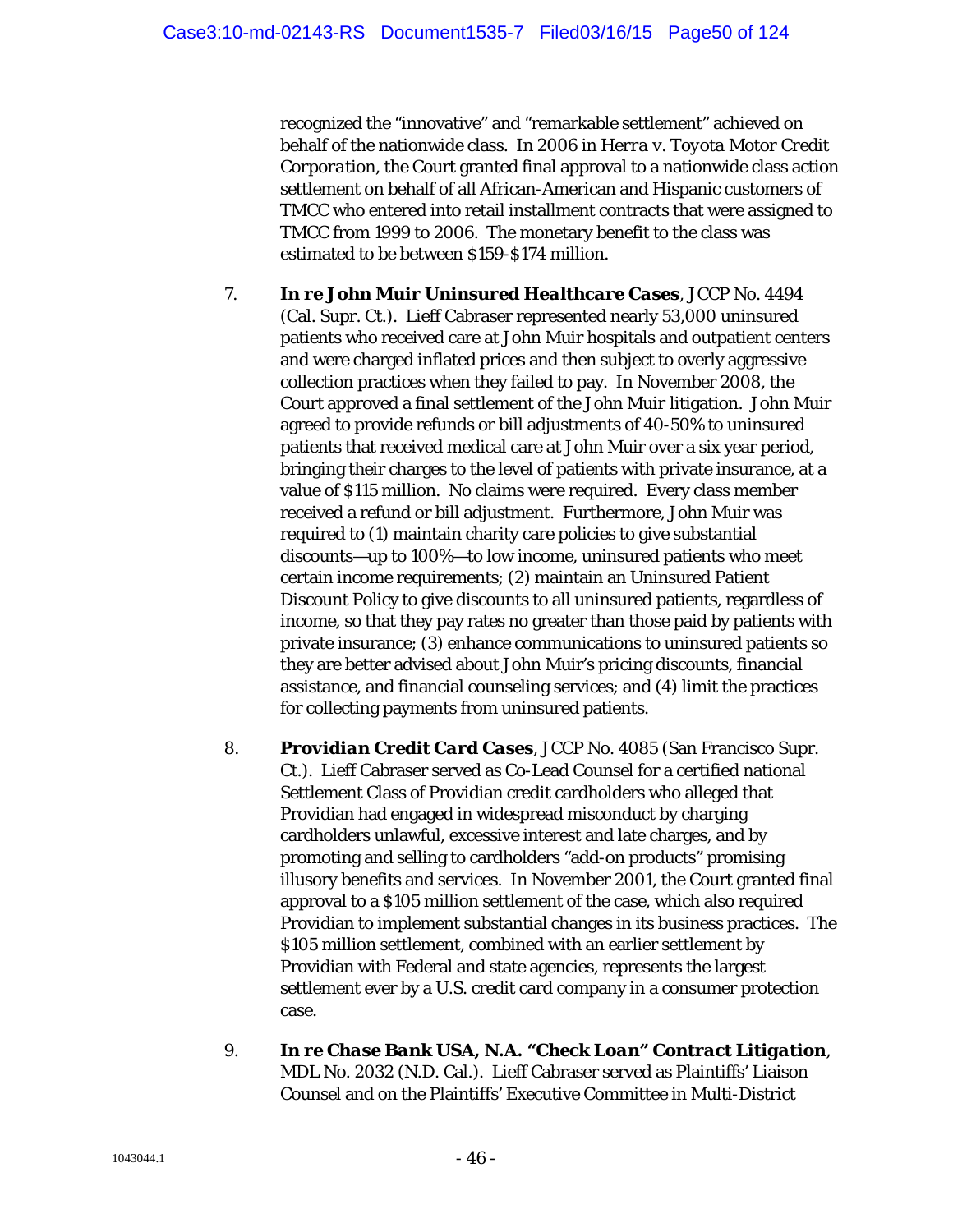Litigation ("MDL") charging that Chase Bank violated the implied covenant of good faith and fair dealing by unilaterally modifying the terms of fixed rate loans. The MDL was established in 2009 to coordinate more than two dozen cases that were filed in the wake of the conduct at issue. The nationwide, certified class consisted of more than 1 million Chase cardholders who, in 2008 and 2009, had their monthly minimum payment requirements unilaterally increased by Chase by more than 150%. Plaintiffs alleged that Chase made this change, in part, to induce cardholders to give up their promised fixed APRs in order to avoid the unprecedented minimum payment hike. In November 2012, the Court approved a \$100 million settlement of the case.

- 10. *In re Synthroid Marketing Litigation*, MDL No. 1182 (N.D. Ill.). Lieff Cabraser served as Co-Lead Counsel for the purchasers of the thyroid medication Synthroid in litigation against Knoll Pharmaceutical, the manufacturer of Synthroid. The lawsuits charged that Knoll misled physicians and patients into keeping patients on Synthroid despite knowing that less costly, but equally effective drugs, were available. In 2000, the District Court gave final approval to a \$87.4 million settlement with Knoll and its parent company, BASF Corporation, on behalf of a class of all consumers who purchased Synthroid at any time from 1990 to 1999. In 2001, the Court of Appeals upheld the order approving the settlement and remanded the case for further proceedings. 264 F.3d 712 (7th Cir. 2001). The settlement proceeds were distributed in 2003.
- 11. *R.M. Galicia v. Franklin; Franklin v. Scripps Health*, No. IC 859468 (San Diego Supr. Ct., Cal.). Lieff Cabraser served as Lead Class Counsel in a certified class action lawsuit on behalf of 60,750 uninsured patients who alleged that the Scripps Health hospital system imposed excessive fees and charges for medical treatment. The class action originated in July 2006, when uninsured patient Phillip Franklin filed a class action cross-complaint against Scripps Health after Scripps sued Mr. Franklin through a collection agency. Mr. Franklin alleged that he, like all other uninsured patients of Scripps Health, was charged unreasonable and unconscionable rates for his medical treatment. In June 2008, the Court granted final approval to a settlement of the action which includes refunds or discounts of 35% off of medical bills, collectively worth \$73 million. The settlement also required Scripps Health to modify its pricing and collections practices by (1) following an Uninsured Patient Discount Policy, which includes automatic discounts from billed charges for Hospital Services; (2) following a Charity Care Policy, which provides uninsured patients who meet certain income tests with discounts on Health Services up to 100% free care, and provides for charity discounts under other special circumstances; (3) informing uninsured patients about the availability and terms of the above financial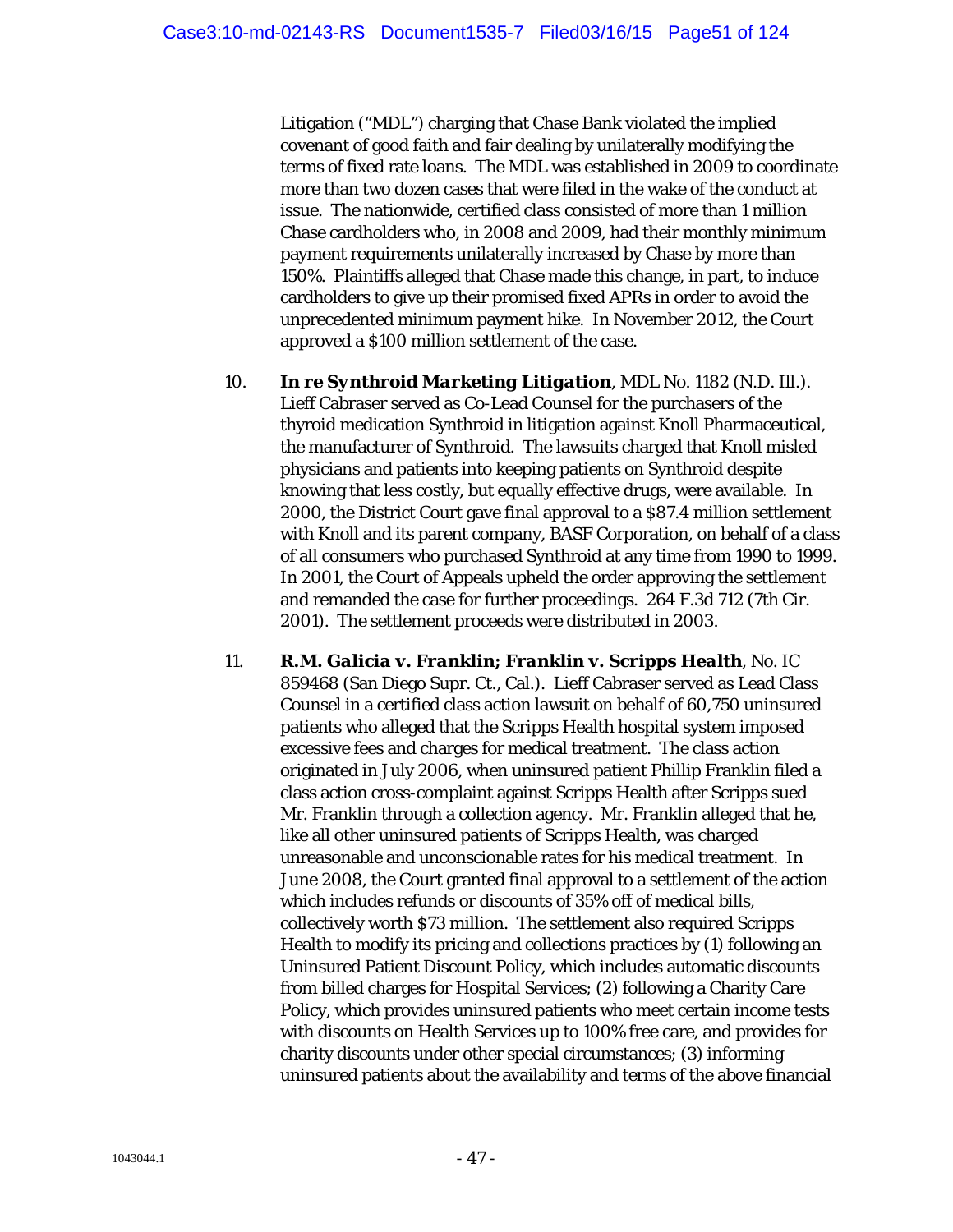assistance policies; and (4) restricting certain collections practices and actively monitoring outside collection agents.

- 12. *In re Lawn Mower Engine Horsepower Marketing and Sales Practices Litigation*, MDL No. 1999 (E.D. Wi.). Lieff Cabraser served as co-counsel for consumers that alleged manufacturers of certain gasoline-powered lawn mowers misrepresented, and significantly overstated, the horsepower of the product. As the price for lawn mowers is linked to the horsepower of the engine -- the higher the horsepower, the more expensive the lawn mower -- defendants' alleged misconduct caused consumers to purchase expensive lawn mowers that provided lower horsepower than advertised. In August 2010, the Court approved a \$65 million settlement of the action.
- 13. *Strugano v. Nextel Communications*, No. BC 288359 (Los Angeles Supr. Crt). In May 2006, the Los Angeles Superior Court granted final approval to a class action settlement on behalf of all California customers of Nextel from January 1, 1999 through December 31, 2002, for compensation for the harm caused by Nextel's alleged unilateral (1) addition of a \$1.15 monthly service fee and/or (2) change from secondby-second billing to minute-by-minute billing, which caused "overage" charges (i.e., for exceeding their allotted cellular plan minutes). The total benefit conferred by the Settlement directly to Class Members was between approximately \$13.5 million and \$55.5 million, depending on which benefit Class Members selected.
- 14. *Curry v. Fairbanks Capital Corporation*, No. 03-10895-DPW (D. Mass.). In 2004, the Court approved a \$55 million settlement of a class action lawsuit against Fairbanks Capital Corporation arising out of charges against Fairbanks of misconduct in servicing its customers' mortgage loans. The settlement also required substantial changes in Fairbanks' business practices and established a default resolution program to limit the imposition of fees and foreclosure proceedings against Fairbanks' customers. Lieff Cabraser served as nationwide Co-Lead Counsel for the homeowners.
- 15. *Payment Protection Credit Card Litigation*. Lieff Cabraser represented consumers in litigation in federal court against some of the nation's largest credit card issuers, challenging the imposition of charges for so-called "payment protection" or "credit protection" programs. The complaints charged that the credit card companies imposed payment protection without the consent of the consumer and/or deceptively marketed the service, and further that the credit card companies unfairly administered their payment protection programs to the detriment of consumers. In 2012 and 2013, the Courts approved monetary settlements with HSBC (\$23.5 million), Bank of America (\$20 million), and Discover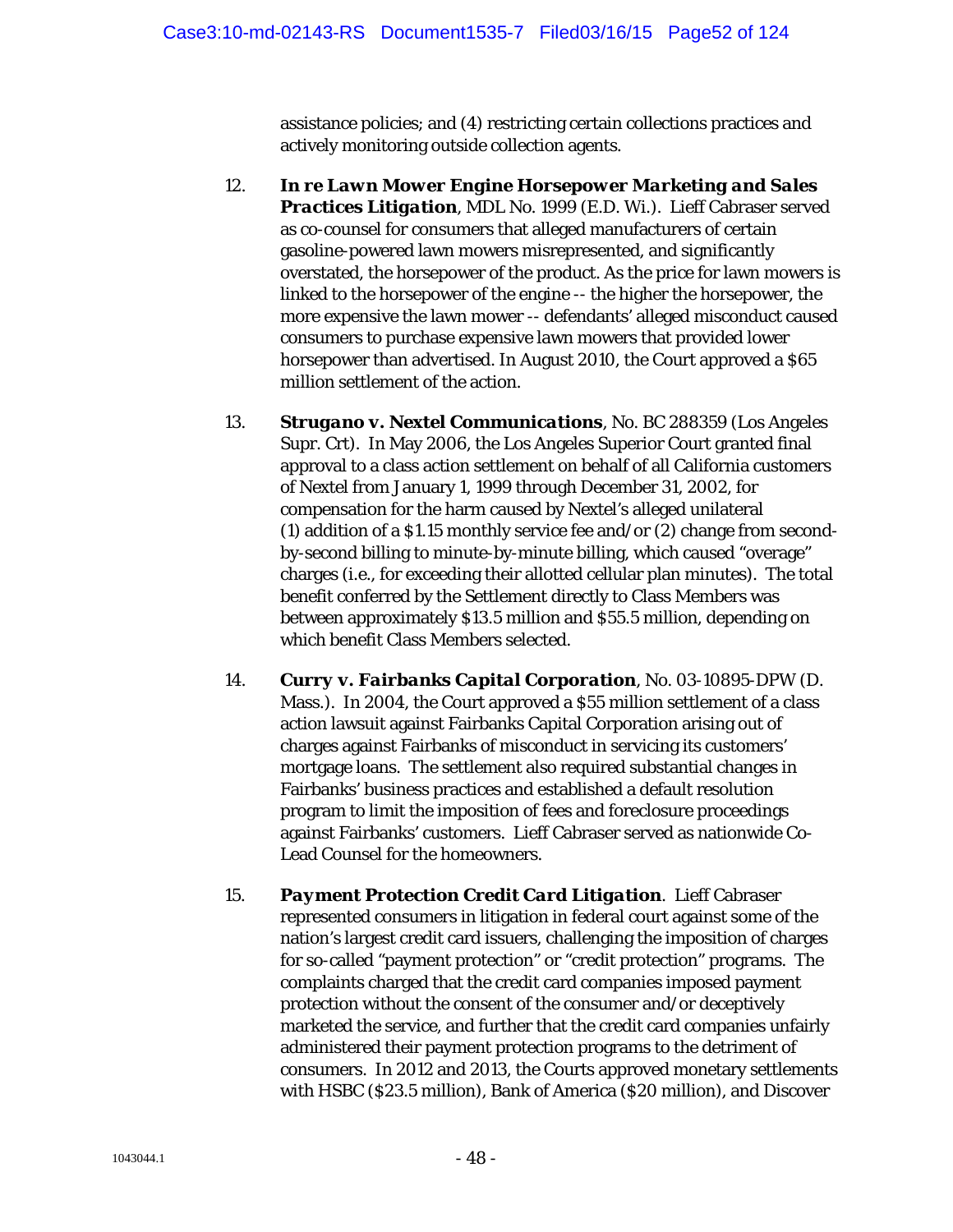(\$10 million) that also required changes in the marketing and sale of payment protection to consumers.

- 16. *California Title Insurance Industry Litigation*. Lieff Cabraser, in coordination with parallel litigation brought by the Attorney General, reached settlements in 2003 and 2004 with the leading title insurance companies in California, resulting in historic industry-wide changes to the practice of providing escrow services in real estate closings. The settlements brought a total of \$50 million in restitution to California consumers, including cash payments. In the lawsuits, plaintiffs alleged, among other things, that the title companies received interest payments on customer escrow funds that were never reimbursed to their customers. The defendant companies include Lawyers' Title, Commonwealth Land Title, Stewart Title of California, First American Title, Fidelity National Title, and Chicago Title.
- 17. *Vytorin/Zetia Marketing, Sales Practices & Products Liability Litigation*, MDL No. 1938 (D. N.J.). Lieff Cabraser served on the Executive Committee of the Plaintiffs' Steering Committee representing plaintiffs alleging that Merck/Schering-Plough Pharmaceuticals falsely marketed anti-cholesterol drugs Vytorin and Zetia as being more effective than other anti-cholesterol drugs. Plaintiffs further alleged that Merck/Schering-Plough Pharmaceuticals sold Vytorin and Zetia at higher prices than other anti-cholesterol medication when they were no more effective than other drugs. In 2010, the Court approved a \$41.5 million settlement for consumers who bought Vytorin or Zetia between November 2002 and February 2010.
- 18. *Morris v. AT&T Wireless Services*, No. C-04-1997-MJP (W.D. Wash.). Lieff Cabraser served as class counsel for a nationwide settlement class of cell phone customers subjected to an end-of-billing cycle cancellation policy implemented by AT&T Wireless in 2003 and alleged to have breached customers' service agreements. In May 2006, the New Jersey Superior Court granted final approval to a class settlement that guarantees delivery to the class of \$40 million in benefits. Class members received cash-equivalent calling cards automatically, and had the option of redeeming them for cash. Lieff Cabraser had been prosecuting the class claims in the Western District of Washington when a settlement in New Jersey state court was announced. Lieff Cabraser objected to that settlement as inadequate because it would have only provided \$1.5 million in benefits without a cash option, and the Court agreed, declining to approve it. Thereafter, Lieff Cabraser negotiated the new settlement providing \$40 million to the class, and the settlement was approved.
- 19. *Berger v. Property I.D. Corporation*, No. CV 05-5373-GHK (C.D. Cal.). In January 2009, the Court granted final approval to a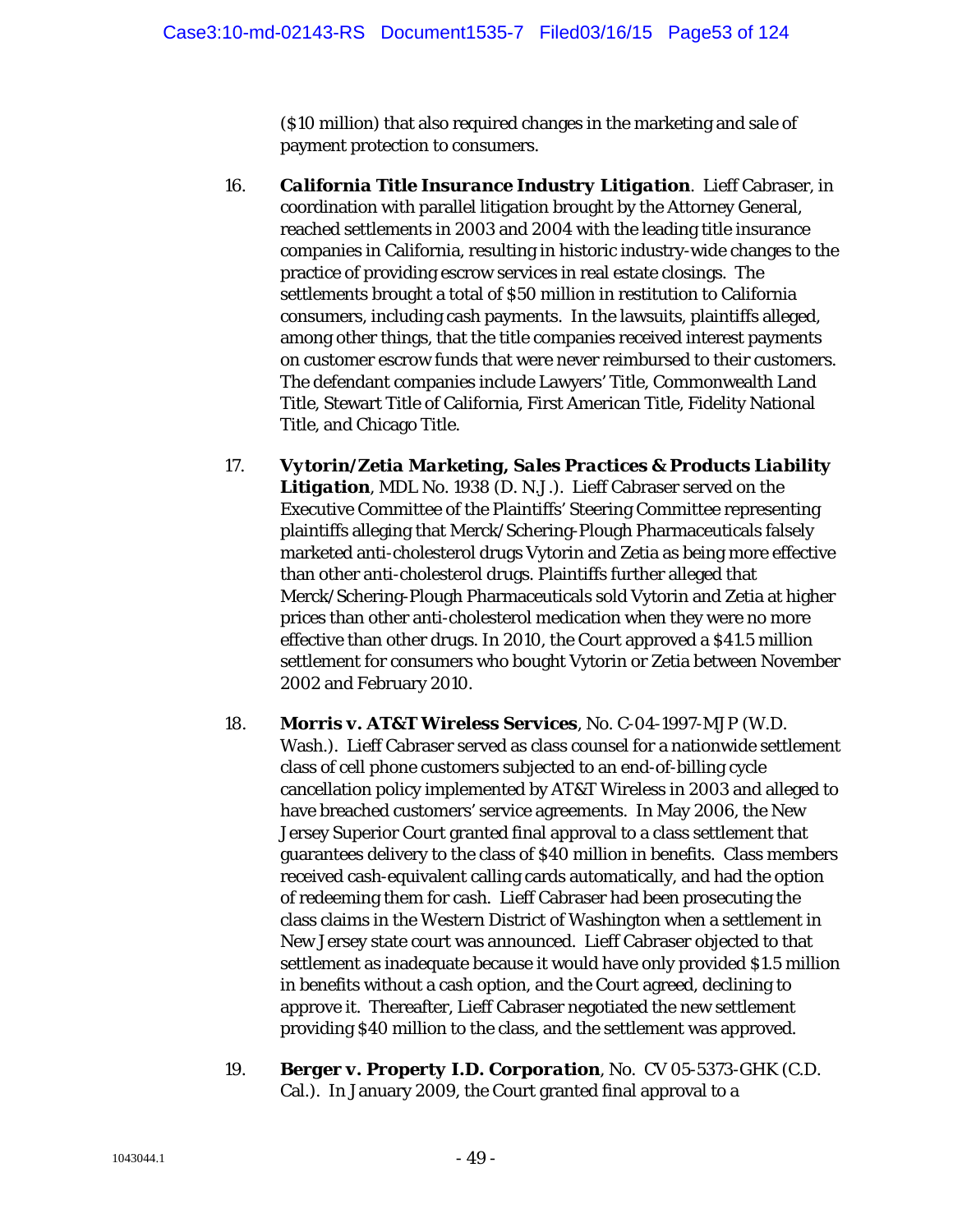\$39.4 million settlement with several of the nation's largest real estate brokerages, including companies doing business as Coldwell Banker, Century 21, and ERA Real Estate, and California franchisors for RE/MAX and Prudential California Realty, in an action under the Real Estate Settlement Procedures Act on behalf of California home sellers. Plaintiffs charged that the brokers and Property I.D. Corporation set up straw companies as a way to disguise kickbacks for referring their California clients' natural hazard disclosure report business to Property I.D. (the report is required to sell a home in California). Under the settlement, hundreds of thousands of California home sellers were eligible to receive a full refund of the cost of their report, typically about \$100.

- 20. *In re Tri-State Crematory Litigation*, MDL No. 1467 (N.D. Ga.). In March 2004, Lieff Cabraser delivered opening statements and began testimony in a class action by families whose loved ones were improperly cremated and desecrated by Tri-State Crematory in Noble, Georgia. The families also asserted claims against the funeral homes that delivered the decedents to Tri-State Crematory for failing to ensure that the crematory performed cremations in the manner required under the law and by human decency. One week into trial, settlements with the remaining funeral home defendants were reached and brought the settlement total to approximately \$37 million. Trial on the class members' claims against the operators of crematory began in August 2004. Soon thereafter, these defendants entered into a \$80 million settlement with plaintiffs. As part of the settlement, all buildings on the Tri-State property were razed. The property will remain in a trust so that it will be preserved in peace and dignity as a secluded memorial to those whose remains were mistreated, and to prevent crematory operations or other inappropriate activities from ever taking place there. Earlier in the litigation, the Court granted plaintiffs' motion for class certification in a published order. 215 F.R.D. 660 (2003).
- 21. *In re American Family Enterprises*, MDL No. 1235 (D. N.J.). Lieff Cabraser served as Co-Lead Counsel for a nationwide class of persons who received any sweepstakes materials sent under the name "American Family Publishers." The class action lawsuit alleged that defendants deceived consumers into purchasing magazine subscriptions and merchandise in the belief that such purchases were necessary to win an American Family Publishers' sweepstakes prize or enhanced their chances of winning a sweepstakes prize. In September 2000, the Court granted final approval of a \$33 million settlement of the class action. In April 2001, over 63,000 class members received refunds averaging over \$500 each, representing 92% of their eligible purchases. In addition, American Family Publishers agreed to make significant changes to the way it conducts the sweepstakes.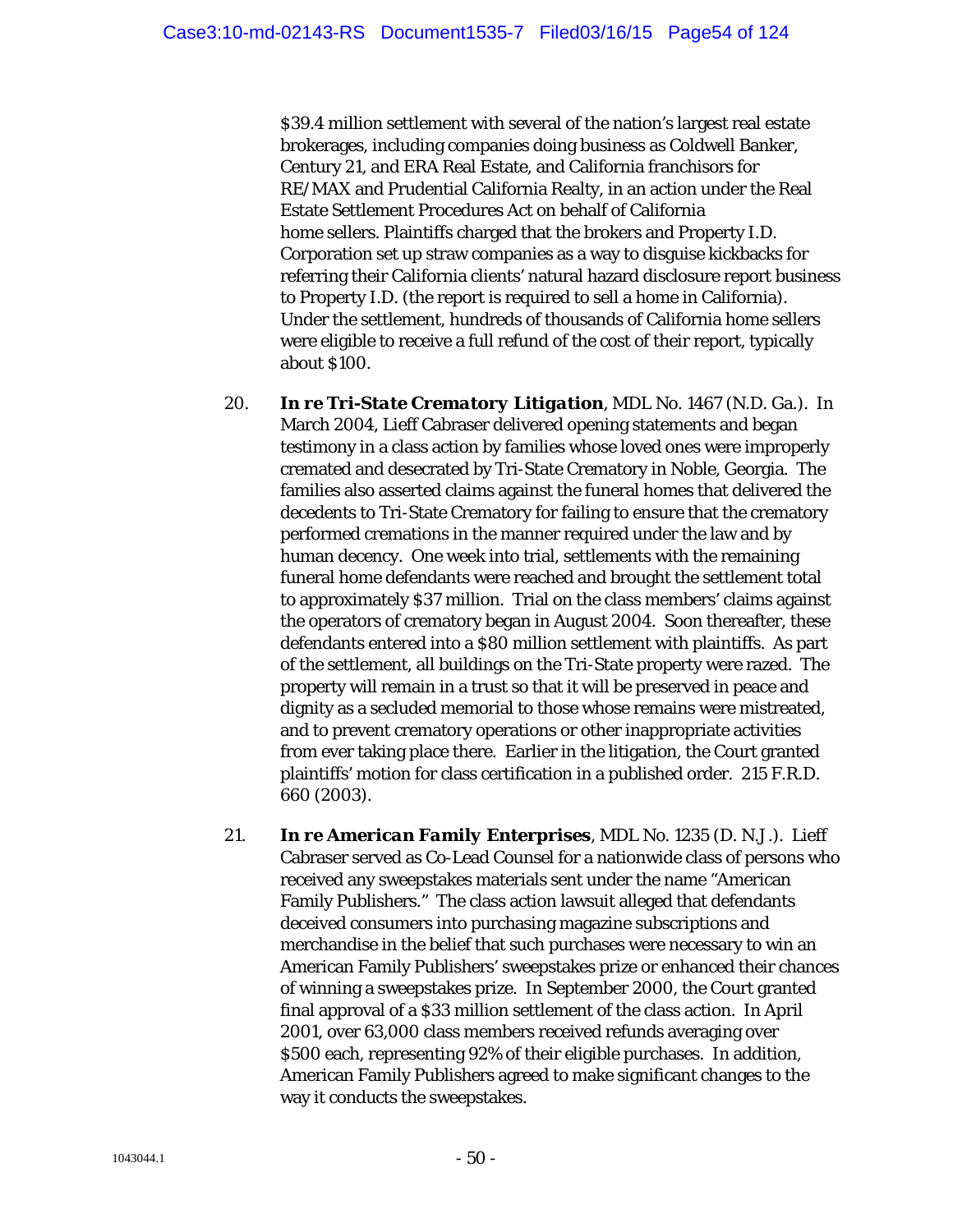22. *Walsh v. Kindred Healthcare Inc.*, No. 3:11-cv-00050 (N.D. Cal.). Lieff Cabraser and co-counsel represented a class of 54,000 current and former residents, and families of residents, of skilled nursing care facilities in a class action against Kindred Healthcare for failing to adequately staff its nursing facilities in California. Since January 1, 2000, skilled nursing facilities in California have been required to provide at least 3.2 hours of direct nursing hours per patient day (NHPPD), which represented the minimum staffing required for patients at skilled nursing facilities.

The complaint alleged a pervasive and intentional failure by Kindred Healthcare to comply with California's required minimum standard for qualified nurse staffing at its facilities. Understaffing is uniformly viewed as one of the primary causes of the inadequate care and often unsafe conditions in skilled nursing facilities. Studies have repeatedly shown a direct correlation between inadequate skilled nursing care and serious health problems, including a greater likelihood of falls, pressure sores, significant weight loss, incontinence, and premature death. The complaint further charged that Kindred Healthcare collected millions of dollars in payments from residents and their family members, under the false pretense that it was in compliance with California staffing laws and would continue to do so.

In December 2013, the Court approved a \$8.25 million settlement which included cash payments to class members and an injunction requiring Kindred Healthcare to consistently utilize staffing practices which would ensure they complied with applicable California law. The injunction, subject to a third party monitor, was valued at between \$6 to \$20 million.

- 23. *Cincotta v. California Emergency Physicians Medical Group*, No. 07359096 (Cal. Supr. Ct.). Lieff Cabraser served as class counsel for nearly 100,000 uninsured patients that alleged they were charged excessive and unfair rates for emergency room service across 55 hospitals throughout California. The settlement, approved on October 31, 2008, provided complete debt elimination, 100% cancellation of the bill, to uninsured patients treated by California Emergency Physicians Medical Group during the 4-year class period. These benefits were valued at \$27 million. No claims were required, so all of these bills were cancelled. In addition, the settlement required California Emergency Physicians Medical Group prospectively to (1) maintain certain discount policies for all charity care patients; (2) inform patients of the available discounts by enhanced communications; and (3) limit significantly the type of collections practices available for collecting from charity care patients.
- 24. *In re Ameriquest Mortgage Co. Mortgage Lending Practices Litigation*, MDL No. 1715. Lieff Cabraser served as Co-Lead Counsel for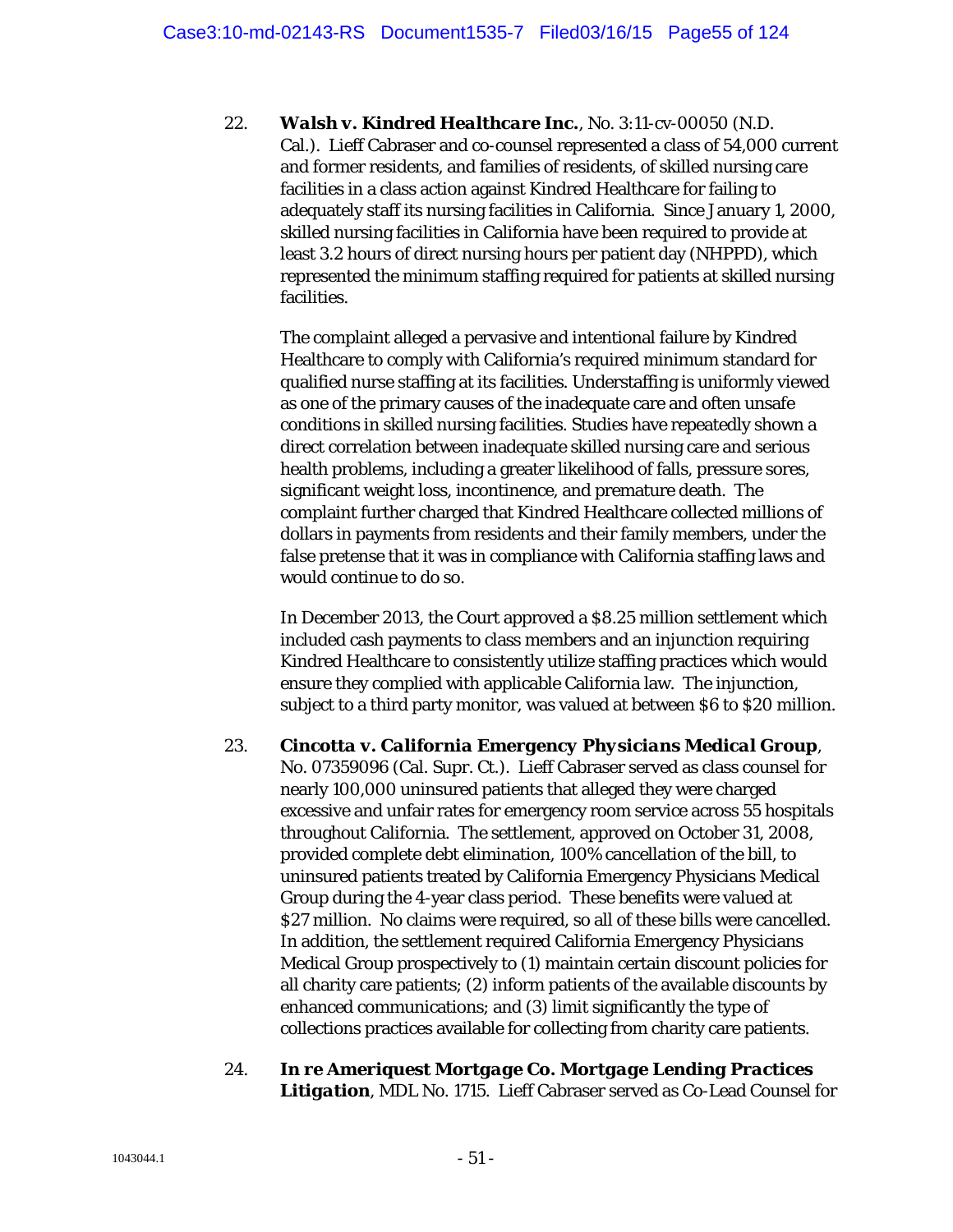borrowers who alleged that Ameriquest engaged in a predatory lending scheme based on the sale of loans with illegal and undisclosed fees and terms. In August 2010, the Court approved a \$22 million settlement.

- 25. *ING Bank Rate Renew Cases*, Case No. 11-154-LPS (D. Del.). Lieff Cabraser represented borrowers in class action lawsuits charging that ING Direct breached its promise to allow them to refinance their mortgages for a flat fee. From October 2005 through April 2009, ING promoted a \$500 or \$750 flat-rate refinancing fee called "Rate Renew" as a benefit of choosing ING for mortgages over competitors. Beginning in May 2009, however, ING began charging a higher fee of a full monthly mortgage payment for refinancing using "Rate Renew," despite ING's earlier and lower advertised price. As a result, the complaint alleged that many borrowers paid more to refinance their loans using "Rate Renew" than they should have, or were denied the opportunity to refinance their loan even though the borrowers met the terms and conditions of ING's original "Rate Renew" offer. In August 2012, the Court certified a class of consumers in ten states who purchased or retained an ING mortgage from October 2005 through April 2009. A second case on behalf of California consumers was filed in December 2012. In October 2014, the Court approved a \$20.35 million nationwide settlement of the litigation. The settlement provided an average payment of \$175 to the nearly 100,000 class members, transmitted to their accounts automatically and without any need to file a claim form.
- 26. *Yarrington v. Solvay Pharmaceuticals*, No. 09-CV-2261 (D. Minn.). In March 2010, the Court granted final approval to a \$16.5 million settlement with Solvay Pharmaceuticals, one of the country's leading pharmaceutical companies. Lieff Cabraser served as Co-Lead Counsel, representing a class of persons who purchased Estratest—a hormone replacement drug. The class action lawsuit alleged that Solvay deceptively marketed and advertised Estratest as an FDA-approved drug when in fact Estratest was not FDA-approved for any use. Under the settlement, consumers obtained partial refunds for up to 30% of the purchase price paid of Estratest. In addition, \$8.9 million of the settlement was allocated to fund programs and activities devoted to promoting women's health and well-being at health organizations, medical schools, and charities throughout the nation.
- 27. *Reverse Mortgage Cases*, JCCP No. 4061 (San Mateo County Supr. Ct., Cal.). Transamerica Corporation, through its subsidiary Transamerica Homefirst, Inc., sold "reverse mortgages" marketed under the trade name "Lifetime." The Lifetime reverse mortgages were sold exclusively to seniors, *i.e.*, persons 65 years or older. Lieff Cabraser, with co-counsel, filed suit on behalf of seniors alleging that the terms of the reverse mortgages were unfair, and that borrowers were misled as to the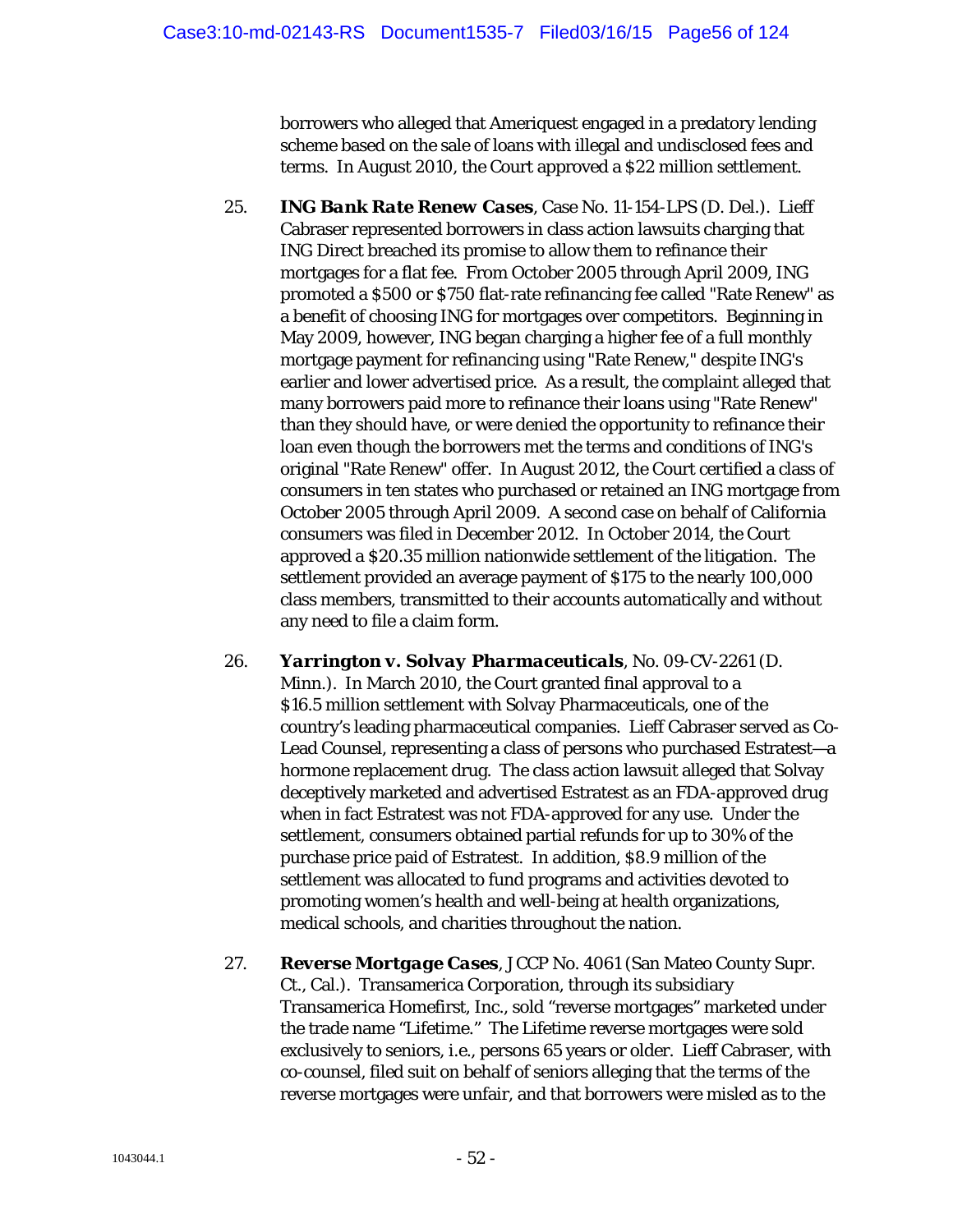loan terms, including the existence and amount of certain charges and fees. In 2003, the Court granted final approval to an \$8 million settlement of the action.

- 28. *Brazil v. Dell*, No. C-07-01700 RMW (N.D. Cal.). Lieff Cabraser served as Class Counsel representing a certified class of online consumers in California who purchased certain Dell computers based on the advertisement of an instant-off (or "slash-through") discount. The complaint challenged Dell's pervasive use of "slash-through" reference prices in its online marketing. Plaintiffs alleged that these "slashthrough" reference prices were interpreted by consumers as representing Dell's former or regular sales prices, and that such reference prices (and corresponding representations of "savings") were false because Dell rarely, if ever, sold its products at such prices. In October 2011, the Court approved a settlement that provided a \$50 payment to each class member who submitted a timely and valid claim. In addition, in response to the lawsuit, Dell changed its methodology for consumer online advertising, eliminating the use of "slash-through" references prices.
- 29. *Hepting v. AT&T Corp.*, Case No. C-06-0672-VRW (N.D. Cal.). Plaintiffs alleged that AT&T collaborated with the National Security Agency in a massive warrantless surveillance program that illegally tracked the domestic and foreign communications and communications records of millions of Americans in violation of the U.S. Constitution, Electronic Communications Privacy Act, and other statutes. The case was filed on January 2006. The U.S. government quickly intervened and sought dismissal of the case. By the Spring of 2006, over 50 other lawsuits were filed against various telecommunications companies, in response to a *USA Today* article confirming the surveillance of communications and communications records. The cases were combined into a multi-district litigation proceeding entitled *In re National Security Agency Telecommunications Record Litigation*, MDL No. 06-1791. In June of 2006, the District Court rejected both the government's attempt to dismiss the case on the grounds of the state secret privilege and AT&T's arguments in favor of dismissal. The government and AT&T appealed the decision and the U.S. Court of Appeals for the Ninth Circuit heard argument one year later. No decision was issued. In July 2008, Congress granted the government and AT&T "retroactive immunity" for liability for their wiretapping program under amendments to the Foreign Intelligence Surveillance Act that were drafted in response to this litigation. Signed into law by President Bush in 2008, the amendments effectively terminated the litigation. Lieff Cabraser played a leading role in the litigation working closely with co-counsel from the Electronic Frontier Foundation.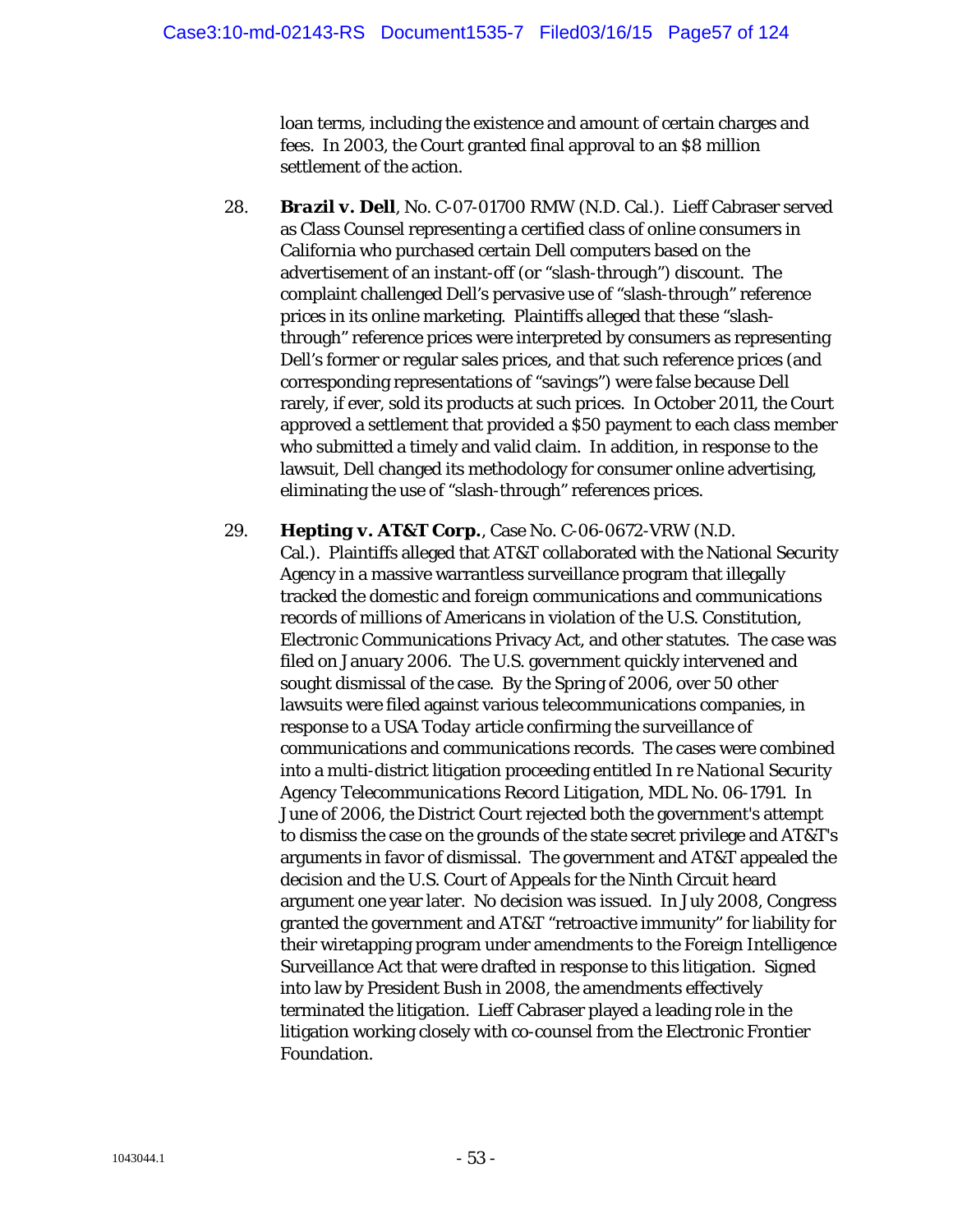30. *In Re Apple and AT&T iPad Unlimited Data Plan Litigation*, No. 5:10-cv-02553 RMW (N.D. Ca.). Lieff Cabraser served as class counsel in an action against Apple and AT&T charging that Apple and AT&T misrepresented that consumers purchasing an iPad with 3G capability could choose an unlimited data plan for a fixed monthly rate and switch in and out of the unlimited plan on a monthly basis as they wished. Less than six weeks after its introduction to the U.S. market, AT&T and Apple discontinued their unlimited data plan for any iPad 3G customers not currently enrolled and prohibited current unlimited data plan customers from switching back and forth from a less expensive, limited data plan. In March 2014, Apple agreed to compensate all class members \$40 and approximately 60,000 claims were paid. In addition, sub-class members who had not yet entered into an agreement with AT&T were offered a data plan.

# **V. Economic Injury Product Defects**

## **A. Current Cases**

- 1. *Front-Loading Washer Products Liability Litigation*. Lieff Cabraser represents consumers in multiple states who have filed separate class action lawsuits against Whirlpool, Sears and LG Corporations. The complaints charge that certain front-loading automatic washers manufactured by these companies are defectively designed and that the design defects create foul odors from mold and mildew that permeate washing machines and customers' homes. Many class members have spent money for repairs and on other purported remedies. As the complaints allege, none of these remedies eliminates the problem.
- 2. *In Re General Motors LLC Ignition Switch Litigation*, 14-MD-2543 (JMF); 14-MC-2434 (JMF). Lieff Cabraser serves as Temporary Co-Lead Plaintiffs Counsel in the class action lawsuits in federal court brought by consumers who purchased or leased a 2005-2010 Chevrolet Cobalt, 2006-2011 Chevrolet HHR, 2006-2010 Pontiac Solstice, 2003- 2007 Saturn Ion, 2007-2010 Saturn Sky, 2005-2010 Pontiac G5, or any other GM vehicle containing the same ignition switch as in these cars. The complaints allege that the ignition switches in these vehicles share a common, uniform, and defective design. Without warning, the defect can cause the car's engine and electrical system to shut off, disabling the air bags. As a result, these cars are of a lesser quality than GM represented, and class members overpaid for the cars. Furthermore, GM's public disclosure of the ignition switch defect has further caused the value of these cars to materially diminish. The complaints seek monetary relief for the diminished value of the class members' cars. On August 15, 2014, U.S. District Court Judge Jesse M. Furman appointed Elizabeth J. Cabraser as C0-Lead Plaintiffs' Counsel in the litigation.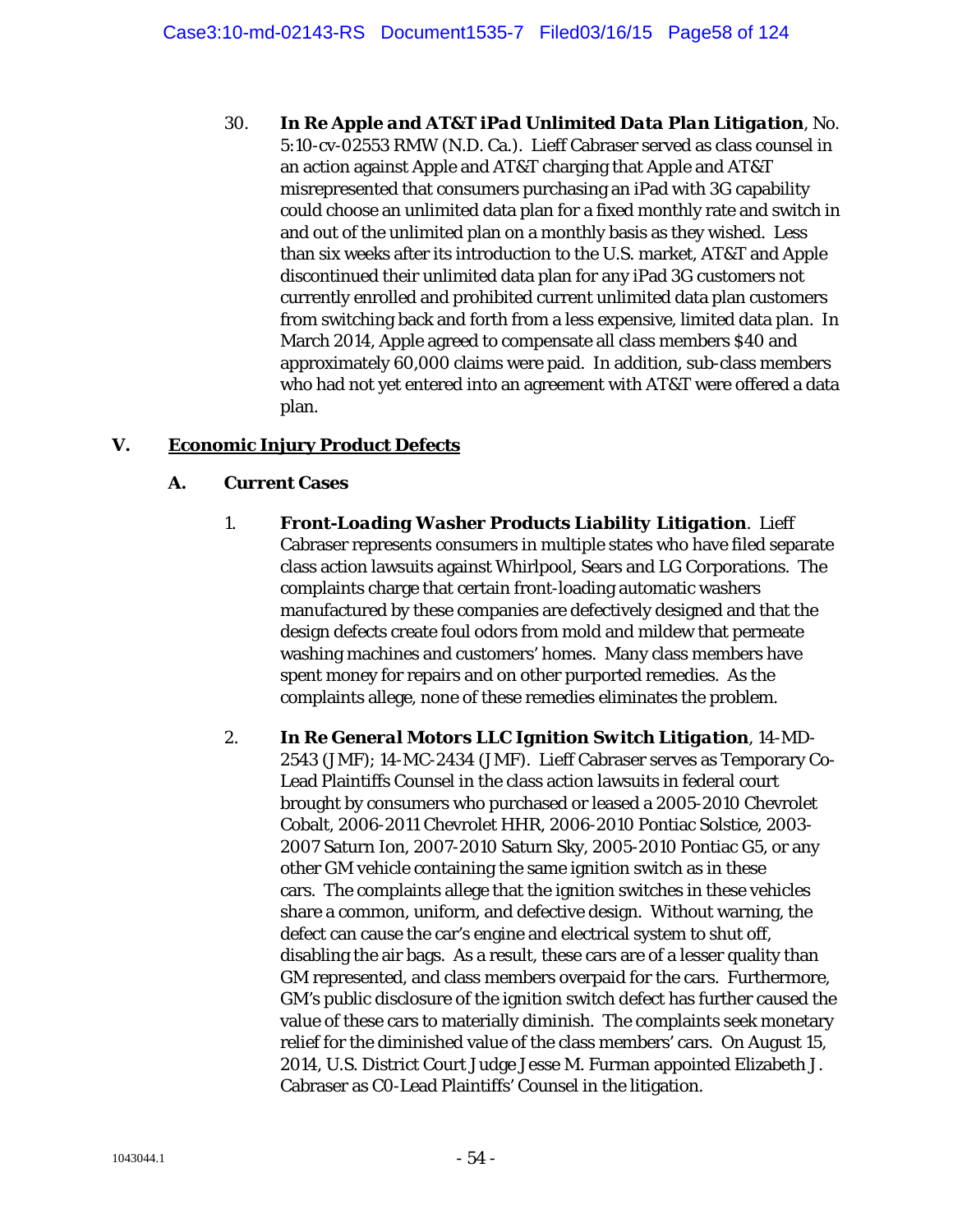3. *Honda Window Defective Window Litigation*. Case No. 2:21-cv-01142-SVW-PLA (C.D. CA). Lieff Cabraser represents consumers in a class action lawsuit filed against Honda Motor Company, Inc. for manufacturing and selling vehicles with allegedly defective window regulator mechanisms. Windows in these vehicles allegedly can, without warning, drop into the door frame and break or become permanently stuck in the fully-open position.

The experience of one Honda Element owner, as set forth in the complaint, exemplifies the problem: The driver's side window in his vehicle slid down suddenly while he was driving on a smooth road. A few months later, the window on the passenger side of the vehicle also slid down into the door and would not move back up. The owner incurred more than \$300 in repair costs, which Honda refused to pay for. Discovery in the action is ongoing.

4. *In re Chinese-Manufactured Drywall Products Liability Litigation*, No. 10-30568 (E.D. La.). Lieff Cabraser with co-counsel represents a proposed class of builders who suffered economic losses as a result of the presence of Chinese-manufactured drywall in homes and other buildings they constructed. From 2005 to 2008, hundreds-ofmillions of square feet of gypsum wallboard manufactured in China were exported to the U.S., primarily to the Gulf Coast states, and installed in newly-constructed and reconstructed properties. After installation of this drywall, owners and occupants of the properties began noticing unusual odors, blackening of silver and copper items and components, and the failure of appliances, including microwaves, refrigerators, and airconditioning units. Some residents of the affected homes also experienced health problems, such as skin and eye irritation, respiratory issues, and headaches.

Lieff Cabraser's client, Mitchell Company, Inc., was the first to perfect service on Chinese defendant Taishan Gypsum Co. Ltd. ("TG"), and thereafter secured a default judgment against TG. Lieff Cabraser participated in briefing that led to the District Court's denial of TG's motion to the dismiss the class action complaint for lack of personal jurisdiction. On May 21, 2014, the U.S. Court of Appeals for the Fifth Court affirmed a District Court's default judgment against TG, finding that the District Court had jurisdiction based on the company and its agent's ties with state distributors.

5. *McGuire v. BMW of North America*, No. 2:13-cv-07356 (D.N.J.). With co-counsel, Lieff Cabraser represents the plaintiff in a class action lawsuit filed on behalf of all persons in the U.S. who own or lease a BMW vehicle equipped with BMW's Advanced Real-Time Traffic Information ("ARTTI") navigation system. BMW markets ARTTI as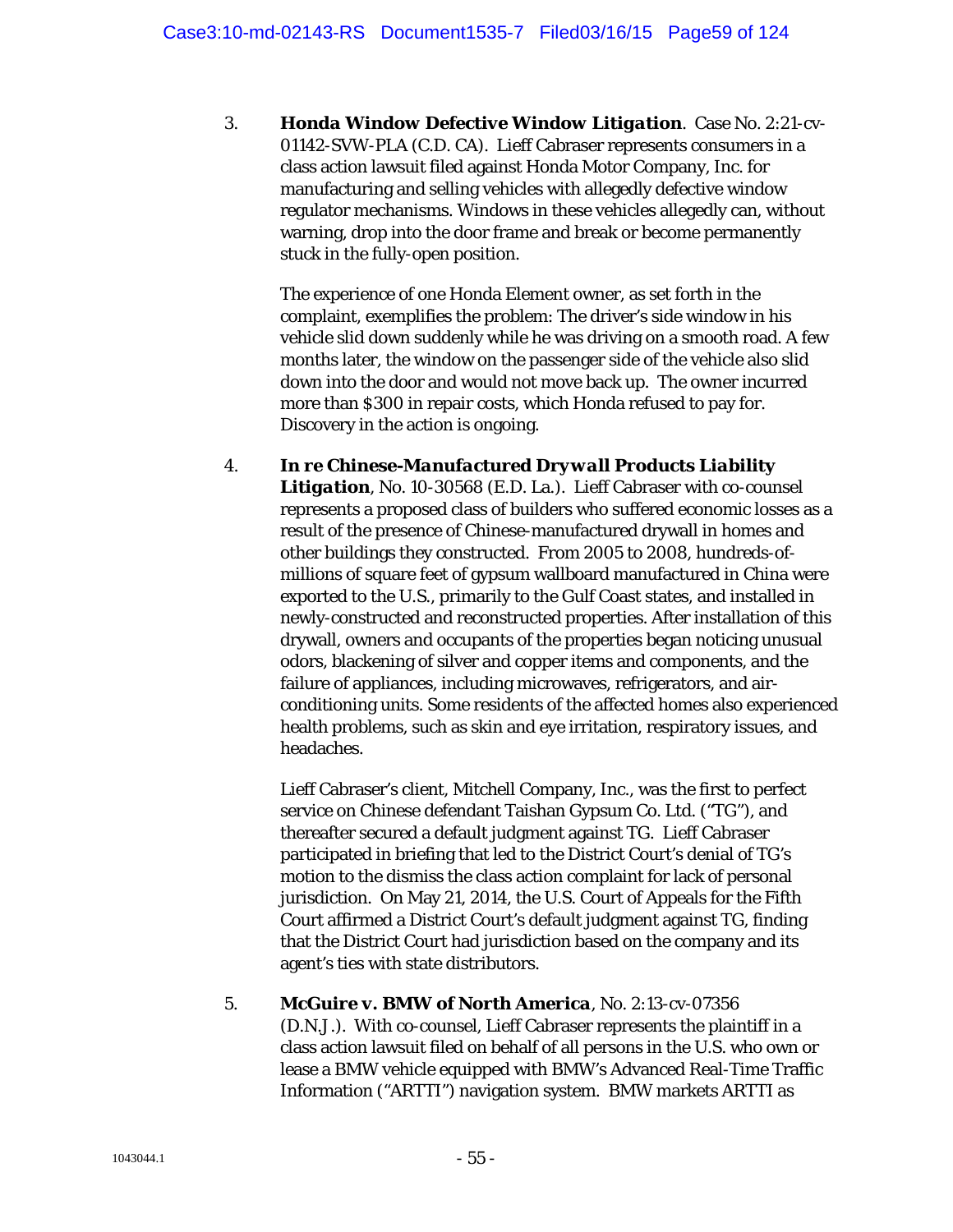providing reliable, accurate, and real-time traffic information, and that ARTTI will notify drivers of traffic congestion and accidents along their routes and automatically offer a new route to avoid the traffic incident. The complaint alleges that ARTTI is defective in that it fails to display local real-time traffic information for the area, and fails to automatically re-route ARTTI-equipped vehicles to avoid traffic incidents along the vehicle's intended route. The complaint further alleges that BMW was area of the defects in ARTII prior to marketing and selling vehicles equipped with the navigation system, and BMW has failed to repair or remedy the defect for plaintiff and class members who brought their vehicle to authorized BMW services centers to address the ARTTI defect.

#### **B. Successes**

1. *In re Mercedes-Benz Tele-Aid Contract Litigation*, MDL No. 1914 (D. N.J.). Lieff Cabraser represented owners and lessees of Mercedes-Benz cars and SUVs equipped with the Tele-Aid system, an emergency response system which links subscribers to road-side assistance operators by using a combination of global positioning and cellular technology. In 2002, the Federal Communications Commission issued a rule, effective 2008, eliminating the requirement that wireless phone carriers provide analog-based networks. The Tele-Aid system offered by Mercedes-Benz relied on analog signals. Plaintiffs charged that Mercedes-Benz committed fraud in promoting and selling the Tele-Aid system without disclosing to buyers of certain model years that the Tele-Aid system as installed would become obsolete in 2008.

In an April 2009 published order, the Court certified a nationwide class of all persons or entities in the U.S. who purchased or leased a Mercedes-Benz vehicle equipped with an analog-only Tele Aid system after August 8, 2002, and (1) subscribed to Tele Aid service until being informed that such service would be discontinued at the end of 2007, or (2) purchased an upgrade to digital equipment. In September 2011, the Court approved a settlement that provided class members between a \$650 check or a \$750 to \$1,300 certificate toward the purchase or lease of new Mercedes-Benz vehicle, depending upon whether or not they paid for an upgrade of the analog Tele Aid system and whether they still owned their vehicle. In approving the settlement, U.S. District Court Judge Dickinson R. Debevoise stated, "I want to thank counsel for the . . . very effective and good work . . . . It was carried out with vigor, integrity and aggressiveness with never going beyond the maxims of the Court."

2. *McLennan v. LG Electronics USA*, No. 2:10-cv-03604 (D. N.J.). Lieff Cabraser represented consumers that alleged several LG refrigerator models had a faulty design that caused the interior lights to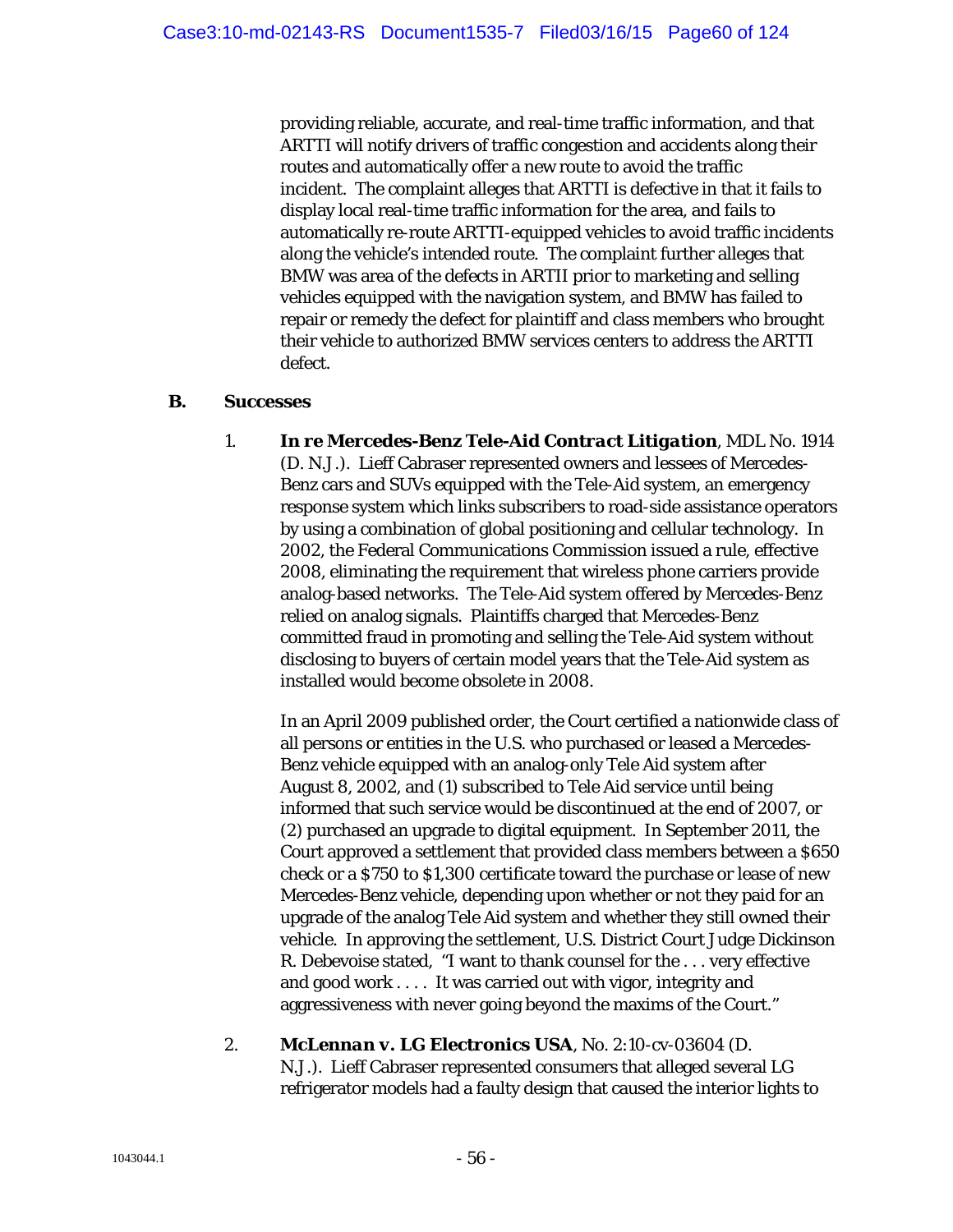remain on even when the refrigerator doors were closed (identified as the "light issue"), resulting in overheating and food spoilage. In March 2012, the Court granted final approval to a settlement of the nationwide class action lawsuit. The settlement provides that LG reimburse class members for all out-of-pocket costs (parts and labor) to repair the light issue prior to the mailing of the class notice and extends the warranty with respect to the light issue for 10 years from the date of the original retail purchase of the refrigerator. The extended warranty covers in-home refrigerator repair performed by LG and, in some cases, the cost of a replacement refrigerator. In approving the settlement, U.S. District Court Judge William J. Martini stated, "The Settlement in this case provides for both the complete reimbursement of out-of-pocket expenses for repairs fixing the Light Issue, as well as a warranty for ten years from the date of refrigerator purchase. It would be hard to imagine a better recovery for the Class had the litigation gone to trial. Because Class members will essentially receive all of the relief to which they would have been entitled after a successful trial, this factor weighs heavily in favor of settlement."

3. *Grays Harbor Adventist Christian School v. Carrier Corporation*, No. 05-05437 (W.D. Wash.). In April 2008, the Court approved a nationwide settlement for current and past owners of highefficiency furnaces manufactured and sold by Carrier Corporation and equipped with polypropylene-laminated condensing heat exchangers ("CHXs"). Carrier sold the furnaces under the Carrier, Bryant, Day & Night and Payne brand-names. Plaintiffs alleged that starting in 1989 Carrier began manufacturing and selling high efficiency condensing furnaces manufactured with a secondary CHX made of inferior materials. Plaintiffs alleged that as a result, the CHXs, which Carrier warranted and consumers expected to last for 20 years, failed prematurely. The settlement provides an enhanced 20-year warranty of free service and free parts for consumers whose furnaces have not yet failed. The settlement also offers a cash reimbursement for consumers who already paid to repair or replace the CHX in their high-efficiency Carrier furnaces.

An estimated three million or more consumers in the U.S. and Canada purchased the furnaces covered under the settlement. Plaintiffs valued the settlement to consumers at over \$300 million based upon the combined value of the cash reimbursement and the estimated cost of an enhanced warranty of this nature.

4. *Carideo v. Dell*, No. C06-1772 JLR (W.D. Wash.). Lieff Cabraser represented consumers who owned Dell Inspiron notebook computer model numbers 1150, 5100, or 5160. The class action lawsuit complaint charged that the notebooks suffered premature failure of their cooling system, power supply system, and/or motherboards. In December 2010, the Court approved a settlement which provided class members that paid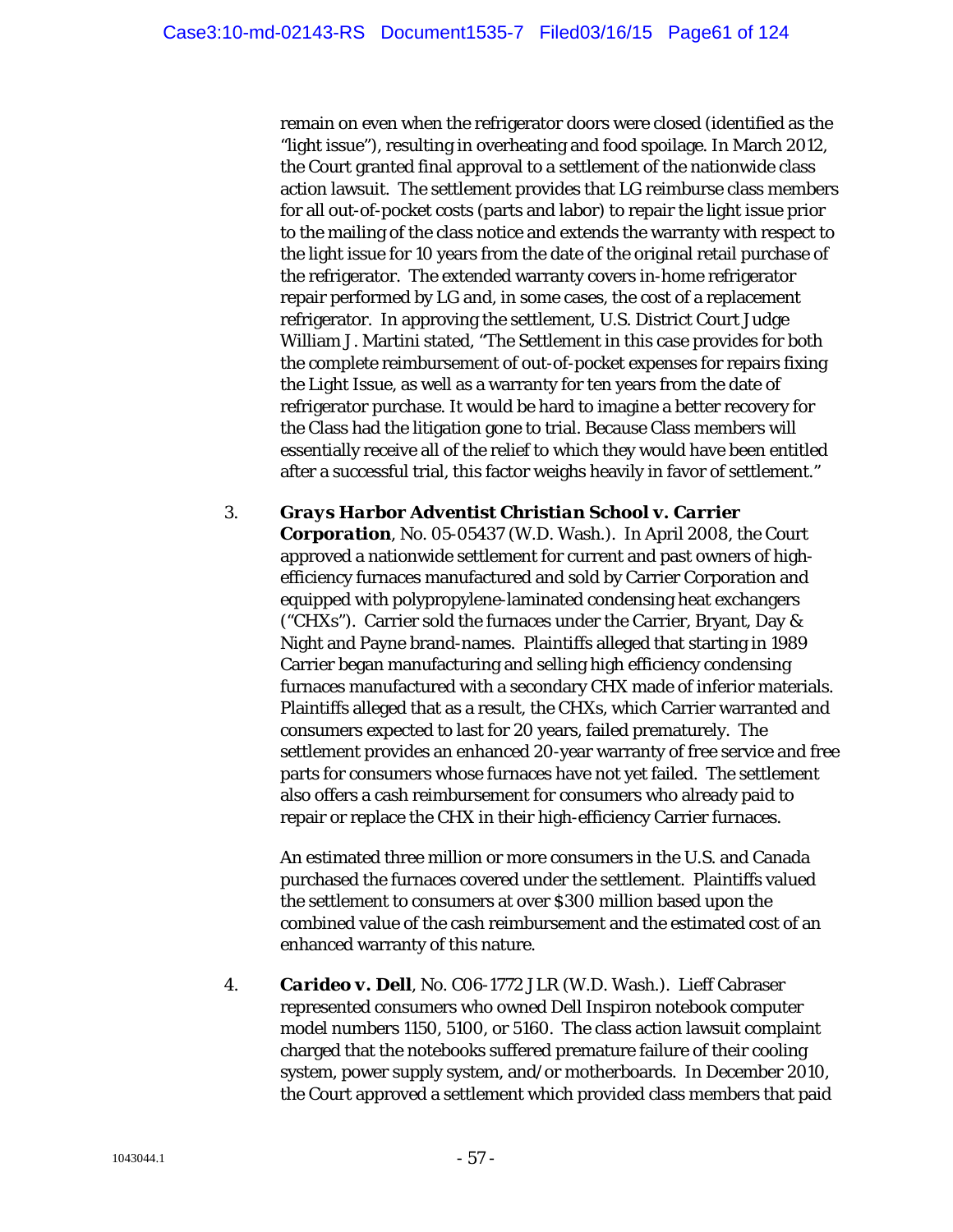Dell for certain repairs to their Inspiron notebook computer a reimbursement of all or a portion of the cost of the repairs.

- 5. *Cartwright v. Viking Industries*, No. 2:07-cv-2159 FCD (E.D. Cal.) Lieff Cabraser represented California homeowners in a class action lawsuit which alleged that over one million Series 3000 windows produced and distributed by Viking between 1989 and 1999 were defective. The plaintiffs charged that the windows were not watertight and allowed for water to penetrate the surrounding sheetrock, drywall, paint or wallpaper. Under the terms of a settlement approved by the Court in August 2010, all class members who submitted valid claims were entitled to receive as much as \$500 per affected property.
- 6. *Pelletz v. Advanced Environmental Recycling Technologies* (W.D. Wash.). Lieff Cabraser served as Co-Lead Counsel in a case alleging that ChoiceDek decking materials, manufactured by AERT, developed persistent and untreatable mold spotting throughout their surface. In a published opinion in January 2009, the Court approved a settlement that provided affected consumers with free and discounted deck treatments, mold inhibitor applications, and product replacement and reimbursement.
- 7. *Create-A-Card v. Intuit*, No. C07-6452 WHA (N.D. Cal.). Lieff Cabraser, with co-counsel, represented business users of QuickBooks Pro for accounting that lost their QuickBooks data and other files due to faulty software code sent by Intuit, the producer of QuickBooks. In September 2009, the Court granted final approval to a settlement that provided all class members who filed a valid claim with a free software upgrade and compensation for certain data-recovery costs. Commenting on the settlement and the work of Lieff Cabraser on September 17, 2009, U.S. District Court Judge William H. Alsup stated, "I want to come back to something that I observed in this case firsthand for a long time now. I think you've done an excellent job in the case as class counsel and the class has been well represented having you and your firm in the case."
- 8. *Weekend Warrior Trailer Cases*, JCCP No. 4455 (Cal. Supr. Ct.). Lieff Cabraser, with co-counsel, represented owners of Weekend Warrior trailers manufactured between 1998 and 2006 that were equipped with frames manufactured, assembled, or supplied by Zieman Manufacturing Company. The trailers, commonly referred to as "toy haulers," were used to transport outdoor recreational equipment such as motorcycles and allterrain vehicles. Plaintiffs charged that Weekend Warrior and Zieman knew of design and performance problems, including bent frames, detached siding, and warped forward cargo areas, with the trailers, and concealed the defects from consumers. In February 2008, the Court approved a \$5.5 million settlement of the action that provided for the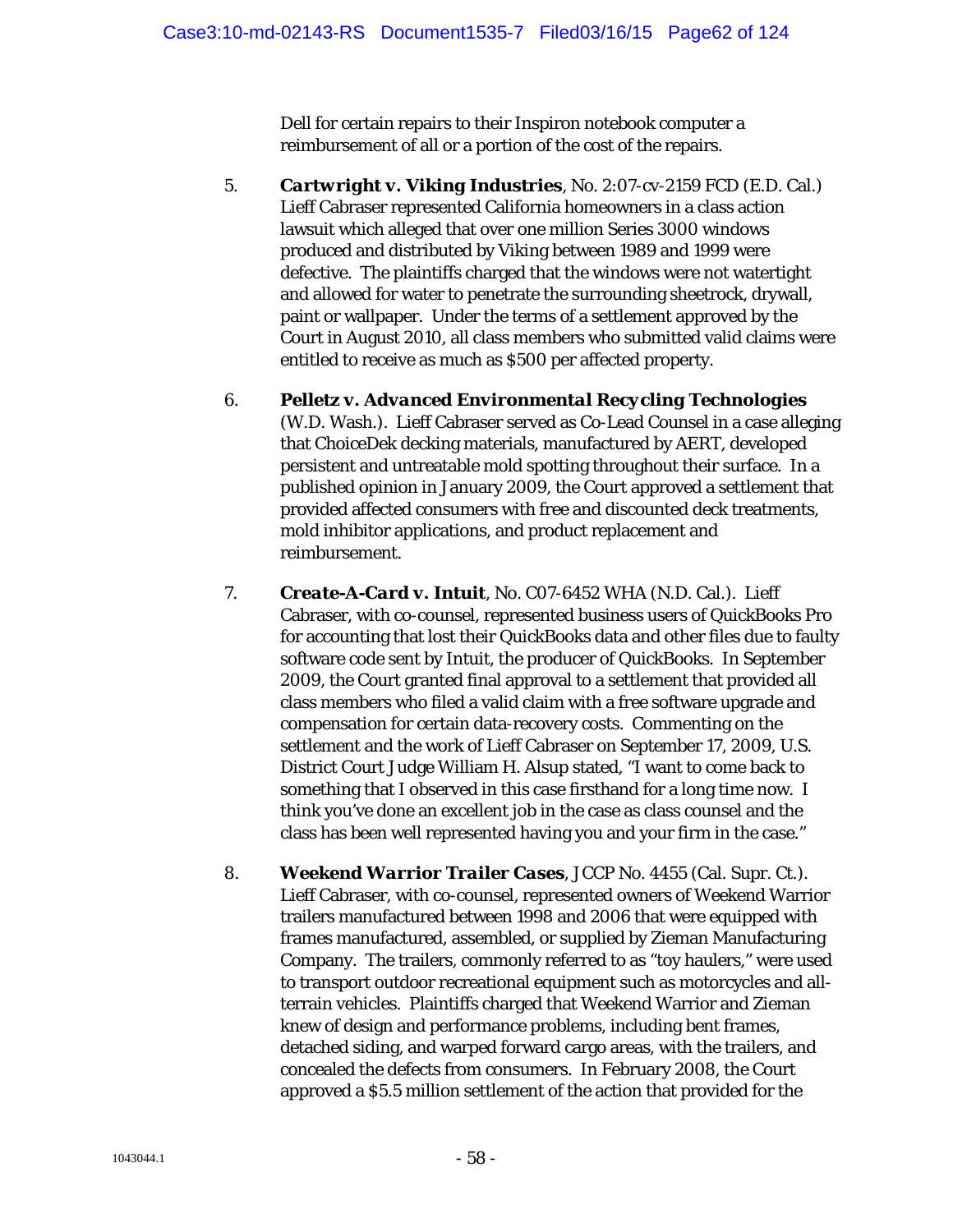repair and/or reimbursement of the trailers. In approving the settlement, California Superior Court Judge Thierry P. Colaw stated that class counsel were "some of the best" and "there was an overwhelming positive reaction to the settlement" among class members.

- 9. *Lundell v. Dell*, No. C05-03970 (N.D. Cal.). Lieff Cabraser served as Lead Class Counsel for consumers who experienced power problems with the Dell Inspiron 5150 notebook. In December 2006, the Court granted final approval to a settlement of the class action which extended the oneyear limited warranty on the notebook for a set of repairs related to the power system. In addition, class members that paid Dell or a third party for repair of the power system of their notebook were entitled to a 100% cash refund from Dell.
- 10. *Kan v. Toshiba American Information Systems*, No. BC327273 (Los Angeles Super. Ct.). Lieff Cabraser served as Co-Lead Counsel for a class of all end-user persons or entities who purchased or otherwise acquired in the United States, for their own use and not for resale, a new Toshiba Satellite Pro 6100 Series notebook. Consumers alleged a series of defects were present in the notebook. In 2006, the Court approved a settlement that extended the warranty for all Satellite Pro 6100 notebooks, provided cash compensation for certain repairs, and reimbursed class members for certain out-of-warranty repair expenses.
- 11. *Foothill/DeAnza Community College District v. Northwest*  **Pipe Company**, No. C-00-20749 (N.D. Cal.). In June 2004, the Court approved the creation of a settlement fund of up to \$14.5 million for property owners nationwide with Poz-Lok fire sprinkler piping that fails. Since 1990, Poz-Lok pipes and pipe fittings were sold in the U.S. as part of fire suppression systems for use in residential and commercial buildings. After leaks in Poz-Lok pipes caused damage to its DeAnza Campus Center building, Foothill/DeAnza Community College District in California retained Lieff Cabraser to file a class action lawsuit against the manufacturers of Poz-Lok. The college district charged that Poz-Lok pipe had manufacturing and design defects that resulted in the premature corrosion and failure of the product. Under the settlement, owners whose Poz-Lok pipes are leaking today, or over the next 15 years, may file a claim for compensation.
- 12. *Toshiba Laptop Screen Flicker Settlement*. Lieff Cabraser negotiated a settlement with Toshiba America Information Systems, Inc. ("TAIS") to provide relief for owners of certain Toshiba Satellite 1800 Series, Satellite Pro 4600 and Tecra 8100 personal notebook computers whose screens flickered, dimmed or went blank due to an issue with the FL Inverter Board component. In 2004 under the terms of the Settlement, owners of affected computers who paid to have the FL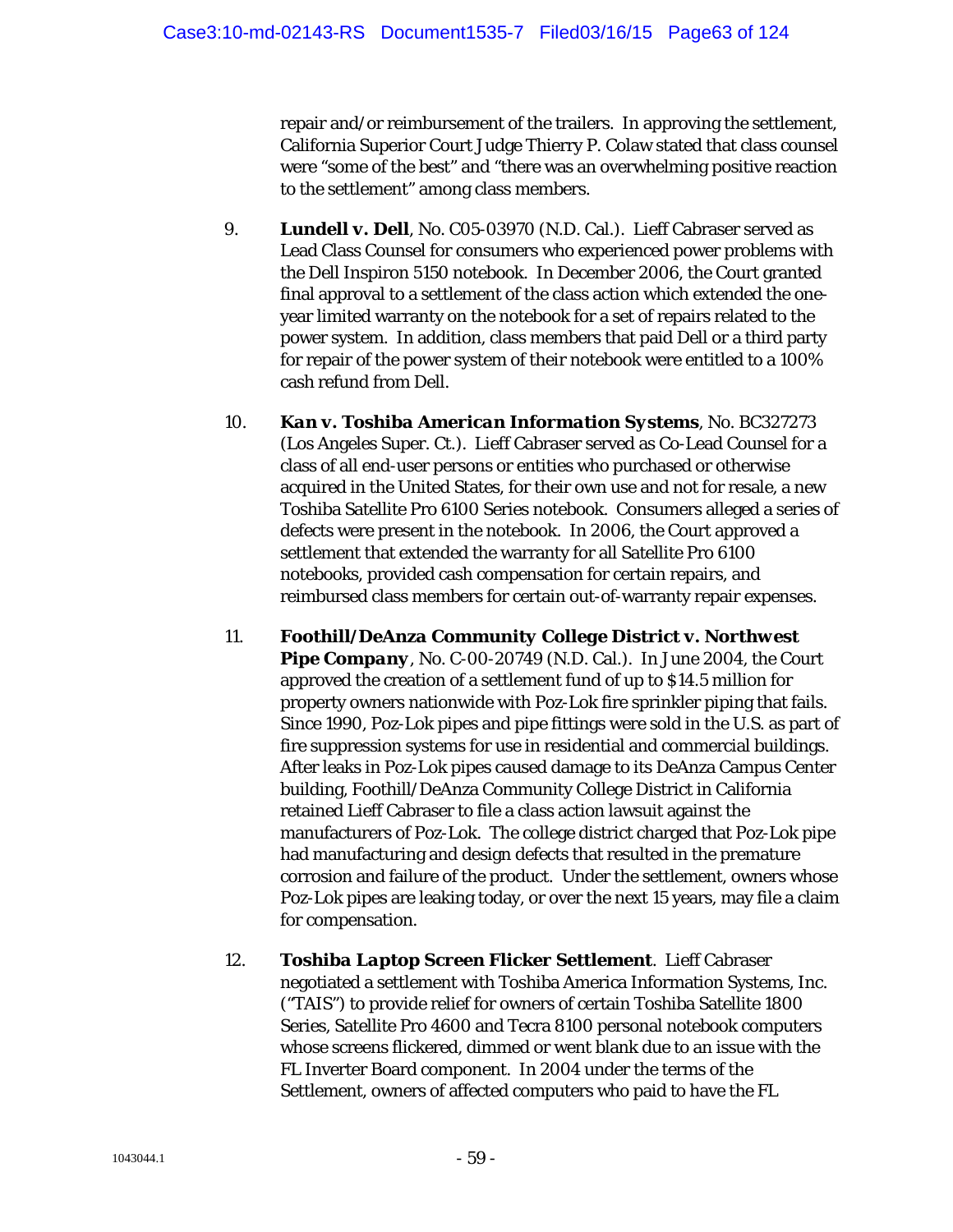Inverter issue repaired by either TAIS or an authorized TAIS service provider recovered the cost of that repair, up to \$300 for the Satellite 1800 Series and the Satellite Pro 4600 personal computers, or \$400 for the Tecra 8100 personal computers. TAIS also agreed to extend the affected computers' warranties for the FL Inverter issue by 18 months.

- 13. *McManus v. Fleetwood Enterprises, Inc.*, No. SA-99-CA-464-FB (W.D. Tex.). Lieff Cabraser served as Class Counsel on behalf of original owners of 1994-2000 model year Fleetwood Class A and Class C motor homes. In 2003, the Court approved a settlement that resolved lawsuits pending in Texas and California about braking while towing with 1994 Fleetwood Class A and Class C motor homes. The lawsuits alleged that Fleetwood misrepresented the towing capabilities of new motor homes it sold, and claimed that Fleetwood should have told buyers that a supplemental braking system is needed to stop safely while towing heavy items, such as a vehicle or trailer. The settlement paid \$250 to people who bought a supplemental braking system for Fleetwood motor homes that they bought new.
- 14. *Richison v. American Cemwood Corp.*, No. 005532 (San Joaquin Supr. Ct., Cal.). Lieff Cabraser served as Co-Lead Class Counsel for an estimated nationwide class of 30,000 owners of homes and other structures on which defective Cemwood Shakes were installed. In November 2003, the Court granted final approval to a \$75 million Phase 2 settlement in the American Cemwood roofing shakes national class action litigation. This amount was in addition to a \$65 million partial settlement approved by the Court in May 2000, and brought the litigation to a conclusion.
- 15. *ABS Pipe Litigation*, JCCP No. 3126 (Contra Costa County Supr. Ct., Cal.). Lieff Cabraser served as Lead Class Counsel on behalf of property owners whose ABS plumbing pipe was allegedly defective and caused property damage by leaking. Six separate class actions were filed in California against five different ABS pipe manufacturers, numerous developers of homes containing the ABS pipe, as well as the resin supplier and the entity charged with ensuring the integrity of the product. Between 1998 and 2001, we achieved 12 separate settlements in the class actions and related individual lawsuits for approximately \$78 million.

Commenting on the work of Lieff Cabraser and co-counsel in the case, California Superior Court (now appellate) Judge Mark B. Simons stated on May 14, 1998: "The attorneys who were involved in the resolution of the case certainly entered the case with impressive reputations and did nothing in the course of their work on this case to diminish these reputations, but underlined, in my opinion, how well deserved those reputations are."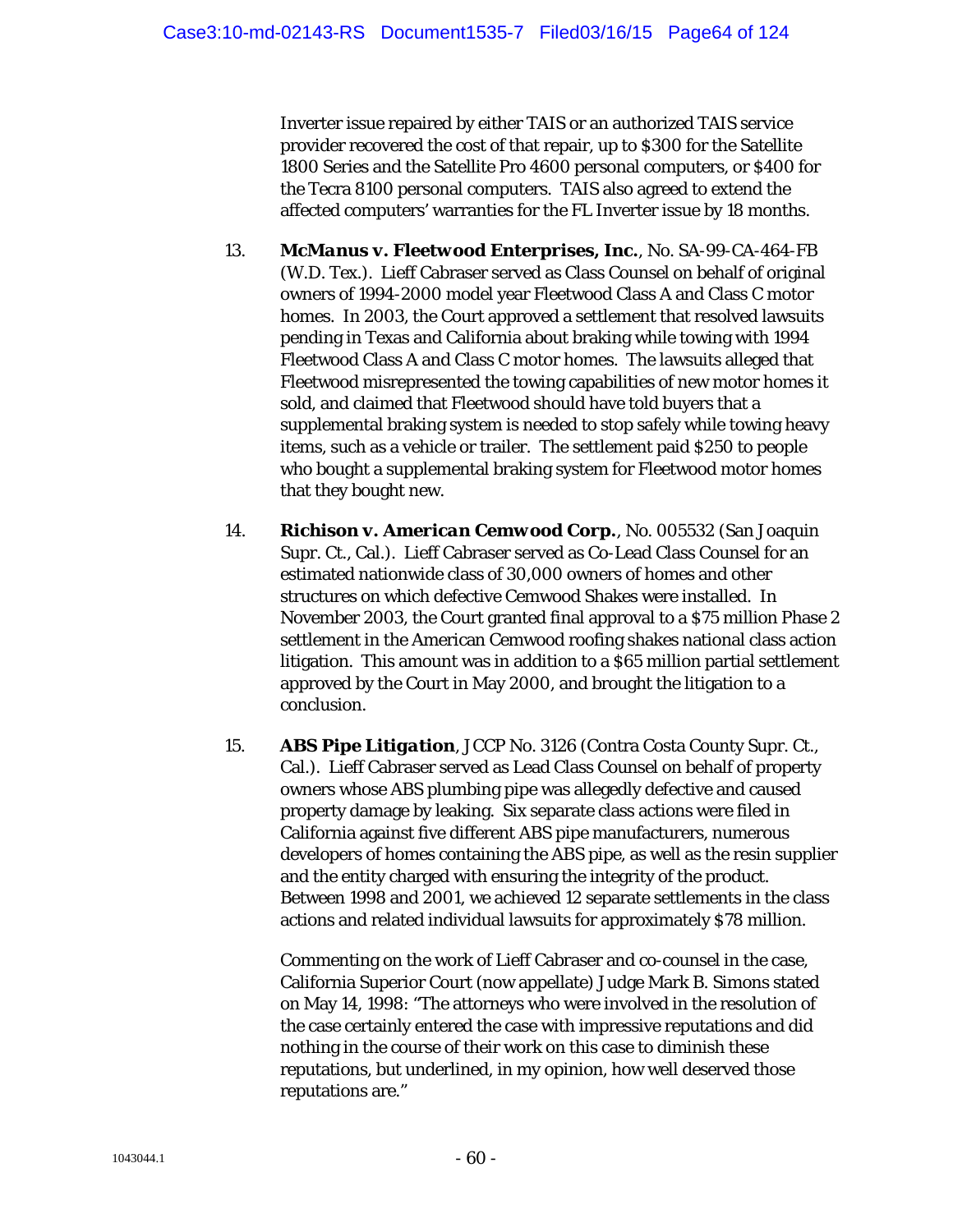- 16. *Williams v. Weyerhaeuser*, No. 995787 (San Francisco Supr. Ct.). Lieff Cabraser served as Class Counsel on behalf of a nationwide class of hundreds of thousands or millions of owners of homes and other structures with defective Weyerhaeuser hardboard siding. A Californiawide class was certified for all purposes in February 1999, and withstood writ review by both the California Court of Appeal and Supreme Court of California. In 2000, the Court granted final approval to a nationwide settlement of the case which provides class members with compensation for their damaged siding, based on the cost of replacing or, in some instances, repairing, damaged siding. The settlement has no cap, and requires Weyerhaeuser to pay all timely, qualified claims over a nine year period. The claims program is underway and paying claims.
- 17. *Naef v. Masonite*, No. CV-94-4033 (Mobile County Circuit Ct., Ala.). Lieff Cabraser served as Co-Lead Class Counsel on behalf of a nationwide Class of an estimated 4 million homeowners with allegedly defective hardboard siding manufactured and sold by Masonite Corporation, a subsidiary of International Paper, installed on their homes. The Court certified the class in November 1995, and the Alabama Supreme Court twice denied extraordinary writs seeking to decertify the Class, including in *Ex Parte Masonite*, 681 So. 2d 1068 (Ala. 1996). A month-long jury trial in 1996 established the factual predicate that Masonite hardboard siding was defective under the laws of most states. The case settled on the eve of a second class-wide trial, and in 1998, the Court approved a settlement. Under a claims program established by the settlement that ran through 2008, class members with failing Masonite hardboard siding installed and incorporated in their property between January 1, 1980 and January 15, 1998 were entitled to make claims, have their homes evaluated by independent inspectors, and receive cash payments for damaged siding. Combined with settlements involving other alleged defective home building products sold by Masonite, the total cash paid to homeowners exceeded \$1 billion.
- 18. *In re General Motors Corp. Pick-Up Fuel Tank Products Liability Litigation*, MDL No. 961 (E.D. Pa.). Lieff Cabraser served as Court-appointed Co-Lead Counsel representing a class of 4.7 million plaintiffs who owned 1973-1987 GM C/K pickup trucks with allegedly defective gas tanks. The Consolidated Complaint asserted claims under the Lanham Act, the Magnuson-Moss Act, state consumer protection statutes, and common law. In 1995, the Third Circuit vacated the District Court settlement approval order and remanded the matter to the District Court for further proceedings. In July 1996, a new nationwide class action was certified for purposes of an enhanced settlement program valued at a minimum of \$600 million, plus funding for independent fuel system safety research projects. The Court granted final approval of the settlement in November 1996.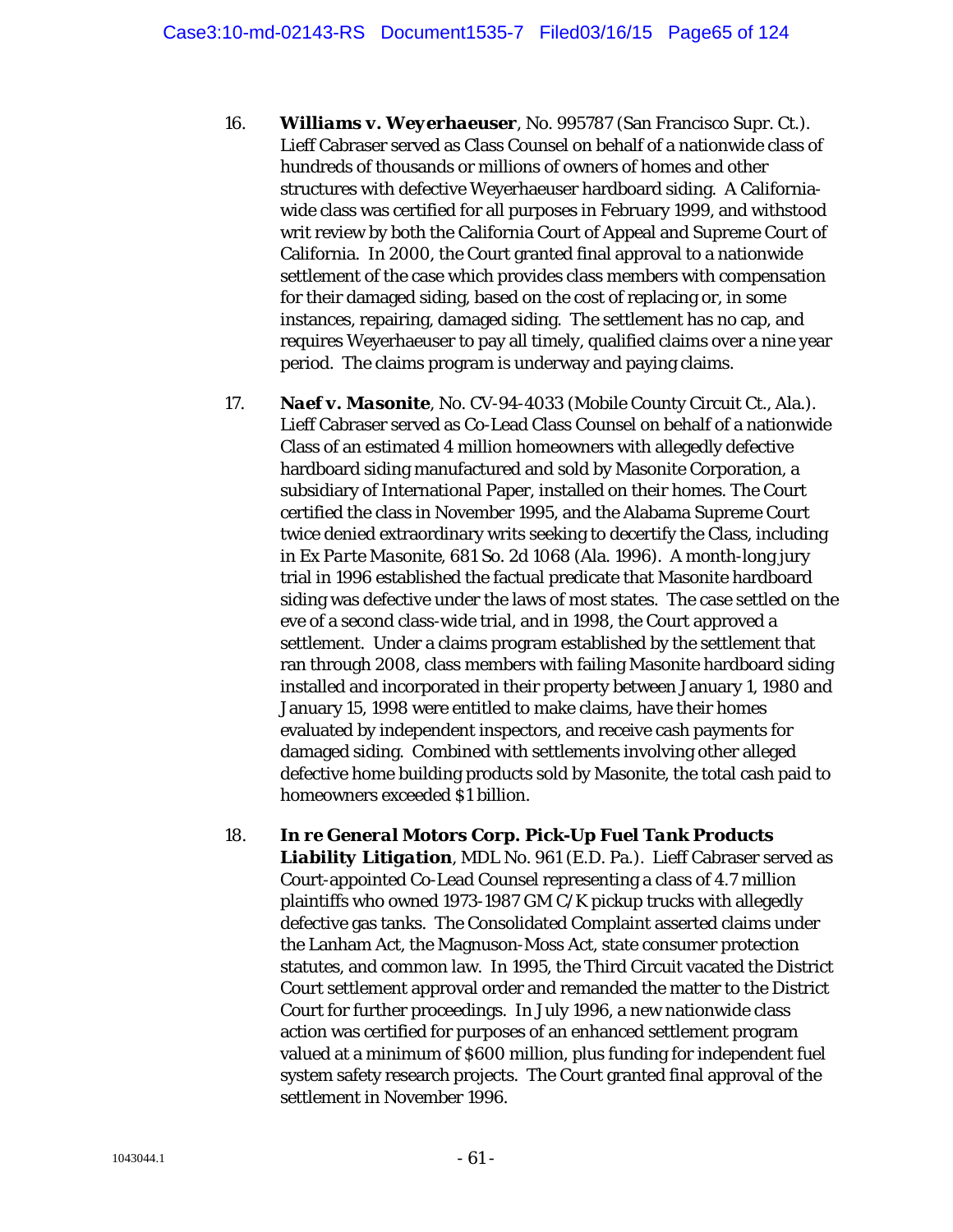- 19. *In re Louisiana-Pacific Inner-Seal Siding Litigation*, No. C-95- 879-JO (D. Ore.). Lieff Cabraser served as Co-Lead Class Counsel on behalf of a nationwide class of homeowners with defective exterior siding on their homes. Plaintiffs asserted claims for breach of warranty, fraud, negligence, and violation of consumer protection statutes. In 1996, U.S. District Judge Robert E. Jones entered an Order, Final Judgment and Decree granting final approval to a nationwide settlement requiring Louisiana-Pacific to provide funding up to \$475 million to pay for inspection of homes and repair and replacement of failing siding over the next seven years.
- 20. *In re Intel Pentium Processor Litigation*, No. CV 745729 (Santa Clara Supr. Ct., Cal.). Lieff Cabraser served as one of two Courtappointed Co-Lead Class Counsel, and negotiated a settlement, approved by the Court in June 1995, involving both injunctive relief and damages having an economic value of approximately \$1 billion.
- 21. *Cox v. Shell*, No. 18,844 (Obion County Chancery Ct., Tenn.). Lieff Cabraser served as Class Counsel on behalf of a nationwide class of approximately 6 million owners of property equipped with defective polybutylene plumbing systems and yard service lines. In November 1995, the Court approved a settlement involving an initial commitment by Defendants of \$950 million in compensation for past and future expenses incurred as a result of pipe leaks, and to provide replacement pipes to eligible claimants. The deadline for filing claims expired in 2009.
- 22. *Hanlon v. Chrysler Corp.*, No. C-95-2010-CAL (N.D. Cal.). In 1995, the District Court approved a \$200+ million settlement enforcing Chrysler's comprehensive minivan rear latch replacement program, and to correct alleged safety problems with Chrysler's pre-1995 designs. As part of the settlement, Chrysler agreed to replace the rear latches with redesigned latches. The settlement was affirmed on appeal by the Ninth Circuit in *Hanlon v. Chrysler Corp.*, 150 F.3d 1011 (1998).
- 23. *Gross v. Mobil*, No. C 95-1237-SI (N.D. Cal.). Lieff Cabraser served as Plaintiffs' Class Counsel in this nationwide action involving an estimated 2,500 aircraft engine owners whose engines were affected by Mobil AV-1, an aircraft engine oil. Plaintiffs alleged claims for strict liability, negligence, misrepresentation, violation of consumer protection statutes, and for injunctive relief. Plaintiffs obtained a preliminary injunction requiring Defendant Mobil Corporation to provide notice to all potential class members of the risks associated with past use of Defendants' aircraft engine oil. In addition, Plaintiffs negotiated a proposed Settlement, granted final approval by the Court in November 1995, valued at over \$12.5 million, under which all Class Members were eligible to participate in an engine inspection and repair program, and receive compensation for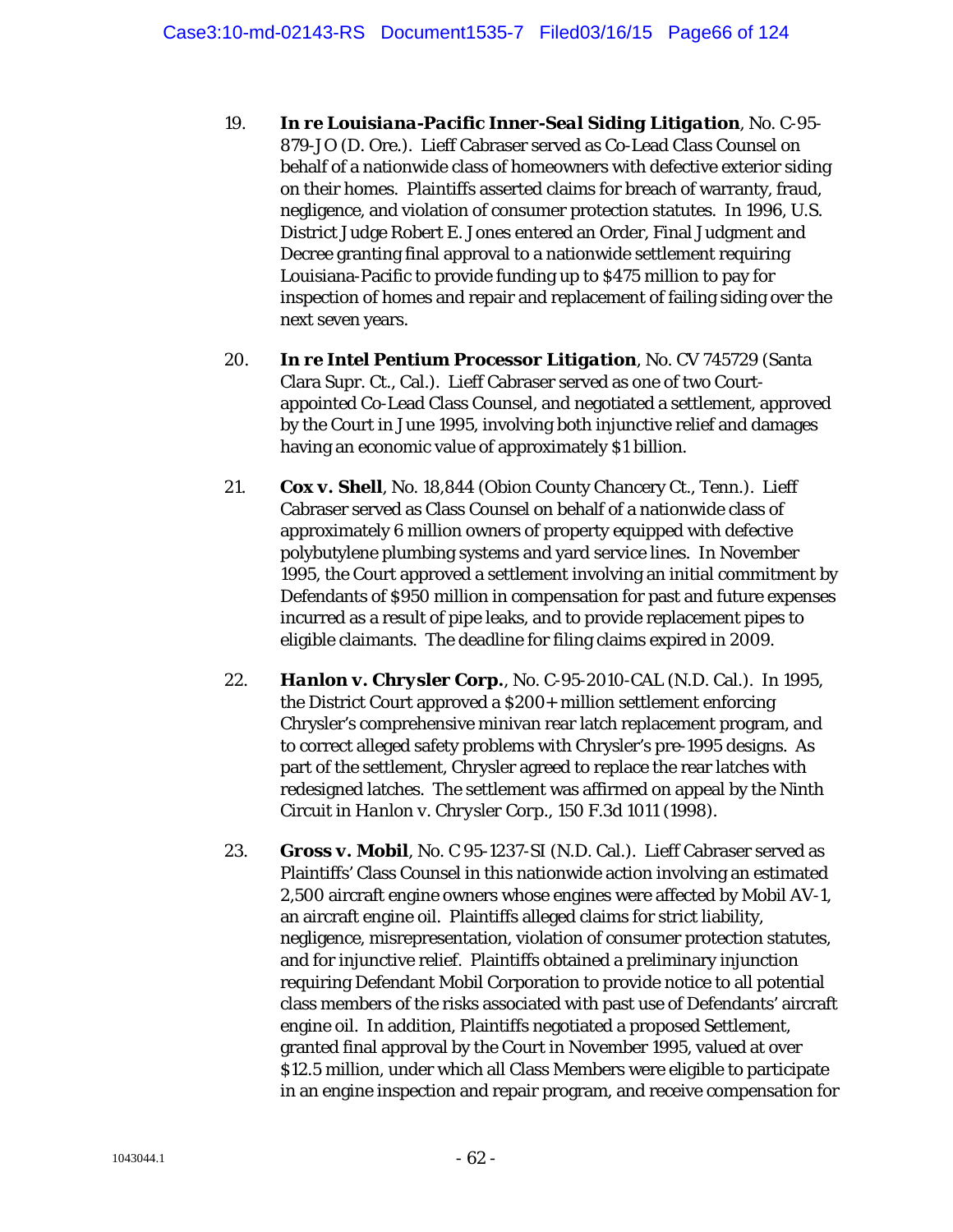past repairs and for the loss of use of their aircraft associated with damage caused by Mobil AV-1.

## **VI. Antitrust/Trade Regulation/Intellectual Property**

#### **A. Current Cases**

- 1. *In re High-Tech Employee Antitrust Litigation*, No. 11 CV 2509 (N.D. Cal.). Lieff Cabraser serves as Co-Lead Class Counsel in a consolidated class action charging that Adobe Systems Inc., Apple Inc., Google Inc., Intel Corporation, Intuit Inc., Lucasfilm Ltd., and Pixar violated antitrust laws by conspiring to suppress the pay of technical, creative, and other salaried employees. The complaint alleges that the conspiracy among defendants restricted recruiting of each other's employees. On October 24, 2013, U.S. District Court Judge Lucy H. Koh certified a class of approximately 64,000 persons who worked in Defendants' technical, creative, and/or research and development jobs from 2005-2009. On January 15, 2015, Class Counsel filed a motion for preliminary approval of a proposed \$415 million settlement with defendants Apple, Google, Intel, and Adobe. Earlier, on May 15, 2014, the Court approved partial settlements totaling \$20 million resolving claims against Intuit, Lucasfilm, and Pixar.
- 2. *Charles Schwab Bank, N.A. v. Bank of America Corp.*, No. 11 CV 6411 (N.D. Cal.). Lieff Cabraser serves as counsel for The Charles Schwab Corporation, its affiliates Charles Schwab Bank, N.A., and Charles Schwab & Co., Inc., which manages the investments of the Charles Schwab Bank, N.A. (collectively "Schwab"), and several series of The Charles Schwab Family of Funds, Schwab Investments, Charles Schwab Worldwide Funds plc ("Schwab Fund Series"), and the Bay Area Toll Authority ("BATA") in individual lawsuits against Bank of America Corporation, Credit Suisse Group AG, J.P. Morgan Chase & Co., Citibank, Inc., and additional banks for allegedly manipulating the London Interbank Offered Rate ("LIBOR").

The complaints allege that beginning in 2007, the defendants conspired to understate their true costs of borrowing, causing the calculation of LIBOR to be set artificially low. As a result, Schwab, the Schwab Fund Series, and BATA received less than their rightful rates of return on their LIBOR-based investments. The complaints assert claims under federal antitrust laws, the federal Racketeer Influenced and Corrupt Organizations Act ("RICO"), and the statutory and common law of California. The actions were transferred to the Southern District of New York for consolidated or coordinated proceedings with the LIBOR multidistrict litigation pending there. The MDL is proceeding.

3. *Cipro Cases I and II*, JCCP Nos. 4154 and 4220 (Cal. Supr. Ct.). Lieff Cabraser represents California consumers and third party payors in a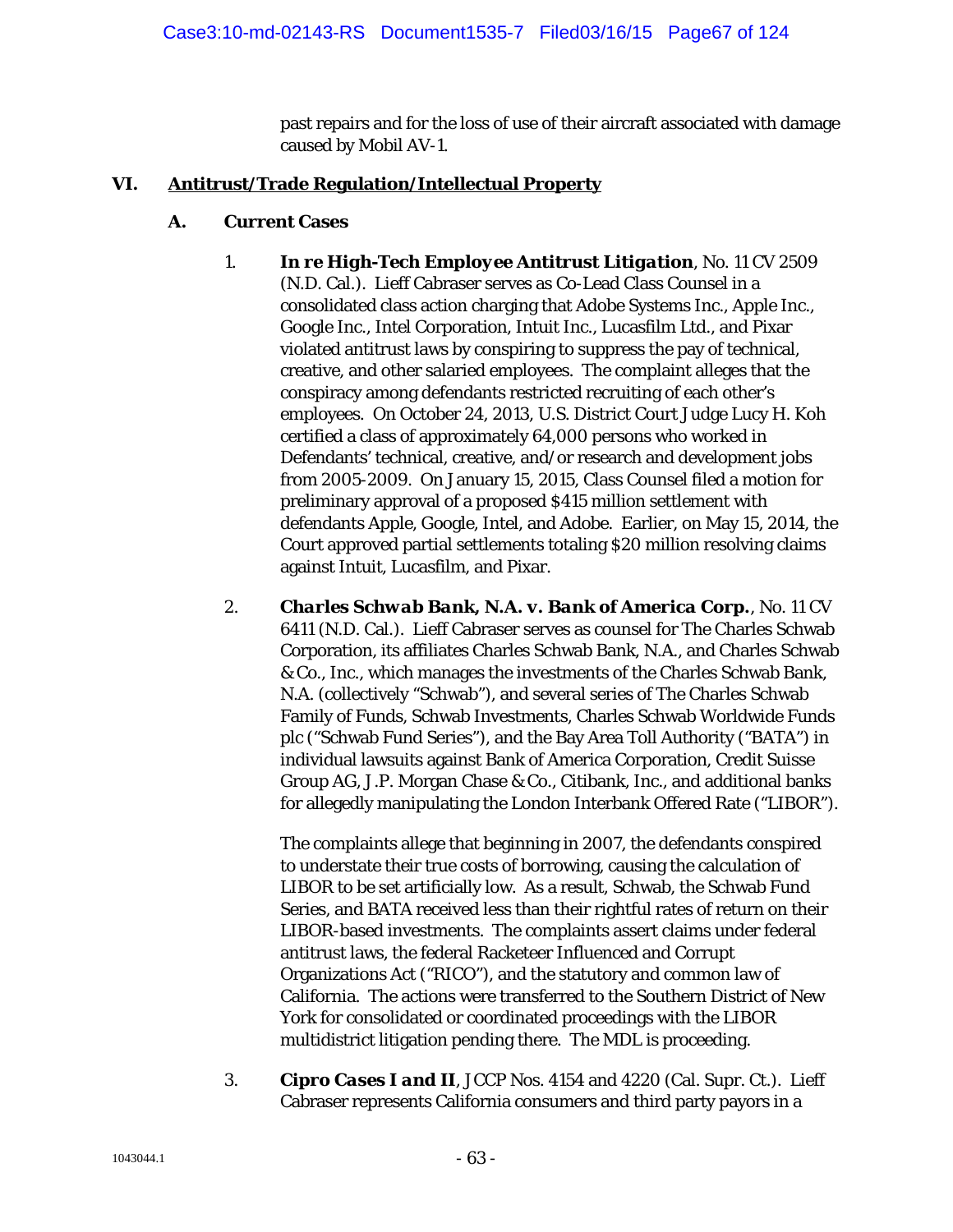class action lawsuit filed in California state court charging that Bayer Corporation, Barr Laboratories, and other generic prescription drug manufacturers conspired to restrain competition in the sale of Bayer's blockbuster antibiotic drug Ciprofloxacin, sold as Cipro. Between 1997 and 2003, Bayer paid its would-be generic drug competitors nearly \$400 million to refrain from selling more affordable versions of Cipro. As a result, consumers were forced to pay inflated prices for the drug - frequently prescribed to treat urinary tract, prostate, abdominal, and other infections.

The Trial Court granted defendants' motion for summary judgment, which the Appellate Court affirmed in October 2011. Plaintiffs sought review before the California Supreme Court and were successful. Following briefing, the case was stayed pending the U.S. Supreme Court's decision in *FTC v. Actavis*. After the U.S. Supreme Court in *Actavis* overturned the Appellate Court's ruling that pay-fordelay deals in the pharmaceutical industry are generally legal, plaintiffs and Bayer entered into settlement negotiations. In November 2013, the Trial Court approved a \$74 million settlement with Bayer. The case continues against the other defendants with oral argument before the California Supreme Court expected to be held later this year.

- 4. *In re Lithium-Ion Batteries Antitrust Litigation*, MDL No. 2420. Lieff Cabraser serves as Interim Co-Lead Indirect Purchaser Counsel representing consumers in a class action filed against LG, GS Yuasa, NEC, Sony, Sanyo, Panasonic, Hitachi, LG Chem, Samsung, Toshiba, and Sanyo for allegedly conspiring to fix and raise the prices of lithium-ion rechargeable batteries in violation of U.S. antitrust law from 2002 to 2011. The defendants are the world's leading manufacturers of lithiumion rechargeable batteries, which provide power for a wide variety of consumer electronic products. As a result of the defendants' alleged anticompetitive and unlawful conduct, consumers across America paid artificially inflated prices for lithium-ion rechargeable batteries.
- 5. *In re Municipal Derivatives Litigation*, MDL No. 1950 (S.D.N.Y.). Lieff Cabraser represents the City of Oakland, the County of Alameda, City of Fresno, Fresno County Financing Authority, and East Bay Delta Housing and Finance Agency in a class action lawsuit brought on behalf of themselves and California entities that purchased guaranteed investment contracts, swaps, and other municipal derivatives products from Bank of America, N.A., JP Morgan Chase & Co., Piper Jaffray & Co., Societe Generale SA, UBS AG, and other banks, brokers and financial institutions. The complaint charges that defendants conspired to give cities, counties, school districts, and other governmental agencies artificially low bids for guaranteed investment contracts, swaps, and other municipal derivatives products, which are used by public entities use to earn interest on bond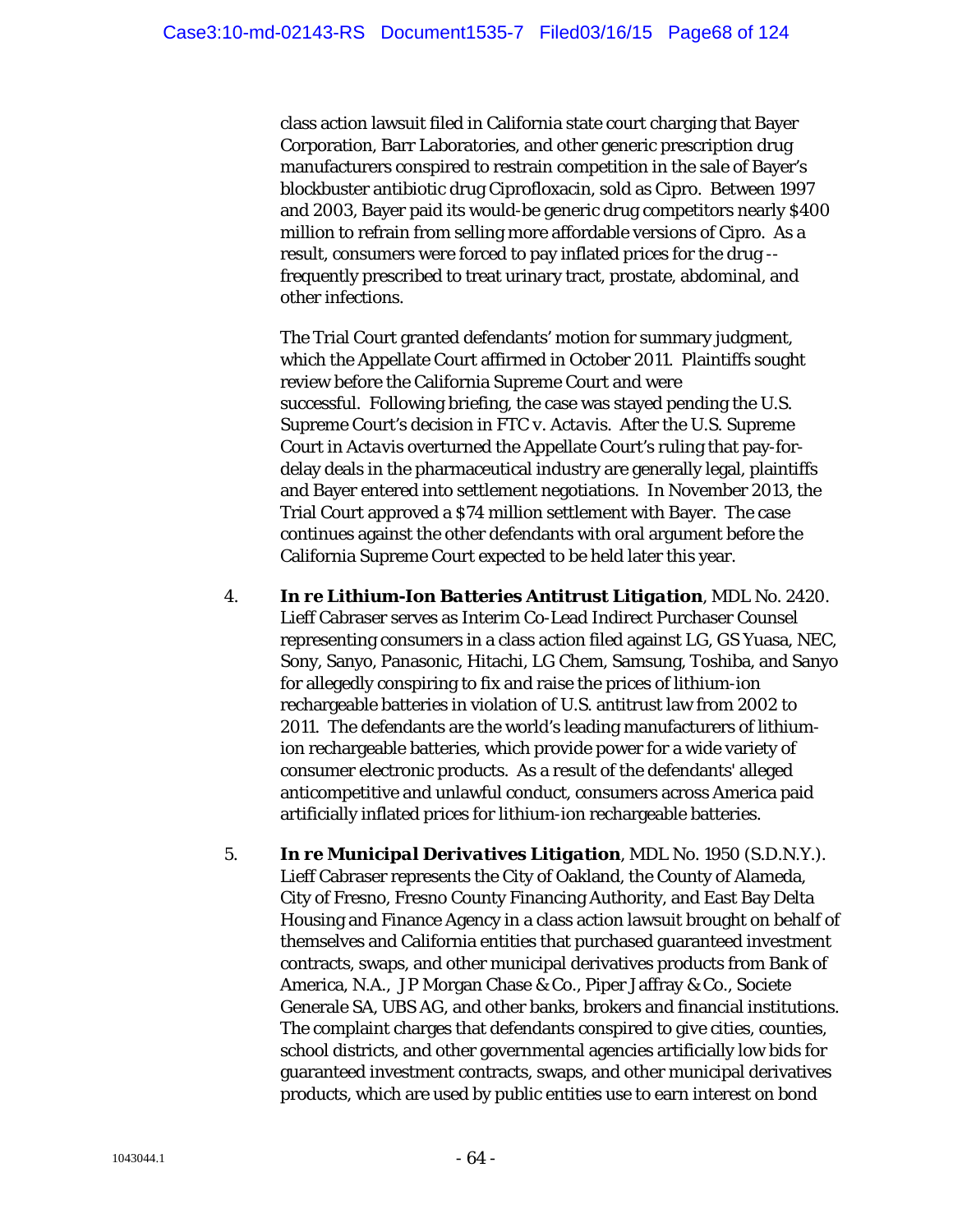proceeds. The complaint charges that defendants met secretly to discuss prices, customers, and markets of municipal derivatives sold in the U.S. and elsewhere; intentionally created the false appearance of competition by engaging in sham auctions in which the results were pre-determined or agreed not to bid on contracts; and covertly shared their unjust profits with losing bidders to maintain the conspiracy. In April 2010, the Court denied defendants' motions to dismiss.

#### **B. Successes**

1. *Natural Gas Antitrust Cases*, JCCP Nos. 4221, 4224, 4226 & 4228 (Cal. Supr. Ct.). In 2003, the Court approved a landmark of \$1.1 billion settlement in class action litigation against El Paso Natural Gas Co. for manipulating the market for natural gas pipeline transmission capacity into California. Lieff Cabraser served as Plaintiffs' Co-Lead Counsel and Co-Liaison Counsel in the *Natural Gas Antitrust Cases I-IV*.

In June 2007, the Court granted final approval to a \$67.39 million settlement of a series of class action lawsuits brought by California business and residential consumers of natural gas against a group of natural gas suppliers, Reliant Energy Services, Inc., Duke Energy Trading and Marketing LLC, CMS Energy Resources Management Company, and Aquila Merchant Services, Inc.

Plaintiffs charged defendants with manipulating the price of natural gas in California during the California energy crisis of 2000-2001 by a variety of means, including falsely reporting the prices and quantities of natural gas transactions to trade publications, which compiled daily and monthly natural gas price indices; prearranged wash trading; and, in the case of Reliant, "churning" on the Enron Online electronic trading platform, which was facilitated by a secret netting agreement between Reliant and Enron.

The 2007 settlement followed a settlement reached in 2006 for \$92 million partial settlement with Coral Energy Resources, L.P.; Dynegy Inc. and affiliates; EnCana Corporation; WD Energy Services, Inc.; and The Williams Companies, Inc. and affiliates.

2. *Wholesale Electricity Antitrust Cases I & II*, JCCP Nos. 4204 & 4205 (Cal. Supr. Ct.). Lieff Cabraser served as Co-Lead Counsel in the private class action litigation against Duke Energy Trading & Marketing, Reliant Energy, and The Williams Companies for claims that the companies manipulated California's wholesale electricity markets during the California energy crisis of 2000-2001. Extending the landmark victories for California residential and business consumers of electricity, in September 2004, plaintiffs reached a \$206 million settlement with Duke Energy Trading & Marketing, and in August 2005, plaintiffs reached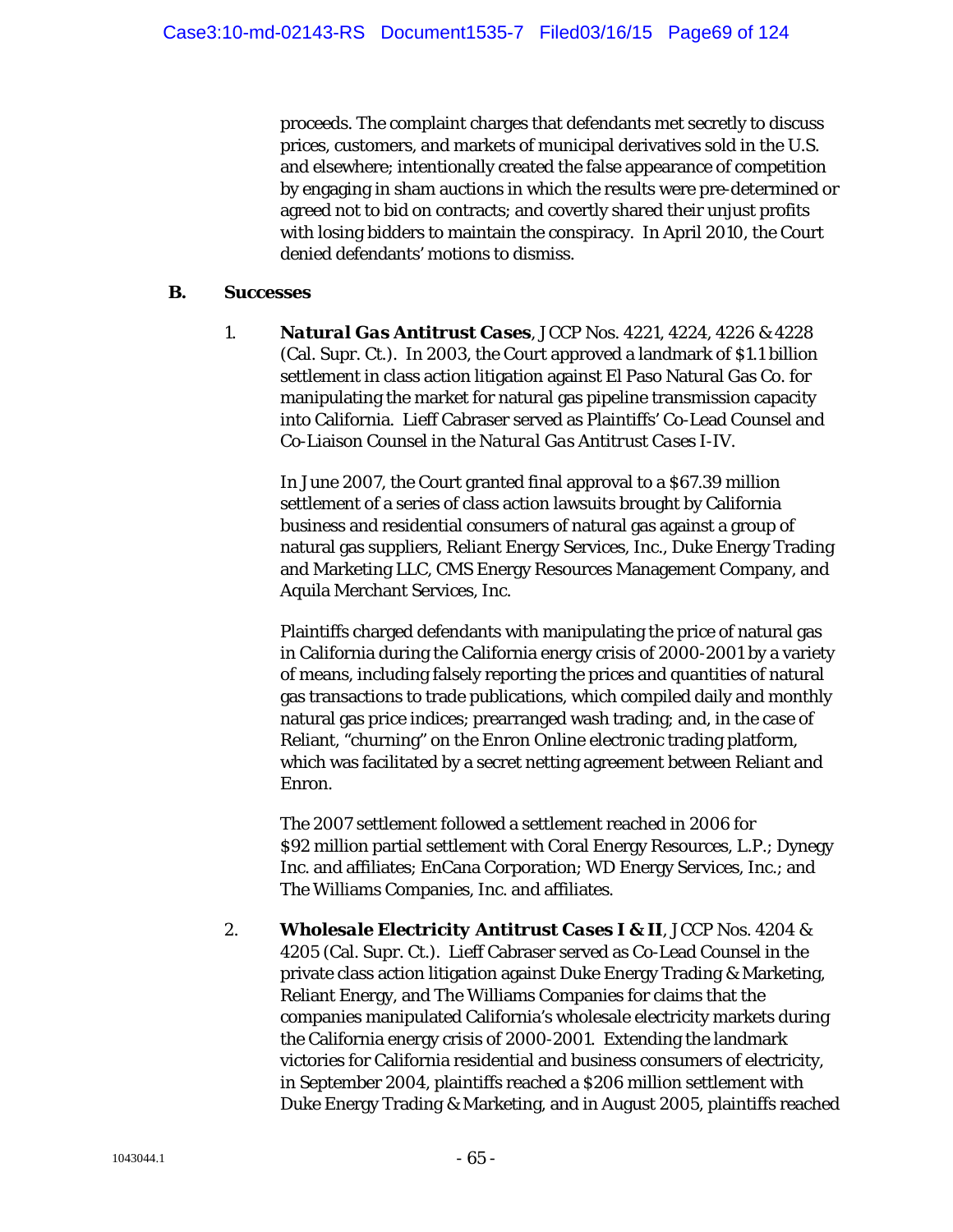a \$460 million settlement with Reliant Energy, settling claims that the companies manipulated California's wholesale electricity markets during the California energy crisis of 2000-01. Lieff Cabraser earlier entered into a settlement for over \$400 million with The Williams Companies.

- 3. *In re Brand Name Prescription Drugs*, MDL No. 997 (N.D. Ill.). Lieff Cabraser served as Class Counsel for a class of tens of thousands of retail pharmacies against the leading pharmaceutical manufacturers and wholesalers of brand name prescription drugs for alleged price-fixing from 1989 to 1995 in violation of the federal antitrust laws. Plaintiffs charged that defendants engaged in price discrimination against retail pharmacies by denying them discounts provided to hospitals, health maintenance organizations, and nursing homes. In 1996 and 1998, the Court approved settlements with certain manufacturers totaling \$723 million.
- 4. *Microsoft Private Antitrust Litigation*. Representing businesses and consumers, Lieff Cabraser prosecuted multiple private antitrust cases against Microsoft Corporation in state courts across the country, including Florida, New York, North Carolina, and Tennessee. Plaintiffs alleged that Microsoft had engaged in anticompetitive conduct, violated state deceptive and unfair business practices statutes, and overcharged businesses and consumers for Windows operating system software and for certain software applications, including Microsoft Word and Microsoft Office. In August 2006, the New York Supreme Court granted final approval to a settlement that made available up to \$350 million in benefits for New York businesses and consumers. In August 2004, the Court in the North Carolina action granted final approval to a settlement valued at over \$89 million. In June 2004, the Court in the Tennessee action granted final approval to a \$64 million settlement. In November 2003, in the Florida Microsoft litigation, the Court granted final approval to a \$202 million settlement, one of the largest antitrust settlements in Florida history. Lieff Cabraser served as Co-Lead Counsel in the New York, North Carolina and Tennessee cases, and held leadership roles in the Florida case.
- 5. *In re TFT-LCD (Flat Panel) Antitrust Litigation*, MDL No. 1827 (N.D. Cal.). Lieff Cabraser served as Court-appointed Co-Lead Counsel for direct purchasers in litigation against the world's leading manufacturers of Thin Film Transistor Liquid Crystal Displays. TFT-LCDs are used in flat-panel televisions as well as computer monitors, laptop computers, mobile phones, personal digital assistants, and other devices. Plaintiffs charged that defendants conspired to raise and fix the prices of TFT-LCD panels and certain products containing those panels for over a decade, resulting in overcharges to purchasers of those panels and products. In March 2010, the Court certified two nationwide classes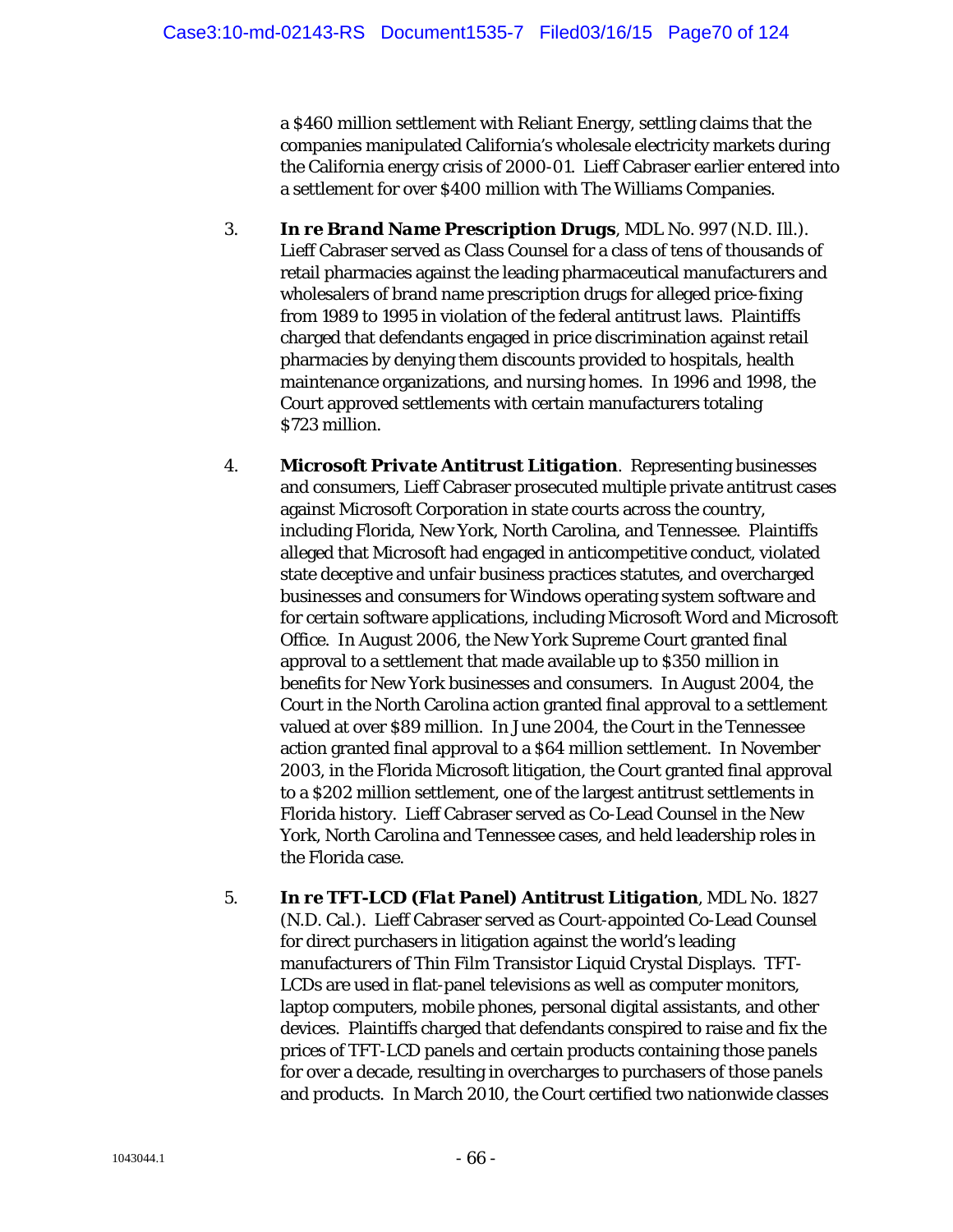of persons and entities that directly purchased TFT-LCDs from January 1, 1999 through December 31, 2006, one class of panel purchasers, and one class of class of buyers of laptop computers, computer monitors, and televisions that contained TFT-LCDs. Over the course of the litigation, the classes reached settlements with all defendants except Toshiba. The case against Toshiba proceeded to trial. In July 2012, the jury found that Toshiba participated in the price-fixing conspiracy. The case was subsequently settled, bringing the total settlements in the litigation to over \$470 million. For his outstanding work in the precedent-setting litigation, California Lawyer recognized Richard M. Heimann with a 2013 California Lawyer of the Year award.

6. *Sullivan v. DB Investments*, No. 04-02819 (D. N.J.). Lieff Cabraser served as Class Counsel for consumers who purchased diamonds from 1994 through March 31, 2006, in a class action lawsuit against the De Beers group of companies. Plaintiffs charged that De Beers conspired to monopolize the sale of rough diamonds in the U.S. In May 2008, the District Court approved a \$295 million settlement for purchasers of diamonds and diamond jewelry, including \$130 million to consumers. The settlement also barred De Beers from continuing its illegal business practices and required De Beers to submit to the jurisdiction of the Court to enforce the settlement. In December 2011, the Third Circuit Court of Appeals affirmed the District Court's order approving the settlement. 667 F.3d 273 (3rd Cir. 2011).

For sixty years, De Beers has flaunted U.S. antitrust laws. In 1999, De Beers' Chairman Nicholas Oppenheimer stated that De Beers "likes to think of itself as the world's . . . longest-running monopoly. [We seek] to manage the diamond market, to control supply, to manage prices and to act collusively with our partners in the business." The hard-fought litigation spanned several years and nations. Despite the tremendous resources available to the U.S. Department of Justice and state attorney generals, it was only through the determination of plaintiffs' counsel that De Beers was finally brought to justice and the rights of consumers were vindicated. Lieff Cabraser attorneys played key roles in negotiating the settlement and defending it on appeal. Discussing the DeBeers case, The National Law Journal noted that Lieff Cabraser was "among the plaintiffs' firms that weren't afraid to take on one of the business world's great white whales."

7. *In re Linerboard Antitrust Litigation*, MDL No. 1261 (E.D. Pa.). Lieff Cabraser served as Class Counsel on behalf of a class of direct purchasers of linerboard. The Court approved a settlement totaling \$202 million.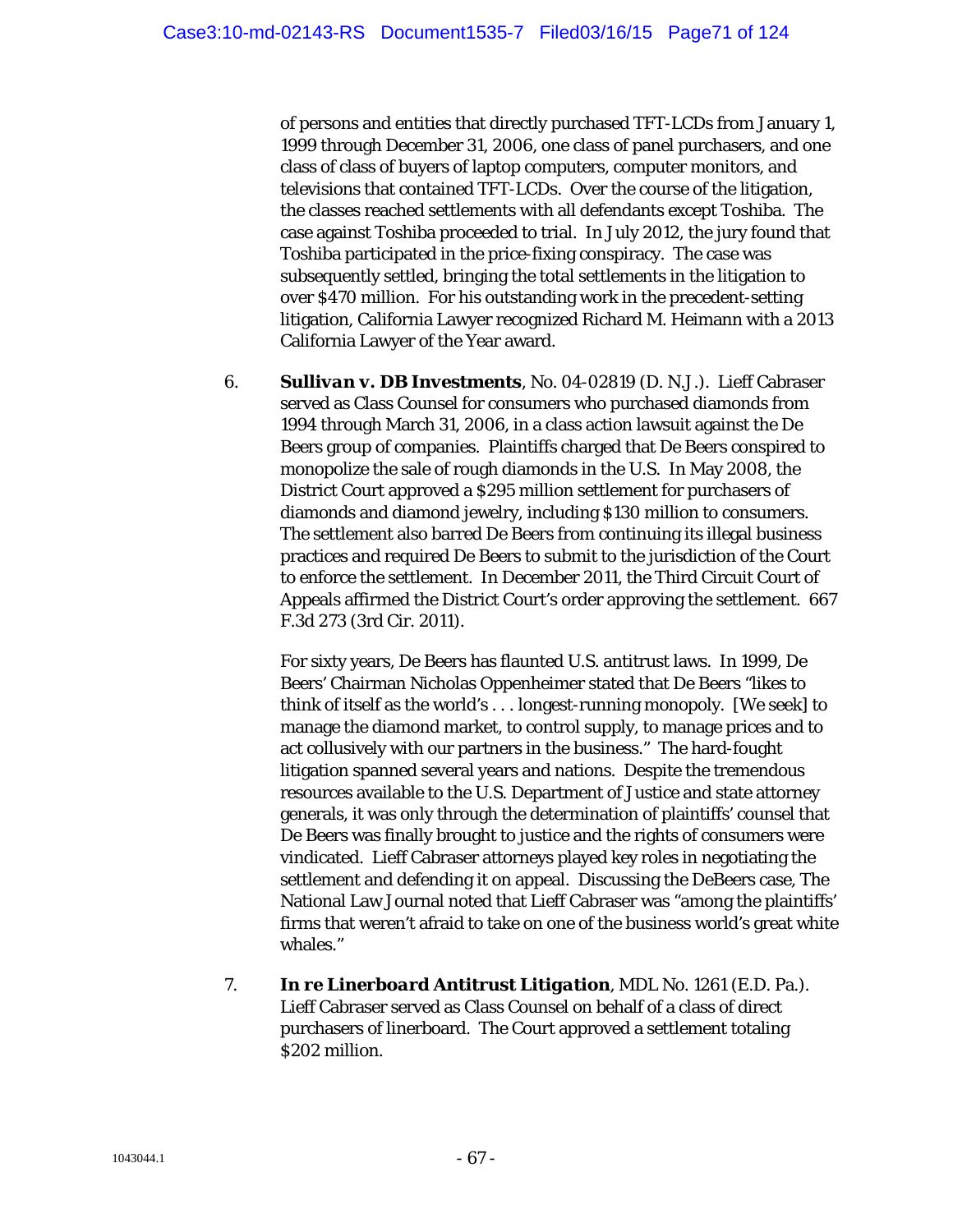- 8. *Azizian v. Federated Department Stores*, No. 3:03 CV 03359 SBA (N.D. Cal.). In March 2005, the Court granted final approval to a settlement that Lieff Cabraser and co-counsel reached with numerous department store cosmetics manufacturers and retailers. The settlement was valued at \$175 million and included significant injunctive relief, for the benefit of a nationwide class of consumers of department store cosmetics. The complaint alleged the manufacturers and retailers violated antitrust law by engaging in anticompetitive practices to prevent discounting of department store cosmetics.
- 9. *Haley Paint Co. v. E.I. Dupont De Nemours and Co. et al.*, No. 10-cv-00318-RDB (N.D. Md.). Lieff Cabraser served as Co-Lead Counsel for direct purchasers of titanium dioxide in a nationwide class action lawsuit against Defendants E.I. Dupont De Nemours and Co., Huntsman International LLC, Kronos Worldwide Inc., Millennium Inorganic Chemicals, Inc., and The National Titanium Dioxide Company Ltd., alleging these corporations participated in a global cartel to fix the price of titanium dioxide. Titanium dioxide, a dry chemical powder, is the world's most widely used pigment for providing whiteness and brightness in paints and other coatings. Plaintiffs charged that defendants coordinated increases in the prices for titanium dioxide despite declining demand, decreasing raw material costs, and industry overcapacity. Plaintiffs overcame attacks on the pleadings, discovery obstacles, and a rigorous class certification process that required two full rounds of briefing and expert analysis. In August 2012, the Court certified the class. In December 2013, the Court approved a series of settlements totaling \$163 million with defendants.
- 10. *Pharmaceutical Cases I, II, and III*, JCCP Nos. 2969, 2971 & 2972 (Cal. Supr. Ct.). Lieff Cabraser served as Co-Lead Counsel and Co-Liaison Counsel representing a certified class of indirect purchasers (consumers) on claims against the major pharmaceutical manufacturers for violations of the Cartwright Act and the Unfair Competition Act. The class alleged that defendants unlawfully fixed discriminatory prices on prescription drugs to retail pharmacists in comparison with the prices charged to certain favored purchasers, including HMOs and mail order houses. In April 1999, the Court approved a settlement providing \$148 million in free, brand-name prescription drugs to health agencies that served California's poor and uninsured. In October 2001, the Court approved a settlement with the remaining defendants in the case, which provided an additional \$23 million in free, brand-name prescription drugs to these agencies.
- 11. *In re Lupron Marketing and Sales Practices Litigation*, MDL No. 1430 (D. Mass.). In May 2005, the Court granted final approval to a settlement of a class action lawsuit by patients, insurance companies and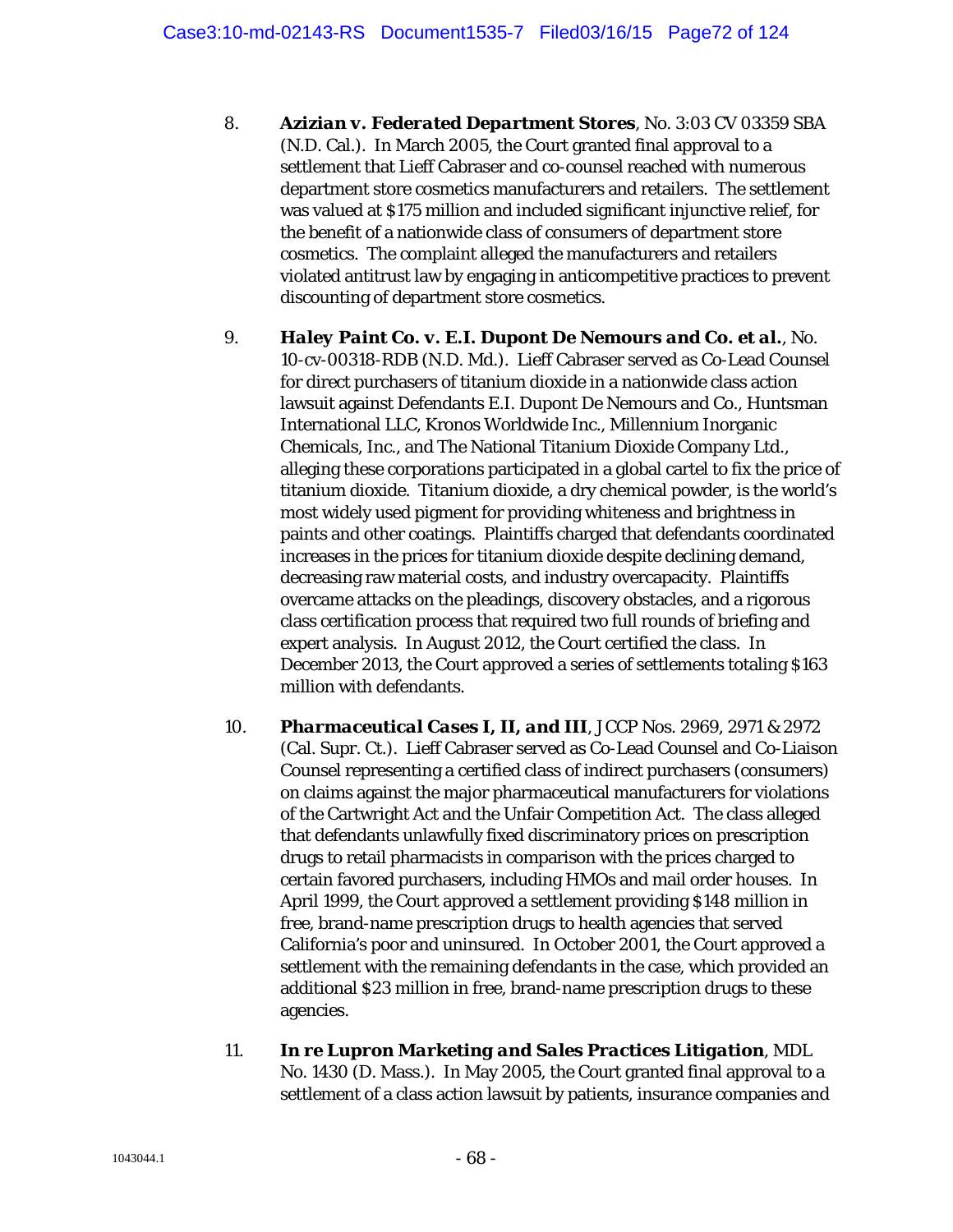health and welfare benefit plans that paid for Lupron, a prescription drug used to treat prostate cancer, endometriosis and precocious puberty. The settlement requires the defendants, Abbott Laboratories, Takeda Pharmaceutical Company Limited, and TAP Pharmaceuticals, to pay \$150 million, inclusive of costs and fees, to persons or entities who paid for Lupron from January 1, 1985 through March 31, 2005. Plaintiffs charged that the defendants conspired to overstate the drug's average wholesale price ("AWP"), which resulted in plaintiffs paying more for Lupron than they should have paid. Lieff Cabraser served as Co-Lead Plaintiffs' Counsel.

- 12. *Marchbanks Truck Service v. Comdata Network*, No. 07-cv-01078 (E.D. Pa.). In July 2014, the Court approved a \$130 million settlement of a class action brought by truck stops and other retail fueling facilities that paid percentage-based transaction fees to Comdata on proprietary card transactions using Comdata's over-the-road fleet card. The complaint challenged arrangements among Comdata, its parent company Ceridian LLC, and three national truck stop chains: defendants TravelCenters of America LLC and its wholly owned subsidiaries, Pilot Travel Centers LLC and its predecessor Pilot Corporation, and Love's Travel Stops & Country Stores, Inc. The alleged anticompetitive conduct insulated Comdata from competition, enhanced its market power, and led to independent truck stops' paying artificially inflated transaction fees. In addition to the \$130 million payment, the settlement required Comdata to change certain business practices that will promote competition among payment cards used by over-the-road fleets and truckers and lead to lower merchant fees for the independent truck stops. Lieff Cabraser served as Co-Lead Class Counsel in the litigation.
- 13. *California Vitamins Cases*, JCCP No. 4076 (Cal. Supr. Ct.). Lieff Cabraser served as Co-Liaison Counsel and Co-Chairman of the Plaintiffs' Executive Committee on behalf of a class of California indirect vitamin purchasers in every level of the chain of distribution. In January 2002, the Court granted final approval of a \$96 million settlement with certain vitamin manufacturers in a class action alleging that these and other manufacturers engaged in price fixing of particular vitamins. In December 2006, the Court granted final approval to over \$8.8 million in additional settlements.
- 14. *In re Buspirone Antitrust Litigation*, MDL No. 1413 (S.D. N.Y.). In November 2003, Lieff Cabraser obtained a \$90 million cash settlement for individual consumers, consumer organizations, and third party payers that purchased BuSpar, a drug prescribed to alleviate symptoms of anxiety. Plaintiffs alleged that Bristol-Myers Squibb Co. (BMS), Danbury Pharmacal, Inc., Watson Pharmaceuticals, Inc. and Watson Pharma, Inc. entered into an unlawful agreement in restraint of trade under which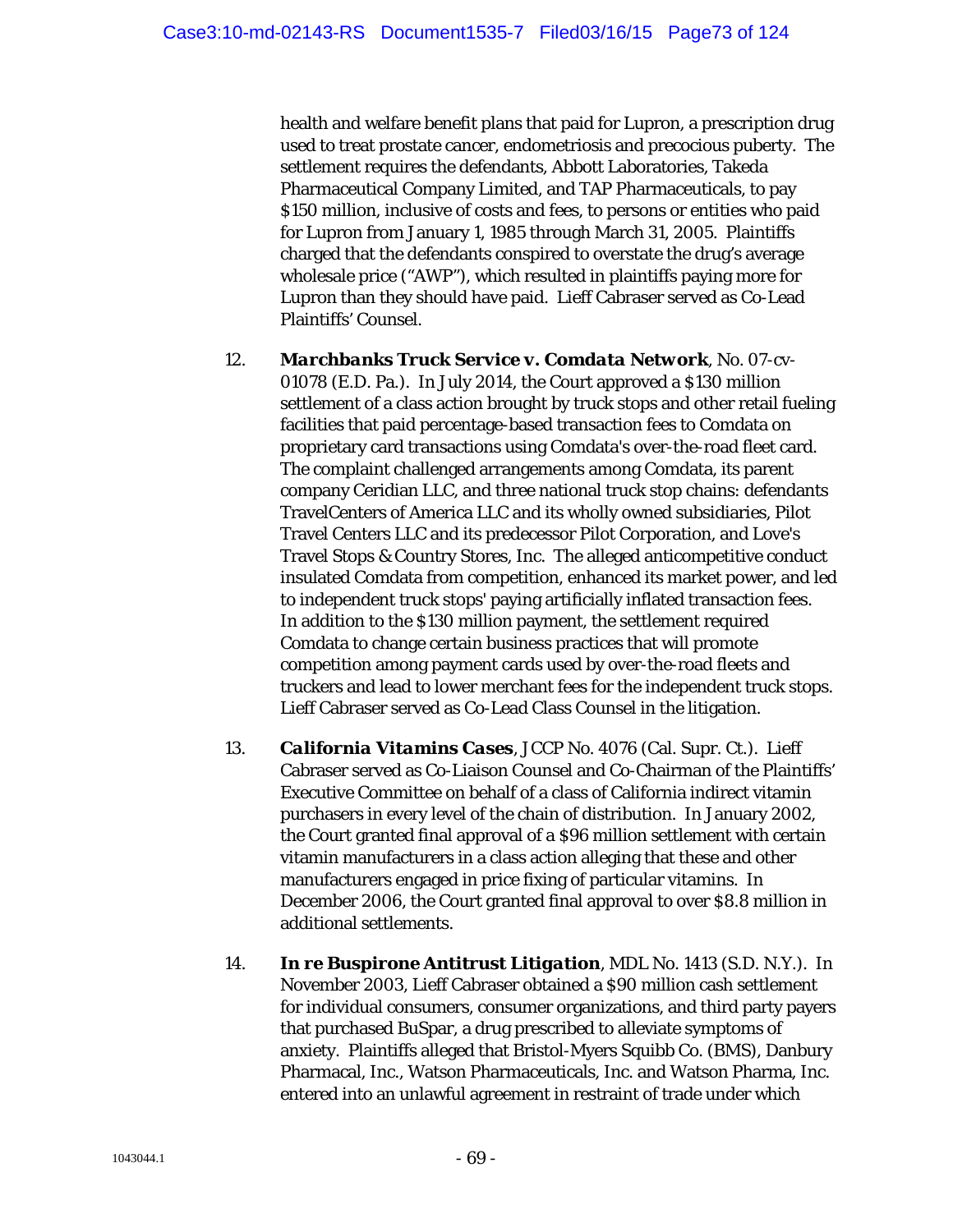BMS paid a potential generic manufacturer of BuSpar to drop its challenge to BMS' patent and refrain from entering the market. Lieff Cabraser served as Plaintiffs' Co-Lead Counsel.

- 15. *In re Travel Agency Commission Antitrust Litigation*, MDL No. 1058 (D. Minn.). Lieff Cabraser served as Co-Lead Counsel for a certified class of U.S. travel agents on claims against the major U.S. air carriers, who allegedly violated the federal antitrust laws by fixing the commissions paid to travel agents. In 1997, the Court approved an \$82 million settlement.
- 16. *In re Commercial Explosives Antitrust Litigation*, MDL No. 1093 (D. Utah). Lieff Cabraser served as Class Counsel on behalf of direct purchasers of explosives used in mining operations. In 1998, the Court approved a \$77 million settlement of the litigation.
- 17. *In re Toys 'R' Us Antitrust Litigation*, MDL No. 1211 (E.D. N.Y.). Lieff Cabraser served as Co-Lead Counsel representing a class of direct purchasers (consumers) who alleged that Toys 'R' Us conspired with the major toy manufacturers to boycott certain discount retailers in order to restrict competition and inflate toy prices. In February 2000, the Court approved a settlement of cash and product of over \$56 million.
- 18. *Meijer v. Abbott Laboratories*, Case No. C 07-5985 CW (N.D. Cal.). Lieff Cabraser served as co-counsel for the group of retailers charging that Abbott Laboratories monopolized the market for AIDS medicines used in conjunction with Abbott's prescription drug Norvir. These drugs, known as Protease Inhibitors, have enabled patients with HIV to fight off the disease and live longer. In January 2011, the Court denied Abbott's motion for summary judgment on plaintiffs' monopolization claim. Trial commenced in February 2011. After opening statements and the presentation of four witnesses and evidence to the jury, plaintiffs and Abbott Laboratories entered into a \$52 million settlement. The Court granted final approval to the settlement in August 2011.
- 19. *In re Carpet Antitrust Litigation*, MDL No. 1075 (N.D. Ga.). Lieff Cabraser served as Class Counsel and a member of the trial team for a class of direct purchasers of twenty-ounce level loop polypropylene carpet. Plaintiffs, distributors of polypropylene carpet, alleged that Defendants, seven manufacturers of polypropylene carpet, conspired to fix the prices of polypropylene carpet by agreeing to eliminate discounts and charge inflated prices on the carpet. In 2001, the Court approved a \$50 million settlement of the case.
- 20. *In re High Pressure Laminates Antitrust Litigation*, MDL No. 1368 (S.D. N.Y.). Lieff Cabraser served as Trial Counsel on behalf of a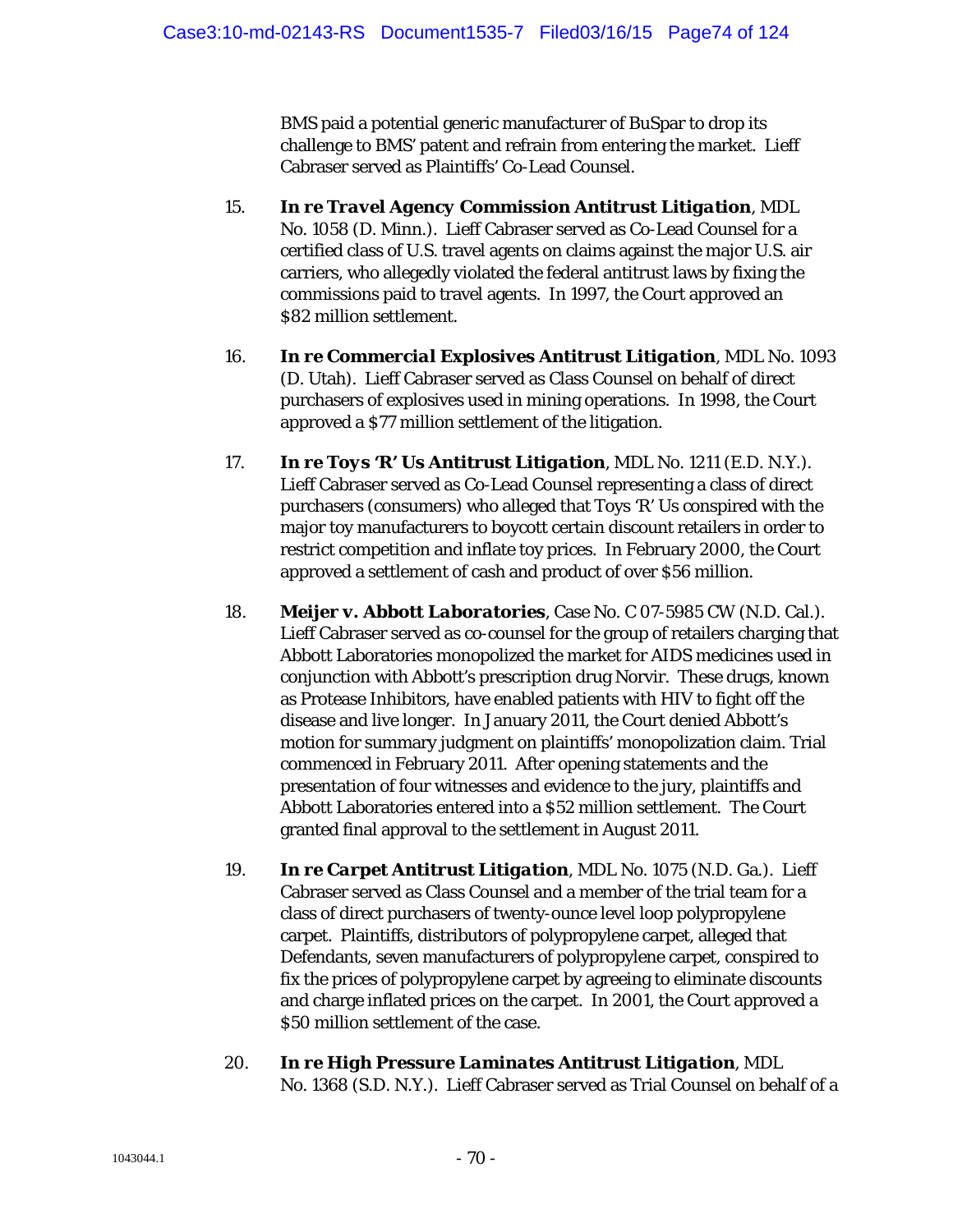class of direct purchasers of high pressure laminates. The case in 2006 was tried to a jury verdict. The case settled for over \$40 million.

- 21. *Schwartz v. National Football League*, No. 97-CV-5184 (E.D. Pa.). Lieff Cabraser served as counsel for individuals who purchased the "NFL Sunday Ticket" package of private satellite transmissions in litigation against the National Football League for allegedly violating the Sherman Act by limiting the distribution of television broadcasts of NFL games by satellite transmission to one package. In August 2001, the Court approved of a class action settlement that included: (1) the requirement that defendants provide an additional weekly satellite television package known as Single Sunday Ticket for the 2001 NFL football season, under certain circumstances for one more season, and at the defendants' discretion thereafter; (2) a \$7.5 million settlement fund to be distributed to class members; (3) merchandise coupons entitling class members to discounts at the NFL's Internet store which the parties value at approximately \$3 million; and (4) \$2.3 million to pay for administering the settlement fund and notifying class members.
- 22. *In re Lasik/PRK Antitrust Litigation*, No. CV 772894 (Cal. Supr. Ct.). Lieff Cabraser served as a member of Plaintiffs' Executive Committee in class actions brought on behalf of persons who underwent Lasik/PRK eye surgery. Plaintiffs alleged that defendants, the manufacturers of the laser system used for the laser vision correction surgery, manipulated fees charged to ophthalmologists and others who performed the surgery, and that the overcharges were passed onto consumers who paid for laser vision correction surgery. In December 2001, the Court approved a \$12.5 million settlement of the litigation.
- 23. *Quantegy Recording Solutions, LLC, et al. v. Toda Kogyo Corp., et al.*, No. C-02-1611 (PJH). In August 2006 and January 2009, the Court approved the final settlements in antitrust litigation against manufacturers, producers, and distributors of magnetic iron oxide ("MIO"). MIO is used in the manufacture of audiotape, videotape, and data storage tape. Plaintiffs alleged that defendants violated federal antitrust laws by conspiring to fix, maintain, and stabilize the prices and to allocate the worldwide markets for MIO from 1991 to October 12, 2005. The value of all settlements reached in the litigation was \$6.35 million. Lieff Cabraser served as Plaintiffs' Co-Lead Counsel.
- 24. *In re Static Random Access Memory (SRAM) Antitrust Litigation*, MDL No. 1819 (N.D. Cal.). Plaintiffs allege that from November 1, 1996 through December 31, 2006, the defendant manufacturers conspired to fix and maintain artificially high prices for SRAM, a type of memory used in many products, including smartphones and computers. Lieff Cabraser served as one of three members of the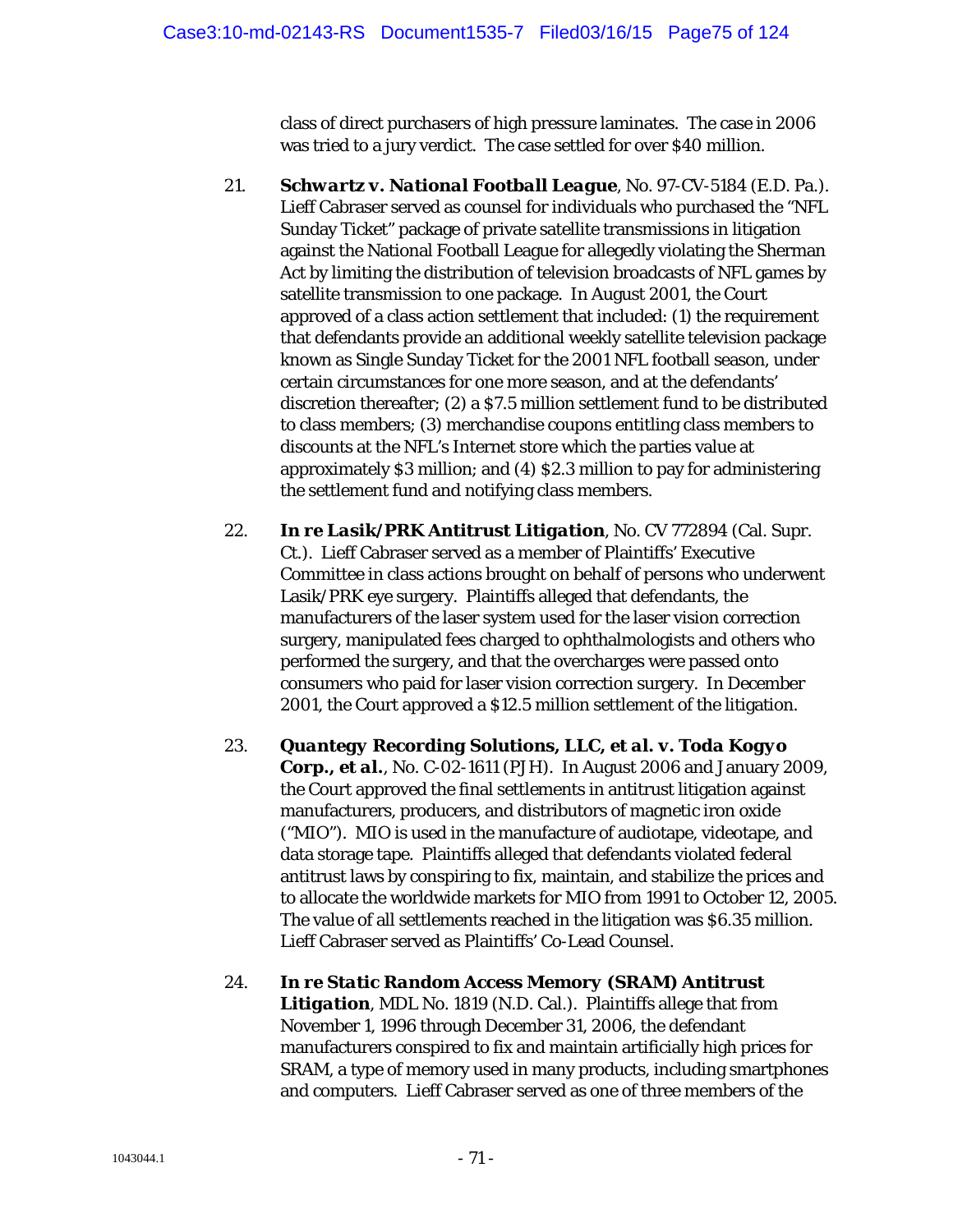Steering Committee for consumers and other indirect purchasers of SRAM. In February 2008, U.S. District Court Judge Claudia Wilken denied most aspects of defendants' motions to dismiss plaintiffs' complaints. In November 2009, the Court certified a nationwide class seeking injunctive relief and twenty-seven state classes seeking damages. In 2010, the Court granted final approval of a first set of settlements. In October 2011, the Court granted final approval of settlements with the remaining defendants.

- 25. *Carbon Fiber Cases I, II, III*, JCCP Nos. 4212, 4216 & 4222 (Cal. Supr. Ct.). Lieff Cabraser served as Co-Liaison Counsel on behalf of indirect purchasers of carbon fiber. Plaintiffs alleged that defendants illegally conspired to raise prices of carbon fiber. Settlements have been reached with all of the defendants.
- 26. *Methionine Cases I and II*, JCCP Nos. 4090 & 4096 (Cal. Supr. Ct.). Lieff Cabraser served as Co-Lead Counsel on behalf of indirect purchasers of methionine, an amino acid used primarily as a poultry and swine feed additive to enhance growth and production. Plaintiffs alleged that the companies illegally conspired to raise methionine prices to supercompetitive levels. The case settled.
- 27. *McIntosh v. Monsanto*, No. 4:01CV65RSW (E.D. Mo.). Lieff Cabraser served as Co-Lead Counsel in a class action lawsuit against Monsanto Company and others alleging that a conspiracy to fix prices on genetically modified Roundup Ready soybean seeds and Yieldgard corn seeds. The case settled.
- 28. *Tortola Restaurants v. Minnesota Mining and Manufacturing*, No. 314281 (Cal. Supr. Ct). Lieff Cabraser served as Co-Lead Counsel on behalf of indirect purchasers of Scotch-brand invisible and transparent tape. Plaintiffs alleged that defendant 3M conspired with certain retailers to monopolize the sale of Scotch-brand tape in California. The case was resolved as part of a nationwide settlement that Lieff Cabraser negotiated, along with co-counsel.
- 29. *In re Compact Disc Antitrust Litigation*, MDL No. 1216 (C.D. Cal.). Lieff Cabraser served as Co-Lead Counsel for the direct purchasers of compact discs on claims that the producers fixed the price of CDs in violation of the federal antitrust laws.
- 30. *In re Electrical Carbon Products Antitrust Litigation*, MDL No. 1514 (D.N.J.). Lieff Cabraser represented the City and County of San Francisco and a class of direct purchasers of carbon brushes and carbon collectors on claims that producers fixed the price of carbon brushes and carbon collectors in violation of the Sherman Act.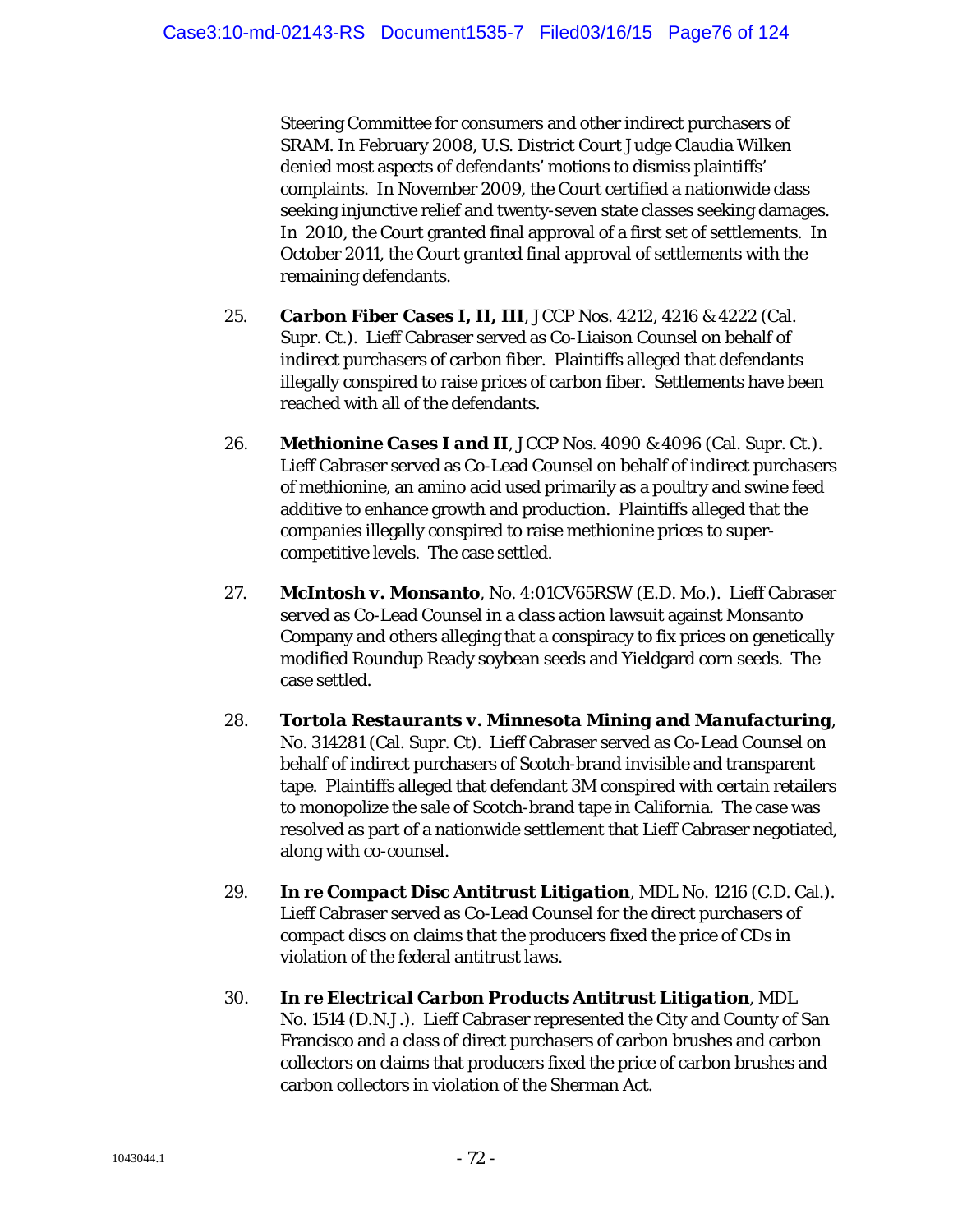## **VII. Environmental and Toxic Exposures**

### **A. Current Cases**

1. *In Re Oil Spill by the Oil Rig "Deepwater Horizon" in the Gulf of Mexico*, MDL No. 2179 (E.D. La.). Lieff Cabraser serves on the Courtappointed Plaintiffs' Steering Committee ("PSC") and with co-counsel represents fishermen, property owners, business owners, wage earners, and other harmed parties in class action litigation against BP, Transocean, Halliburton, and other defendants involved in the Deepwater Horizon oil rig blowout and resulting oil spill in the Gulf of Mexico on April 20, 2010. The Master Complaints allege that the defendants were insouciant in addressing the operations of the well and the oil rig, ignored warning signs of the impending disaster, and failed to employ and/or follow proper safety measures, worker safety laws, and environmental protection laws in favor of cost-cutting measures.

The Court has approved two class action settlements with BP that will fully compensate hundreds of thousands of victims of the tragedy. The settlements resolve the majority of private economic loss, property damage, and medical injury claims stemming from the Deepwater Horizon Oil Spill, and hold BP fully accountable to individuals and businesses harmed by the spill. Under the settlements, there is no dollar limit on the amount BP will pay. BP must fully satisfy all qualified claims. To date businesses and individuals that suffered economic losses or property damage have received over \$4.3 billion through the class action settlement program.

### **B. Successes**

1. *In re Exxon Valdez Oil Spill Litigation*, No. 3:89-cv-0095 HRH (D. Al.). The *Exxon Valdez* ran aground on March 24, 1989, spilling 11 million gallons of oil into Prince William Sound. Lieff Cabraser served as one of the Court-appointed Plaintiffs' Class Counsel. The class consisted of fisherman and others whose livelihoods were gravely affected by the disaster. In addition, Lieff Cabraser served on the Class Trial Team that tried the case before a jury in federal court in 1994. The jury returned an award of \$5 billion in punitive damages.

In 2001, the Ninth Circuit Court of Appeals ruled that the original \$5 billion punitive damages verdict was excessive. In 2002, U.S. District Court Judge H. Russell Holland reinstated the award at \$4 billion. Judge Holland stated that, "Exxon officials knew that carrying huge volumes of crude oil through Prince William sound was a dangerous business, yet they knowingly permitted a relapsed alcoholic to direct the operation of the *Exxon Valdez* through Prince William Sound." In 2003, the Ninth Circuit again directed Judge Holland to reconsider the punitive damages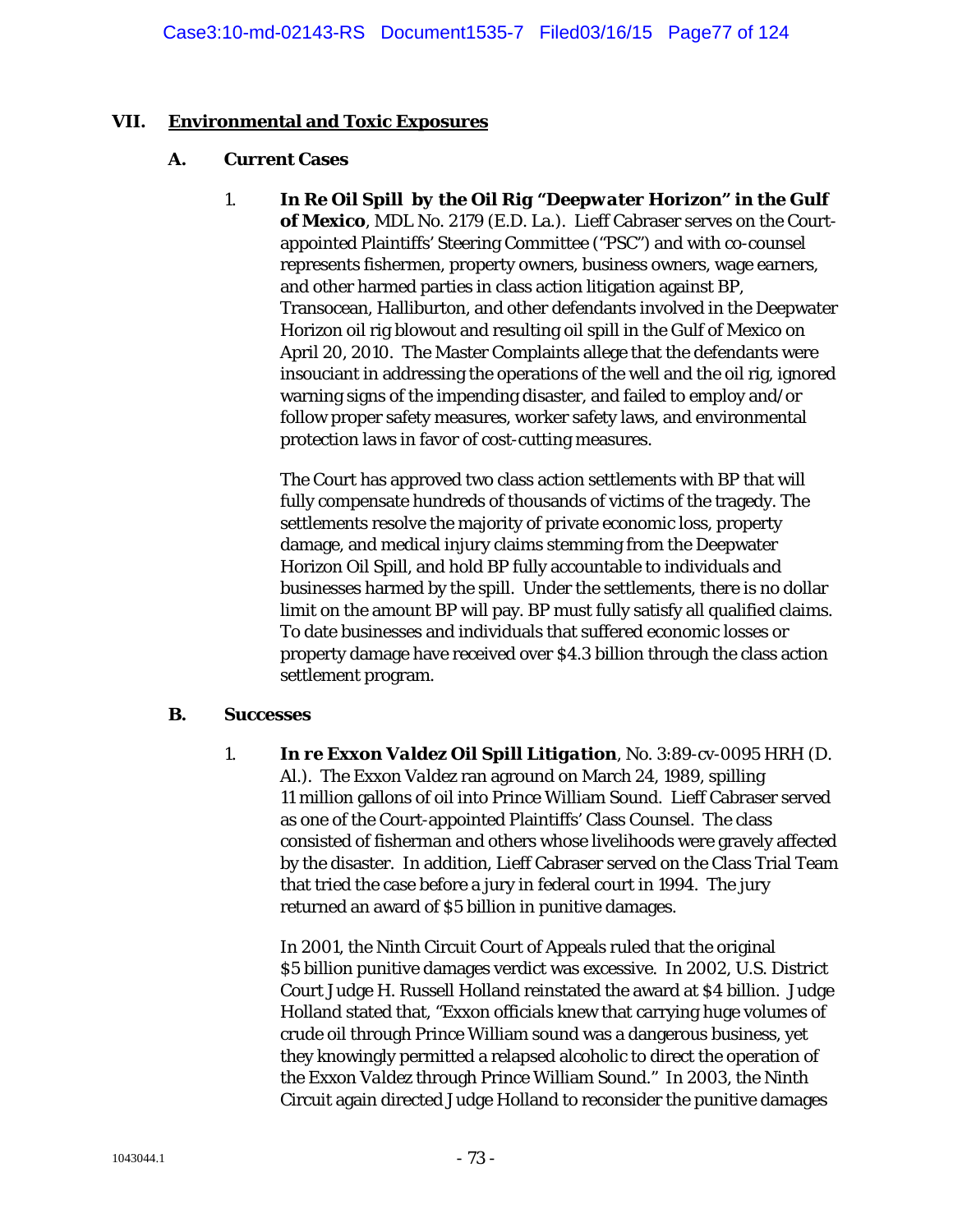award under United States Supreme Court punitive damages guidelines. In January 2004, Judge Holland issued his order finding that Supreme Court authority did not change the Court's earlier analysis.

In December 2006, the Ninth Circuit Court of Appeals issued its ruling, setting the punitive damages award at \$2.5 billion. Subsequently, the U.S. Supreme Court further reduced the punitive damages award to \$507.5 million, an amount equal to the compensatory damages. With interest, the total award to the plaintiff class was \$1.515 billion.

2. *In re Imprelis Herbicide Marketing, Sales Practices and Products Liability Litigation*, MDL No. 2284 (E.D. Pa.). Lieff Cabraser served as Co-Lead Counsel for homeowners, golf course companies and other property owners in a nationwide class action lawsuit against E.I. du Pont de Nemours & Company ("DuPont"), charging that its herbicide Imprelis caused widespread death among trees and other nontargeted vegetation across the country. DuPont marketed Imprelis as an environmentally friendly alternative to the commonly used 2,4-D herbicide. Just weeks after Imprelis' introduction to the market in late 2010, however, complaints of tree damage began to surface. Property owners reported curling needles, severe browning, and dieback in trees near turf that had been treated with Imprelis. In August 2011, the U.S. Environmental Protection Agency banned the sale of Imprelis.

The complaint charged that DuPont failed to disclose the risks Imprelis posed to trees, even when applied as directed, and failed to provide instructions for the safe application of Imprelis. In response to the litigation, DuPont created a process for property owners to submit claims for damages. Approximately \$400 million was paid to approximately 25,000 claimants. In October 2013, the Court approved a settlement of the class action that substantially enhanced the DuPont claims process, including by adding an extended warranty, a more limited release of claims, the right to appeal the denial of claim by DuPont to an independent arborist, and publication of DuPont's tree payment schedule.

- 3. *In re GCC Richmond Works Cases*, JCCP No. 2906 (Cal. Supr. Ct.). Lieff Cabraser served as Co-Liaison Counsel and Lead Class Counsel in coordinated litigation arising out of the release on July 26, 1993, of a massive toxic sulfuric acid cloud which injured an estimated 50,000 residents of Richmond, California. The Coordination Trial Court granted final approval to a \$180 million class settlement for exposed residents.
- 4. *In re Unocal Refinery Litigation*, No. C 94-04141 (Cal. Supr. Ct.). Lieff Cabraser served as one of two Co-Lead Class Counsel and on the Plaintiffs' Steering Committee in this action against Union Oil Company of California ("Unocal") arising from a series of toxic releases from Unocal's San Francisco refinery in Rodeo, California. The action was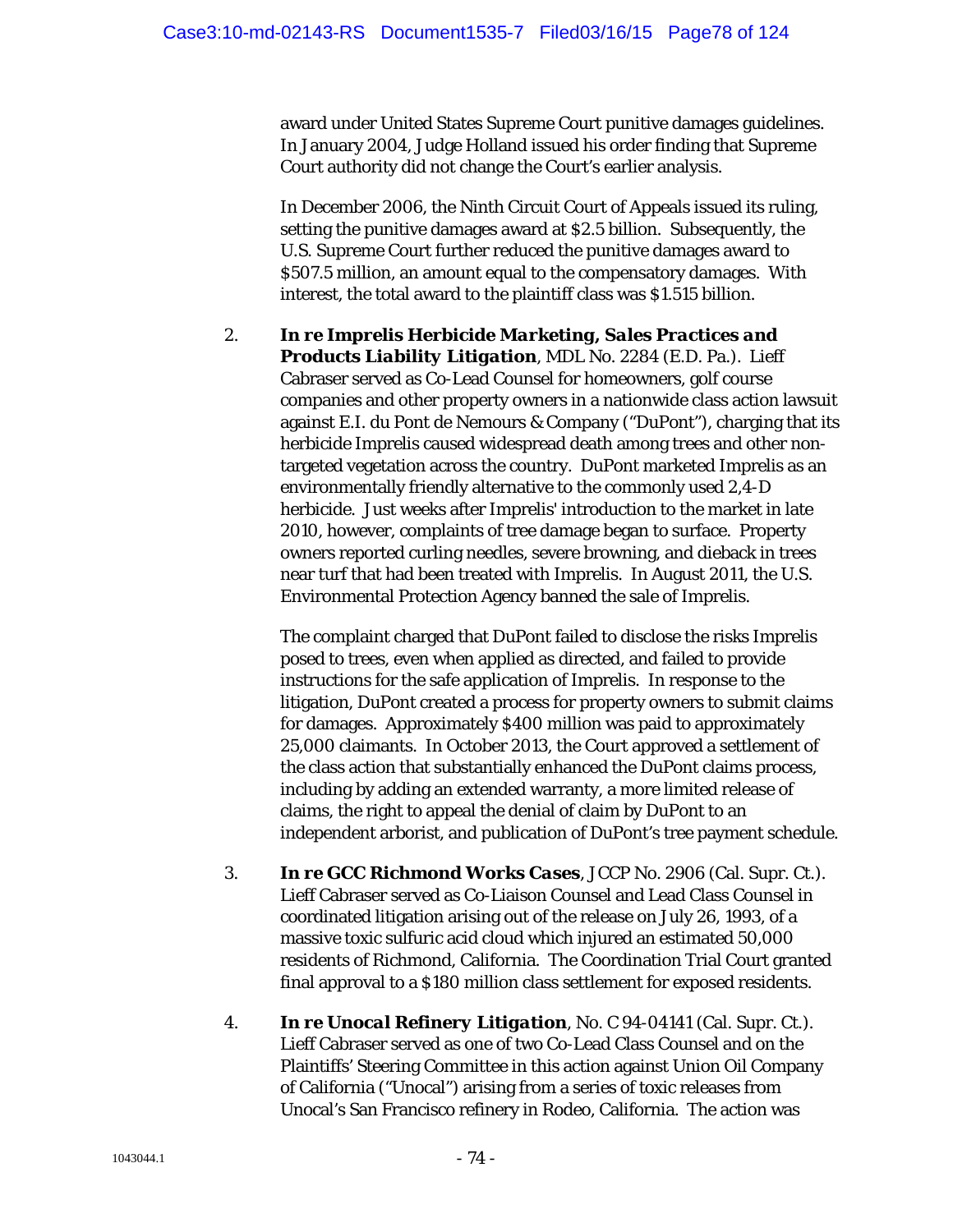settled in 1997 on behalf of approximately 10,000 individuals for \$80 million.

5. *West v. G&H Seed Co., et al.*, No. 99-C-4984-A (La. State Ct.). With co-counsel, Lieff Cabraser represented a certified class of 1,500 Louisiana crawfish farmers who charged in a lawsuit that Fipronil, an insecticide sold under the trade name ICON, damaged their pond-grown crawfish crops. In Louisiana, rice and crawfish are often farmed together, either in the same pond or in close proximity to one another.

After its introduction to the market in 1999, ICON was used extensively in Louisiana to kill water weevils that attacked rice plants. The lawsuit alleged that ICON also had a devastating effect on crawfish harvests with some farmers losing their entire crawfish crop. In 2004, the Court approved a \$45 million settlement with Bayer CropScience, which during the litigation purchased Aventis CropScience, the original manufacturer of ICON. The settlement was reached after the parties had presented nearly a month's worth of evidence at trial and were on the verge of making closing arguments to the jury.

- 6. *Kingston, Tennessee TVA Coal Ash Spill Litigation*, No. 3:09-cv-09 (E.D. Tenn.). Lieff Cabraser represents hundreds property owners and businesses harmed by the largest coal ash spill in U.S. history. On December 22, 2008, more than a billion gallons of coal ash slurry spilled when a dike burst on a retention pond at the Kingston Fossil Plant operated by the Tennessee Valley Authority (TVA) in Roane County, Tennessee. A wall of coal ash slurry traveled across the Emory River, polluting the river and nearby waterways, and covering nearly 300 acres with toxic sludge, including 12 homes and damaging hundreds of properties. In March 2010, the Court denied in large part TVA's motion to dismiss the litigation. In the Fall of 2011, the Court conducted a four week bench trial on the question of whether TVA was liable for releasing the coal ash into the river system. The issue of damages was reserved for later proceedings. In August 2012, the Court found in favor of plaintiffs on their claims of negligence, trespass, and private nuisance. In August 2014, the case came to a conclusion with TVA's payment of \$27.8 million to settle the litigation.
- 7. *In re Sacramento River Spill Cases I and II*, JCCP Nos. 2617 & 2620 (Cal. Supr. Ct.). On July 14, 1991, a Southern Pacific train tanker car derailed in northern California, spilling 19,000 gallons of a toxic pesticide, metam sodium, into the Sacramento River near the town of Dunsmir at a site along the rail lines known as the Cantara Loop. The metam sodium mixed thoroughly with the river water and had a devastating effect on the river and surrounding ecosystem. Within a week, every fish, 1.1 million in total, and all other aquatic life in a 45-mile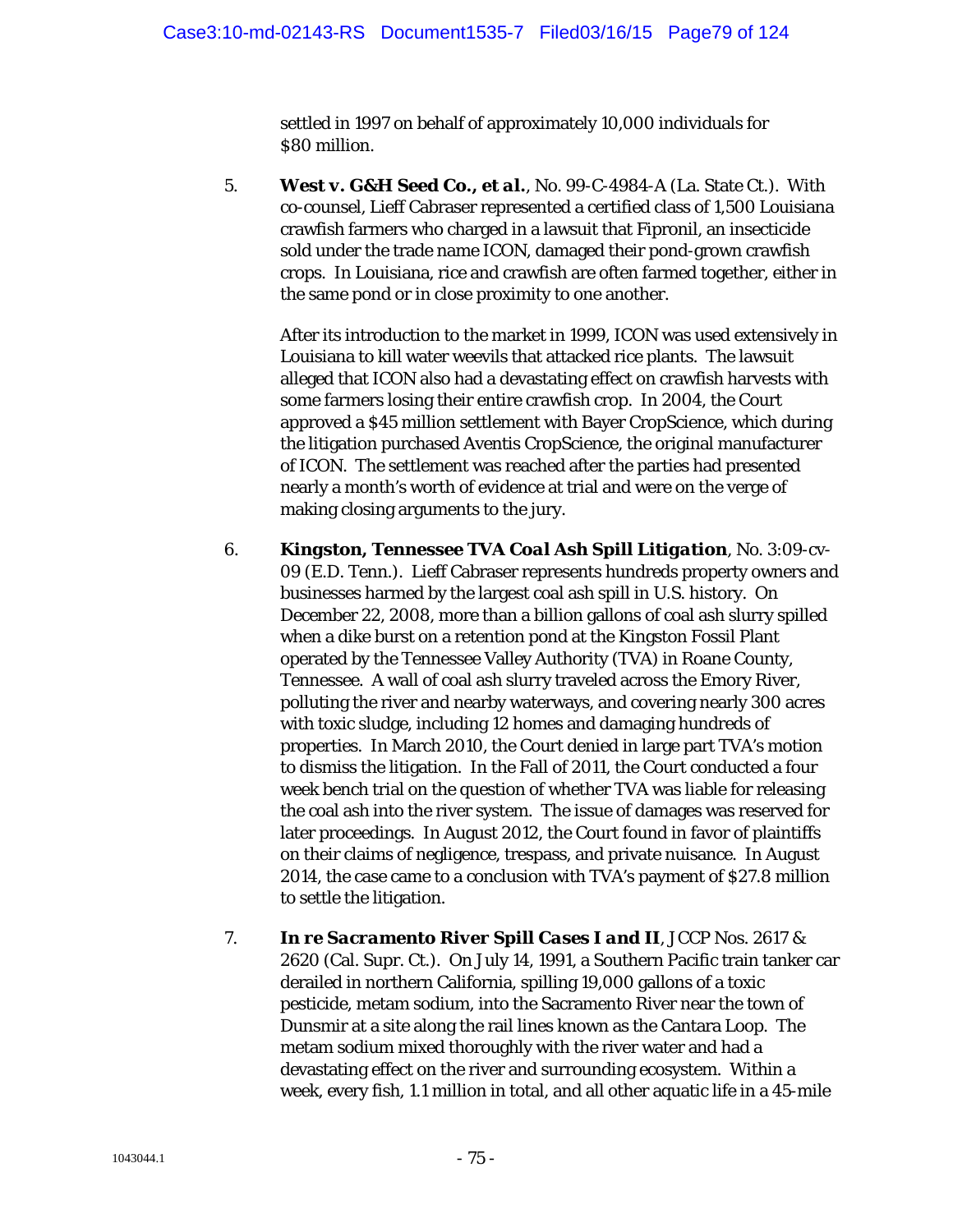stretch of the Sacramento River was killed. In addition, many residents living along the river became ill with symptoms that included headaches, shortness of breath, and vomiting. The spill considered the worst inland ecological disaster in California history.

Lieff Cabraser served as Court-appointed Plaintiffs' Liaison Counsel and Lead Class Counsel, and chaired the Plaintiffs' Litigation Committee in coordinated proceedings that included all of the lawsuits arising out of this toxic spill. Settlement proceeds of approximately \$16 million were distributed pursuant to Court approval of a plan of allocation to four certified plaintiff classes: personal injury, business loss, property damage/diminution, and evacuation.

- 8. *Kentucky Coal Sludge Litigation*, No. 00-CI-00245 (Cmmw. Ky.). On October 11, 2000, near Inez, Kentucky, a coal waste storage facility ruptured, spilling 1.25 million tons of coal sludge (a wet mixture produced by the treatment and cleaning of coal) into waterways in the region and contaminating hundreds of properties. This was one of the worst environmental disasters in the Southeastern United States. With cocounsel, Lieff Cabraser represented over 400 clients in property damage claims, including claims for diminution in the value of their homes and properties. In April 2003, the parties reached a confidential settlement agreement on favorable terms to the plaintiffs.
- 9. *Toms River Childhood Cancer Incidents*, No. L-10445-01 MT (Sup. Ct. NJ). With co-counsel, Lieff Cabraser represented 69 families in Toms River, New Jersey, each with a child having cancer, that claimed the cancers were caused by environmental contamination in the Toms River area. Commencing in 1998, the parties—the 69 families, Ciba Specialty Chemicals, Union Carbide and United Water Resources, Inc., a water distributor in the area—participated in an unique alternative dispute resolution process, which lead to a fair and efficient consideration of the factual and scientific issues in the matter. In December 2001, under the supervision of a mediator, a confidential settlement favorable to the families was reached.

# **VIII. False Claims Act**

## **A. Current Cases**

Lieff Cabraser represents whistleblowers in a wide range of False Claims Act cases, including medicare kickback and healthcare fraud, defense contractor fraud, and securities and financial fraud. We have more than a dozen whistleblower cases currently under seal and investigation in federal and state jurisdictions across the U.S. For that reason, we do not list all of our current False Claims Act and qui tam cases in our resume.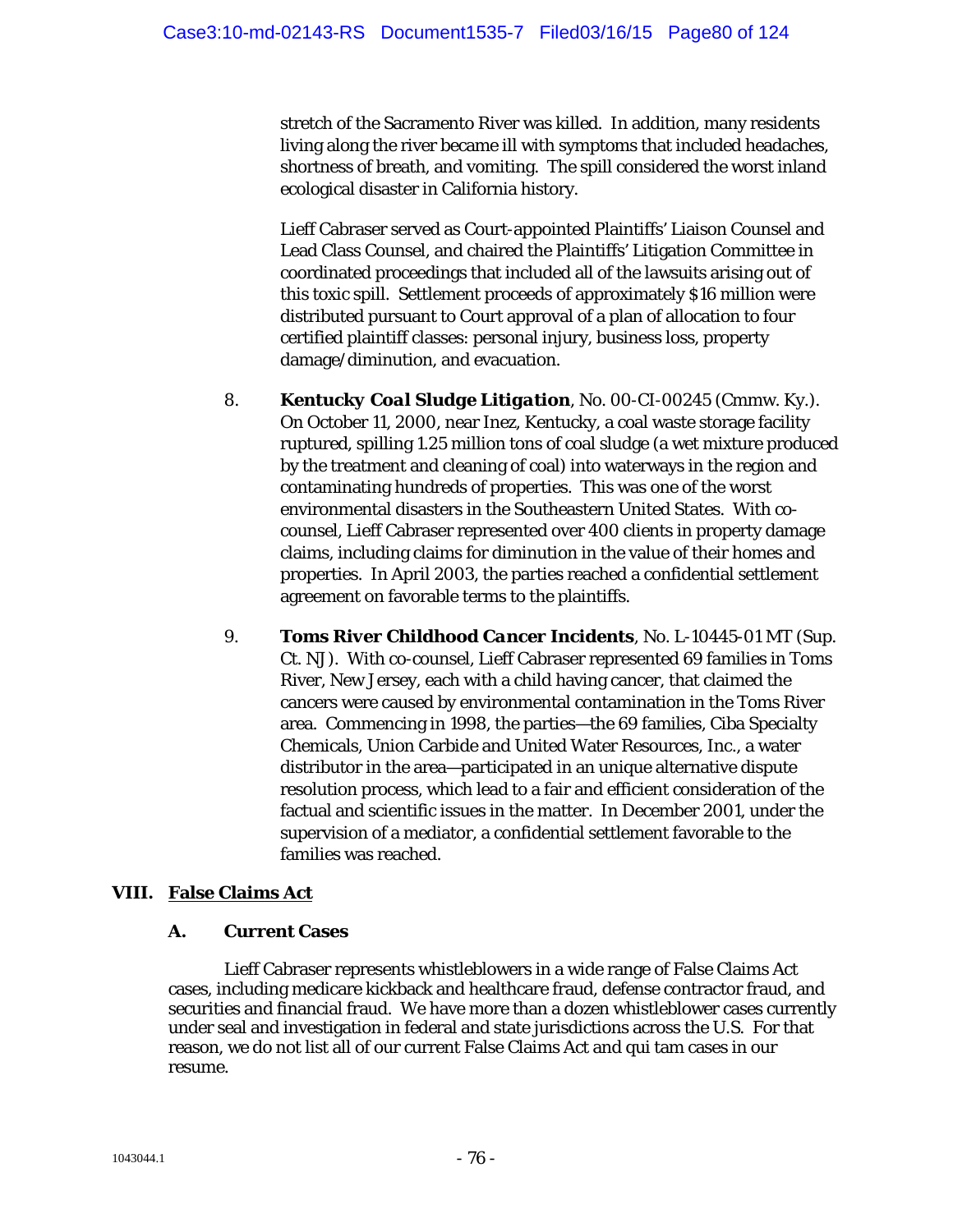- 1. *State of California ex rel. Associates Against FX Insider State Street Corp.*, No. 34-2008-00008457 (Sacramento Supr. Ct., Cal.) ("*State Street I*"). Lieff Cabraser serves as co-counsel for the whistleblowers in this action against State Street Corporation which serves as the contractual custodian for over 40% of public pension funds in the United States. As the contractual custodian, State Street is responsible for undertaking the foreign currency exchange (FX) transactions necessary to facilitate a customer's purchases or sales of foreign securities. The complaint charges that State Street violated the California False Claims Act by systematically manipulating the timing of its execution and reporting of FX trades in order to enrich itself, at the expense of California custodial public pension fund clients, including the California Public Employees' Retirement System and the California State Teachers' Retirement System. The case is in the discovery stage after the Trial Court denied State Street's demurrer.
- 2. *United States ex rel. Matthew Cestra v. Cephalon*, No. 14-01842 (E.D. Pa.); *United States ex rel. Bruce Boise et al. v. Cephalon*, No. 08-287 (E.D. Pa.) Lieff Cabraser, with co-counsel, represents four whistleblowers bringing claims on behalf of the U.S. Government and various states under the federal and state False Claims Acts against Cephalon, Inc., a pharmaceutical company. The complaints allege that Cephalon has engaged in unlawful off-label marketing of certain of its drugs, largely through misrepresentations, kickbacks, and other unlawful or fraudulent means, causing the submission of hundreds of thousands of false claims for reimbursement to federal and state health care programs. The Boise case involves Provigil and its successor drug Nuvigil, limitedindication wakefulness drugs that are unsafe and/or not efficacious for the wide array of off-label psychiatric and neurological conditions for which Cephalon has marketed them, according to the allegations. The Cestra case involves an expensive oncological drug called Treanda, which is approved only for second-line treatment of indolent non-Hodgkin's Lymphoma despite what the relators allege to be the company's off-label marketing of the drug for first-line treatment. Various motions are pending.
- 3. *State of California ex rel. Sherwin v. Office Depot*, Case No. BC410135 (Cal. Supr. Ct.). With co-counsel, Lieff Cabraser represents a whistleblower and the City of Los Angeles, County of Santa Clara, Stockton Unified School District, and 16 additional California cities, counties, and school district in an action under the California False Claims Act ("CFCA"), Gov't Code § 12650 *et seq.*, which authorizes private persons with knowledge of fraud, known as *qui tam* plaintiffs or "relators," to sue on behalf of government victims. The *qui tam* plaintiff who brought the action was a former Office Depot account manager. The California cities, counties, and school districts intervened in this action to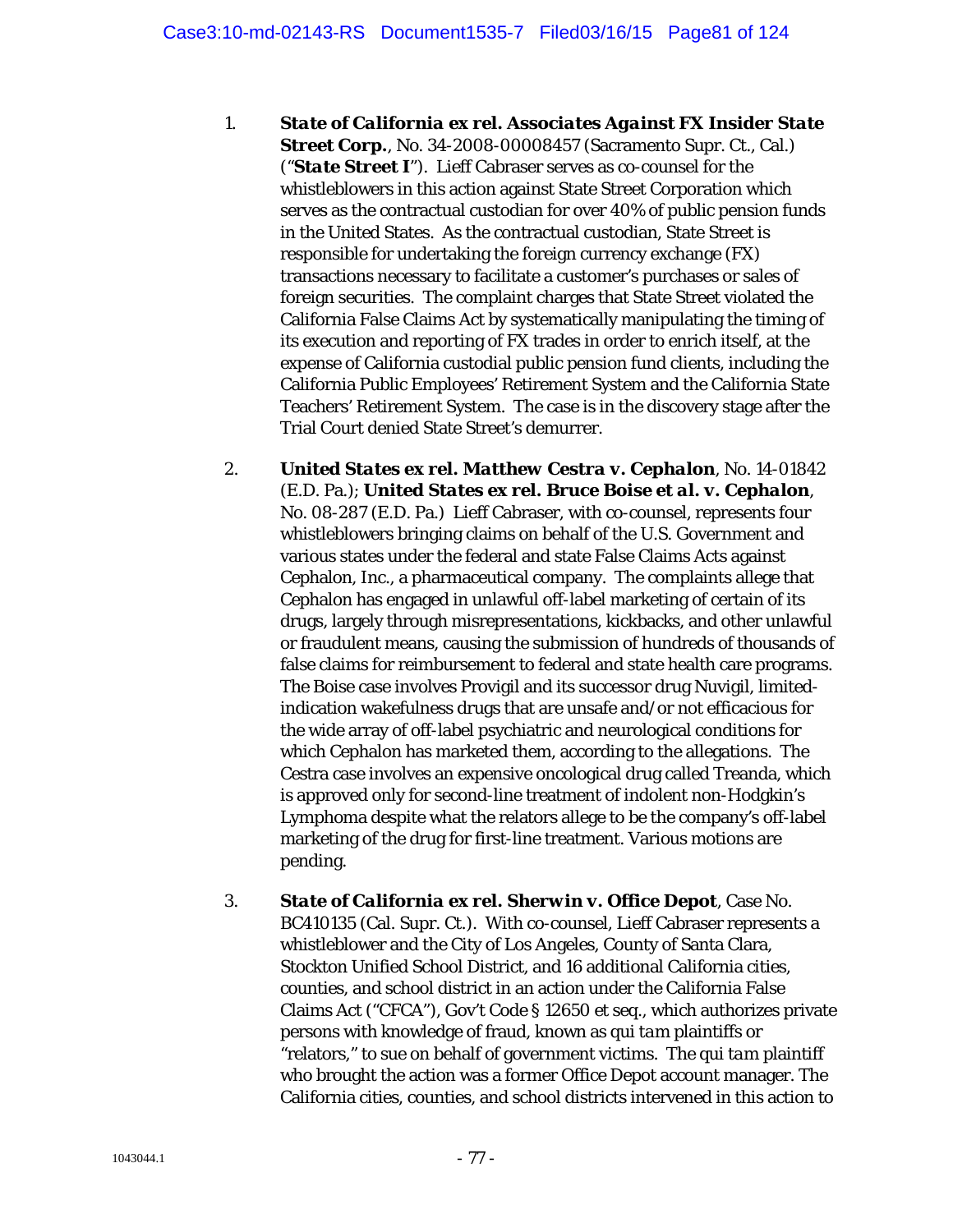assert their claims (including common-law fraud and breach of contract) against Office Depot directly. The governmental entities purchased office supplies from Office Depot pursuant to a nationwide supply contract known as the U.S. Communities contract.

Plaintiffs allege that under the contract, Office Depot promised that the pricing for office supplies would be Office Depot's best governmental pricing nationwide. Plaintiffs further allege that Office Depot promised that if it offered lower pricing to a government customer outside the U.S. Communities contract, Office Depot would extend that lower pricing to its U.S. Communities contract customers. The complaint charges that Office Depot knowingly overcharged plaintiffs on their purchases under the U.S. Communities contract. The complaint specifically alleges that Office Depot repeatedly provided better pricing to non-U.S. Communities contract governmental entities, and failed to extend the lower pricing to plaintiffs.

### **B. Successes**

1. *United States ex rel. Mary Hendow and Julie Albertson v. University of Phoenix*, No. 2:03-cv-00457-GEB-DAD (E.D. Cal.). Lieff Cabraser obtained a record whistleblower settlement against the University of Phoenix that charged the university had violated the incentive compensation ban of the Higher Education Act (HEA) by providing improper incentive pay to its recruiters. The HEA prohibits colleges and universities whose students receive federal financial aid from paying their recruiters based on the number of students enrolled, which creates a risk of encouraging recruitment of unqualified students who, Congress has determined, are more likely to default on their loans. High student loan default rates not only result in wasted federal funds, but the students who receive these loans and default are burdened for years with tremendous debt without the benefit of a college degree.

The complaint alleged that the University of Phoenix defrauded the U.S. Department of Education by obtaining federal student loan and Pell Grant monies from the federal government based on false statements of compliance with HEA. In December 2009, the parties announced a \$78.5 million settlement. The settlement constitutes the second-largest settlement ever in a False Claims Act case in which the federal government declined to intervene in the action and largest settlement ever involving the Department of Education. The University of Phoenix case led to the Obama Administration passing new regulations that took away the so-called "safe harbor" provisions that for-profit universities relied on to justify their alleged recruitment misconduct. For his outstanding work as Lead Counsel and the significance of the case,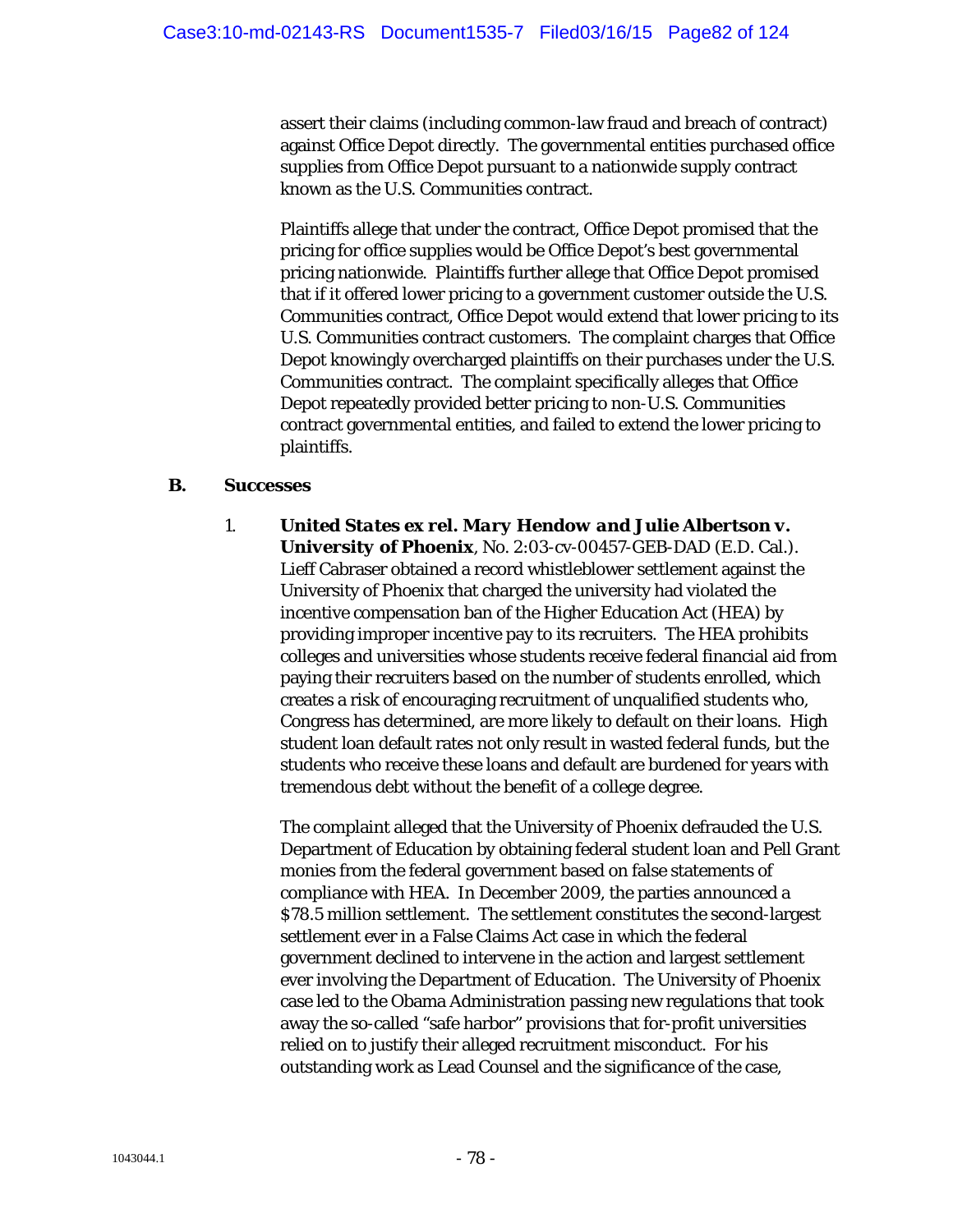*California Lawyer* magazine recognized Lieff Cabraser attorney Robert J. Nelson with a California Lawyer of the Year (CLAY) Award.

2. *State of California ex rel. Rockville Recovery Associates v. Multiplan*, No. 34-2010-00079432 (Sacramento Supr. Ct., Cal.). In a case that received widespread media coverage, Lieff Cabraser represented whistleblower Rockville Recovery Associates in a qui tam suit for civil penalties under the California Insurance Frauds Prevention Act ("IFPA"), Cal. Insurance Code § 1871.7, against Sutter Health, one of California's largest healthcare providers, and obtained the largest penalty ever imposed under the statute. The IFP A is designed to prevent fraud against insurers and, by extension, their policyholders, by imposing civil penalties payable to the State for false claims submitted to private insurers.

The complaint alleged that the 26 Sutter hospitals throughout California submitted false, fraudulent, or misleading charges for anesthesia services (separate from the anesthesiologist's fees) during operating room procedures that were already covered in the operating room bill.

After Lieff Cabraser defeated Sutter Health's demurrer and motion to compel arbitration, California Insurance Commissioner Dave Jones intervened in the litigation in May 2011. Lieff Cabraser attorneys continued to serve as lead counsel, and litigated the case for over two more years. In all, plaintiffs defeated no less than 10 dispositive motions, as well as three writ petitions to the Court of Appeals. Because the IFPA was a largely untested statute, just about every aspect of the statute had to be litigated. One important ruling, critical to future litigants, was that the IFPA requires a trial by jury.

The parties reached a \$46 million settlement that was announced in November 2013, shortly before trial was scheduled to commence. This is the largest award ever under the IFPA, and per the statute, will fund additional anti-fraud efforts by the State.

In addition, Sutter Health agreed to a comprehensive series of billing and transparency reforms, which California Insurance Commissioner Dave Jones called "a groundbreaking step in opening up hospital billing to public scrutiny." On the date the settlement was announced, the California Hospital Association recognized its significance by issuing a press release stating that the settlement "compels industry-wide review of anesthesia billing." Defendant Multiplan, Inc., a large leased network Preferred Provider Organization, separately paid a \$925,000 civil penalty for its role in enabling Sutter's alleged false billing scheme.

## 3. *United States ex rel. Dye v. ATK Launch Systems*,

No. 1:06CV39TS (D. Utah). Lieff Cabraser served as co-counsel for a whistleblower who alleged that ATK Launch Systems knowingly sold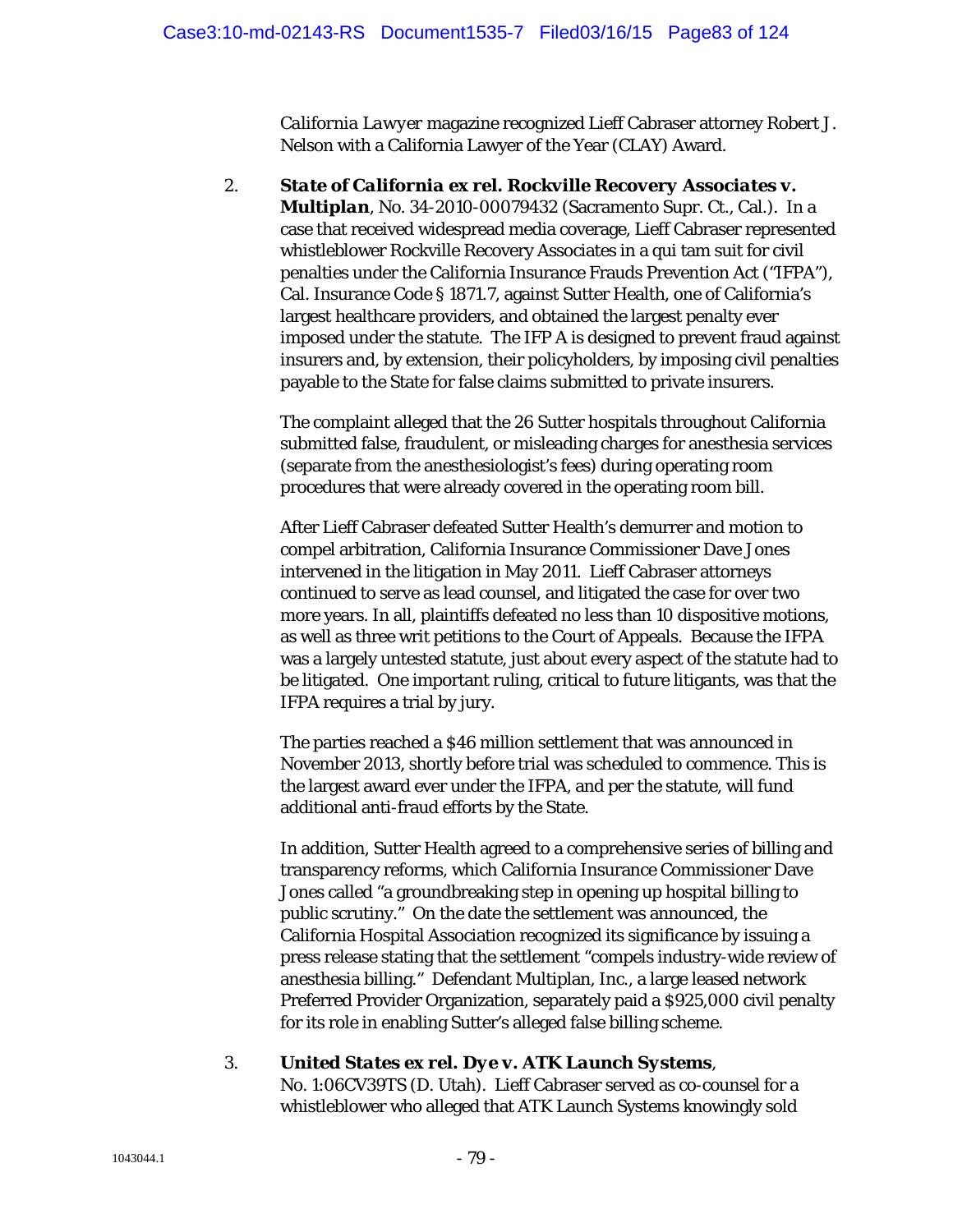defective and potentially dangerous illumination flares to the United States military in violation of the federal False Claims Act. The specialized flares were used in nighttime combat, covert missions, and search and rescue operations. A key design specification set by the Defense Department was that these highly flammable and dangerous items ignite only under certain conditions. The complaint alleged that the ATK flares at issue could ignite when dropped from a height of less than 10 feet – and, according to ATK's own analysis, from as little as 11.6 inches – notwithstanding contractual specifications that they be capable of withstanding such a drop. In April 2012, the parties reached a settlement valued at \$37 million.

4. *United States ex rel. Mauro Vosilla and Steven Rossow v. Avaya, Inc.*, Case No. Case No. CV04-8763 PA JTLx (C.D. Cal.). Lieff Cabraser represented whistleblower in litigation alleging that defendants Avaya, Lucent Technologies, and AT&T violated the Federal Civil False Claims Act, 31 U.S.C. §§ 3729 et seq., as amended, and the False Claims Acts of California and several other states. The complaint alleged that defendants charged governmental agencies for the lease, rental, and postwarranty maintenance of telephone communications systems and services that the governmental agencies no longer possessed and/or were no longer maintained by defendants. In November 2010, the parties entered into a \$21.75 million settlement of the litigation.

# **IX. International and Human Rights Litigation**

### **A. Successes**

1. *Holocaust Cases*. Lieff Cabraser was one of the leading firms that prosecuted claims by Holocaust survivors and the heirs of Holocaust survivors and victims against banks and private manufacturers and other corporations who enslaved and/or looted the assets of Jews and other minority groups persecuted by the Nazi Regime during the Second World War era. We serve as Settlement Class Counsel in the case against the Swiss banks that the Court approved a U.S. \$1.25 billion settlement in July 2000. Lieff Cabraser donated its attorneys' fees in the Swiss Banks case, in the amount of \$1.5 million, to endow a Human Rights clinical chair at Columbia University Law School. We were also active in slave labor and property litigation against German and Austrian defendants, and Nazi-era banking litigation against French banks. In connection therewith, Lieff Cabraser participated in multi-national negotiations that led to Executive Agreements establishing an additional approximately U.S. \$5 billion in funds for survivors and victims of Nazi persecution. Our website provides links to the websites of settlement and claims administrators in these cases.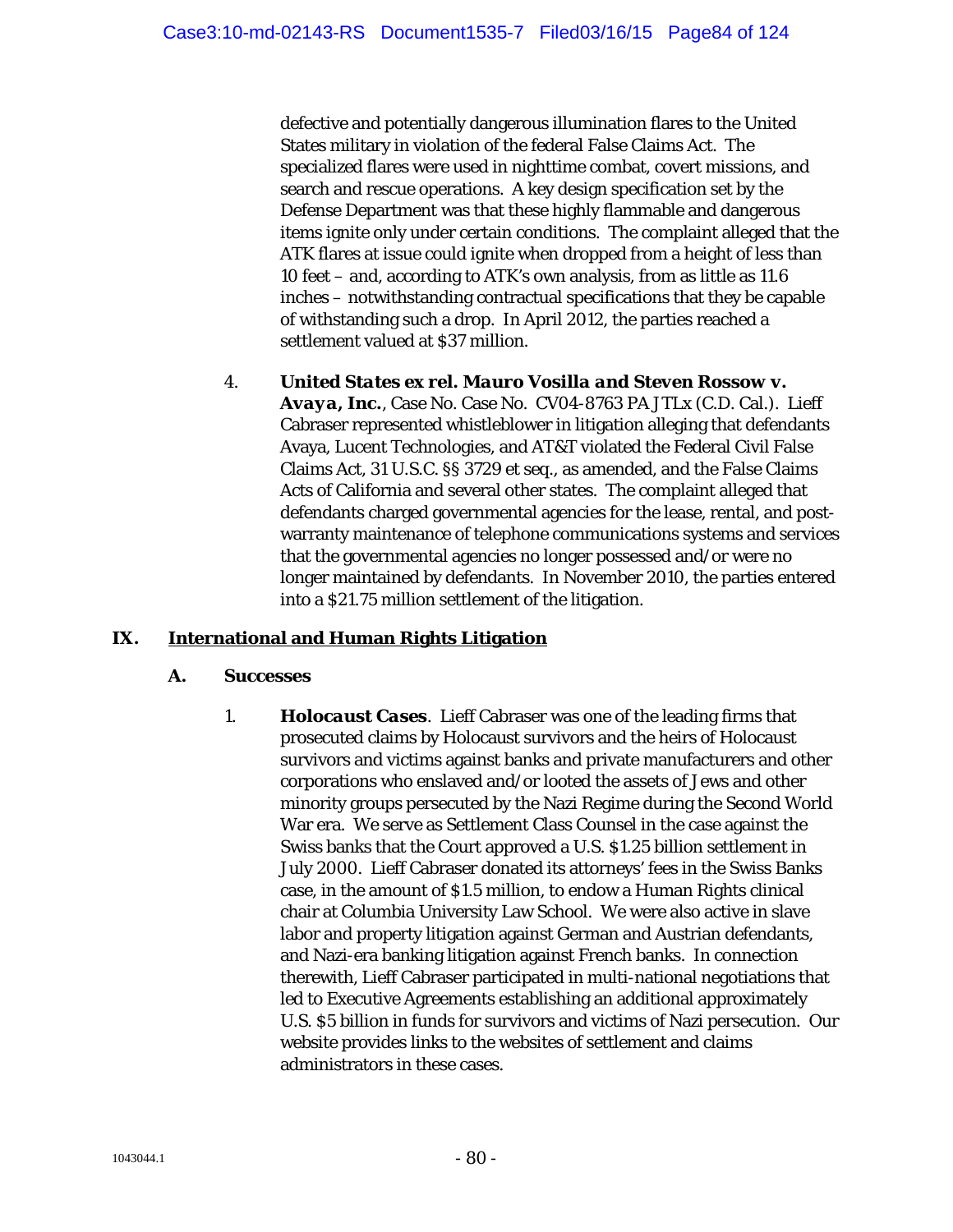Commenting on the work of Lieff Cabraser and co-counsel in the litigation against private German corporations, entitled *In re Holocaust Era German Industry, Bank & Insurance Litigation* (MDL No. 1337), U.S. District Court Judge William G. Bassler stated on November 13, 2002:

Up until this litigation, as far as I can tell, perhaps with some minor exceptions, the claims of slave and forced labor fell on deaf ears. You can say what you want to say about class actions and about attorneys, but the fact of the matter is, there was no attention to this very, very large group of people by Germany, or by German industry until these cases were filed. . . . What has been accomplished here with the efforts of the plaintiffs' attorneys and defense counsel is quite incredible. . . . I want to thank counsel for the assistance in bringing us to where we are today. Cases don't get settled just by litigants. It can only be settled by competent, patient attorneys.

2. *Cruz v. U.S., Estados Unidos Mexicanos, Wells Fargo Bank, et al.*, No. 01-0892-CRB (N.D. Cal.). Working with co-counsel, Lieff Cabraser succeeded in correcting an injustice that dated back 60 years. The case was brought on behalf of Mexican workers and laborers, known as Braceros ("strong arms"), who came from Mexico to the United States pursuant to bilateral agreements from 1942 through 1946 to aid American farms and industries hurt by employee shortages during World War II in the agricultural, railroad, and other industries. As part of the Braceros program, employers held back 10% of the workers' wages, which were to be transferred via United States and Mexican banks to savings accounts for each Bracero. The Braceros were never reimbursed for the portion of their wages placed in the forced savings accounts.

Despite significant obstacles including the aging and passing away of many Braceros, statutes of limitation hurdles, and strong defenses to claims under contract and international law, plaintiffs prevailed in a settlement in February 2009. Under the settlement, the Mexican government provided a payment to Braceros, or their surviving spouses or children, in the amount of approximately \$3,500 (USD). In approving the settlement on February 23, 2009, U.S. District Court Judge Charles Breyer stated:

I've never seen such litigation in eleven years on the bench that was more difficult than this one. It was enormously challenging. . . . It had all sorts of issues . . . that complicated it: foreign law, constitutional law, contract law, [and] statute of limitations. . . . Notwithstanding all of these issues that kept surfacing . . . over the years, the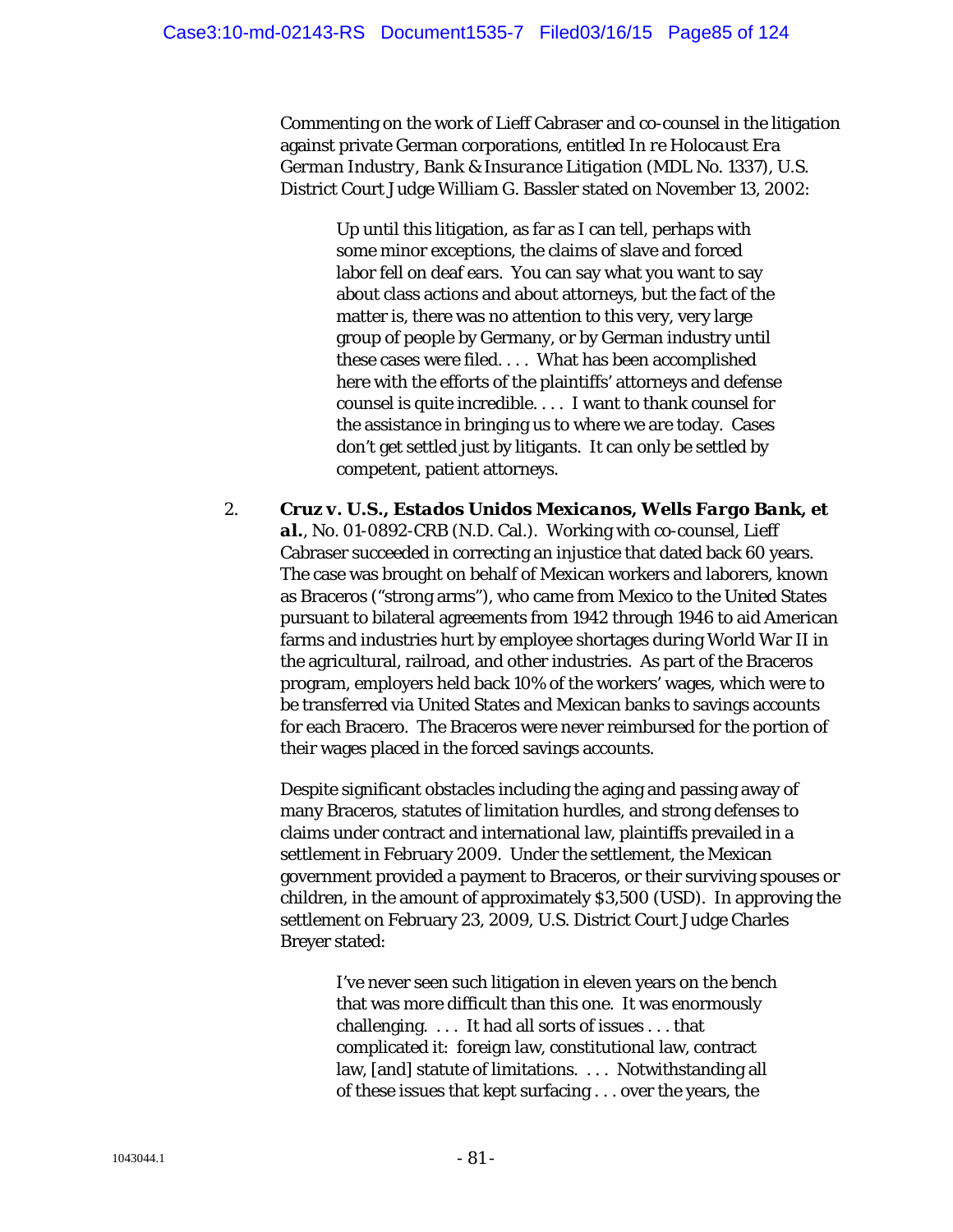plaintiffs persisted. I actually expected, to tell you the truth, at some point that the plaintiffs would just give up because it was so hard, but they never did. They never did. And, in fact, they achieved a settlement of the case, which I find remarkable under all of these circumstances.

#### *FIRM BIOGRAPHY:*

#### **PARTNERS**

*ELIZABETH J. CABRASER*, Admitted to practice in California, 1978; U.S. Supreme Court, 1996; U.S. Tax Court, 1979; California Supreme Court, 1978; U.S. District Court, Northern District of California, 1978; U.S. District Court, Eastern District of California, 1979; U.S. District Court, Central District of California and Southern District of California, 1992; U.S. District Court, Eastern District of Michigan, 2005; U.S. Court of Appeals, First Circuit, 2011; U.S. Court of Appeals, Second Circuit, 2009; U.S. Court of Appeals, Third Circuit, 1994; U.S. Court of Appeals, Fifth Circuit, 1992; U.S. Court of Appeals, Sixth Circuit, 1992; U.S. Court of Appeals, Seventh Circuit, 2001; U.S. Court of Appeals, Ninth Circuit, 1979; U.S. Court of Appeals, Tenth Circuit, 1992; U.S. Court of Appeals, Eleventh Circuit, 1992; U.S. District Court, District of Hawaii, 1986; Fourth Circuit Court of Appeals, 2013. *Education*: Boalt Hall School of Law, University of California (J.D., 1978); University of California at Berkeley (A.B., 1975). *Awards and Honors*: "Lawyer of the Year," *Best Lawyers*, recognized in the category of Product Liability Litigation - Plaintiffs for San Francisco, 2014; Legal 500 recommended lawyer, *LegalEase*, 2013; AV Preeminent Peer Review Rated, Martindale-Hubbell; "Outstanding Achievement Award," Chambers USA, 2012; "California Litigation Star," *Benchmark Plaintiff*, 2012-2014; *The Best Lawyers in America*, based on peer and blue ribbon panel review, selected for list of "*San Francisco's Best Lawyers*," 2005-2014; "Lawdragon 500 Leading Lawyers in America," *Lawdragon*, 2005-2011; "Margaret Brent Women Lawyers of Achievement Award," American Bar Association Commission on Women in the Profession, 2010; "Top 100 Attorneys in California," *Daily Journal*, 2002-2007, 2010-2012; "Top California Women Litigators," *Daily Journal*, 2007, 2010, 2012-2014; "Top 10 Northern California Super Lawyer," *Super Lawyers*, 2011-2013; "Northern California Super Lawyer," *Super Lawyers*, 2004-2013; "Top 100 Northern California Super Lawyers," *Super Lawyers*, 2005-2013; "Top 50 Female Northern California Super Lawyers," *Super Lawyers*, 2005-2013; "Edward Pollock Award," Consumer Attorneys of California, 2008; "Lawdragon 500 Leading Plaintiffs' Lawyers," *Lawdragon*, Winter 2007; "50 Most Influential Women Lawyers in America," *The National Law Journal*, 1998 & 2007; "Award For Public Interest Excellence," University of San Francisco School of Law Public Interest Law Foundation, 2007; "Top 75 Women Litigators," *Daily Journal*, 2005-2006; "Lawdragon 500 Leading Litigators in America," *Lawdragon*, 2006; "Distinguished Leadership Award," Legal Community Against Violence, 2006; "Women of Achievement Award," Legal Momentum (formerly the NOW Legal Defense & Education Fund), 2006; "100 Most Influential Lawyers in America," *The National Law Journal*, 1997, 2000, 2006, & 2013; "Top 30 Securities Litigator," *Daily Journal*, 2005; "Top 50 Women Litigators," *Daily Journal*, 2004; "Citation Award," University of California, Berkeley Boalt Hall, 2003; "Distinguished Jurisprudence Award," Anti-Defamation League, 2002; "Top 30 Women Litigators," *California Daily Journal*, 2002; "Top Ten Women Litigators," *The National Law Journal*, 2001; "Matthew O. Tobriner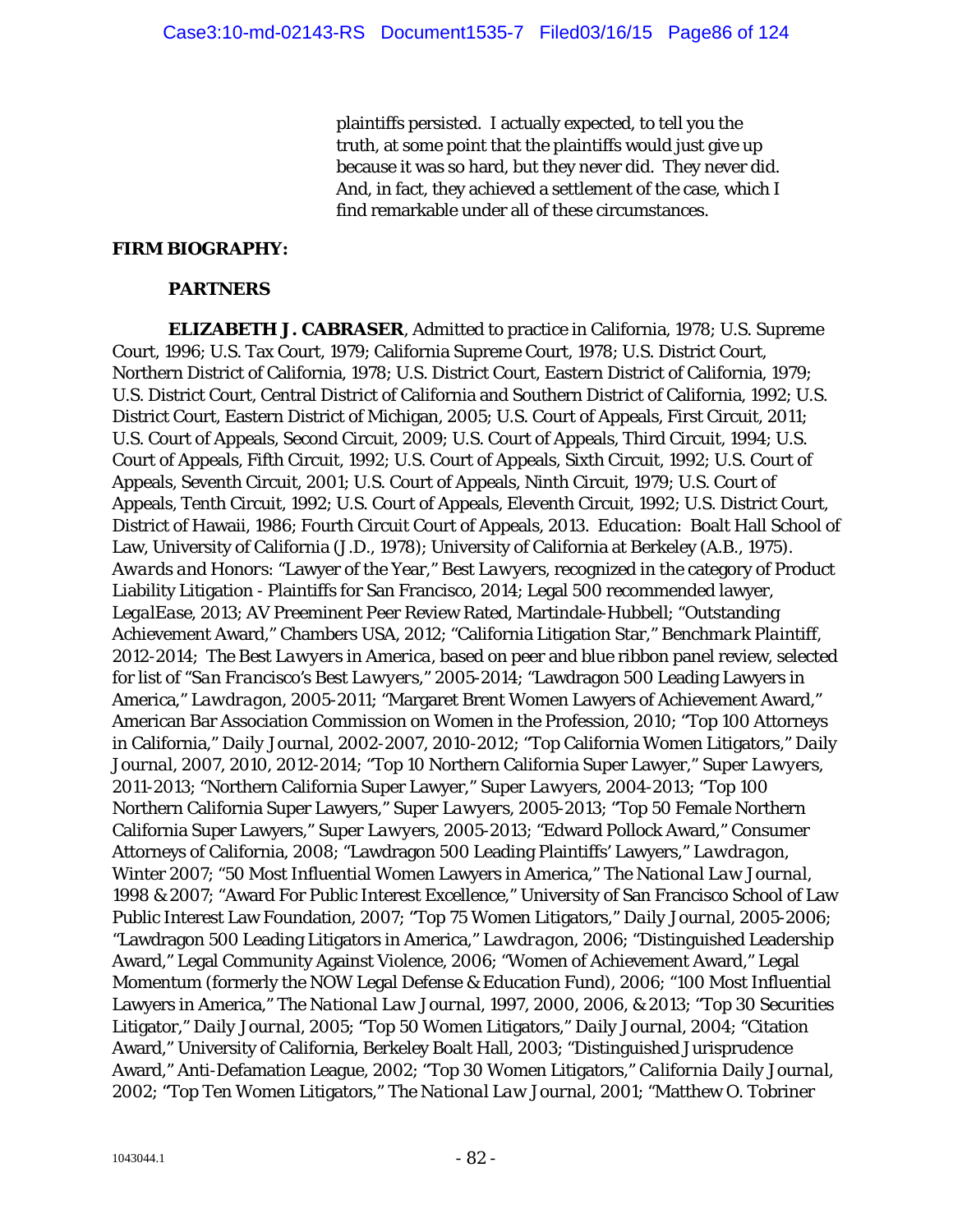Public Service Award," Legal Aid Society, 2000; "California Law Business Top 100 Lawyers," *California Daily Journal*, 1998-2000; "California Lawyer of the Year (CLAY)," *California Lawyer*, 1998; "Presidential Award of Merit," Consumer Attorneys of California, 1998; "Public Justice Achievement Award," Public Justice, 1997. *Publications & Presentations*: Editor-in-Chief, *California Class Actions Practice and Procedure*, LexisNexis (updated annually); "Punitive Damages," Proving and Defending Damage Claims, Chapter 8, Aspen Publishers (updated annually); "Symposium: Enforcing the Social Contract through Representative Litigation," 33 Connecticut Law Review 1239 (Summer 2011); "Apportioning Due Process: Preserving The Right to Affordable Justice," 87 Denver U. L.Rev. 437 (2010); "Due Process Pre-Empted: Stealth Preemption As a Consequence of Agency Capture" (2010); "When Worlds Collide: The Supreme Court Confronts Federal Agencies with Federalism in *Wyeth v. Levine*," 84 Tulane L. Rev. 1275 (2010); "Just Choose: The Jurisprudential Necessity to Select a Single Governing Law for Mass Claims Arising from Nationally Marketed Consumer Goods and Services," *Roger Williams University Law Review* (Winter 2009); "California Class Action Classics," Consumer Attorneys of California (January/February Forum 2009); Executive Editor, ABA Section of Litigation, *Survey of State Class Action Law*, 2008-2010; Coordinating Editor, ABA Section of Litigation, Survey of State Class Action Law, 2006-2007; "The Manageable Nationwide Class: A Choice-of-Law Legacy of Phillips Petroleum Co. v. Shutts," *University of Missouri- Kansas City Law Review*, Volume 74, Number 3, Spring 2006; Co-Author with Fabrice N. Vincent, "Class Actions Fairness Act of 2005," *California Litigation*, Vol. 18, No. 3 (2005); Co-Author with Joy A. Kruse, Bruce Leppla, "Selective Waiver: Recent Developments in the Ninth Circuit and California," (pts. 1 & 2), *Securities Litigation Report* (West Legalworks May & June 2005); Editor-in-Chief, *California Class Actions Practice and Procedures* (2003); "A Plaintiffs' Perspective On The Effect of State Farm v. Campbell On Punitive Damages in Mass Torts" (May 2003); Co-Author, "Decisions Interpreting California's Rules of Class Action Procedure," *Survey of State Class Action Law*, updated and re-published in *5 Newberg on Class Actions* (ABA 2001-2004); Co-Author, "Mass But Not (Necessarily) Class: Emerging Aggregation Alternatives Under the Federal Rules," *ABA 8th Annual National Institute on Class Actions*, New York (Oct. 15, 2004), New Orleans (Oct. 29, 2004); Co-Author, "2004 ABA Toxicology Monograph-California State Law," (January 2004); "Mass Tort Class Actions," ATLA's Litigating Tort Cases, Vol. 1, Chapter 9 (June 2003); "Human Rights Violations as Mass Torts: Compensation as a Proxy for Justice in the United States Civil Litigation System"; Co-Author with Fabrice N. Vincent, "Ethics and Admissibility: Failure to Disclose Conflicts of Interest in and/or Funding of Scientific Studies and/or Data May Warrant Evidentiary Exclusions," *Mealey's December Emerging Drugs Reporter* (December 2002); Co-Author with Fabrice N. Vincent, "The Shareholder Strikes Back: Varied Approaches to Civil Litigation Claims Are Available to Help Make Shareholders Whole," *Mealey's Emerging Securities Litigation Reporter* (September 2002); Coordinating Editor and Co-Author of California section of the *ABA State Class Action Survey* (2001-2002); "Unfinished Business: Reaching the Due Process Limits of Punitive Damages in Tobacco Litigation Through Unitary Classwide Adjudication," *36 Wake Forest Law Review 979* (Winter 2001); "Symposium: Enforcing the Social Contract through Representative Litigation," *33 Connecticut Law Review 1239* (Summer 2001); "Equity for the Victims, Equity for the Transgressor: The Classwide Treatment of Punitive Damages Claims," *74 Tulane Law Review 2005* (June 2000); "Class Action Trends and Developments After Amchem and Ortiz," in *Civil Practice and Litigation Techniques in Federal and State Courts* (ALI-ABA Course of Study 1999); Contributor/Editor, *Moore's Federal Practice* (1999);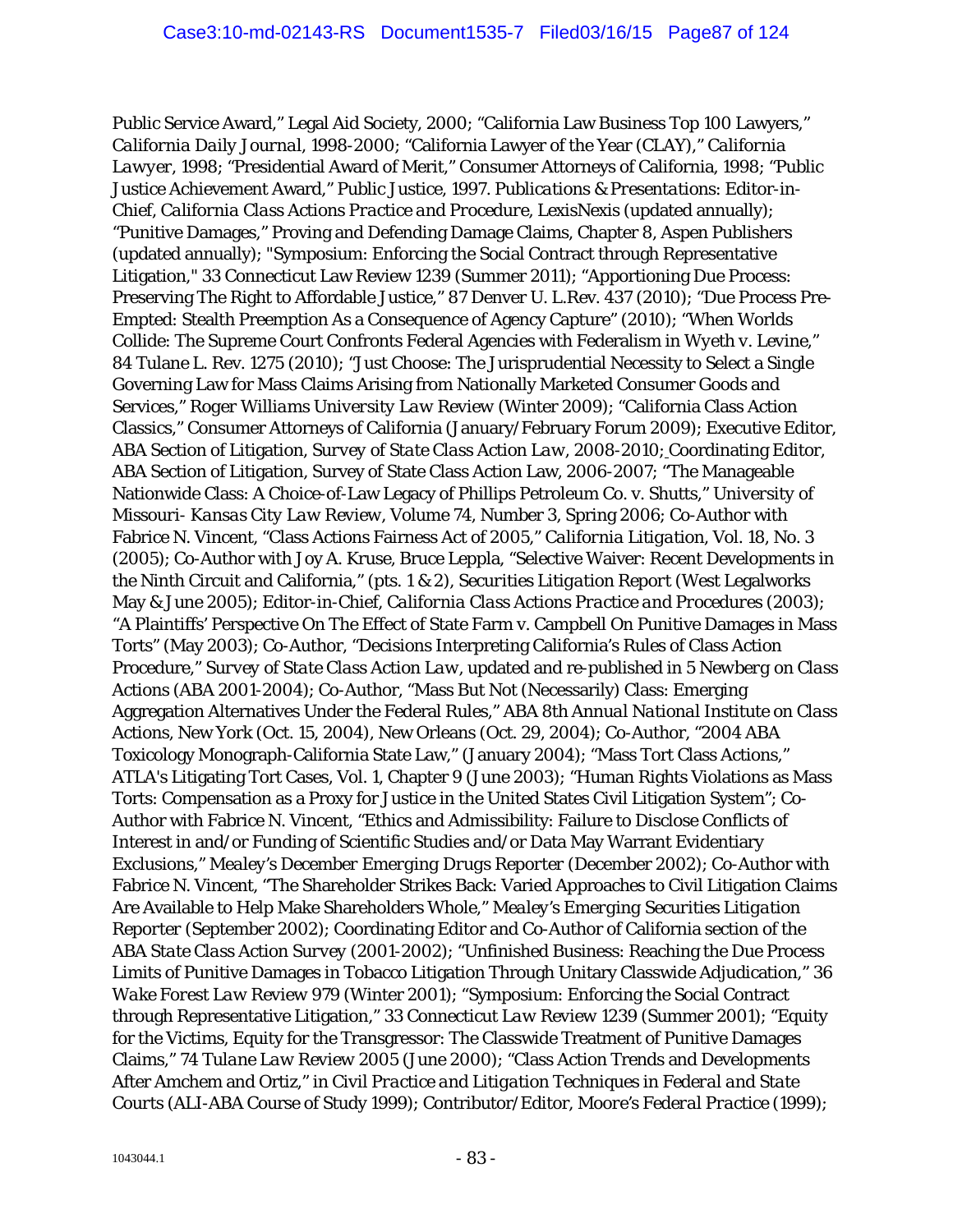Co-Author, "Preliminary Issues Regarding Forum Selection, Jurisdiction, and Choice of Law in Class Actions," (December 1999); "Life After Amchem: The Class Struggle Continues," *31 Loyola Law Review 373* (1998); "Recent Developments in Nationwide Products Liability Litigation: The Phenomenon of Non-Injury Products Cases, the Impact of Amchem and the Trend Toward State Court Adjudication," *Products Liability* (ABA February 1998); Contributor/Editor, *California Causes of Action* (1998); "Beyond Bifurcation: Multi-Phase Structure in Mass Tort Class Actions," *Class Actions & Derivative Suits* (Spring 1997); "The Road Not Taken: Thoughts on the Fifth Circuit's Decertification of the Castano Class," *SB24 ALI-ABA 433* (1996); "Getting the Word Out: Pre-Certification Notice to Class Members Under Rule 23(d)(2)," *Class Actions & Derivative Suits Newsletter* (October 1995); "Mass Tort Class Action Settlements*," 24 CTLA Forum 11* (January-February 1994); "Do You Know the Way from San Jose? The Evolution of Environmental and Toxic Nuisance Class Actions," *Class Actions & Derivative Suits* (Spring 1994); "An Oracle of Change? Realizing the Potential of Emerging Fee Award Methodologies for Enhancing The Role and Control of Investors in Derivative and Class Action Suits," *Principles of Corporate Governance* (ALI October 1994); "How To Streamline Complex Litigation: Tailor a Case Management Order to Your Controversy," *21 The Brief 12* (ABA/TIPS Summer 1992); "The Applicability of the Fraud-On-The-Market Theory to Undeveloped Markets: When Fraud Creates the Market," *12 Class Action Reports 402* (1989); "Mandatory Certification of Settlement Classes," *10 Class Action Reports 151* (1987). *Member*: American Academy of Arts and Sciences (Fellow); American Association for Justice (Fight for Justice Campaign; Women Trial Lawyers Caucus; California State Liaison); American Bar Association [Committee on Mass Torts, Past Co-Chair; Committee on Class Actions and Derivative Suits; Tort and Insurance Practice Section (TIPS); Rules & Procedures Committee, Past Vice-Chair; Civil Procedure & Evidence News Letter, Contributor; Business Law Section]; American Law Institute (Council; International Jurisdiction and Judgments and Aggregate Litigation Projects, Advisor); Association of Business Trial Lawyers; Bar Association of San Francisco (Past President, Securities Litigation Section; Board of Directors, 1997-1998; Judiciary Committee); Bar Association of the Fifth Federal Circuit; Bay Area Lawyers for Individual Freedom; California Constitution Revision Commission (1993-1996); California Women Lawyers; Consumer Attorneys of California; Federal Bar Association (Northern District of California Chapter); Federal Civil Rules Advisory Committee (Appointed by Supreme Court, 2011); National Center for State Courts Mass Tort Conference Planning Committee; Ninth Circuit Judicial Conference; Northern District of California Civil Justice Reform Act (Advisory Committee; Advisory Committee on Professional Conduct); Public Justice Foundation; Queen's Bench; State Bar of California.

*RICHARD M. HEIMANN*, Admitted to practice in Pennsylvania, 1972; District of Columbia, 1974; California, 1975; U.S. District Court, Northern District of California, 1975; U.S. Court of Appeals, Ninth Circuit, 1975; U.S. Supreme Court, 1980; U.S. Court of Appeals, Second Circuit, 1980; U.S. District Court, District of Hawaii, 1986; New York, 2000; District of Colorado. *Education*: Georgetown University (J.D., 1972); *Georgetown Law Journal*, 1971-72; University of Florida (B.S.B.A., with honors, 1969). *Prior Employment*: Mr. Heimann served as Deputy District Attorney and Acting Assistant District Attorney for Tulare County, California, 1974-75, and as an Assistant Public Defender in Philadelphia, Pennsylvania, 1972-74. As a private civil law attorney, Mr. Heimann has tried over 30 civil jury cases, including complex cases such as the successful *FPI/Agretech* and *Edsaco* securities class action trials. In April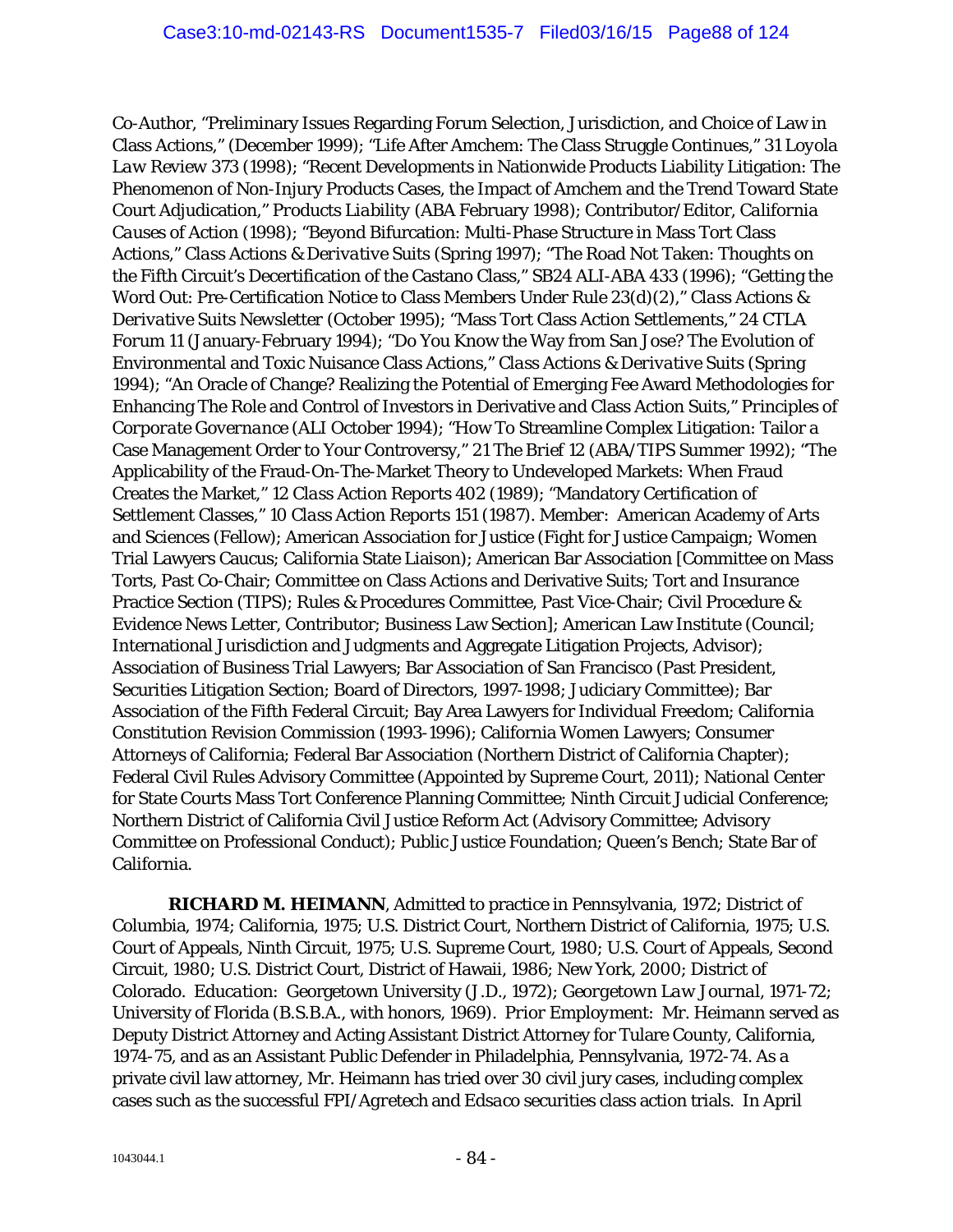2002 in the *Edsaco* case, a federal jury in San Francisco, California returned a \$170.7 million verdict against Edsaco Ltd., which included \$165 million in punitive damages. *Awards & Honors*: *Best Lawyers in America*, based on peer and blue ribbon panel review, selected for list of "*San Francisco's Best Lawyers*," 2007-2015; Legal 500 recommended lawyer, *LegalEase*, 2013; AV Preeminent Peer Review Rated, Martindale-Hubbell; "California Litigation Star," *Benchmark Plaintiff*, 2013-2014; ; "Top 100 Northern California Super Lawyers," *Super Lawyers,* 2013; "Consumer Attorney of the Year Finalist," Consumer Attorneys of California, 2011; California Lawyer of the Year (CLAY) Award, California Lawyer, 2011, 2013; "Lawdragon Finalist," Lawdragon, 2009-2011; "Top 100 Attorneys in California," Daily Journal, 2010-2011; "Top Attorneys In Securities Law," Super Lawyers Corporate Counsel Edition, 2010, 2012; "Northern California Super Lawyer," Super Lawyers, 2004-2013. *Publications & Presentations:* Securities Law Roundtable, *California Lawyer* (March 2013); Securities Law Roundtable, *California Lawyer* (September 2010); Securities Law Roundtable*, California Lawyer* (March 2009); Securities Law Roundtable, *California Lawyer* (April 2008); Securities Law Roundtable, *California Lawyer* (April 2007); Co-Author, "Preliminary Issues Regarding Forum Selection, Jurisdiction, and Choice of Law in Class Actions" (December 1999). *Member*: State Bar of California; Bar Association of San Francisco.

*WILLIAM BERNSTEIN*, Admitted to practice in California, 1975; U.S. Court of Appeals, Ninth Circuit, 1987; U.S. District Court, Northern District of California, 1975; New York and U.S. Supreme Court, 1985; U.S. District Court, Central and Eastern Districts of California, 1991; U.S. District Court, Southern District of California, 1992; U.S. Court of Appeals, Third Circuit, 2008. *Education*: University of San Francisco (J.D., 1975); *San Francisco Law Review*, 1974-75; University of Pennsylvania (B.A., general honors, 1972). *Community Service*: Adjunct Professor of Law, University of San Francisco, Settlement Law, 2006-present; Judge Pro Tem for San Francisco Superior Court, 2000-present; Marin Municipal Court, 1984; Discovery Referee for the Marin Superior Court, 1984-89; Arbitrator for the Superior Court of Marin, 1984-1990. *Awards & Honors*: AV Preeminent Peer Review Rated, Martindale-Hubbell; *Best Lawyers in America*, based on peer and blue ribbon panel review, selected for list of "*San Francisco's Best Lawyers*," 2013-2015; "California Litigation Star," *Benchmark Plaintiff* (ranked as one of California's leading litigators in antitrust law); "Consumer Attorney of the Year Finalist," Consumer Attorneys of California, 2014; "Lawdragon Finalist," *Lawdragon*, 2009-2011; "Northern California Super Lawyer," *Super Lawyers*, 2004-2014; "Top Attorneys In Antitrust Law," *Super Lawyers Corporate Counsel Edition*, 2010, 2012; Princeton Premier Registry, Business Leaders and Professionals, 2008-2009; "Top 100 Trial Lawyers in California," American Trial Lawyers Association, 2008; *Who's Who Legal*, 2007; Unsung Hero Award, Appleseed, 2006. *Publications & Presentations*: "The Rise and Fall of Enron's One-To-Many Trading Platform," American Bar Association Antitrust Law Section, Annual Spring Meeting (2005); Co-Author with Donald C. Arbitblit, "Effective Use of Class Action Procedures in California Toxic Tort Litigation," *Hastings West-Northwest Journal of Environmental and Toxic Torts Law and Policy*, No. 3 (Spring 1996). *Member*: Bar Association of San Francisco; Marin County Bar Association (Admin. of Justice Committee, 1988); State Bar of California.

**DONALD C. ARBITBLIT**, Admitted to practice in Vermont, 1979; California and U.S. District Court, Northern District of California, 1986. *Education*: Boalt Hall School of Law, University of California (J.D., 1979); Order of the Coif; Tufts University (B.S., *magna cum*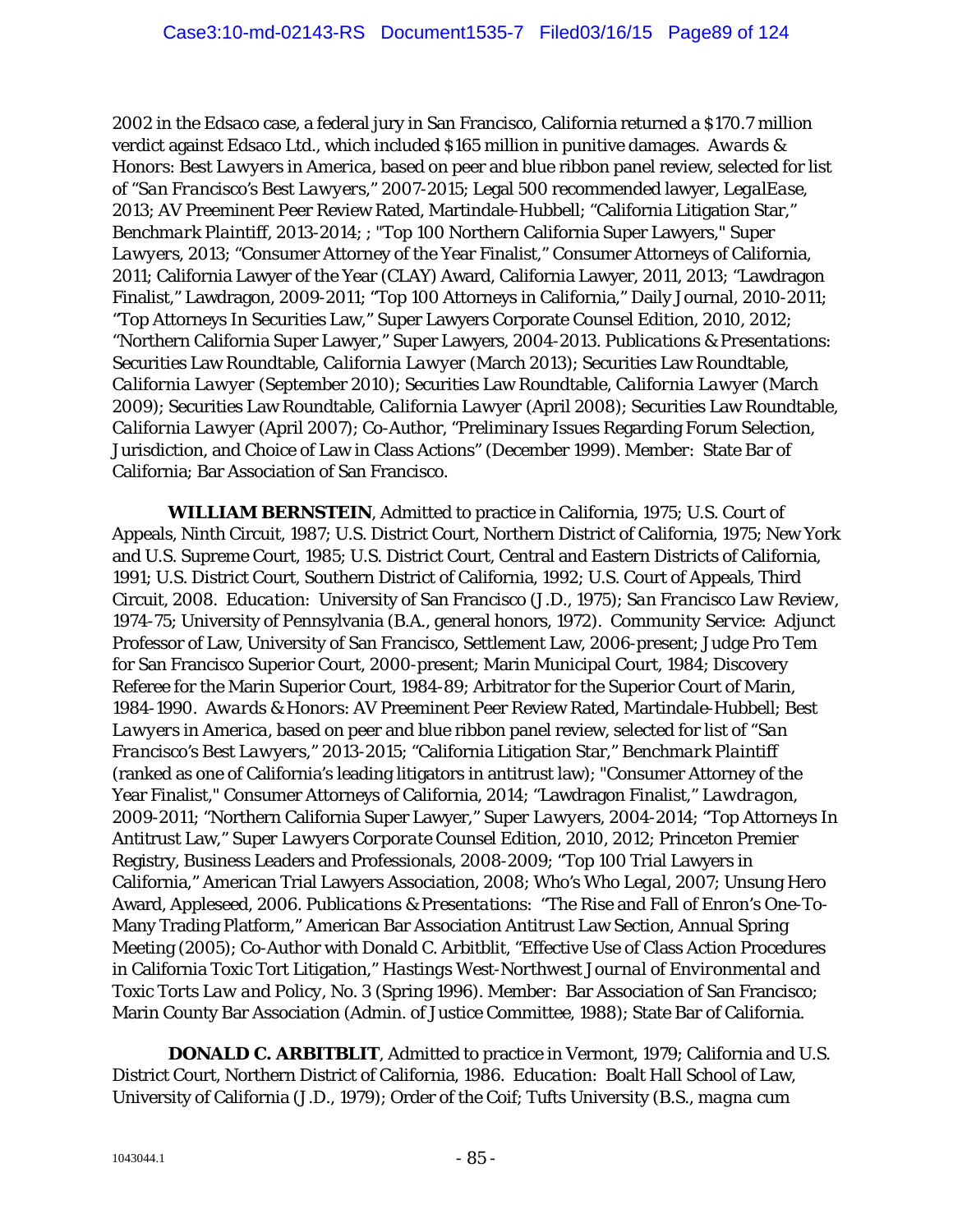*laude*, 1974). *Awards and Honors:* Legal 500 recommended lawyer, *LegalEase*, 2013; *The Best Lawyers in America,* based on peer and blue ribbon panel review, selected for list of *"San Francisco's Best Lawyers,"* 2012-2015; AV Preeminent Peer Review Rated, Martindale-Hubbell; "*Lawdragon* Finalist," *Lawdragon*, 2009-2011; "Northern California Super Lawyers," *Super Lawyers*, 2004, 2006-2008, 2014. *Publications & Presentations*: Co-Author with Wendy Fleishman, "The Risky Business of Off-Label Use," *Trial* (March 2005); "Comment on Joiner: Decision on the Daubert Test of Admissibility of Expert Testimony," *6 Mealey's Emerging Toxic Torts*, No. 18 (December 1997); Co-author with William Bernstein, "Effective Use of Class Action Procedures in California Toxic Tort Litigation," *3 Hastings West-Northwest Journal of Environmental Law and Policy*, No. 3 (Spring 1996); "The Plight of American Citizens Injured by Transboundary River Pollution," *8 Ecology Law Quarterly*, No. 2 (1979). *Appointments*: Co-Chair, California JCCP Yaz Science Committee, 2010-Present; Member of the Federal Courtappointed Science Executive Committee, and Chair of the Epidemiology/Clinical Trials Subcommittee, *In re Vioxx Products Liability Litigation*, MDL No. 1657 (E.D. La.); Member of the Federal Court-appointed Science and Expert Witness Committees in *In re Diet Drugs (Phentermine/Fenfluramine/Dexfenfluramine) Products Liability Litigation*, MDL No. 1203 (E.D. Pa.), *In re Baycol Products Litigation,* MDL No. 1431 (D. Minn.) and *Rezulin Products Liability Litigation*, MDL No. 1348 (S.D.N.Y.). *Member*: State Bar of California; Bar Association of San Francisco.

*STEVEN E. FINEMAN,* Managing Partner. Admitted to practice in California, 1989; U.S. District Court, Northern, Eastern and Central Districts of California and U.S. Court of Appeals, Ninth Circuit, 1995; U.S. Court of Appeals, Fifth Circuit, 1996; New York, U.S. District Court, Eastern and Southern Districts of New York, U.S. District Court, District of Colorado, 2006; U.S. Court of Appeals, Second Circuit and U.S. Supreme Court, 1997; U.S. District Court for the District of Columbia, 1997. *Education*: University of California, Hastings College of the Law (J.D., 1988); University of California, San Diego (B.A., 1985); Stirling University, Scotland (English Literature and Political Science, 1983-84). *Awards & Honors*: *The Best Lawyers in America*, based on peer and blue ribbon panel review, selected for list of "*The New York Area's Best Lawyers*," 2006-2015; "New York Litigation Star," *Benchmark Plaintiff*, 2013-2014; Member, *Best Lawyers* Advisory Board, a select group of U.S. and international law firm leaders and general counsel, 2011-2012; "Lawdragon Finalist," *Lawdragon*, 2009-present; "Super Lawyer for New York Metro," *Super Lawyers*, 2006-2014; "Top Attorneys In Securities Law," *Super Lawyers Business Edition*, 2008-present; Consultant to the Office of Attorney General, State of New York, in connection with an industry-wide investigation and settlement concerning health insurers' use of the "Ingenix database" to determine usual and customary rates for out-ofnetwork services, April 2008-February 2009; "100 Managing Partners You Need to Know," *Lawdragon*, 2008; "40 under 40," selected as one of the country's most successful litigators under the age of 40, *The National Law Journal*, 2002. *Publications & Presentations*: Global Justice Forum, Presented by Robert L. Lieff – Moderator of Financial Fraud Litigation Panel and Participant on Financing of Litigation Panel (October 4, 2011, Columbia Law School, New York, New York); The Canadian Institute, The 12<sup>th</sup> Annual Forum on Class Actions – Panel Member, *Key U.S. and Cross-Border Trends: Northbound Impacts and Must-Have Requirements* (September 21, 2011, Toronto, Ontario, Canada); Co-Author with Michael J. Miarmi, "The *Basic*s of Obtaining Class Certification in Securities Fraud Cases: U.S. Supreme Court Clarifies Standard, Rejecting Fifth Circuit's 'Loss Causation' Requirement," *Bloomberg*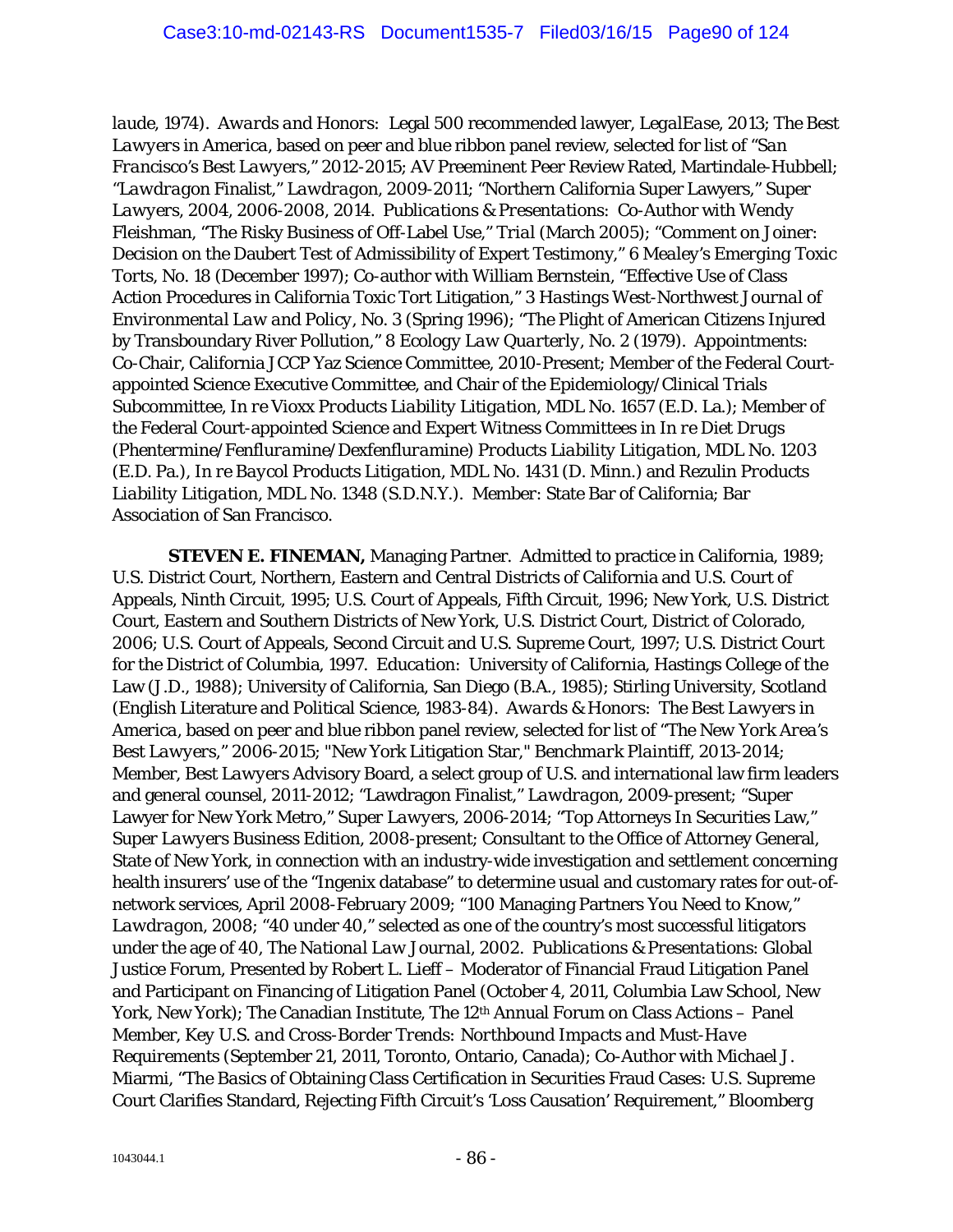*Law Reports* (July 5, 2011); Stanford University Law School, Guest Lecturer for Professor Deborah Hensler's course on Complex Litigation, Representing Plaintiffs in Large-Scale Litigation (March 2, 2011, Stanford, California); Stanford University Law School — Panel Member, Symposium on the Future of the Legal Profession, (March 1, 2011, Stanford, California); Stanford University Law School, Member, Advisory Forum, Center of the Legal Profession (2011-Present); 4th Annual International Conference on the Globalization of Collective Litigation — Panel Member, Funding Issues: Public versus Private Financing (December 10, 2010, Florida International University College of Law, Miami, Florida); "Bill of Particulars, A Review of Developments in New York State Trial Law," Column, *The Supreme Court's Decisions in Iqbol and Twombly Threaten Access to Federal Courts* (Winter 2010); American Constitution Society for Law and Policy, Access to Justice in Federal Courts — Panel Member, The Iqbal and Twombly Cases (January 21, 2010, New York, New York); American Bar Association, Section of Litigation, The 13th Annual National Institute on Class Actions — Panel Member, Hydrogen Peroxide Will Clear It Up Right Away: Developments in the Law of Class Certification (November 20, 2009, Washington, D.C.); Global Justice Forum, Presented by Robert L. Lieff and Lieff, Cabraser, Heimann & Bernstein, LLP — Conference Co-Host and Moderator of Mediation/Arbitration Panel (October 16, 2009, Columbia Law School, New York, New York); Stanford University Law School, Guest Lecturer for Professor Deborah Hensler's course on Complex Litigation, Foreign Claimants in U.S. Courts/U.S. Lawyers in Foreign Courts (April 6, 2009, Stanford, California); Consultant to the Office of Attorney General, State of New York, in connection with an industry-wide investigation and settlement concerning health insurers' use of the "Ingenix database" to determine usual and customary rates for out-ofnetwork services, April 2008-February 2009; Stanford University Law School, Guest Lecturer for Professor Deborah Hensler's course on Complex Litigation, Foreign Claimants in U.S. Courts/U.S. Lawyers in Foreign Courts (April 16, 2008, Stanford, California); Benjamin N. Cardozo Law School, The American Constitution Society for Law & Policy, and Public Justice, Co-Organizer of conference and Master of Ceremonies for conference, Justice and the Role of Class Actions (March 28, 2008, New York, New York); Stanford University Law School and The Centre for Socio-Legal Studies, Oxford University, Conference on The Globalization of Class Actions, Panel Member, Resolution of Class and Mass Actions (December 13 and 14, 2007, Oxford, England); Editorial Board and Columnist, "Federal Practice for the State Court Practitioner," New York State Trial Lawyers Association's "Bill of Particulars," (2005-present); "Bill of Particulars, A Review of Developments in New York State Trial Law," *Federal Multidistrict Litigation Practice* (Fall 2007); "Bill of Particulars, A Review of Developments in New York State Trial Law," *Pleading a Federal Court Complaint* (Summer 2007); Stanford University Law School, Guest Lecturer for Professor Deborah Hensler's course on Complex Litigation, Foreign Claimants in U.S. Courts (April 17, 2007, Palo Alto, California); "Bill of Particulars, A Review of Developments in New York State Law," *Initiating Litigation and Electronic Filing in Federal Court* (Spring 2007); "Bill of Particulars, A Review of Developments in New York State Trial Law," Column, *Federal Court Jurisdiction: Getting to Federal Court By Choice or Removal* (Winter 2007); American Constitution Society for Law and Policy, 2006 National Convention, Panel Member, Finding the Balance: Federal Preemption of State Law (June 16, 2006, Washington, D.C.); Global Justice Forum, Presented by Lieff, Cabraser, Heimann & Bernstein, LLP — Conference Moderator and Panel Member on Securities Litigation (May 19, 2006, Paris, France); Stanford University Law School, Guest Lecturer for Professor Deborah Hensler's course on Complex Litigation, Foreign Claimants in U.S. Court (April 25,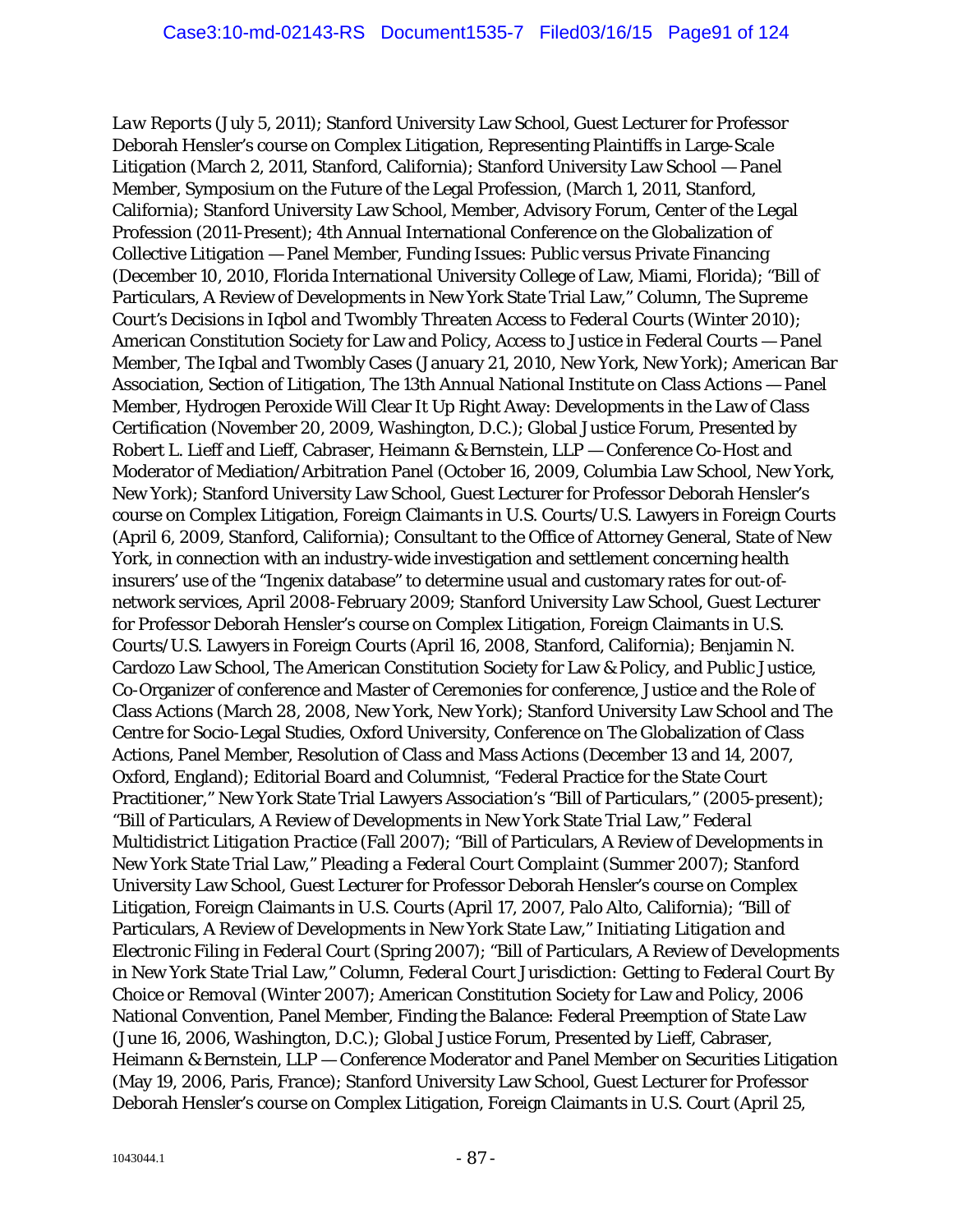2006, Stanford, California); Global Justice Forum, Presented by Lieff, Cabraser, Heimann & Bernstein, LLP — Conference Moderator and Speaker and Papers, The Basics of Federal Multidistrict Litigation: How Disbursed Claims are Centralized in U.S. Practice and Basic Principles of Securities Actions for Institutional Investors (May 20, 2005, London, England); New York State Trial Lawyers Institute, Federal Practice for State Practitioners, Speaker and Paper, *Federal Multidistrict Litigation Practice*, (March 30, 2005, New York, New York), published in "Bill of Particulars, A Review of Developments in New York State Trial Law" (Spring 2005); Stanford University Law School, The Stanford Center on Conflict and Negotiation, Interdisciplinary Seminar on Conflict and Dispute Resolution, Guest Lecturer, In Search of "Global Settlements": Resolving Class Actions and Mass Torts with Finality (March 16, 2004, Stanford, California); Lexis/Nexis, Mealey's Publications and Conferences Group, Wall Street Forum: Mass Tort Litigation, Co-Chair of Event (July 15, 2003, New York, New York); Northstar Conferences, The Class Action Litigation Summit, Panel Member on Class Actions in the Securities Industry, and Paper, Practical Considerations for Investors' Counsel - Getting the Case (June 27, 2003, Washington, D.C.); The Manhattan Institute, Center for Legal Policy, Forum Commentator on Presentation by John H. Beisner, Magnet Courts: If You Build Them, Claims Will Come (April 22, 2003, New York, New York); Stanford University Law School, Guest Lecturer for Professor Deborah Hensler's Courses on Complex Litigation, Selecting The Forum For a Complex Case — Strategic Choices Between Federal And State Jurisdictions, and Alternative Dispute Resolution ADR In Mass Tort Litigation, (March 4, 2003, Stanford, California); American Bar Association, Tort and Insurance Practice Section, Emerging Issues Committee, Member of Focus Group on Emerging Issues in Tort and Insurance Practice (coordinated event with New York University Law School and University of Connecticut Law School, August 27, 2002, New York, New York); Duke University and University of Geneva, "Debates Over Group Litigation in Comparative Perspective," Panel Member on Mass Torts and Products Liability (July 21-22, 2000, Geneva, Switzerland); *New York Law Journal*, Article, Consumer Protection Class Actions Have Important Position, Applying New York's Statutory Scheme (November 23, 1998); Leader Publications, Litigation Strategist, "Fen-Phen," Articles, *The Admissibility of Scientific Evidence in Fen-Phen Litigation and Daubert Developments: Something For Plaintiffs*, Defense Counsel (June 1998, New York, New York); "Consumer Protection Class Actions Have Important Position, Applying New York's Statutory Scheme," New York Law Journal (November 23, 1998); The Defense Research Institute and Trial Lawyer Association, Toxic Torts and Environmental Law Seminar, Article and Lecture, A Plaintiffs' Counsels' Perspective: What's the Next Horizon? (April 30, 1998, New York, New York); Lexis/Nexis, Mealey's Publications and Conference Group, Mealey's Tobacco Conference: Settlement and Beyond 1998, Article and Lecture, The Expanding Litigation (February 21, 1998, Washington, D.C.); New York State Bar Association, Expert Testimony in Federal Court After Daubert and New Federal Rule 26, Article and Lecture, Breast Implant Litigation: Plaintiffs' Perspective on the Daubert Principles (May 23, 1997, New York, New York); Plaintiff Toxic Tort Advisory Council, Lexis/Nexis, Mealey's Publications and Conferences Group (January 2002- 2005). *Member*: American Association for Justice; American Bar Association; American Constitution Society; Association of the Bar of the City of New York; Bar Association of the District of Columbia; Civil Justice Foundation (Board of Trustees, 2004-present); Fight for Justice Campaign; Human Rights First; National Association of Shareholder and Consumer Attorneys (Executive Committee, 2009-present); New York State Bar Association; New York State Trial Lawyers Association (Board of Directors, 2001-2004); New York State Trial Lawyers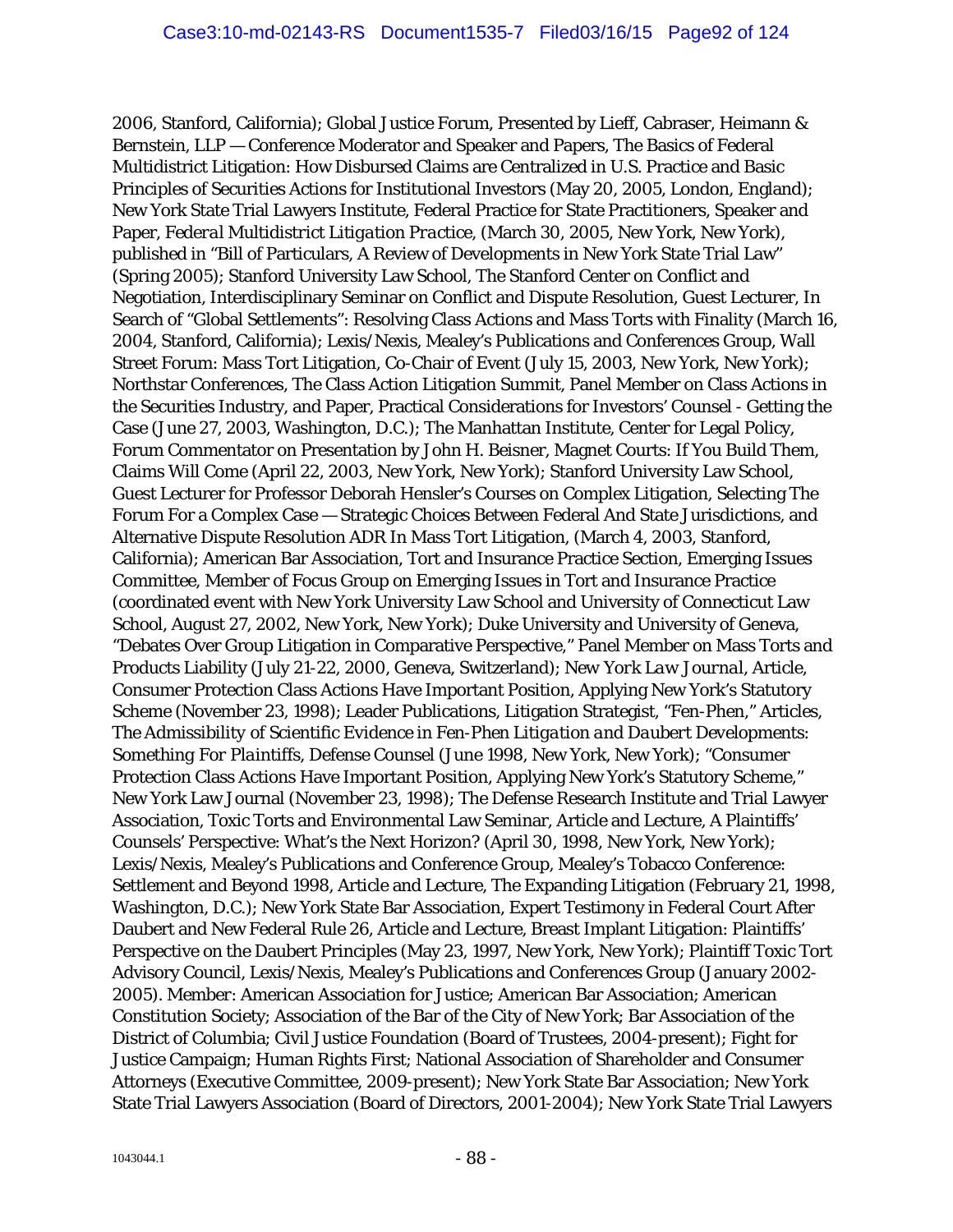Association's "Bill of Particulars" (Editorial Board and Columnist, "Federal Practice for the State Court Practitioner," 2005-present); Plaintiff Toxic Tort Advisory Council (Lexis/Nexis, Mealey's Publications and Conferences Group, 2002-2005); Public Justice Foundation (President, 2011- 2012; Executive Committee, July 2006-present; Board of Directors, July 2002-present); Co-Chair, Major Donors/Special Gifts Committee, July 2009-present; Class Action Preservation Project Committee, July 2005-present); State Bar of California; Supreme Court Historical Society.

*ROBERT J. NELSON*, Admitted to practice in California, 1987; U.S. District Court, Central District of California, 1987; U.S. District Court, Northern District of California, 1988; U.S. Court of Appeals, Ninth Circuit, 1988; U.S. Court of Appeals, Sixth Circuit, 1995; District of Columbia, 1998; New York, 1999; U.S. District Court, Eastern District of New York, Southern District of New York, 2001; U.S. District Court, Eastern District of California, 2006; U.S. District Court, Northern District of Ohio; U.S. District Court, Southern District of Ohio; U.S. District Court, Middle District of Tennessee. *Education*: New York University School of Law (J.D., 1987): Order of the Coif, Articles Editor, *New York University Law Review*; Root-Tilden-Kern Scholarship Program. Cornell University (A.B., *cum laude* 1982): Member, Phi Beta Kappa; College Scholar Honors Program. London School of Economics (General Course, 1980-81): Graded First. *Prior Employment:* Judicial Clerk to Judge Stephen Reinhardt, U.S. Court of Appeals, Ninth Circuit, 1987-88; Assistant Federal Public Defender, Northern District of California, 1988-93; Legal Research and Writing Instructor, University of California-Hastings College of the Law, 1989-91 (Part-time position). *Awards & Honors*: *The Best Lawyers in America*, based on peer and blue ribbon panel review, selected for list of "*San Francisco's Best Lawyers*," 2012-2015; "Consumer Attorney of the Year Finalist," Consumer Attorneys of California, 2007, 2010, 2014; "California Litigation Star," *Benchmark Plaintiff*, 2013-2014; Legal 500 recommended lawyer, *LegalEase*, 2013-Present; "Lawdragon Finalist," *Lawdragon*, 2009-2011; "California Lawyer Attorney of the Year (CLAY)" Award, *California Lawyer*, 2008, 2010; "Northern California Super Lawyer," *Super Lawyers*, 2004-2013; "San Francisco Trial Lawyer of the Year Finalist," San Francisco Trial Lawyers' Association, 2007. *Publications:* False Claims Roundtable, California Lawyer (January 2013); False Claims Roundtable, California Lawyer (April 2012); False Claims Roundtable, California Lawyer (June 2011); False Claims Roundtable, *California Lawyer* (June 2010); Product Liability Roundtable, *California Lawyer* (March 2010); Product Liability Roundtable, *California Lawyer* (July 2009); "Class Action Treatment of Punitive Damages Issues after *Philip Morris v. Williams*: We Can Get There from Here," 2 Charleston Law Review 2 (Spring 2008) (with Elizabeth J. Cabraser); Product Liability Roundtable, California Lawyer (December 2007); Contributing Author, California Class Actions Practice and Procedures (Elizabeth J. Cabraser editor in chief, 2003); "The Importance of Privilege Logs," The Practical Litigator, Vol. II, No. 2 (March 2000) (ALI-ABA Publication); "To Infer or Not to Infer a Discriminatory Purpose: Rethinking Equal Protection Doctrine," 61 New York University Law Review 334 (1986). *Member*: State Bar of California; District of Columbia Bar Association; New York Bar Association; American Bar Association; Fight for Justice Campaign; Bar Association of San Francisco; Consumer Attorneys of California; American Association for Justice; San Francisco Trial Lawyers Association.

*KELLY M. DERMODY*, Admitted to practice in California (1994); U.S. Supreme Court (2013); U.S. District Court, Northern District of California (1995); U.S. District Court, Central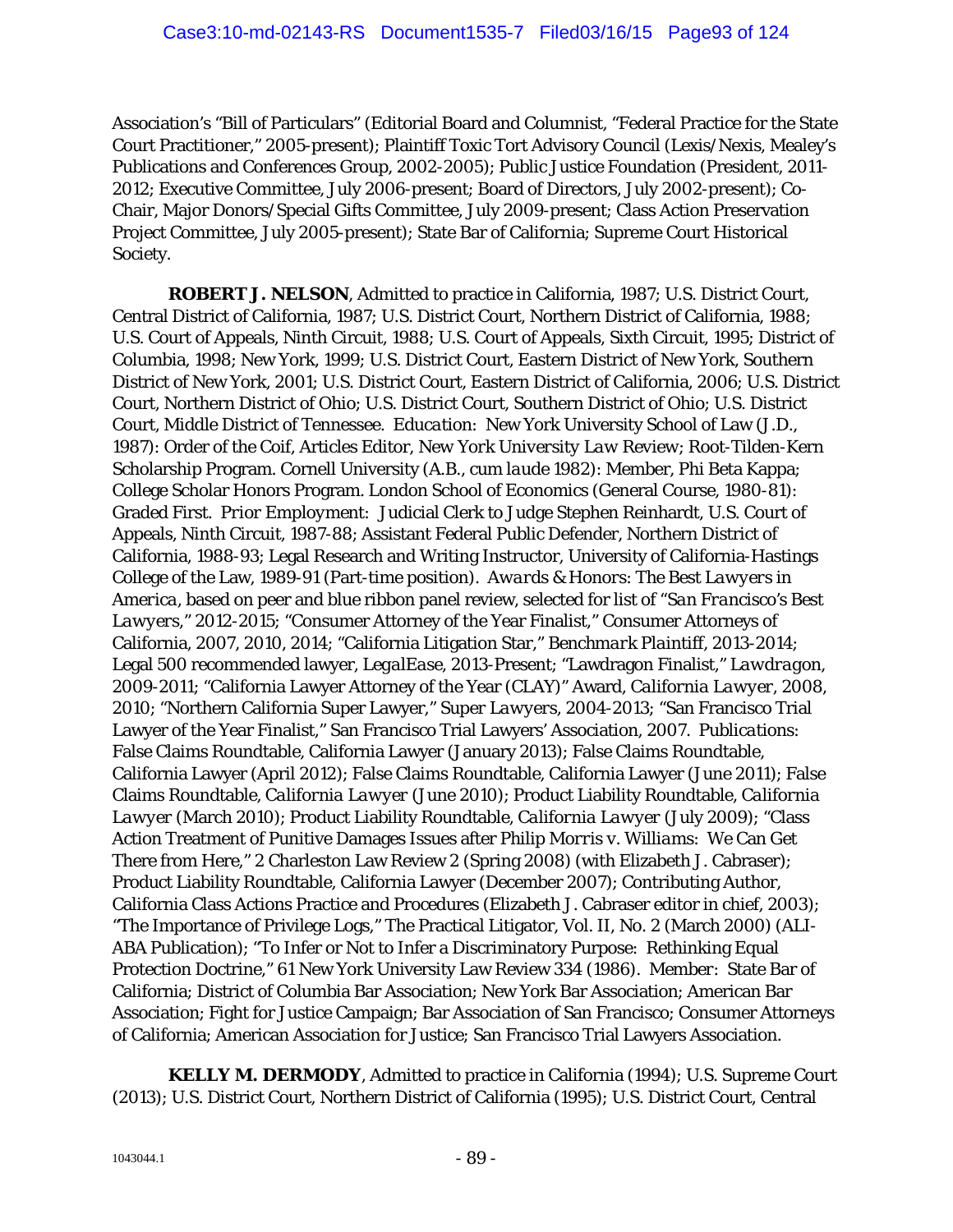District of California; U.S. District Court, Eastern District of California (2012); U.S. Court of Appeals for the First Circuit (2012); U.S. Court of Appeals for the Second Circuit (2010); U.S. Court of Appeals for the Third Circuit (2001); U.S. Court of Appeals for the Fourth Circuit (2008); U.S. Court of Appeals for the Sixth Circuit (2008); U.S. Court of Appeals for the Seventh Circuit (2006); U.S. Court of Appeals for the Ninth Circuit (2007); U.S. District Court of Colorado (2007). *Education*: Boalt Hall School of Law, University of California, Berkeley (J.D. 1993); Moot Court Executive Board (1992-1993); Articles Editor, *Industrial Relations Law Journal/Berkeley Journal of Employment and Labor Law* (1991-1992); Harvard University (A.B. *magna cum laude*, 1990), Senior Class Ames Memorial Public Service Award. *Prior Employment*: Law Clerk to Chief Judge John T. Nixon, U.S. District Court, Middle District of Tennessee, 1993-1994; Adjunct Professor of Law, Golden Gate University School of Law, Employment Law (Spring 2001). *Awards & Honors:* "Lawyer of the Year," *Best Lawyers*, recognized in the category of Employment Law – Individuals for San Francisco, 2014; Legal 500 recommended lawyer, *LegalEase*, 2013; "Top 100 Attorneys in California, *Daily Journal,* 2012- 2014; "Top 75 Labor and Employment Attorneys in California," *Daily Journal*, 2011-2013; "Top California Women Litigators," *Daily Journal*, 2007, 2010, 2012-2014; AV Preeminent Peer Review Rated, Martindale-Hubbell; Distinguished Jurisprudence Award, Anti-Defamation League, 2014; "California Litigation Star," *Benchmark Plaintiff*, 2013-2014; *The Best Lawyers in America*, based on peer and blue ribbon panel review, selected for list of "*San Francisco's Best Lawyers*," 2010-2014; "Northern California Super Lawyer," *Super Lawyers*, 2004-2013; "Women of Achievement Award," Legal Momentum (formerly the NOW Legal Defense & Education Fund), 2011; "Top 50 Female Northern California Super Lawyers," *Super Lawyers*, 2007-2013; "Top 100 Northern California Super Lawyers," *Super Lawyers*, 2007, 2009, 2011, 2013; "Lawdragon 500 Leading Lawyers in America," *Lawdragon*, 2010-2011; "Florence K. Murray Award," National Association of Women Judges, 2010 (for influencing women to pursue legal careers, opening doors for women attorneys, and advancing opportunities for women within the legal profession); "Irish Legal 100" Finalist, *The Irish Voice*, 2010; "Lawdragon Finalist," *Lawdragon*, 2007-2009; "Community Service Award," Bay Area Lawyers for Individual Freedom, 2008; "Community Justice Award," Centro Legal de la Raza, 2008; "Award of Merit," Bar Association of San Francisco, 2007; "California Lawyer Attorney of the Year (CLAY) Award," *California Lawyer*, 2007; "Lawdragon 500 Leading Plaintiffs' Lawyers," *Lawdragon*, Winter 2007; "Trial Lawyer of the Year Finalist," Public Justice Foundation, 2007; California's "Top 20 Lawyers Under 40," *Daily Journal*, 2006; "Consumer Attorney of the Year" Finalist, Consumer Attorneys of California, 2006; "Living the Dream Partner," Lawyers' Committee for Civil Rights of the San Francisco Bay Area, 2005; "Top Bay Area Employment Attorney*," The Recorder*, 2004. *Publications & Presentations*: "Class Actions: Latest Developments in Litigating and Settling Employment Discrimination Class Actions" American Bar Association Labor and Employment Section Equal Employment Opportunity Committee (Mid-Year Meeting 2001); "A Road Map to Discovery in Employment Discrimination and Wage/Hour Class Actions," with James M. Finberg, Glasser Legal Works Seminar (2000); "Employment Discrimination Class Actions in the Wake of *Allison v. Citgo Petroleum Corp*. and Fed.R.Civ.P. 23(f)," Federal Bar Association Convention (1999); Co-Author with James Finberg, "Discovery in Employment Discrimination Class Actions," *Litigation and Settlement of Complex Class Actions* (Glasser Legal Works 1998). *Member*: American Bar Association; Labor and Employment Law Section (Governing Council, 2009-present; Co-Chair, Section Conference, 2008-2009; Vice-Chair, Section Conference, 2007-2008; Co-Chair, Committee on Equal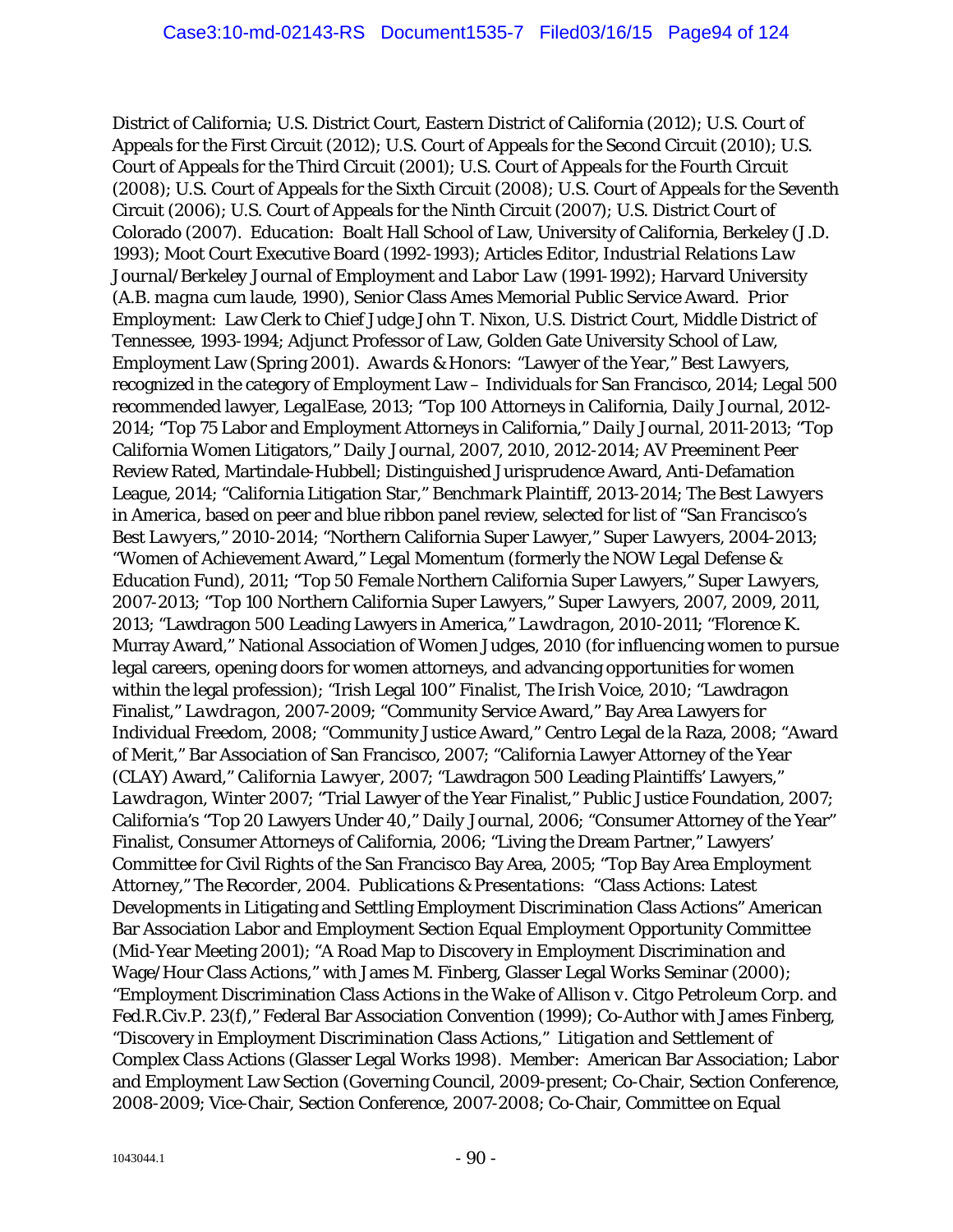Opportunity in the Legal Profession, 2006-2007; Co-Chair Committee on Equal Employment Opportunity); Bar Association of San Francisco (Board of Directors, 2005-2012; President, 2011-2012; President-Elect, 2010-2011; Treasurer, 2009-2010; Secretary, 2008-2009; Litigation Section; Executive Committee, 2002-2005); Northern District of California Lawyer Representative to the Ninth Circuit Judicial Conference (2007-2010); Lawyers' Committee for Civil Rights of the San Francisco Bay Area (Board of Directors, 1998-2005; Secretary, 1999- 2003; Co-Chair, 2003-2005); National Center for Lesbian Rights (Board of Directors, 2002- 2008; Co-Chair, 2005-2006); National Association of Women Judges (Independence of the Judiciary Co-Chair, 2011-present; Resource Board, 2005-present; Co-Chair, 2009-2011); Carver Healthy Environments and Response to Trauma in Schools ("HEARTS") Project (Steering Committee, 2007-present); Pride Law Fund (Board of Directors, 1995-2002; Secretary, 1995- 1997; Chairperson, 1997-2002); Pride Law Fund (Board of Directors, 1995-2002; Secretary, 1995-1997; Chairperson, 1997-2002); Equal Rights Advocates (Litigation Committee, 2000- 2002); National Employment Lawyers Association; Consumer Attorneys of California; Bay Area Lawyers for Individual Freedom; Public Justice Foundation; State Bar of California.

*JONATHAN D. SELBIN*, Admitted to practice in California; District of Columbia; New York; U.S. Court of Appeals, Third Circuit; U.S. Court of Appeals, Fifth Circuit; U.S. Court of Appeals, Sixth Circuit; U.S. Court of Appeals, Seventh Circuit; U.S. Court of Appeals, Ninth Circuit; U.S. Court of Appeals, Eleventh Circuit; U.S. District Court, Northern District of California; U.S. District Court, Central District of California; U.S. District Court, Northern District of Illinois; U.S. District Court, Southern District of New York; U.S. District Court, Eastern District of New York; U.S. District Court, Eastern District of Michigan; U.S. District Court, Northern District of Florida; U.S. Supreme Court; U.S. District Court, Eastern District of Wisconsin. U.S. Court of Appeals, Tenth Circuit, 2014. *Education*: Harvard Law School (J.D., *magna cum laude*, 1993); University of Michigan (B.A., *summa cum laude*, 1989). *Prior Employment*: Law Clerk to Judge Marilyn Hall Patel, U.S. District Court, Northern District of California, 1993-95. *Awards & Honors*: *The Best Lawyers in America*, based on peer and blue ribbon panel review, selected for list of "*The New York Area's Best Lawyers*," 2013-2015; "New York Litigation Star," *Benchmark Plaintiff*, 2013-2014; "New York Super Lawyers," *Super Lawyers*, 2006-2013; "*Lawdragon* Finalist," *Lawdragon*, 2009. *Publications & Presentations*: On Class Actions (2009); Contributing Author, "Ninth Circuit Reshapes California Consumer-Protection Law," American Bar Association (July 2012); Contributing Author, *California Class Actions Practice and Procedures (*Elizabeth J. Cabraser editor-in-chief, 2003); "Bashers Beware: The Continuing Constitutionality of Hate Crimes Statutes After R.A.V.," 72 *Oregon Law Review* 157 (Spring, 1993). *Member*: American Association for Justice; American Bar Association; District of Columbia Bar Association; New York Advisory Board, Alliance for Justice; New York State Bar Association; New York State Trial Lawyers Association; State Bar of California.

*MICHAEL W. SOBOL*, Admitted to practice in Massachusetts, 1989; California, 1998; United States District Court, District of Massachusetts, 1990; U.S. District Court, Northern District of California, 2001; U.S. District Court, Central District of California, 2005; U.S. Court of Appeals for the Ninth Circuit (2009); U.S. Court of Appeals for the Eleventh Circuit (2012). *Education*: Boston University (J.D., 1989); Hobart College (B.A., *cum laude*, 1983). *Prior Employment*: Lecturer in Law, Boston University School of Law, 1995-1997. *Awards & Honors:*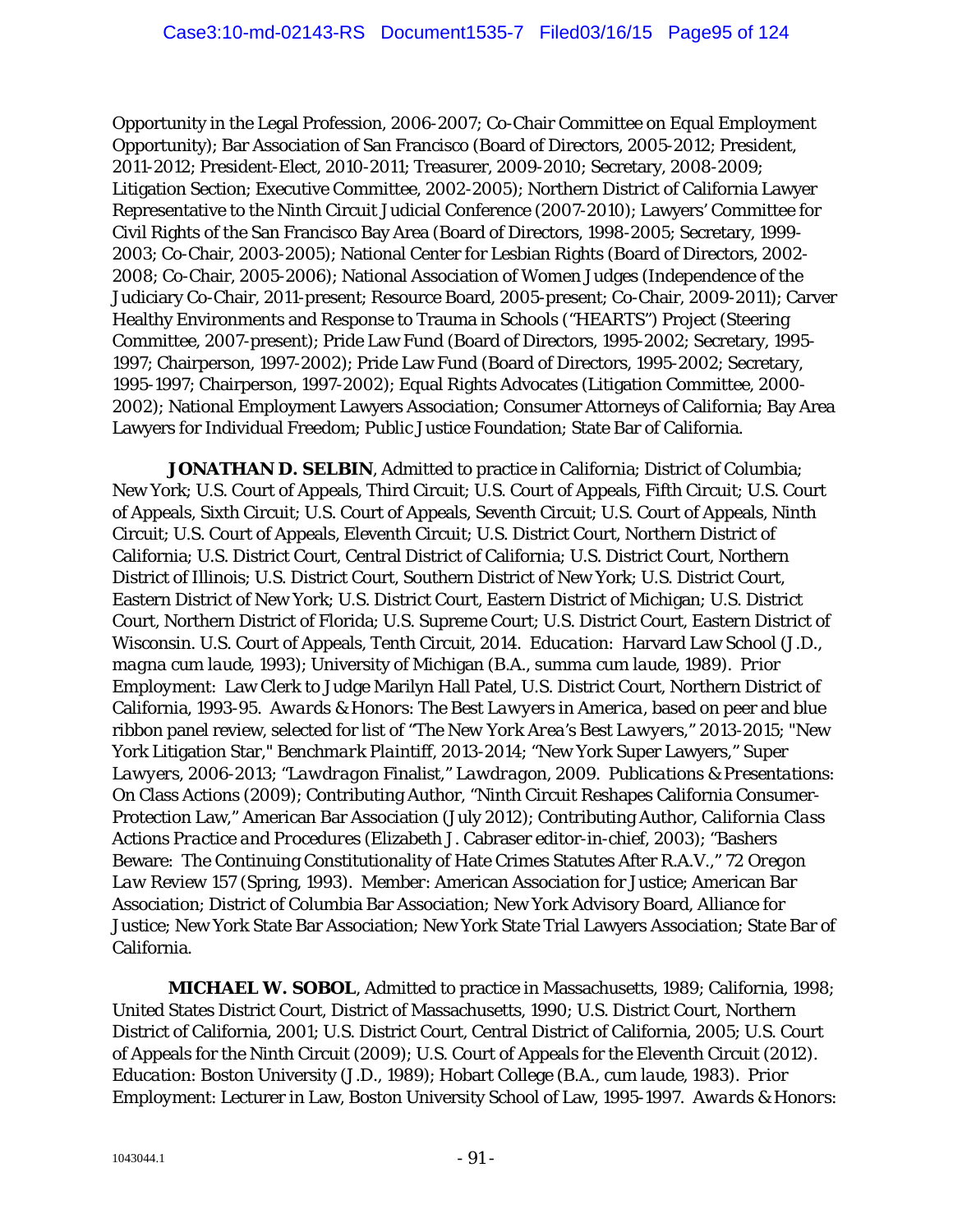*The Best Lawyers in America*, based on peer and blue ribbon panel review, selected for list of "*San Francisco's Best Lawyers*," 2013-2015; "California Litigation Star," *Benchmark Plaintiff*, 2013-2014; "Top 100 Northern California Super Lawyers," *Super Lawyers*, 2013; "Top 100 Attorneys in California," *Daily Journal*, 2012-2013; "Trial Lawyer of the Year Finalist," Public Justice, 2012; "Northern California Super Lawyer," *Super Lawyers*, 2012-2013; "Consumer Attorney of the Year Finalist," Consumer Attorneys of California, 2011; "*Lawdragon* Finalist," *Lawdragon*, 2009. *Publications & Presentations*: Panelist, National Consumer Law Center's 15th Annual Consumer Rights Litigation Conference, Class Action Symposium; Panelist, Continuing Education of the Bar (C.E.B.) Seminar on Unfair Business Practices—California's Business and Professions Code Section 17200 and Beyond; Columnist, *On Class Actions*, Association of Business Trial Lawyers, 2005 to present; *The Fall of Class Action Waivers* (2005); *The Rise of Issue Class Certification* (2006); *Proposition 64's Unintended Consequences* (2007); *The Reach of Statutory Damages* (2008). *Member*: State Bar of California; Bar Association of San Francisco; Consumer Attorneys of California, Board of Governors, (2007-2008, 2009-2010); National Association of Consumer Advocates.

*FABRICE N. VINCENT*, Admitted to practice in California, 1992; U.S. District Court, Northern District of California, Central District of California, Eastern District of California, Ninth Circuit Court of Appeals, 1992. *Education*: Cornell Law School (J.D., *cum laude*, 1992); University of California at Berkeley (B.A., 1989). *Awards & Honors: The Best Lawyers in America*, based on peer and blue ribbon panel review, selected for list of "*San Francisco's Best Lawyers*," 2012-2015; "Super Lawyer for Northern California," *Super Lawyers*, 2006–2014; "Outstanding Subcommittee Chair for the Class Actions & Derivative Suits," *ABA Section of Litigation*, 2013. *Publications & Presentations*: Lead Author, *Citizen Report on Utility Terrain Vehicle (UTV) Hazards and Urgent Need to Improve Safety and Performance Standards; and Request for Urgent Efforts To Increase Yamaha Rhino Safety and Avoid Needless New Catastrophic Injuries, Amputations and Deaths*, Lieff Cabraser Heimann & Bernstein, LLP (2009); Co-Author with Elizabeth J. Cabraser, "Class Actions Fairness Act of 2005," *California Litigation,* Vol. 18, No. 3 (2005); Co-Editor, *California Class Actions Practice and Procedures*  (2003-06); Co-Author, "Ethics and Admissibility: Failure to Disclose Conflicts of Interest in and/or Funding of Scientific Studies and/or Data May Warrant Evidentiary Exclusions," *Mealey's December Emerging Drugs Reporter* (December 2002); Co-author, "The Shareholder Strikes Back: Varied Approaches to Civil Litigation Claims Are Available to Help Make Shareholders Whole," *Mealey's Emerging Securities Litigation Reporter* (September 2002); Co-Author, "Decisions Interpreting California's Rules of Class Action Procedure," *Survey of State Class Action Law* (ABA 2000-09), updated and re-published in 5 *Newberg on Class Actions* (2001-09); Coordinating Editor and Co-Author of California section of the ABA State Class Action Survey (2001-06); Co-Editor-In-Chief, *Fen-Phen Litigation Strategist* (Leader Publications 1998-2000); Author of "Off-Label Drug Promotion Permitted" (Oct. 1999); Co-Author, "The Future of Prescription Drug Products Liability Litigation in a Changing Marketplace," and "Six Courts Certify Medical Monitoring Claims for Class Treatment," 29 *Forum* 4 (Consumer Attorneys of California 1999); Co-Author, *Class Certification of Medical Monitoring Claims in Mass Tort Product Liability Litigation* (ALI-ABA Course of Study 1999); Co-Author, "How Class Proofs of Claim in Bankruptcy Can Help in Medical Monitoring Cases," (Leader Publications 1999); Author, "AHP Loses Key California Motion In Limine," (February 2000); Co-Author, Introduction, "Sanctioning Discovery Abuses in the Federal Court," (LRP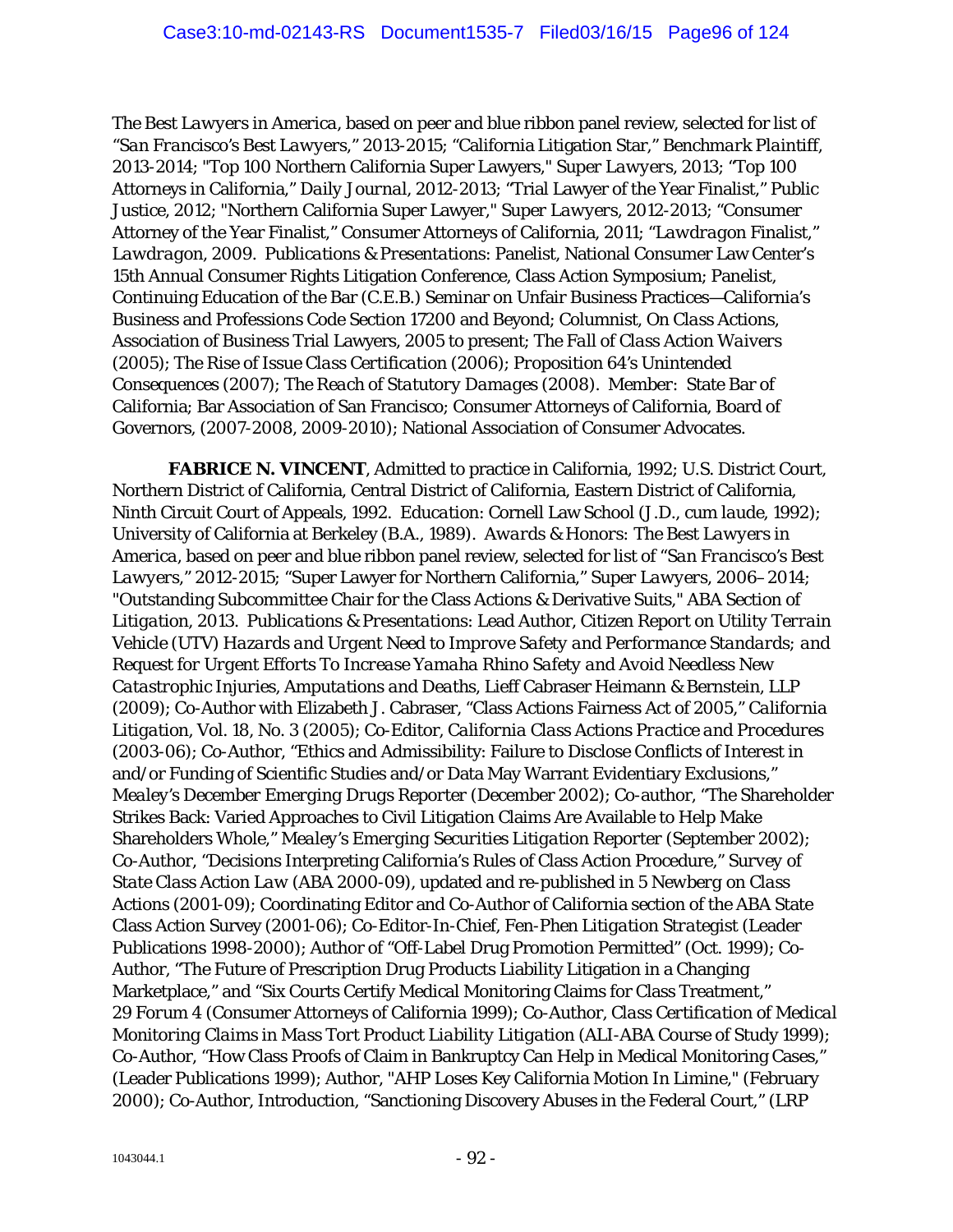Publications 2000); "With Final Approval, Diet Drug Class Action Settlement Avoids Problems That Doomed Asbestos Pact," (Leader Publications 2000); Author, "Special Master Rules Against SmithKline Beecham Privilege Log," (November 1999). *Member*: American Association for Justice; Association of Business Trial Lawyers; State Bar of California; Bar Association of San Francisco; American Bar Association; Fight for Justice Campaign; Association of Business Trial Lawyers; Society of Automotive Engineers.

**DAVID S. STELLINGS**, Admitted to practice in New York, 1994; New Jersey; 1994; U.S. District Court, Southern District of New York, 1994. *Education*: New York University School of Law (J.D., 1993); Editor, *Journal of International Law and Politics;* Cornell University (B.A., *cum laude*, 1990). *Awards & Honors*: "Super Lawyer for New York Metro," *Super Lawyers*, 2012-2014; "Trial Lawyer of the Year Finalist," Public Justice, 2012; "*Lawdragon* Finalist, *Lawdragon*, 2009. *Member*: New York State Bar Association; New Jersey State Association; Bar Association of the City of New York; American Bar Association.

*ERIC B. FASTIFF,* Admitted to practice in California, 1996; District of Columbia, 1997; U.S. Courts of Appeals for the Third, Ninth and Federal Circuit; U.S. District Courts for the Northern, Southern, Eastern, and Central Districts of California, District of Columbia; U.S. District Court, Eastern District of Wisconsin; U.S. Court of Federal Claims. *Education*: Cornell Law School (J.D., 1995); Editor-in-Chief, *Cornell International Law Journal;* London School of Economics (M.Sc.(Econ.), 1991); Tufts University (B.A., *cum laude, magno cum honore in thesi*, 1990). *Prior Employment*: Law Clerk to Hon. James T. Turner, U.S. Court of Federal Claims, 1995-1996; International Trade Specialist, Eastern Europe Business Information Center, U.S. Department of Commerce, 1992. *Awards & Honors*: *The Best Lawyers in America*, based on peer and blue ribbon panel review, selected for list of "*San Francisco's Best Lawyers*," 2013- 2015; "California Litigation Star," *Benchmark Plaintiff*, 2013-2014; Legal 500 recommended lawyer, *LegalEase*, 2013; "Northern California Super Lawyer," *Super Lawyers*, 2010-2013;"Top 100 Layers in California," *Daily Journal*, 2013; "Top Attorneys in Business Law," *Super Lawyers* Corporate Counsel Edition, 2012; "*Lawdragon* Finalist," *Lawdragon*, 2009. *Publications & Presentations*: General Editor, *California Class Actions Practice and Procedures*, (2003-2009); Coordinating Editor and Co-Author of California section of the *ABA State Class Action Survey* (2003-2008); Author, "US Generic Drug Litigation Update," 1 *Journal of Generic Medicines* 212 (2004); Author, "The Proposed Hague Convention on the Recognition and Enforcement of Civil and Commercial Judgments: A Solution to Butch Reynolds's Jurisdiction and Enforcement Problems," 28 *Cornell International Law Journal* 469 (1995). *Member*: American Antitrust Institute (Advisory Board); State Bar of California; District of Columbia Bar Association; Bar Association of San Francisco; Bar of the U.S. Court of Federal Claims; Children's Day School (Board of Trustees); Editorial Board Member, *Journal of Generic Medicines*, 2003-present; Jewish Home for the Aged (Board of Trustees); Menorah Park (Board of Trustees); SF Works (Board of Trustees).

*WENDY R. FLEISHMAN*, Admitted to practice in New York, 1992; Pennsylvania, 1977; U.S. Supreme Court, 2000; U.S. Court of Appeals 2nd Circuit, 1998; U.S. Court of Appeals 3rd Circuit, 2010; U.S. Court of Appeals 8th Circuit, 2009; U.S. Court of Appeals 9th Circuit, 2010; U.S. District Court, District of Arizona, 2013; U.S. District Court, Northern District of California; U.S. District Court, Western District of New York, 2012; U.S. District Court Eastern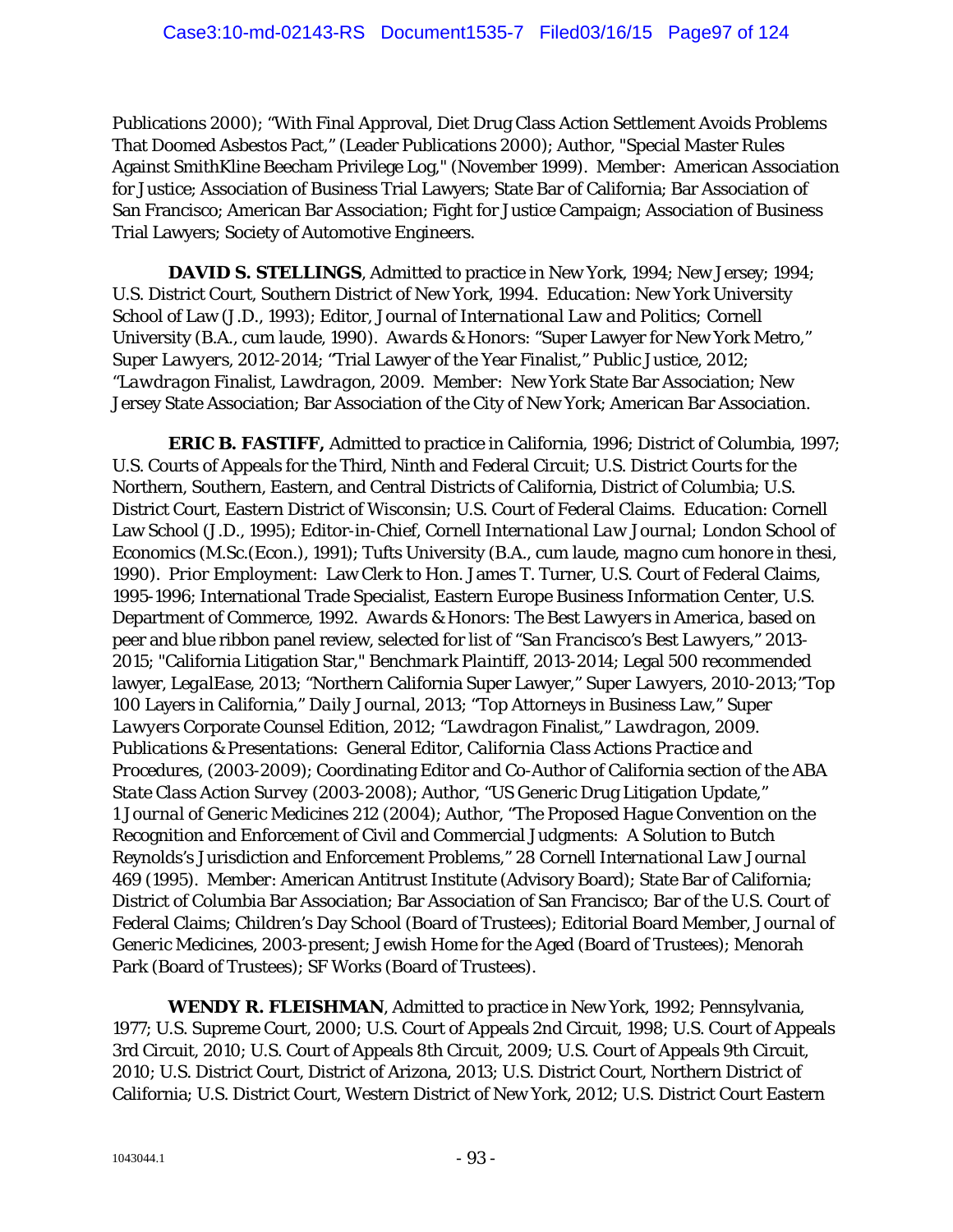District of New York, 1999; U.S. District Court Northern District of New York, 1999; U.S. District Court Southern District of New York, 1995; U.S. District Court, Eastern District of Wisconsin, 2013; U.S. District Court, Eastern District of Pennsylvania, 1984; U.S. District Court, Western District of Pennsylvania, 2001; U.S. Court of Appeals 5th Circuit, March 5, 2014. *Education*: University of Pennsylvania (Post-Baccalaureate Pre-Med, 1982); Temple University (J.D., 1977); Sarah Lawrence College (B.A., 1974). *Prior Employment*: Skadden, Arps, Slate, Meagher & Flom LLP in New York (Counsel in the Mass Torts and Complex Litigation Department), 1993-2001; Fox, Rothschild O'Brien & Frankel (partner), 1988-93 (tried more than thirty civil, criminal, employment and jury trials, and AAA arbitrations, including toxic tort, medical malpractice and serious injury and wrongful death cases); Ballard Spahr Andrews & Ingersoll (associate), 1984-88 (tried more than thirty jury trials on behalf of the defense and the plaintiffs in civil personal injury and tort actions as well as employment—and construction—related matters); Assistant District Attorney in Philadelphia, PA, 1977-84 (in charge of and tried major homicide and sex crime cases). *Awards and Honors*: "New York Litigation Star," *Benchmark Plaintiff*, 2013-2014; "New York Super Lawyers," *Super Lawyers*, 2006-2014; Legal 500 recommended lawyer, *LegalEase*, 2013; AV Preeminent Peer Review Rated, Martindale-Hubbell; Officer of New York State Trial Lawyers Association, 2010-present; New York State Academy of Trial Lawyers, 2011; "*Lawdragon* Finalist," *Lawdragon*, 2009. *Publications & Presentations*: "Where Do You Want To Be? Don't Get Left Behind, Creating a Vision for Your Practice," Minority Caucus and Women Trial Lawyers Caucus (July 22, 2013); Editor, Brown & Fleishman, "Proving and Defending Damage Claims: A Fifty-State Guide" (2007-2010); Co-Author with Donald Arbitblit, "The Risky Business of Off-Label Use," *Trial* (March 2005); Co-Author, "From the Defense Perspective," *Scientific Evidence, Chapter 6, Aspen Law Pub* (1999); Editor, *Trial Techniques Newsletter,* Tort and Insurance Practices Section, American Bar Association (1995-1996; 1993-1994); "How to Find, Understand, and Litigate Mass Torts," NYSTLA Mass Torts Seminar (April 2009); "Ethics of Fee Agreements in Mass Torts," AAJ Education Programs (July 2009). *Appointments:* Lead Counsel, Joint Coordinated California Litigation, *Amo Lens Solution Litigation*; Co-Liaison, *In re Zimmer Durom Cup Hip Implant Litigation*; Plaintiffs' Steering Committee, DePuy ASR Hip Implant Litigation; Liaison, NJ Ortho Evra Patch Product Liability Litigation; Co-Liaison, NJ Reglan Mass Tort Litigation; Co-Chair, Mealey's Drug & Medical Device Litigation Conference (2007); Executive Committee, *In re ReNu MoistureLoc Product Liability Litigation*, MDL; Discovery Chair, *In re Guidant Products Liability Litigation*; Co-Chair Science Committee, *In re Baycol MDL Litigation*; Pricing Committee, *In re Vioxx MDL Litigation*. *Member*: New York State Trial Lawyers Association (Treasurer, 2010-present; Board of Directors, 2004-Present); Association of the Bar of the City of New York (Product Liability Committee, 2007-present; Judiciary Committee, 2004-Present); American Bar Association (Annual Meeting, Torts & Insurance Practices Section, NYC, Affair Chair, 1997; Trial Techniques Committee, Torts and Insurance Practices, Chair-Elect, 1996); American Association for Justice (Board of Governors); Pennsylvania Bar Association (Committee on Legal Ethics and Professionalism, 1993-Present; Committee on Attorney Advertising, 1993-Present; Vice-Chair, Task Force on Attorney Advertising, 1991-92); State Bar of New York; Federal Bar Association; Member, Gender and Race Bias Task Force of the Second Circuit, 1994-present; Deputy Counsel, Governor Cuomo's Screening Committee for New York State Judicial Candidates, 1993-94; New York Women's Bar Association; New York County Lawyers; Fight for Justice Campaign; PATLA; Philadelphia Bar Association (Member of Committee on Professionalism 1991-92).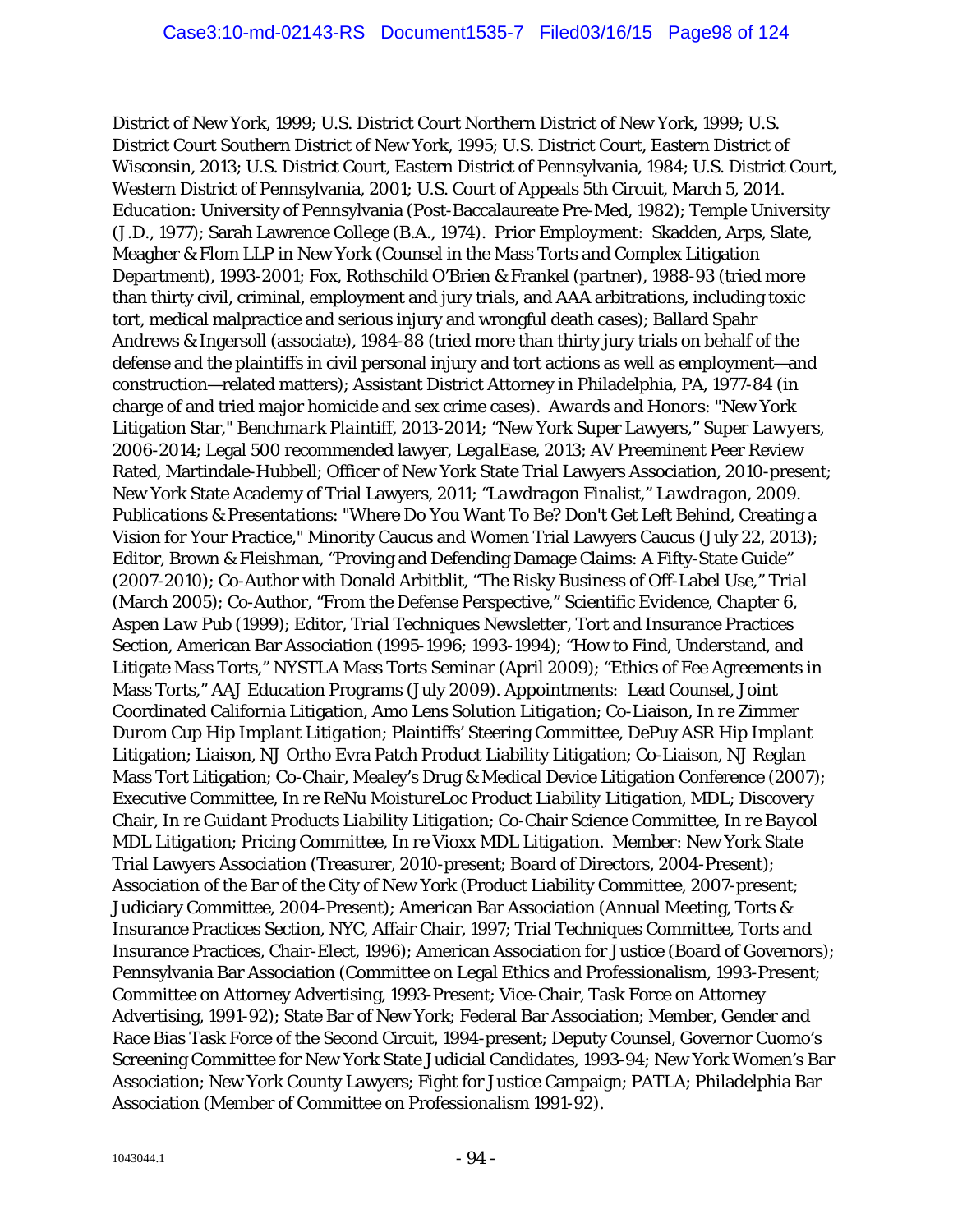*JOY A. KRUSE*, Admitted to practice in Washington, D.C., 1984; California; U.S. Supreme Court; U.S. Courts of Appeals for the Ninth and Federal Circuits; U.S. District Courts for the Northern, and Eastern Districts of California; U.S. District Court for the Central District of California, 2006; U.S. District Court, District of Colorado, 2006; U.S. District Court, Eastern District of Wisconsin, 2001. *Education*: Harvard Law School (J.D., 1984); Wellesley College (B.A., 1977). *Prior Employment*: Assistant Federal Public Defender, Northern District of California, 1992-96; Public Defender Service, Washington D.C., 1984-89. *Awards & Honors:* AV Preeminent Peer Review Rated, Martindale-Hubbell; *The Best Lawyers in America*, based on peer and blue ribbon panel review, selected for list of "*San Francisco's Best Lawyers*," 2013- 2015; "*Lawdragon* Finalist," *Lawdragon*, 2009. *Presentations & Publications*: Panelist, "Corporate Governance Litigation," PLI Securities Litigation & Enforcement Institute, San Francisco (October 15, 2009); Co-Author with Richard M. Heimann and Sharon M. Lee, "Post-*Tellabs* Treatment of Confidential Witnesses in Federal Securities Litigation," *Journal of Securities Law, Regulation, & Compliance* (Vol. 2, No. 3 June 2009); "*California Lawyer* Securities Law Roundtable" (October 2008); Co-Author with Elizabeth J. Cabraser, Bruce Leppla, "Selective Waiver: Recent Developments in the Ninth Circuit and California," (pts. 1 & 2), *Securities Litigation Report* (West Legalworks May and June 2005). *Member*: Phi Beta Kappa; State Bar of California; Bar Association of San Francisco; Equal Rights Advocate (Member; Board of Directors); Northern District of California Practice Program Committee (Member; Board of Directors).

*RACHEL GEMAN,* Admitted to practice in New York, 1998; Southern and Eastern Districts of New York, 1999; U.S. District Court, Eastern District of Michigan, 2005; U.S. District Court of Colorado, 2007; U.S. Supreme Court. *Education*: Columbia University School of Law (J.D. 1997); Stone Scholar; Equal Justice America Fellow; Human Rights Fellow; Editor, *Columbia Journal of Law and Social Problems*; Harvard University (A.B. *cum laude* 1993). *Prior Employment*: Adjunct Professor, New York Law School; Special Advisor, United States Mission to the United Nations, 2000; Law Clerk to Judge Constance Baker Motley, U.S. District Court, Southern District of New York, 1997-98. *Awards & Honors*: "Lawyer of the Year," *Best Lawyers*, recognized in the category of Employment Law – Individuals for San Francisco, 2014; "Super Lawyer for New York Metro," *Super Lawyers*, 2013-2014; Legal 500 recommended lawyer, *LegalEase*, 2013; AV Preeminent Peer Review Rated, Martindale-Hubbell; *The Best Lawyers in America*, based on peer and blue ribbon panel review, selected for list of "*The New York Area's Best Lawyers*," 2012-2015; "Rising Stars for New York Metro," *Super Lawyers*, a publication of Thomson Reuters , 2011; Distinguished Honor Award, United States Department of State, 2001. *Publications & Presentations*: Author, "Whistleblower Under Pressure," *Trial Magazine* (April 2013); Panelist, "Class Certification Strategies: Dukes in the Rear View Mirror," Impact Fund Class Action Conference (2013); Author & Panelist, "Who is an Employer Under the FLSA?" National Employment Lawyers Association Conference (2013); Panelist, "Fraud and Consumer Protection: Plaintiff and Defense Strategies," Current Issues in Pharmaceutical and Medical Device Litigation, ABA Section of Litigation (2012); Participant and Moderator, "Ask the EEOC: Current Insights on Enforcement and Litigation," ABA Section of Labor and Employment Law (2011); Panelist, "Drafting Class Action Complaints," New York State Bar Association (2011); Participant and Moderator, "Ask the EEOC: Current Insights on Enforcement and Litigation," ABA Section of Labor and Employment Law (2011); *The New York Employee Advocate*, Co-Editor (2005-2009), Regular Contributor (2008-present); Moderator,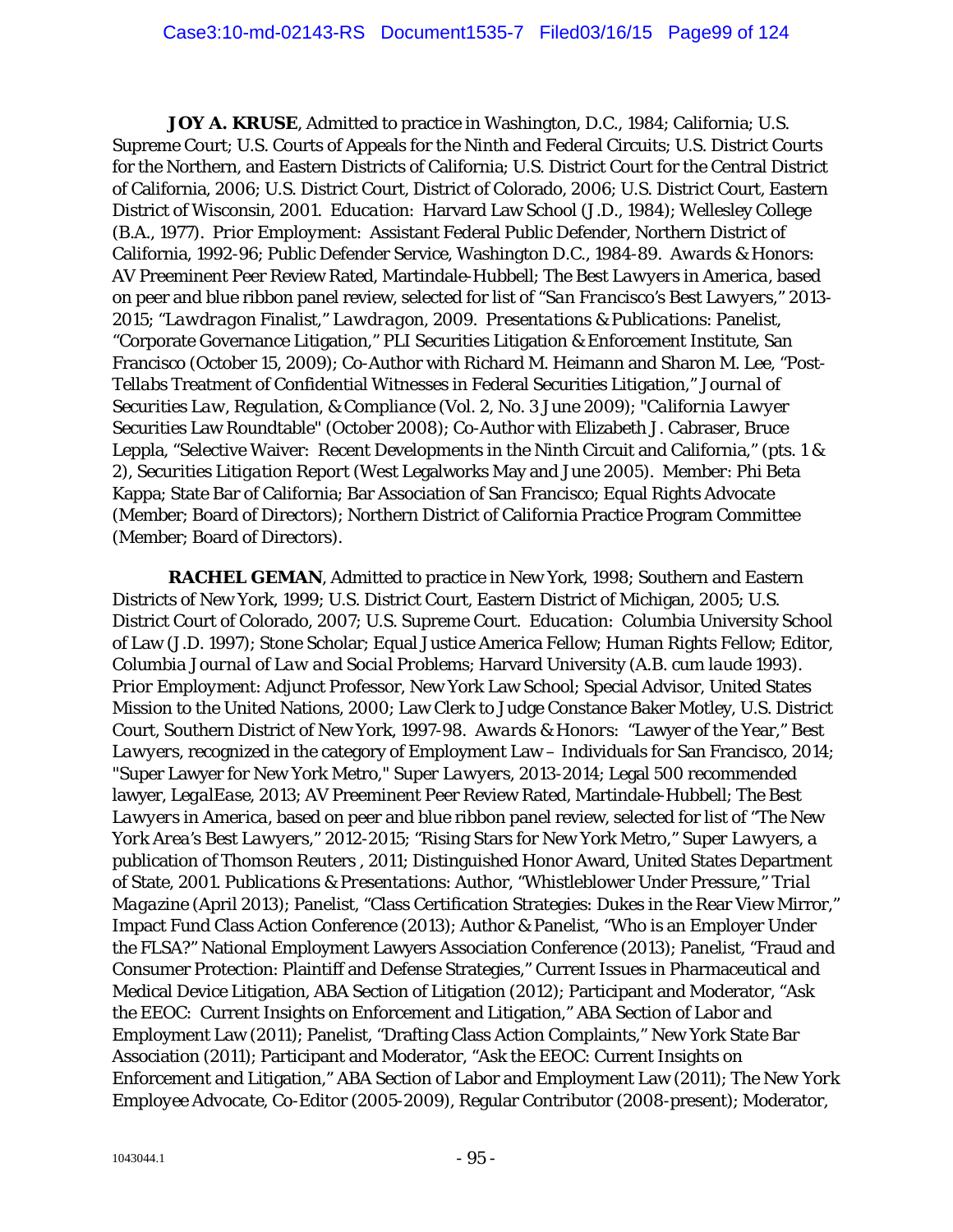"Hot Topics in Wage and Hour Class and Collective Actions," American Association for Justice Tele-Seminar (2010); Author & Panelist, "Class Action Considerations: Certification, Settlement, and More," American Conference Institute Advanced Forum (2009); Panelist, "Rights Without Remedies," American Constitutional Society National Convention, Revitalizing Our Democracy: Progress and Possibilities (2008); Panelist, Fair Measure: Toward Effective Attorney Evaluations, American Bar Association Annual Meeting (2008); Panelist, "Getting to Know You: Use and Misuse of Selection Devices for Hiring and Promotion," ABA Labor & Employment Section Annual Meeting (2008); Author, "'Don't I Think I Know You Already?': Excessive Subjective Decision-Making as an Improper Tool for Hiring and Promotion," ABA Labor & Employment Section Annual Meeting (2008); Author & Panelist, "Ethical Issues in Representing Workers in Wage & Hour Actions," Representing Workers in Individuals & Collective Actions under the FLSA (2007); Author & Panelist, "Evidence and Jury Instructions in FLSA Actions," Georgetown Law Center/ACL-ABA (2007); Author & Panelist, "Crucial Events in the 'Life' of an FLSA Collective Action: Filing Considerations and the Two-step 'Similarly-Situated' Analysis," National Employment Lawyers Association, Annual Convention (2006); Author & Panelist, "Time is Money, Except When It's Not: Compensable Time and the FLSA," National Employment Lawyers Association, Impact Litigation Conference (2005); Panelist, "Electronic Discovery," Federal Judicial Center & Institute of Judicial Administration, Workshop on Employment Law for Federal Judges (2005); "Image-Based Discrimination and the BFOQ Defense," *EEO Today: The Newsletter of the EEO Committee of the ABA's Section of Labor and Employment Law*, Vol. 9, Issue 1 (2004); "Fair Labor Standards Act Overtime Exemptions: Proposed Regulatory Changes," *New York State Bar Association Labor and Employment Newsletter* (2004); Chair & Panelist, "Current Topics in Fair Labor Standards Act Litigation," Conference, Association of the Bar of the City of New York (2003); Moderator, "Workforce Without Borders," ABA Section of Labor & Employment Law, EEOC Midwinter Meeting (2003). *Member*: American Bar Association [Labor and Employment Law Section; Standing Committee on Equal Employment Opportunity (Co-Chair, 2009-present)]; Association of the Bar of the City of New York; National Employment Lawyers' Association/New York (Board Member); Public Justice Foundation.

*KRISTEN LAW SAGAFI*, Admitted to practice in California (2002); U.S. District Court, Northern District of California (2002); U.S. District Court, Central District of California (2005); US District Court, Northern District of Florida (2009); U.S. Court of Appeals for the Eleventh Circuit (2010). *Education*: Boalt Hall School of Law, University of California, Berkeley (J.D. 2002); Executive Editor, *Ecology Law Quarterly*; Moot Court Advocacy Award; Moot Court Board; Hopi Appellate Clinic; Ohio Wesleyan University (B.A., *summa cum laude,*  1995); Presidential Scholar; Phi Beta Kappa. *Litigation Experience:* Ms. Sagafi and Lieff Cabraser received recognition in *The National Law Journal's* Plaintiffs' Hot List for their outstanding success in *Grays Harbor Adventis Christian School v. Carrier Corp*. The case resulted in a settlement worth \$300 million for consumers who had purchased certain Carrier furnaces that were allegedly made with inferior materials that caused them to fail prematurely. *Honors & Awards*: "Consumer Attorney of the Year Finalist," Consumer Attorneys of California, 2014; "Top 40 Professionals Under 40 Years Old," *San Francisco Business Times*, 2014; "Rising Stars for Northern California," *Super Lawyers*, 2009-2014; "50 Lawyers on the Fast Track," *The Recorder*, 2012. *Member*: Phi Beta Kappa; State Bar of California.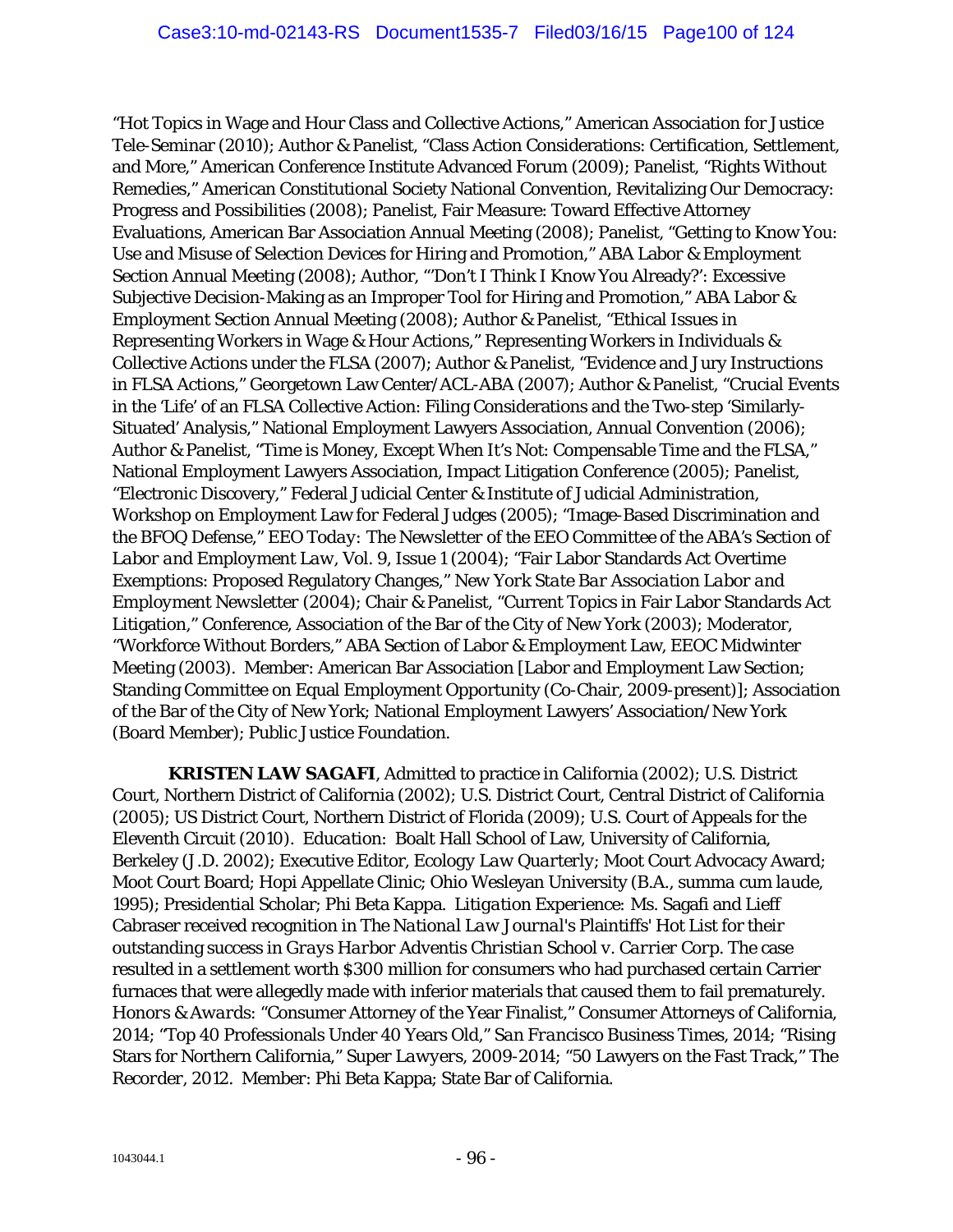**BRENDAN P. GLACKIN**, Admitted to practice in California, 1998; New York, 2000; U.S. District Court, Northern, Central, Eastern and Southern Districts of California, 2001; U.S. Court of Appeals for the Ninth Circuit, 2004; U.S. District Court, Southern District of New York, 2001; U.S. District Court, District of Colorado, 2001; U.S. Court of Appeals for the Second Circuit, 2013; U.S. Court of Appeals for the Ninth Circuit. *Education*: Harvard Law School (J.D., *cum laude*, 1998); University of Chicago (A.B., Phi Beta Kappa, 1995). *Prior Employment*: Contra Costa Public Defender, 2005-2007; Boies, Schiller & Flexner, 2000-2005; Willkie Farr & Gallagher, 1999-2000; Law Clerk to Honorable William B. Shubb, U.S. District Court, Eastern District of California, 1998-1999. *Awards & Honors:* "Northern California Super Lawyer," *Super Lawyers,* 2013-2014. *Member*: State Bar of California; BASF Antitrust Section, Executive Committee. *Seminars:* Ramifications of *American Needle, Inc. v. National Football League,*  2010; Antitrust Institute 2011: Developments & Hot Topics, 2011; Antitrust Trials: The View From the Trenches, 2013; Applying Settlement Offsets to Antitrust Judgments, ABA Spring Meetings, 2013; California Trial Advocacy, PLI, 2013; Building Trial Skills, NITA, 2013.

*MARK P. CHALOS*, Admitted to practice in Tennessee, 1998; U.S. Court of Appeals, Sixth Circuit, 1998; U.S. District Court, Middle District of Tennessee, 2000; U.S. District Court, Western District of Tennessee, 2002; U.S. District Court, Eastern District of Tennessee, 2006; U.S. District Court, Northern District of Florida, 2006; U.S. District Court, Northern District of California, 2007; U.S. Supreme Court, 2012. *Education*: Emory University School of Law (J.D., 1998); Dean's List; Award for Highest Grade, Admiralty Law; Research Editor, *Emory International Law Review*; Phi Delta Phi Legal Fraternity; Vanderbilt University (B.A., 1995). *Honors & Awards*: *The Best Lawyers in America*, based on peer and blue ribbon panel review, selected for list of "*Nashville's Best Lawyers*," 2012-2015; "Tennessee Litigation Star," *Benchmark Plaintiff,* 2013-2014; "Mid-South Super Lawyers," *Super Lawyers*, 2011-2014; AV Peer Review Rated, Martindale-Hubbell; "Best of the Bar," *Nashville Business Journal*, 2008- 2010; "Top 40 Under 40," *The Tennessean*, 2004; "Mid-South Rising Stars," *Super Lawyers*, 2008-2010. *Publications & Presentations*: "Supreme Court Limits The Reach Of Alien Tort Statute In Kiobel," Legal Solutions Blog, April 2013; "The Rise of Bellwether Trials," Legal Solutions Blog, March 2013; "Amgen: The Supreme Court Refuses to Erect New Class Action Bar," Legal Solutions Blog, March 2013; "Are International Wrongdoers Above the Law?," The Trial Lawyer Magazine, January 2013; "Kiobel v. Royal Dutch Petroleum: Supreme Court to Decide Role of US Courts Abroad," ABA Journal, January 2013. "Legislation Protects the Guilty [in Deadly Meningitis Outbreak]," Tennessean, December 2012; Litigating International Torts in United States Courts, 2012 ed., Thomson Reuters/West (2012); "Successfully Suing Foreign Manufacturers," TRIAL Magazine, November 2008; "Washington Regulators Versus American Juries: The United States Supreme Court Shifts the Balance in Riegel v. Medtronic," *Nashville Bar Journal*, 2008; "Washington Bureaucrats Taking Over American Justice System," *Tennessean.com* (December 2007); "The End of Meaningful Punitive Damages," *Nashville Bar Journal*, November 2001; "Is Civility Dead?" *Nashville Bar Journal*, October 2003; "The FCC: The Constitution, Censorship, and a Celebrity Breast," Nashville Bar Journal, April 2005. *Member*: American Association for Justice; American Bar Association (Past-Chair, YLD Criminal & Juvenile Justice Committee; Tort Trial and Insurance Practice Section Professionalism Committee); First Center for the Visual Arts (Founding Member, Young Professionals Program); Harry Phillips American Inn of Court; Kappa Chapter of Kappa Sigma Fraternity Alumni Association (President); Metropolitan Nashville Arts Commission (Grant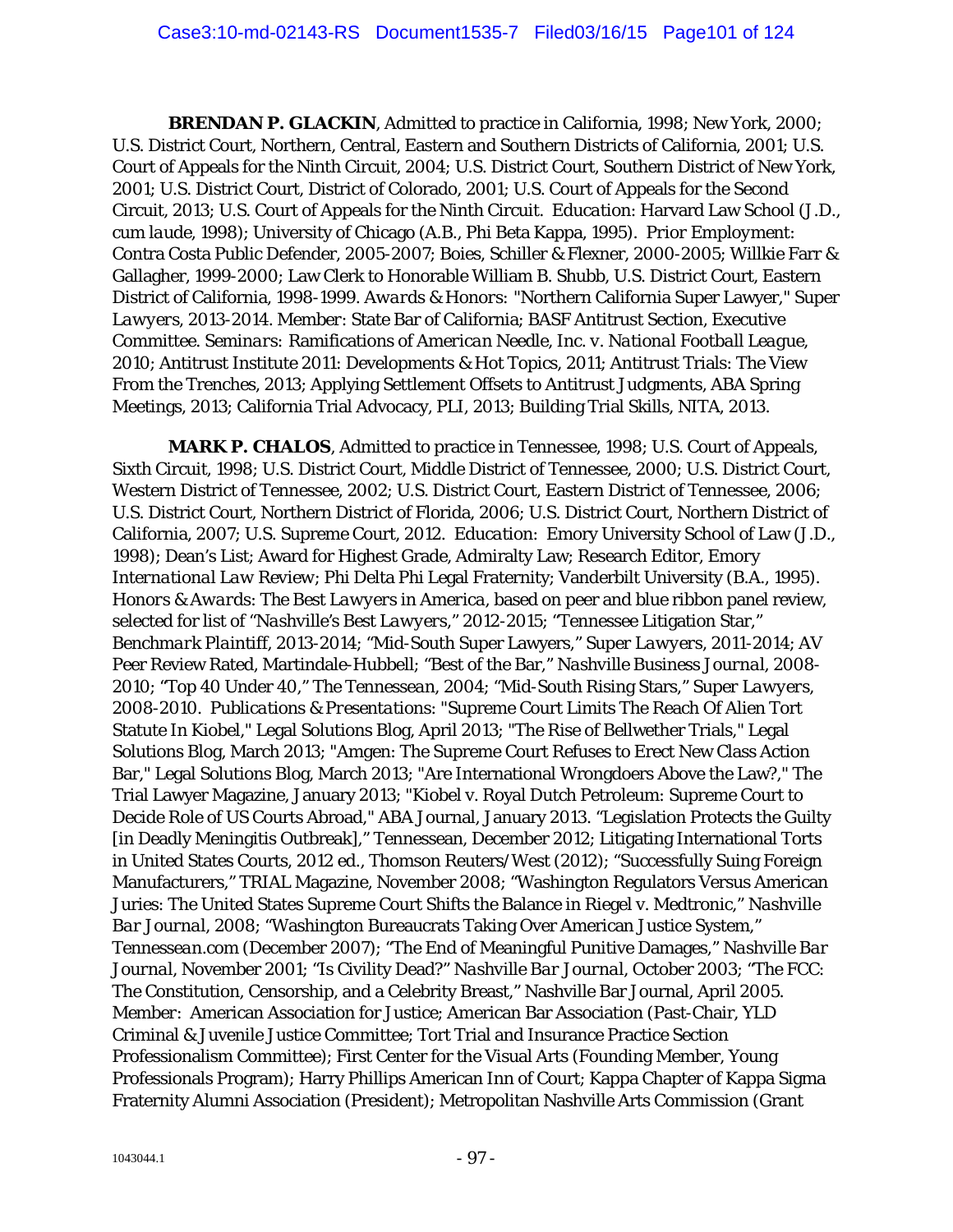Review Panelist); Nashville Bar Association (YLD Board of Directors; Nashville Bar Association YLD Continuing Legal Education and Professional Development Director); Nashville Bar Journal (Editorial Board); Tennessee Association for Justice (Board of Directors, 2008-2011; Legislative Committee); Tennessee Bar Association (Continuing Legal Education Committee); Tennessee Trial Lawyers Association (Board of Directors); Historic Belcourt Theatre (Past Board Chair; Board of Directors); Nashville Cares (Board of Directors).

PAULINA do AMARAL, Admitted to practice in New York, 1997; California, 1998; U.S. Court of Appeals, Ninth Circuit, 1999; U.S. District Court, Southern District of New York, 2004; U.S. District Court, Western District of Michigan, 2004; U.S. District Court, Eastern District of Michigan, 2007. *Education*: University of California Hastings College of Law (J.D., 1996); Executive Editor, *Hastings Constitutional Law Quarterly*; National Moot Court Competition Team, 1995; Moot Court Executive Board; University of Rochester (B.A., 1988). *Employment*: Law Clerk to Chief Judge Richard Alan Enslen, U.S. District Court, Western District of Michigan, 1996-98. *Awards & Honors:* Legal 500 recommended lawyer, *LegalEase*, 2013. *Member*: Association of the Bar of the City of New York, (2007-2010, Committee on the Judiciary); American Bar Association; State Bar of New York; State Bar of California; Bar Association of San Francisco; American Trial Lawyers Association; New York State Trial Lawyers Association.

*KENNETH S. BYRD*, Admitted to practice in Tennessee, 2004; U.S. District Court of Appeals, 6th Circuit, 2009; U.S. District Court, Western District of Tennessee, 2007; U.S. District Court, Eastern District of Tennessee, 2006; U.S. District Court, Middle District of Tennessee, 2005. *Education:* Boston College Law School (J.D., *cum laude*, 2004), Law Student Association (President, 2003-2004), National Moot Court Team (Regional Champion, 2003- 2004), American Constitution Society (Secretary, 2002-2003), Judicial Process Clinic (2003), Criminal Justice Clinic (2003-2004); Samford University (B.S., *cum laude*, in Mathematics with Honors, minor in Journalism, 1995). *Prior Employment:* Harwell Howard Hyne Gabbert & Manner, P.C., 2004-2010; Summer Associate, Harwell Howard Hyne Gabbert & Manner, P.C., 2003; Summer Associate, Edward, Angell, Palmer, Dodger, LLP, 2003. *Awards:* "Rising Star for Mid-South," Super Lawyers, 2014. *Member:* American Bar Association; American Constitution Society, Nashville Chapter (Member & Chair of 2008 Supreme Court Preview Event); Camp Ridgecrest Alumni & Friends (Board Member); Harry Phillips American Inn of Court, Nashville Chapter (Associate Member, 2008-2010; Barrister, 2010-2014); Historic Edgefield, Inc. (President, 2009-2011); Nashville Bar Association; Tennessee Bar Association.

*STEPHEN H. CASSIDY*, Admitted to practice in California, 1989; U.S. District Court, Northern District of California and U.S. Court of Appeals, Ninth Circuit, 1997. *Education*: Hastings College of the Law (J.D., *magna cum laude*, 1989); Associate Managing Editor, *Hastings International and Comparative Law Review*, 1988-1989; Order of the Coif; Member, Thurston Society; Recipient, American Jurisprudence Awards for Real Property, Evidence and American Legal History; Georgetown University (B.S.F.S., 1986). *Prior Employment*: Law Clerk to Magistrate-Judge Joan S. Brennan, U.S. District, Northern District of California, 1989-90; Alameda County Public Defender's Office (1990-1991); Marin County Public Defender's Office (1991-1992); Motions Attorney, U.S. Court of Appeals, Ninth Circuit, 1992-94, 1996-97. *Awards & Honors:* AV Preeminent Peer Review Rated, Martindale-Hubbell. *Publications &*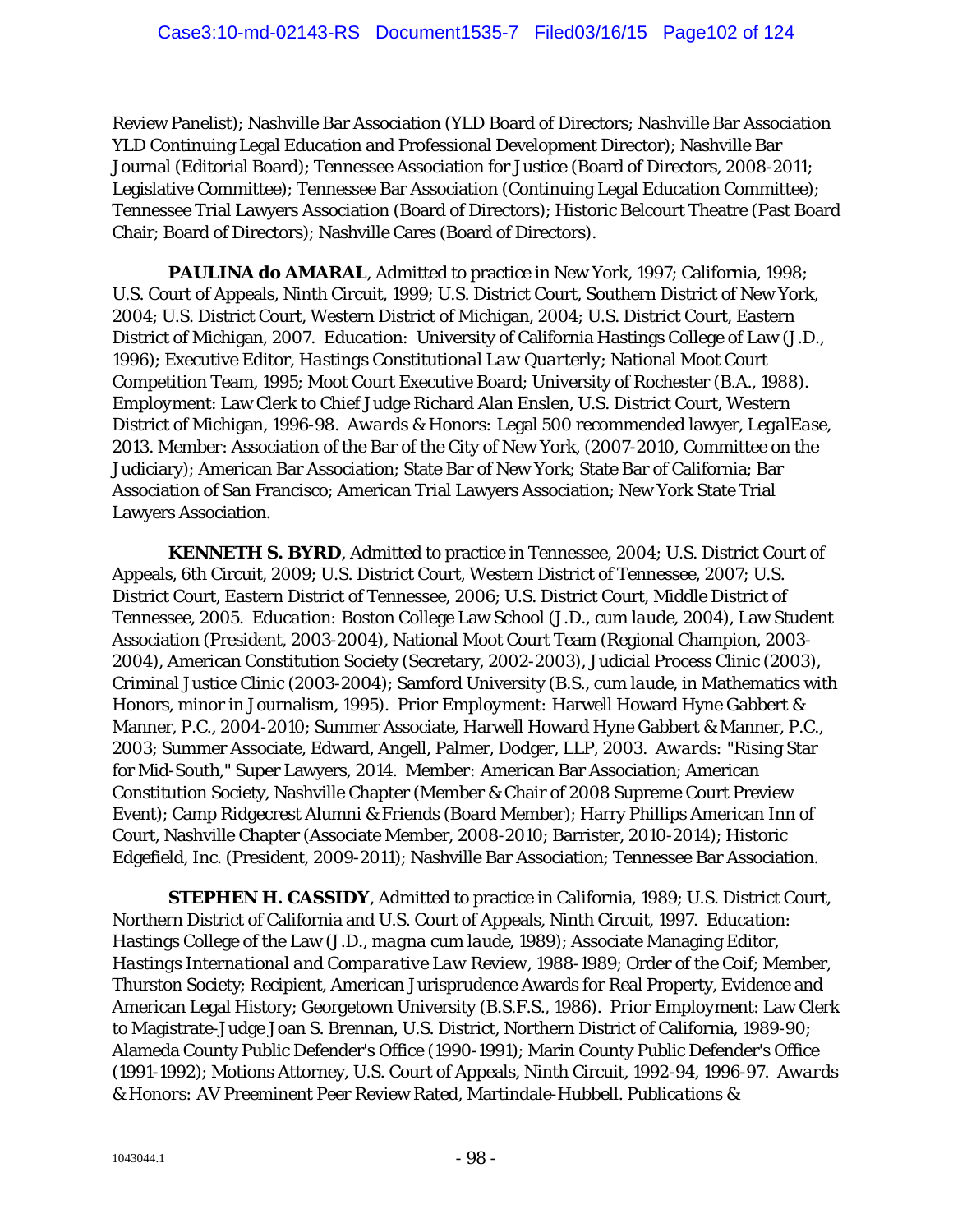*Presentations*: TVA + Coal Ash, American Association for Justice, July 2013; "Magnetix Toy Injuries: A Failure to Inform Safety Regulators," OpEd News (2009); "Restoring Patient Rights and Promoting Safer Medical Device," OpEd News (2009); "Internet Marketing for Plaintiffs' Firms," CAOC Conference (May 2004); "Enhancing the Role of Law Firm Marketing Departments," LexisNexis Law Firm Marketers' Roundtable (November 2003); Contributing Author, *California Class Actions Practice and Procedures (*Elizabeth J. Cabraser editor in chief, 2003); Co-Author, "Decisions Interpreting California's Rules of Class Action Procedure," in *Survey of State Class Action Law* (ABA 2001); "The Newest Member of the Nuclear Club: Pakistan's Drive for a Nuclear Weapon's Capability," 12 *Hastings Int'l & Comp. L. Rev.* 679 (1989). *Member*: State Bar of California; Bar Association of San Francisco; American Bar Association (Litigation Section); Public Justice; Fight for Justice Campaign; Consumer Attorneys of California; San Francisco Trial Lawyers Association; Alameda Contra Costa Trial Lawyers' Association; American Association for Justice

*DANIEL P. CHIPLOCK*, Admitted to practice in New York, 2001; U.S. District Court, Southern District of New York, 2001; U.S. District Court, Eastern District of New York, 2001; U.S. District Court, District of Colorado, 2006; U.S. Court of Appeals for the Second Circuit, 2009; U.S. Court of Appeals for the Sixth Circuit, 2011; U.S. Supreme Court. *Education*: Stanford Law School (J.D., 2000); Article Review Board, *Stanford Environmental Law Journal*; Recipient, Keck Award for Public Service; Columbia University (B.A., *summa cum laude*, 1994); Phi Beta Kappa. *Member*: State Bar of New York; American Association for Justice; Fight for Justice Campaign; Public Justice; National Association of Shareholder and Consumer Attorneys (Executive Committee/Secretary); American Constitution Society for Law and Policy (Advocate's Circle). *Classes/Seminars:* "Fraud on the Market," Federal Bar Council, Feb. 25, 2014 (CLE panel participant).

*NIMISH R. DESAI,* Admitted to practice in California, 2006; US District Court, Northern District of California, 2007; US District Court, Central District of California, 2008; US District Court, Northern District of Florida, 2009; U.S. Court of Appeals, Ninth Circuit, 2009. *Education*: Boalt Hall School of Law, University of California, Berkeley (J.D., 2006), Finalist and Best Brief, McBaine Moot Court Competition (2006), Moot Court Best Brief Award (2004); University of Texas, Austin, (B.S. & B.A., High Honors, 2002). *Prior Employment*: Extern, Sierra Club Environmental Law Program, 2004; Researcher, Public Citizen, 2003; Center for Energy and Environmental Resources, 2001-2002. *Awards & Honors:* "Consumer Attorney of the Year Finalist," Consumer Attorneys of California, 2014; "Northern California Super Lawyer," *Super Lawyers,* 2013-2014; "Rising Star for Northern California," *Super Lawyers*, 2012. *Publications & Presentations*: "BP, Exxon Valdez, and Class-Wide Punitive Damages," 21 Class Action and Derivative Suit Committee Newsletter (Fall 2010); "American Chemistry Council v. Johnson: Community Right to Know, But About What? D.C. Circuit Takes Restrictive View of EPCRA," 33 *Ecology L.Q.* 583 (Winter 2006); "Lessons Learned and Unlearned: A Case Study of Medical Malpractice Award Caps in Texas," *The Subcontinental*, (Winter 2004, Vol. 1, Issue 4, pp. 81-87); "Separation of Fine Particulate Matter Emitted from Gasoline and Diesel Vehicles Using Chemical Mass Balancing Techniques," *Environmental Science Technology*, (2003; 37(17) pp. 3904-3909); "Analysis of Motor Vehicle Emissions in a Houston Tunnel during Texas Air Quality Study 2000," *Atmospheric Environment*, 38, 3363-3372 (2004). *Member*: State Bar of California; Bar Association of San Francisco; Consumer Attorneys of California; American Bar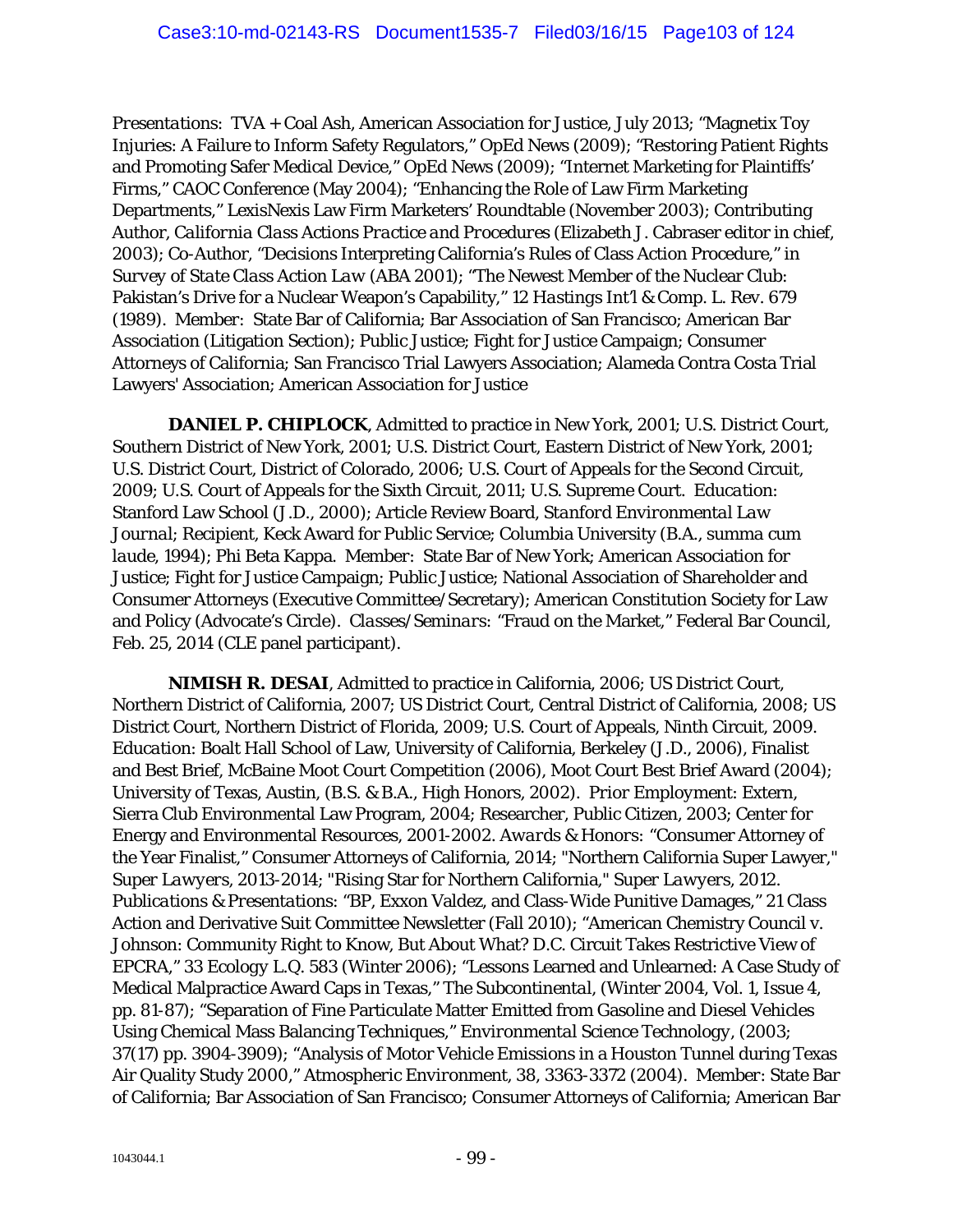Association; American Constitution Society; East Bay Community Law Center (Board Member, 2010-present); South Asian Bar Association (Board Member, 2010-present). *Languages*: Gujarati (conversational).

*NICHOLAS DIAMAND*, Admitted to practice in New York, 2003; England; Wales; U.S. District Court, Southern, Eastern, and Western Districts of New York; US. Court of Appeals, Seventh Circuit; U.S. Supreme Court. *Education*: Columbia University School of Law (LL.M., Stone Scholar, 2002); College of Law, London, England (C.P.E.; L.P.C.; Commendation, 1997); Columbia University (B.A., *magna cum laude,* 1992). *Awards & Honors:* "Super Lawyer for New York Metro," *Super Lawyers*, 2013-2014; "Rising Star for New York Metro," *Super Lawyers*, 2012. *Prior Employment*: Solicitor, Herbert Smith, London (1999-2001); Law Clerk to the Honorable Edward R. Korman, Chief Judge, U.S. District Court, Eastern District of New York (2002-03). *Publications & Presentations*: Speaker, International Corporate Governance Network Conference, 2014; "Fraud on the Market in a Post-*Amgen* World" (with M. Miarmi), Trial Magazine*,* November 2013; Contributing Author, *California Class Actions Practice and Procedure* (Elizabeth J. Cabraser, Editor-in-Chief), 2006; Panelist, "Obstacles to Access to Justice in Pharmaceutical Cases," *Pharmaceutical Regulation and Product Liability*, British Institute of International and Comparative Law, April 21, 2006; Panelist, "Pre-Trial Discovery in the United States," Union Internationale des Avocats, Winter Seminar, February 2006. *Member*: New York City Bar Association; New York State Bar Association; Public Justice Foundation; International Corporate Governance Network.

*DEAN M. HARVEY*, Admitted to practice in California, 2007; U.S. District Court, Northern District of California; U.S. District Court, Central District of California; U.S. District Court, Eastern District of California; U.S. District Court, Southern District of California; U.S. Court of Appeals for the Ninth Circuit; U.S. District Court, Eastern District of Wisconsin, 2013. *Education*: Boalt Hall School of Law, University of California, Berkeley (J.D. 2006); Articles Editor, *California Law Review* (2005-2006); Assistant Editor, *Berkeley Journal of International Law* (2004); University of Minnesota, Twin Cities (B.A. *summa cum laude*, 2002). *Prior Employment*: Partner, Lieff Cabraser Heimann & Bernstein, LLP (2013-Present); Associate, Lieff Cabraser Heimann & Bernstein, LLP (2009-2013); Associate, Boies, Schiller & Flexner LLP (2007-2008); Law Clerk, The Honorable James V. Selna, U.S. District Court for the Central District of California (2006-2007); Law Clerk, U.S. Department of Justice, Antitrust Division, San Francisco Field Office (2006); Summer Law Intern, U.S. Department of Justice (2005); Summer Associate, Boies, Schiller & Flexner LLP (2005). *Awards & Honors*: "Super Lawyer for Northern California," *Super Lawyers*, 2013-2014; "Lawyers on the Fast Track," The Recorder, 2013; "Rising Star for Northern California," Super Lawyers, 2010-2012; "William E. Swope Antitrust Writing Prize," 2006. *Publications*: Contributing Author, *The Class Action Fairness Act: Law and Strategy*, American Bar Association, 2013; Contributing Author, *Concurrent Antitrust Criminal and Civil Proceedings: Identifying Problems and Planning for Success*, American Bar Association (2013); Panelist, "If You Don't Steal My Employees, I Won't Steal Yours: The Antitrust Treatment of Non-Poaching and Non-Solicitation Agreements," American Bar Association (2013); Co-Editor, *California Class Actions Practice and Procedures* (2010-2013); Articles Editor, *Competition* (the Journal of the Antitrust and Unfair Competition Law Section of the State Bar of California) (2012); Contributing Author, *ABA Annual Review of Antitrust Law Developments* (2011); Panelist, "In the Wake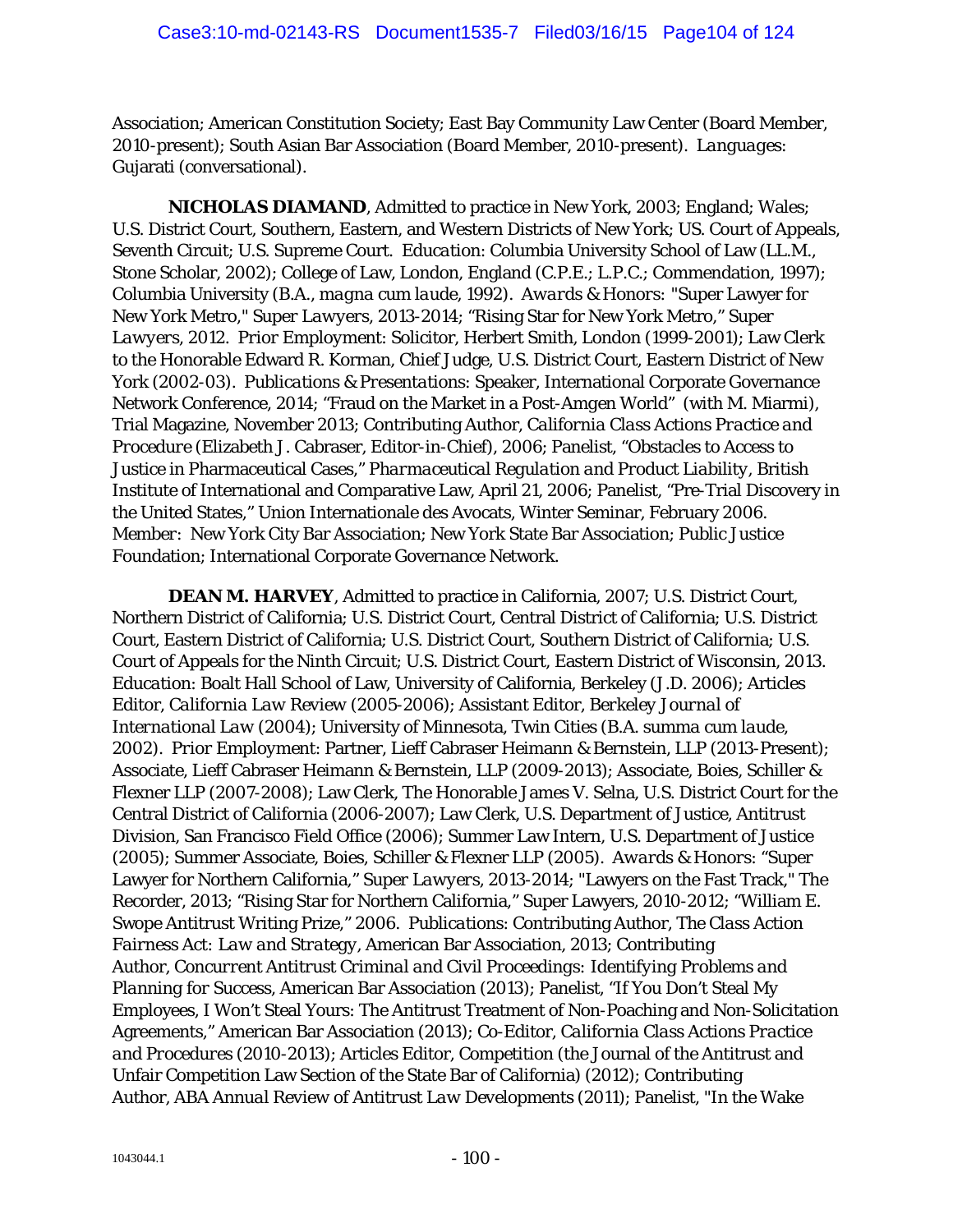of *AT&T Mobility v. Concepcion:* Perspectives on the Future of Class Litigation," American Bar Association (2011); *New Guidance for Standard Setting Organizations: Broadcom Corp. v. Qualcomm Inc. and In the Matter of Rambus, Inc., 5 ABA Sherman Act Section 1 Newsl. 35* (2008); *Anticompetitive Social Norms as Antitrust Violations,* 94 Calif. L. Rev. 769 (2006). *Member*: American Bar Association (Antitrust Section); Bar Association of San Francisco; San Francisco Trial Lawyers Association.

*LEXI J. HAZAM*, Admitted to practice in California, 2003; U.S. District Court, Northern District of California, 2003; U.S. Court of Appeals for the Seventh Circuit, 2006; US District Court, Southern District of CA, 2013; U.S. Court of Appeals for the Second Circuit, 2008; U.S. Court of Appeals for the Eighth Circuit, 2008. *Education*: Stanford University (B.A., 1995, M.A., 1996), Phi Beta Kappa. Boalt Hall School of Law, University of California, Berkeley (J.D., 2001); *California Law Review* and *La Raza Law Journal* (Articles Editor); Berkeley Law Foundation Summer Grant for Public Service; Federal Practice Clinic; Hopi Appellate Clinic). *Prior Employment*: Law Clerk, Mexican American Legal Defense and Education Fund, 1999; Law Clerk, Judge Henry H. Kennedy, Jr., U.S. District Court for the District of Columbia, 2001- 2002; Associate, Lieff Cabraser Heimann & Bernstein, LLP, 2002-2006; Partner, Lieff Global LLP, 2006-2008. *Honors & Awards*: *The Best Lawyers in America*, based on peer and blue ribbon panel review, selected for list of "*San Francisco's Best Lawyers*," 2015; Legal 500 recommended lawyer, *LegalEase*, 2013; "Northern California Rising Stars," *Super Lawyers*, 2009-2011, 2013. *Member*: State Bar of California; American Association for Justice; Consumer Attorneys of California; Bar Association of San Francisco; San Francisco Trial Lawyers Association.

*ROGER N. HELLER,* Admitted to practice in California, 2001; U.S. District Court, Northern District of California, 2001, U.S. Court of Appeals for the Ninth Circuit, 2001. *Education*: Columbia University School of Law (J.D., 2001); Columbia Law Review, Senior Editor. Emory University (B.A., 1997). *Prior Employment*: Extern, Honorable Michael Dolinger, U.S. District Court, Southern District of New York, 1999; Associate, O'Melveny & Myers LLP, 2001-2005; Senior Staff Attorney, Disability Rights Advocates, 2005-2008. *Honors & Awards*: "Rising Star," *Law 360*, 2014; "Northern California Super Lawyer," *Super Lawyers*, 2013-2014; "Trial Lawyer of the Year Finalist," Public Justice, 2012; "Northern California Rising Stars," *Super Lawyers*, 2011-2012; Harlan Fiske Stone Scholar, 1998-2001. *Publications & Presentations*: Co-author, Fighting For Troops on the Homefront, Trial Magazine (September 2006). *Member*: American Bar Association; Bar Association of San Francisco; Consumer Attorneys of California; State Bar of California; Advisory Committee Member, Santa Venetia Community Plan.

*DANIEL M. HUTCHINSON*, Admitted to practice in California, 2005; U.S. District Court, Central District of California; U.S. District Court, Southern District of California; U.S. Court of Appeals for the First Circuit, 2012; U.S. Court of Appeals for the Ninth Circuit, 2005; U.S. District Court, Northern District of California, 2005; U.S. Court of Appeals for the Fourth Circuit, 2008; U.S. District, Northern District of Illinois, March 25, 2014. *Education:* Boalt Hall School of Law, University of California, Berkeley (J.D., 2005), Senior Articles Editor, *African-American Law & Policy Report*, Prosser Prizes in Constitutional Law and Employment Law; Boalt Hall Teaching & Curriculum Committee (2003-2004); University of California,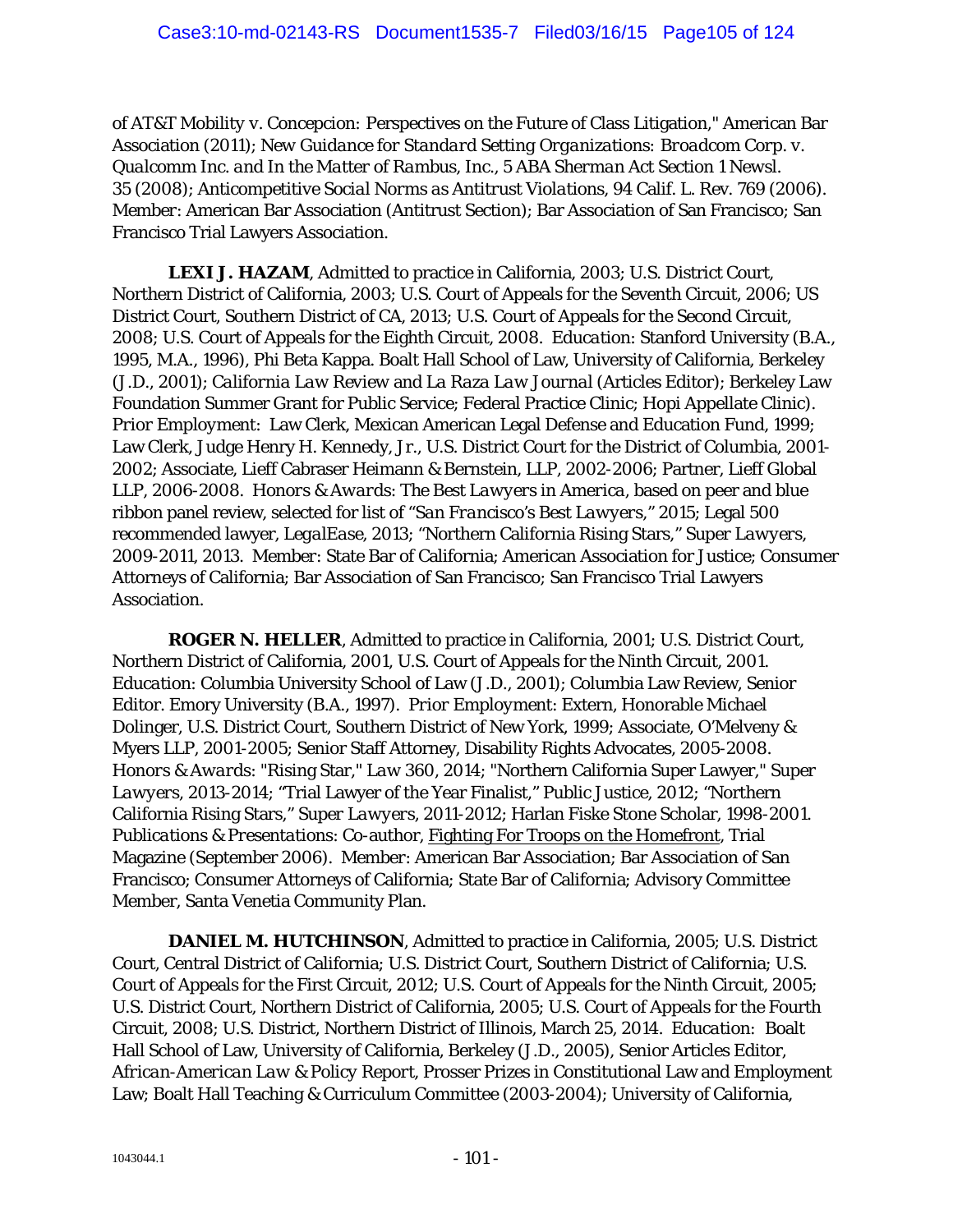Berkeley Extension (Multiple Subject Teaching Credential, 2002); Brown University (B.A., 1999), Mellon Mays Fellowship (1997-1999). *Prior Employment*: Judicial Extern to the Hon. Martin J. Jenkins, U.S. District Court, Northern District of California, 2004; Law Clerk, Lewis & Feinberg, P.C., 2003-2004; Teacher, Oakland Unified School District, 1999-2002. *Honors & Awards*: "Rising Star," Law360, 2014; "Northern California Super Lawyer," *Super Lawyers*, 2013-2014; Legal 500 recommended lawyer, *LegalEase*, 2013; "50 Lawyers on the Fast Track," *The Recorder*, 2012; "Northern California Rising Stars," *Super Lawyers*, 2009-2012. *Publications & Presentations:* Panelist, "Employment Discrimination Class Actions Post-*Dukes*," Consumer Attorneys of California 50th Annual Convention (2011); "Ten Points from *Dukes v. Wal-Mart Stores, Inc*.," 20(3) *CADS Report 1* (Spring 2010); Panelist, "Rethinking Pro Bono: Private Lawyers and Public Service in the 21st Century," UCLA School of Law (2008); Author and Panelist, "Pleading an Employment Discrimination Class Action" and "EEO Litigation: From Complaint to the Courthouse Steps," ABA Section of Labor and Employment Law Second Annual CLE Conference (2008); Co-Presenter, "Rule 23 Basics in Employment Cases," Strategic Conference on Employment Discrimination Class Actions (2008). *Member*: American Bar Association (Section of Labor & Employment Law Leadership Development Program); Association of Business Trial Lawyers (Leadership Development Committee, 2008- 2010); Bar Association of San Francisco; Consumer Attorneys of California; Lawyer's Committee for Civil Rights of the San Francisco Bay Area (Co-Chair, 2013-Present; Board Secretary, 2011- 2013; Board of Directors, 2009-2011); National Bar Association.

*SHARON M. LEE*, Admitted to practice in New York 2002; U.S. District Court, Southern District of New York, 2003; U.S. District Court, Eastern District of New York, 2003; Washington State, 2005. *Education*: St. John's University School of Law (J.D. 2001); *New York International Law Review*, Notes & Comments Editor, 2000-2001; St. John's University (M.A. 1998); St. John's University (B.A. 1997). *Prior Employment*: Milberg Weiss & Bershad, LLP, 2003-2007. *Member*: American Bar Association; Washington State Bar Association; Asian Bar Association of Washington. *Publications & Presentations*: Author, *The Development of China's Securities Regulatory Framework and the Insider Trading Provisions of the New Securities Law*, 14 N.Y. Int'l L.Rev. 1 (2001); Co-author, *Post-Tellabs Treatment of Confidential Witnesses in Federal Securities Litigation*, 2 J. Sec. Law, Reg. and Compliance 205 (3d ed. 2009).

*BRUCE W. LEPPLA*, Admitted to practice in California, New York, Ninth Circuit Court of Appeals, California District Courts (Northern, Central, Eastern), New York District Courts (Southern, Eastern), District of Colorado. *Education*: University of California (J.D., Boalt Hall School of Law, M.G. Reade Scholarship Award); University of California at Berkeley (M.S., Law and Economics, Quantitative Economics); Yale University (B.A., *magna cum laude*, Highest Honors in Economics). *Prior Employment*: California-licensed Real Estate Broker (2009-present); FINRA and California-licensed Registered Investment Adviser (2008-present); Chairman, Leppla Capital Management LLC (2008-present); Chairman, Susquehanna Corporation (2006-present); Partner, Lieff Cabraser Heimann & Bernstein, LLP (2004-2008), Counsel (2002-2003); CEO and President, California Bankers Insurance Services Inc., 1999- 2001; CEO and President, Redwood Bank (1985-1998), CFO and General Counsel (1981-1984); Brobeck, Phleger & Harrison (1980); Davis Polk & Wardwell (1976-80). *Publications*: Author or co-author of 11 different U.S. and International patents in electronic commerce and commercial product design, including "A Method for Storing and Retrieving Digital Data Transmissions,"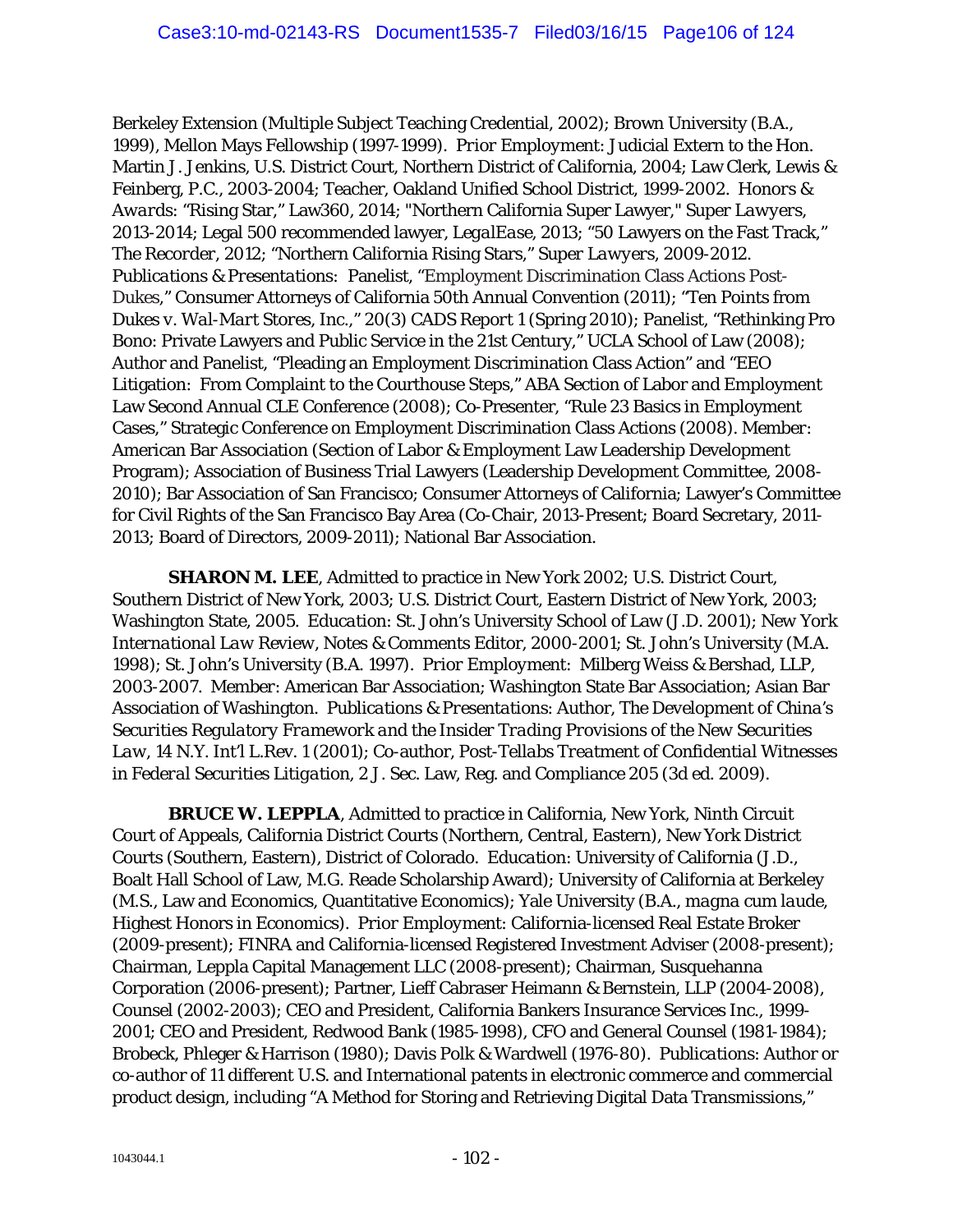United States Patent No. 5,659,746, issued August 19, 1997; "*Stay in the Class or Opt-Out? Institutional Investors Are Increasingly Opting-Out of Securities Class Litigation*," Securities Litigation Report, Vol. 3, No. 8, September 2006, West LegalWorks; reprinted by permission of the author in Wall Street Lawyer, October 2006, Vol. 10, No. 10, West LegalWorks; "*Selected Waiver: Recent Developments in the Ninth Circuit and California, Part 1*;" Elizabeth J. Cabraser, Joy A. Kruse and Bruce W. Leppla; Securities Litigation Report, May 2005, Vol. I, No. 9, pp. 1, 3-7; "*Selected Waiver: Recent Developments in the Ninth Circuit and California, Part 2*;" Elizabeth J. Cabraser, Joy A. Kruse and Bruce W. Leppla; Securities Litigation Report, June 2005, Vol. I, No. 10, pp. 1, 3-9; Author, *"Securities Powers for Community Banks,"* California Bankers Association Legislative Journal (Nov. 1987). *Teaching Positions*: Lecturer, University of California at Berkeley, Haas School of Business, Real Estate Law and Finance (1993-96); Lecturer, California Bankers Association General Counsel Seminars, Lending Documentation, Financial Institutions Litigation and similar topics (1993-96). *Panel Presentations*: Union Internationale des Avocats, Spring Meeting 2010, Frankfurt, Germany, *"Recent Developments in Cross-Border Litigation;"* Union Internationale des Avocats, Winter Meeting 2010, Park City, Utah, *"Legal and Economic Aspects of Securities Class and Opt-out Litigation;"* EPI European Pension Fund Summit, Montreux, Switzerland, "*Legal and Global Economic Implications of the U.S. Subprime Lending Crisis*," May 2, 2008; Bar Association of San Francisco, "*Impact of Spitzer's Litigation and Attempted Reforms on the Investment Banking and Insurance Industries*," May 19, 2005; Opal Financial Conference, National Public Fund System Legal Conference, Phoenix, AZ, "*Basic Principles of Securities Litigation*," January 14, 2005; American Enterprise Institute, "*Betting on the Horse After the Race is Over— In Defense of Mutual Fund Litigation Related to Undisclosed After Hours Order Submission*," September 30, 2004. *Member*: State Bar of California; State Bar of New York; Member, Editorial Board, *Wall Street Lawyer*; National Association of Public Pension Attorneys; Union Internationale des Avocats (Seminar Chairman, 2012 Winter Corporate Governance Seminar); Yale University Alumni Board of Directors (Director, 2001-2005); California Bankers Association (Director, 1993-99); California State Small Business Development Board (1989- 1997); University of California at Berkeley, Boalt Hall Alumni Board of Directors (1993-96); Leadership Council, San Francisco Chamber of Commerce (1990-1992); Community Reinvestment Institute (Founding Director, 1989-1990); Member, Yale Whiffenpoofs.

*JASON L. LICHTMAN*, Admitted to practice in Illinois; New Jersey; New York; U.S. Supreme Court; District of Columbia; U.S. Court of Appeals, Third Circuit; U.S. Court of Appeals, Sixth Circuit; U.S. Court of Appeals, Seventh Circuit; U.S. Court of Appeals, Ninth Circuit; U.S. District Court, Northern District of Illinois; U.S. District Court, New Jersey; U.S. District Court, Northern District of Ohio; U.S. District Court, Eastern District of New York, U.S. District Court, Southern District of New York; U.S. Court of Appeals, Eleventh Circuit, 2013; U.S. Court of Appeals, Tenth Circuit, 2014; U.S. District Court, Eastern District of Wisconsin, March 5, 2014. *Education*: University of Michigan Law School (J.D., *cum laude*, 2006), Campbell Moot Court Executive Board; Clarence T. Darrow Scholar; Northwestern University (B.A. in Economics, 2000). *Prior Employment*: Judicial Law Clerk to Honorable Kathleen M. O'Malley, United States District Court, Northern District of Ohio, 2008-2010; Litigation Associate, Howrey LLP, 2006-2008; Summer Associate, Howrey LLP, 2005; Summer Associate, Reed Smith LLP, 2004. *Awards & Honors*: "New York Rising Star," Super Lawyers, 2013-2014. *Member*: Bar Association of the District of Columbia; Bar Association of Illinois. *Publications*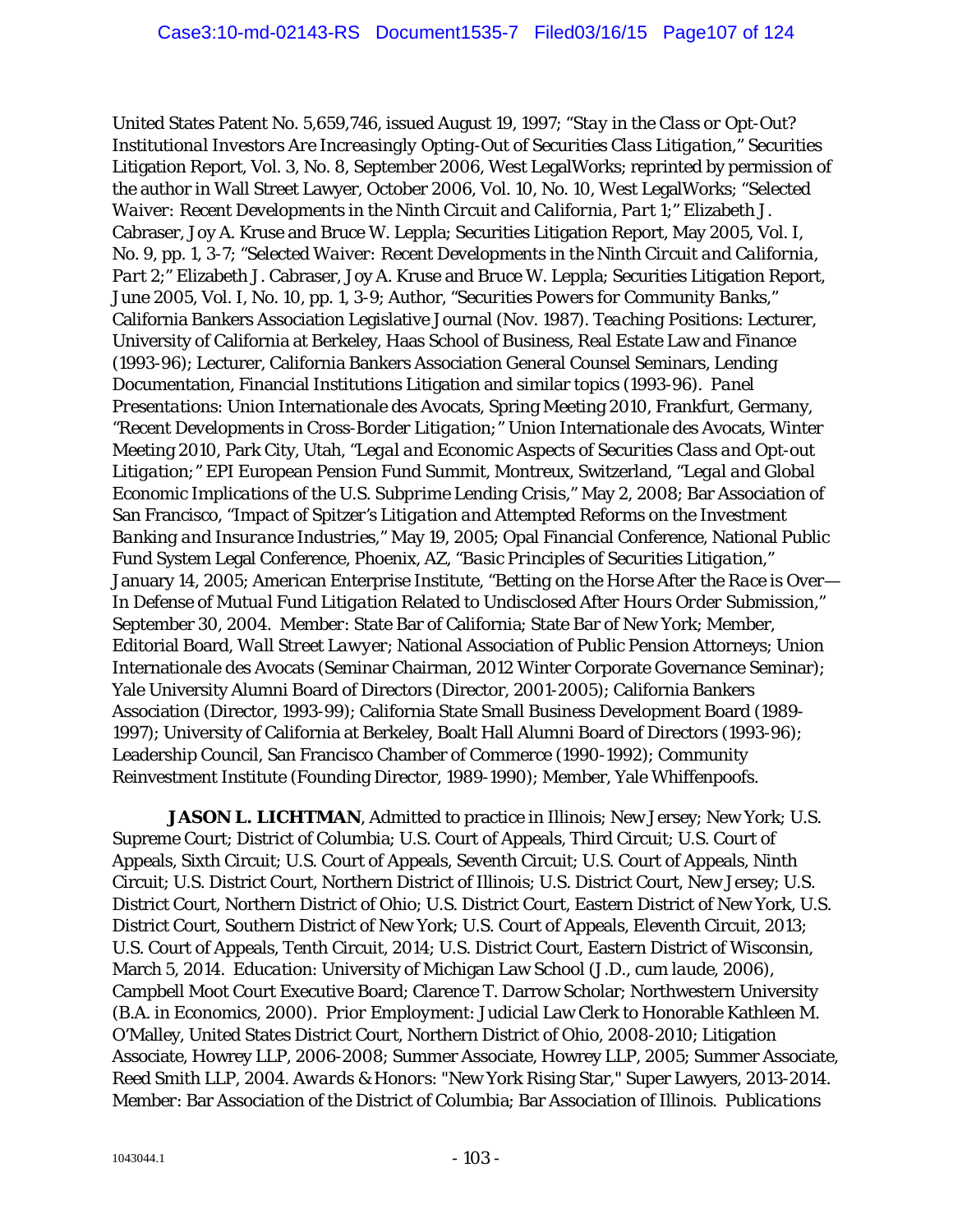*and Presentations:* Contributing Author, "Ninth Circuit Reshapes California Consumer-Protection Law," American Bar Association (July 2012).

*SARAH R. LONDON*, Admitted to practice in California, 2009; U.S. District Court, Northern District of California, 2009; U.S. Court of Appeals for the Ninth Circuit, 2009; U.S. District Court, Central District of California, 2010; U.S. Court of Appeals for the Eleventh Circuit, 2012. *Education*: Boalt Hall School of Law, University of California (J.D., 2009), Order of the Coif; Northwestern University (B.A., *cum laude*, 2002). *Awards & Honors*: "Rising Star for Northern California," Super Lawyers, 2012-2014. *Member*: Consumer Attorneys of California; San Francisco Trial Lawyers Association; State Bar of California.

*ANNIKA K. MARTIN*, Admitted to practice in New York, 2005; U.S. District Court, Southern District of New York, 2005; U.S. District Court Eastern District of New York. *Education:* Law Center, University of Southern California (J.D., 2004); Review of Law & Women's Studies; Jessup Moot Court; Medill School of Journalism, Northwestern University (B.S.J., 2001); Stockholm University (Political Science, 1999). *Publications & Presentations*: "Stick a Toothbrush Down Your Throat: An Analysis of the Potential Liability of Pro-Eating Disorder Websites," *Texas Journal of Women & the Law* (Volume 14 Issue 2, Spring 2005); "Welcome to Law School," monthly column on www.vault.com (2001-2004). *Awards and Honors*: "New York Rising Star," Super Lawyers, 2013-2014; Wiley W. Manuel Award for Pro Bono Legal Services awarded by the State Bar of California for voluntary provision of legal services to the poor, 2005. *Member*: New York State Bar Association; Swedish American Bar Association; American Association for Justice; New York State Trial Lawyers Association; New York County Lawyer's Association; New York City Bar Association. *Languages*: Swedish (fluent); French (DFA1-certified in Business French); Spanish (conversational).

*MICHAEL J. MIARMI*, Admitted to practice New York, 2006; U.S. District Court, Eastern District of New York; U.S. District Court, Southern District of New York; U.S. Court of Appeals for the Second Circuit; U.S. Court of Appeals for the Third Circuit, 2007; U.S. Court of Appeals for the Sixth Circuit; U.S. Court of Appeals for the Eighth Circuit, 2007; U.S. Supreme Court. *Education*: Fordham Law School (J.D., 2005); Yale University (B.A., *cum laude*, 2000). *Awards & Honors:* "New York Rising Star," *Super Lawyers*, 2013-2014. *Publications & Presentations*: Co-Author with Steven E. Fineman, "The *Basic*s of Obtaining Class Certification in Securities Fraud Cases: U.S. Supreme Court Clarifies Standard, Rejecting Fifth Circuit's 'Loss Causation' Requirement," *Bloomberg Law Reports* (July 5, 2011). *Prior Employment*: Milberg Weiss LLP, Associate, 2005-2007. *Member:* State Bar of New York; New York State Trial Lawyers Association; Public Justice Foundation; American Bar Association; New York State Bar Association.

**DANIEL E. SELTZ**, Admitted to practice in New York, 2004; U.S. District Court, Southern District of New York; U.S. District Court, Eastern District of New York; U.S. Court of Appeals for the First Circuit; U.S. Court of Appeals for the Ninth Circuit. *Education*: New York University School of Law (J.D., 2003); *Review of Law and Social* Change, Managing Editor; Hiroshima University (Fulbright Fellow, 1997-98); Brown University (B.A., *magna cum laude*, Phi Beta Kappa, 1997). *Prior Employment*: Law Clerk to Honorable John T. Nixon, U.S. District Court, Middle District of Tennessee, 2003-04. *Publications & Presentations*: Panelist, "Taking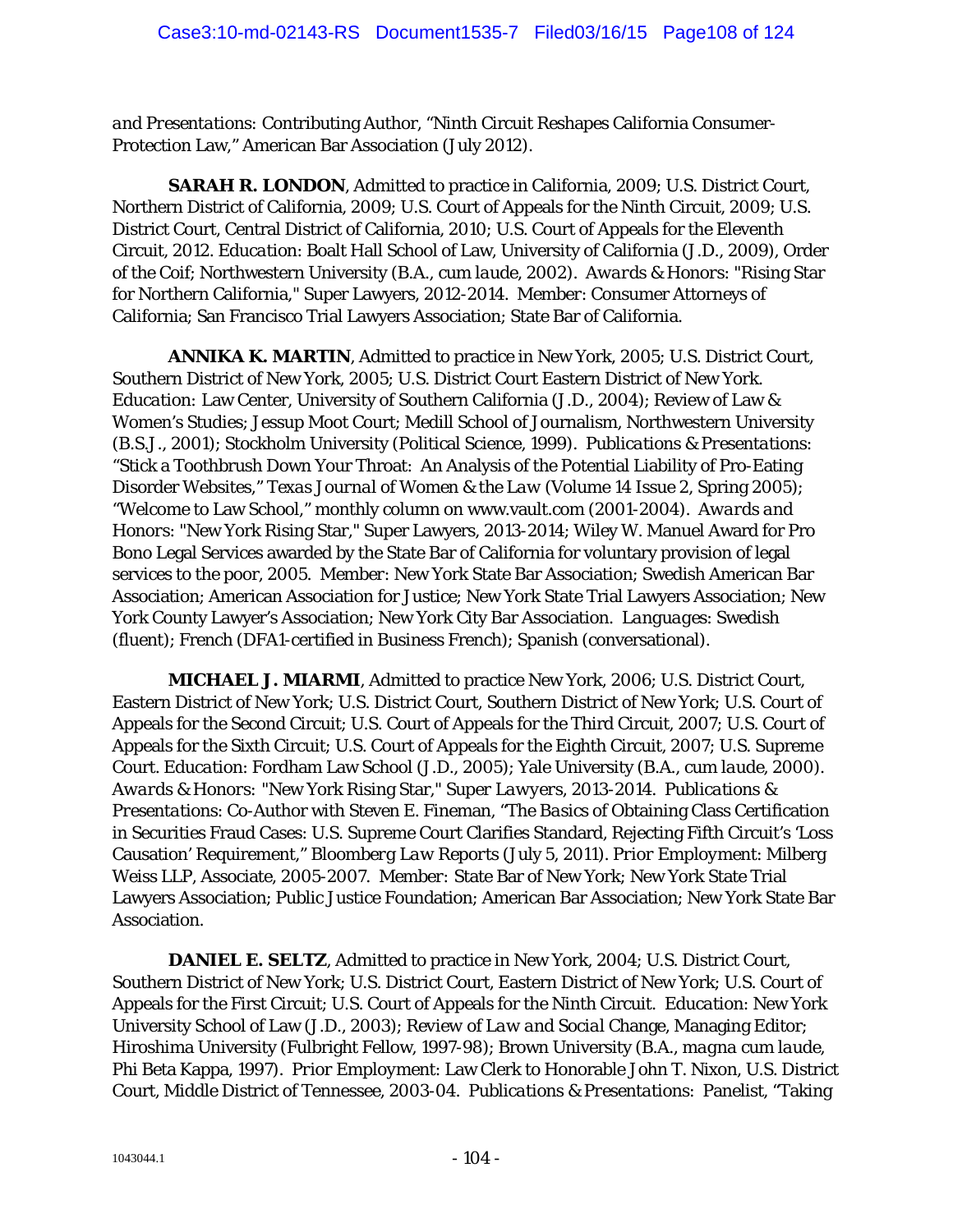and Defending Depositions," New York City Bar, May 20, 2009; Contributing Author, *California Class Actions Practice & Procedures* (Elizabeth J. Cabraser, Editor-in-Chief, 2008); "Remembering the War and the Atomic Bombs: New Museums, New Approaches," in *Memory and the Impact of Political Transformation in Public Space* (Duke University Press, 2004), originally published in *Radical History Review*, Vol. 75 (1998); "Issue Advocacy in the 1998 Congressional Elections," with Jonathan S. Krasno (Urban Institute, 2001); *Buying Time: Television Advertising in the 1998 Congressional Elections*, with Jonathan S. Krasno (Brennan Center for Justice, 2000); "Going Negative," in *Playing Hardball*, with Kenneth Goldstein, Jonathan S. Krasno and Lee Bradford (Prentice-Hall, 2000). *Member*: American Association for Justice; State Bar of New York.

*ANNE B. SHAVER*, Admitted to practice in California, 2008; Colorado, 2008; U.S. District Court, Northern District of California, 2009; U.S. Court of Appeals for the Second Circuit, 2012; U.S. Supreme Court; U.S. Court of Appeals of the Ninth Circuit. *Education*: Boalt Hall School of Law, University of California (J.D., 2007), Order of the Coif; University of California, Santa Cruz (B.A. *cum laude*, 2003), Phi Beta Kappa. *Awards & Honors:* "Rising Star for Northern California," *Super Lawyers,* 2013-2014. *Prior Employment:* Law Clerk to Honorable Betty Fletcher, U.S. Court of Appeals for the Ninth Circuit, 2008-2009; Davis, Graham & Stubbs, LLP, Litigation Associate, 2008; Public Defender's Office of Contra Costa County, 2007; Davis, Cowell & Bowe, LLP, Summer Law Clerk, 2006; Centro Legal de la Raza, Student Director, Workers' Rights Clinic, 2005-2006; Human Rights Watch, Legal Intern, 2005. *Publications*: "Winning Your Class Certification Motion Post-Brinker," Consumer Attorneys of California, November 2013 (panelist); "Counseling HR on National Origin & Language Issues in the Workplace," ABA Labor & Employment Section, November 2012 (moderator); "*U.S. v. Fort* and the Future of Work-Product in Criminal Discovery," 44 Cal. W. L. Rev. 127, 12293 (Fall 2007); "Rule 23 Basics," Impact Fund Class Action Training Institue, May 2011; "A Place At The Table? Recent Developments in LBGT Rights," ABA Labor & Employment Section Conference, April 2012 (moderator); "Transgender Workplace Issues After the EEOC's Landmark Macy Ruling," Bar Association of San Francisco, September 2012 (moderator); CAOC, "Latest Developments in Employment and Wage and Hour Law," February 25, 2014 (speaker). *Member*: Bar Association of San Francisco; National Employment Lawyers Association; American Bar Association's Equal Employment Opportunity Committee (Programs Committee).

*NICOLE D. SUGNET*, Admitted to practice in California; U.S. Court of Appeals for the Ninth Circuit; U.S. District Court, Central District of California; U.S. District Court, Eastern District of California; U.S. District Court, Northern District of California, U.S. District Court, Eastern District of Wisconsin; U.S. District Court, Northern District of Illinois, April 1, 2014. *Education*: University of California, Hastings College of the Law (J.D., 2006); Moot Court Best Oral Advocate; Senior Articles Editor, *Hastings Law Journal*; Lewis & Clark College (B.A., *magna cum laude*, 2000). *Prior Employment*: Associate, Green Welling, P.C., 2006-2012; Law Clerk, Family Violence Law Center, 2005; Law Clerk, Law Offices of Waukeen Q. McCoy, 2004. *Publications & Presentations*: Co-author with Kirsten Gibney Scott, "Consumer Protection and Employment Cases after Concepcion," *ABA Section of Litigation*, *Class Action & Derivative Suits Committee Newsletter* (Summer 2011); Co-Author of the California Section of the ABA State Class Action Survey (2012). *Awards & Honors*: "Rising Star for Northern California,"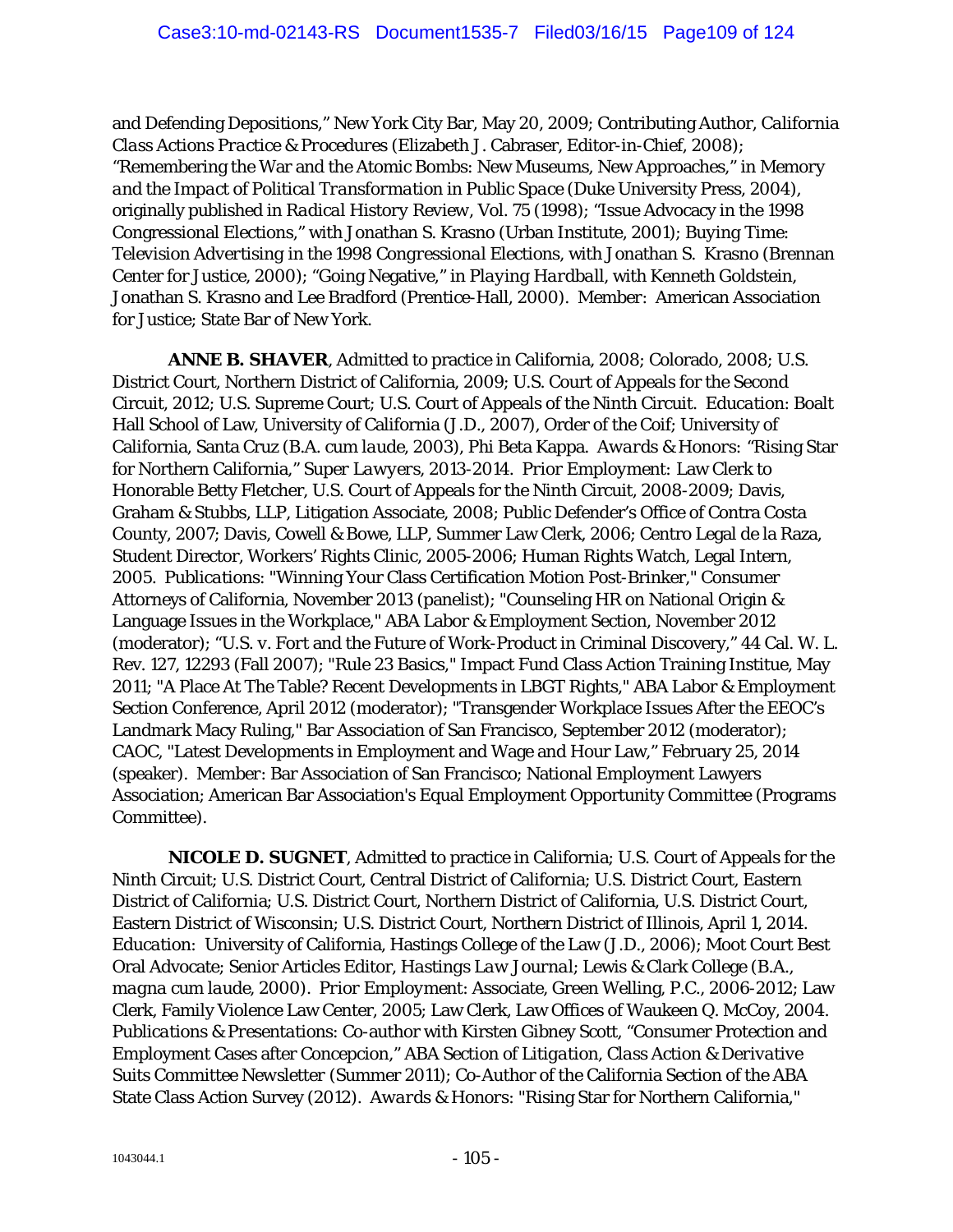Super Lawyers, 2013-2014. *Member*: Antitrust and Unfair Competition Law Section of the California State Bar; Labor and Employment Law Section of the California State Bar; Consumer Attorneys of California; National Association of Consumer Advocates.

*TODD A. WALBURG*, Admitted to practice in California, 2001; U.S. District Court, Northern District of California, 2001; U.S. District Court, Eastern, Central and Southern Districts of California, 2006; U.S. Court of Appeals for the Ninth Circuit, 2001. *Education*: University of San Francisco School of Law (J.D. 1999); Founder and President, USF Student Chapter, Association of Trial Lawyers of America (1997-1999); Investigation Intern, San Francisco Public Defender's Office; Mediation Intern, San Francisco Small Claims Court; Mediation Intern, U.S. Equal Employment Opportunity Commission; University of California at Los Angeles (B.A., 1995). *Community Service*: Pro Bono Trial Attorney, Eviction Defense Project, Volunteer Legal Services Program of the Bar Association of San Francisco (2012 present). *Honors & Awards*: Elected to the Board of Directors of the San Francisco Trial Lawyers Association, 2013-present; Appointed to the Board of Governors of the Alameda-Contra Costa Trial Lawyers Association, 2012-present; "Super Lawyer for Northern California," *Super Lawyers*, 2014; "Rising Star for Northern California," *Super Lawyers*, 2010-2013; Leesfield / Association of Trial Lawyers of America Scholarship, National Winner, 1998. *Prior Employment*: Partner, Emison Hullverson Bonagofsky, LLP (2007-2008); Associate, Lieff Cabraser Heimann & Bernstein, LLP, 2005-2007); Associate, Bennett, Johnson & Galler (2001- 2005). *Publications and Presentations*: "Cutting Edge Damages," SFTLA/CAOC Webinar with NJP Litigation Consulting (February 2013); "Burn Injury Cases," SFTLA/CAOC Webinar (December 2012); "Toyota Unintended Acceleration Litigation," CAOC Annual Convention (November 2011); "Product Liability Strategies Before Trial," SFTLA Roundtable (October, 2008); "Powerful Mediation Briefs," in The Verdict (ACCTLA 2006). *Member*: Western Trial Lawyers Association; Public Justice; American Association for Justice (Attorneys Information Exchange Group; Burn Injury Litigation Group; Motor Vehicle Collision, Highway and Premises Liability Section; Products Liability Section; Section on Toxic, Environmental and Pharmaceutical Torts; Spinal Cord Injury Litigation Group); American Bar Association (Tort, Trial and Insurance Practice Section); Consumer Attorneys of California; State Bar of California; San Francisco Trial Lawyers Association (Board of Directors, 2013-Present; Experts Committee, 2012; Education Committee, 2005-2007, 2012; Carlene Caldwell Scholarship Committee, 2005- 2007); Alameda-Contra Costa Trial Lawyers Association (Board of Governors, 2003-2005, 2012-2013); Bar Association of San Francisco (Pro Bono Trial Attorney, Eviction Defense Project, Volunteer Legal Services Program); Consumer Attorneys Association of Los Angeles; Society of Automotive Engineers (SAE) International; Association of Business Trial Lawyers; The Melvin M. Belli Society.

**HEATHER H. WONG**, Admitted to practice in California, 2005; U.S. Court of Appeals, Ninth Circuit, 2005; U.S. District Court, Central and Northern Districts of California, 2005, 2006; U.S. District Court, District of Colorado, 2006. *Education*: University of San Francisco (J.D. & M.B.A., 2005); Beta Gamma Sigma Honor Society (2005); Technical Editor, *Maritime Law Journal*; Staff Editor, *Journal of Law and Social Challenges*; University of California, Berkeley (B.A., 2000). *Awards & Honors*: "Super Lawyer for Northern California," *Super Lawyers*, 2013-2014; "Rising Star for Northern California," *Super Lawyers*, 2009-2012. *Publications & Presentations*: Panelist, "It Don't Matter If You're Black or White"—or Female or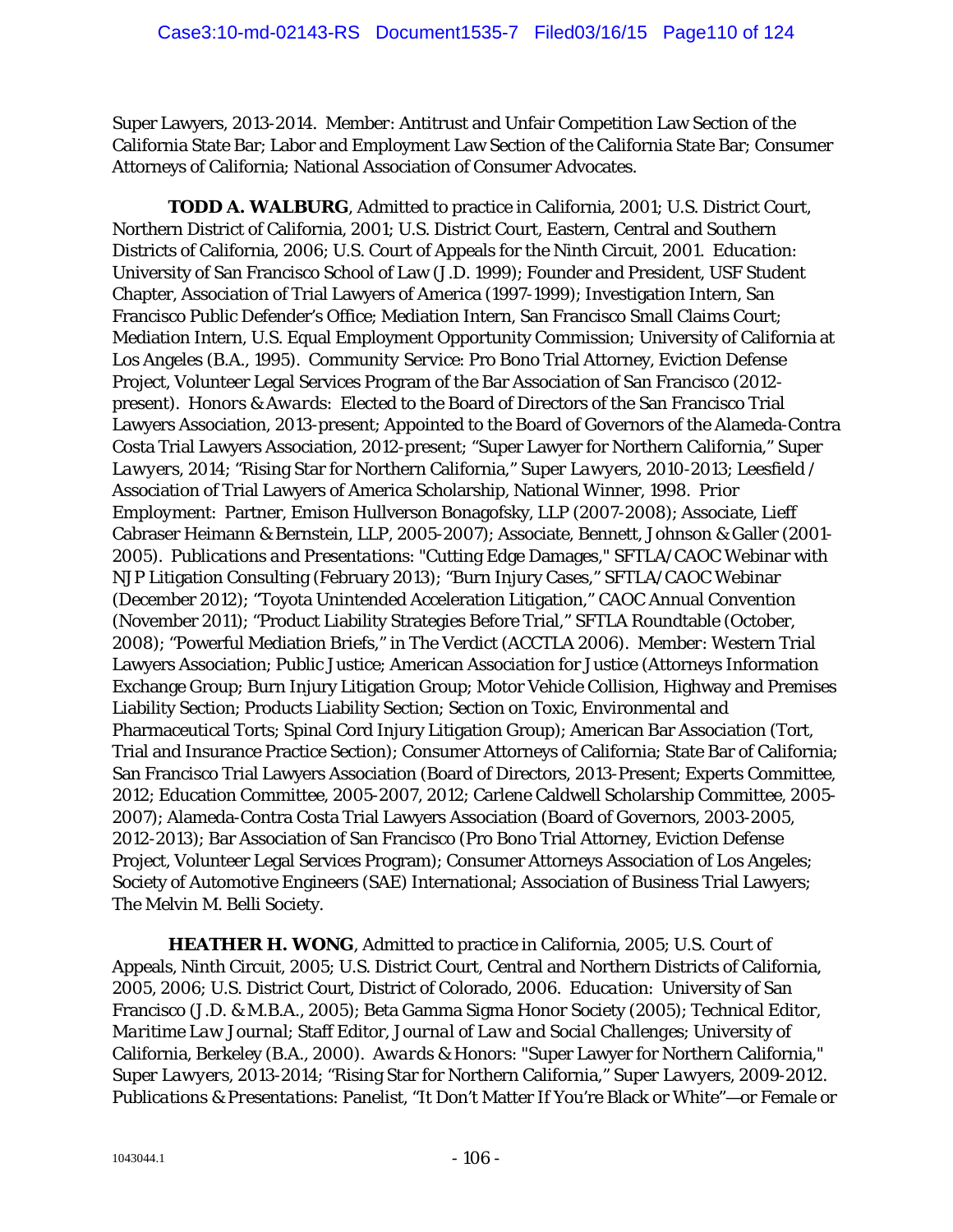Older—Primer on Title VII and ADEA," ABA Section of Labor & Employment Law's 4th Annual CLE Conference, Chicago, IL (November 2010); Panelist, "Labor and Employment Law Career Opportunities," ABA Section of Labor & Employment Law's Outreach to Law School Students Task Force Seminar, Santa Clara, CA (March 2010); Presenter, "Rule 23 Basics in Employment Cases," Impact Fund's 8th Annual Employment Discrimination Class Action Conference, Oakland, CA (February 2010); Presenter, "Updates on Employment Law," ALRP MCLE Program, San Francisco, CA (December 2009); Panelist, "EEO Law: Overview and Current Issues under Title VII, the ADEA, and the ADA," ABA Section of Labor & Employment Law's 3rd Annual CLE Conference, Washington, D.C. (November 2009); Panelist, "The Nuts & Bolts of Class and Collective Actions," National Employment Lawyers Association's 19th Annual Convention, Atlanta, GA (June 2008). *Member*: American Association for Justice; American Bar Association (Co-Chair, Leadership Development Program; Young Lawyers Division; Labor & Employment Law Section; Section of Litigation; *Employment Discrimination Law Treatise*, Chapter Monitor, 2007-present); American Constitution Society (Mentor); Asian American Bar Association; Asian American Legal Defense and Education Fund; Association of Business Trial Lawyers; Bar Association of San Francisco (Barristers Club; Labor & Employment Law Section; Litigation Section); *California Class Action Practice and Procedure Treatise* (Chapter Editor, 2007-present); Carver Healthy Environments and Response to Trauma in Schools ("HEARTS") Project (Steering Committee, 2007-present); Consumer Attorneys of California (Board of Governors, 2014; Women's Caucus, Community Service Coordinator); Legal Services for Children (Pro Bono Awards Luncheon Committee, 2010-present); Minority Bar Coalition (2008 Unity Conference Planning Committee); National Employment Lawyers Association; State Bar of California (Labor & Employment Law Section; Litigation Section).

### **OF COUNSEL**

*ROBERT L. LIEFF*, Admitted to practice in California, 1966; U.S. District Court, Northern District of California and U.S. Court of Appeals, Ninth Circuit, 1969; U.S. Supreme Court, 1969; U.S. Court of Appeals, Seventh Circuit, 1972; U.S. Tax Court, 1974; U.S. District Court, District of Hawaii, 1986. *Education*: Columbia University (M.B.A., 1962; J.D., 1962); Cornell University; University of Bridgeport (B.A., 1958). Member, Columbia Law School Dean's Council; Member, Columbia Law School Board of Visitors (1992-2006); Member, Columbia Law School Center on Corporate Governance Advisory Board (2004). *Awards & Honors*: AV Preeminent Peer Review Rated, Martindale-Hubbell; *The Best Lawyers in America*, based on peer and blue ribbon panel review, selected for list of "*San Francisco's Best Lawyers*," 2015; "Northern California Super Lawyers," *Super Lawyers*, 2005-2009, "*Lawdragon* Finalist," *Lawdragon*, 2005. *Member*: Bar Association of San Francisco; State Bar of California (Member: Committee on Rules of Court, 1971-74; Special Committee on Multiple Litigation and Class Actions, 1972-73); American Bar Association (Section on Corporation, Banking and Business Law); Lawyers Club of San Francisco; San Francisco Trial Lawyers Association; California Trial Lawyers Association; Consumer Attorneys of California; Fight for Justice Campaign.

*LYDIA LEE*, Admitted to practice in Oklahoma 1983; U.S. District Court, Western and Eastern Districts of Oklahoma; U.S. Court of Appeals, 10th Circuit. *Education*: Oklahoma City University, School of Law (J.D., 1983); University of Central Oklahoma (B.A., 1980). *Prior*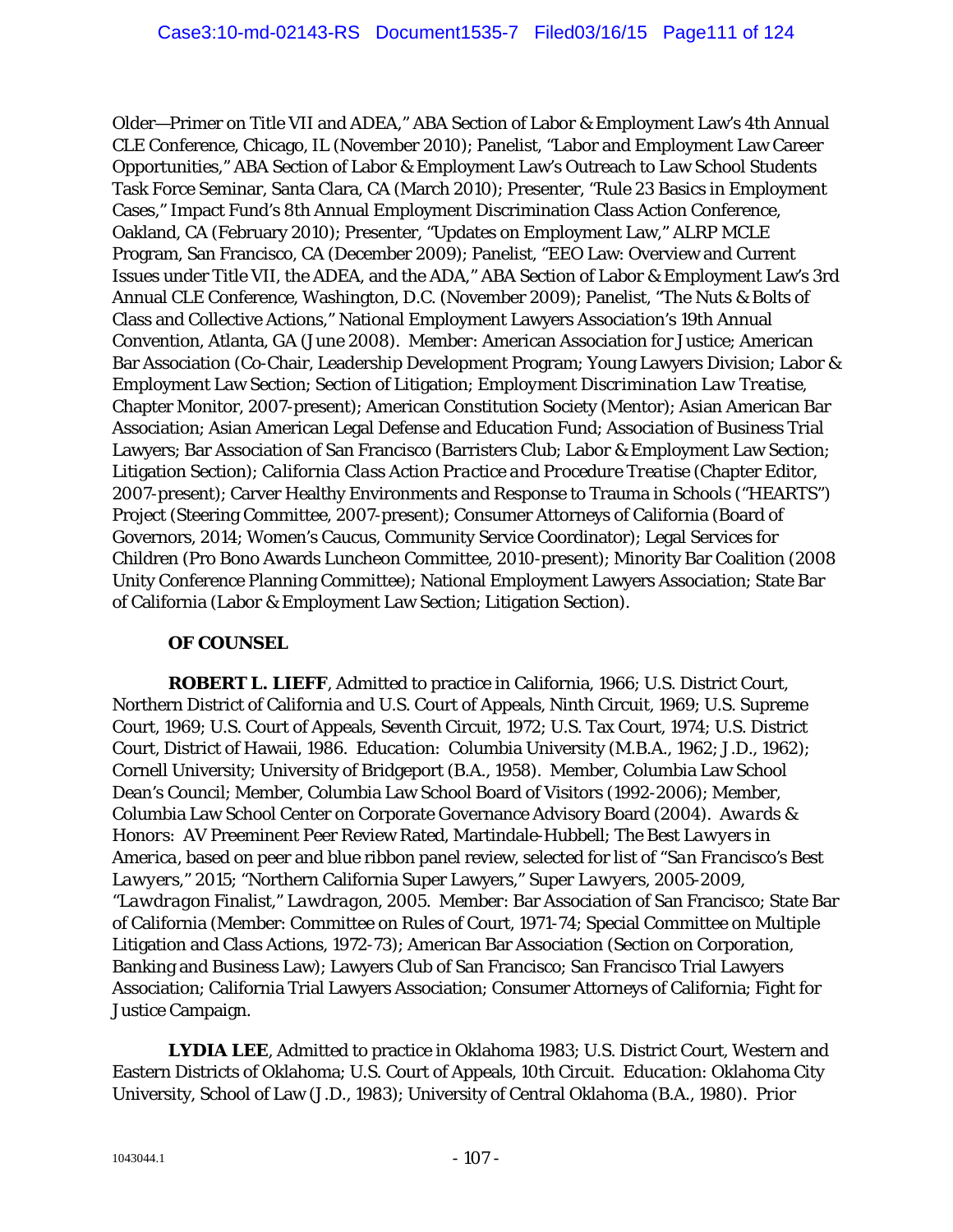*Employment*: Partner, Law Office of Lydia Lee (2005-2008); Partner, Oklahoma Public Employees Retirement System (1985-2005); Associate, law firm of Howell & Webber (1983- 1985). *Publications & Presentations*: "QDROs for Oklahoma's Public Pension Plans," *Oklahoma Family Law Journal*, Vol. 13, September, 1998; Co-Author, "Special Problems in Dividing Retirement for Employees of the State of Oklahoma," *OBA/FLS Practice Manual*, Chapter 27.3, 2002; Featured Guest Speaker, *Saturday Night Law*, KTOK Radio; Contributor and Editor, INFRE Course Books for CRA program. *Member*: Central Edmond Urban Development Board (2006-present); Oklahoma Bar Association (1983–present), Member OBA Women in Law Committee (2007-present); National Association of Public Pension Attorneys (1988-present), President (2002-2004), Vice-President (2001-2002), Executive Board member (1998-2004), Chair of Benefits Section, Emeritus Board member, (2004-present); Edmond Neighborhood Alliance Board of Directors (2005-present), President (2006-2007), Past President and Director (2007-present); Central Edmond Urban Development Board (2006-present); Midwest City Regional Hospital, Board of Governors (1992-1996), Served on Physician/Hospital Organization Board, Pension and Insurance Trust Committees, and Chairman of Woman's Health Committee; City of Midwest City, Planning Commission (1984-1998), Chairman (1990-1995), Vice-Chairman (1987– 1990), Served on Capital Improvement Committee, Airport Zoning Commission (Tinker AFB), and Parkland Review Board, served on Midwest City Legislative Reapportionment Committee (1991).

*MORRIS A. RATNER*, Admitted to practice in California, 1991; District of Columbia, 1999; New York, 2000; U.S. District Court, Northern, Central, Eastern, and Southern Districts of California; and U.S. Court of Appeals, Second, Third, Sixth and Ninth Circuits; U.S. District Court, Southern District of New York; U.S. District Court, Eastern District of New York. *Education*: Harvard University (J.D., *cum laude*, Phi Beta Kappa, 1991); Stanford University (B.A., with distinction, 1988). *Publications & Presentations*: Contributing Author, *Holocaust Restitution: Perspectives on the Litigation and its Legacy*, Michael Bazyler and Roger P. Alford, Editors, New York University Press (2006), paperback (2007); Contributing Author, *California Class Actions Practice and Procedures (*Elizabeth J. Cabraser editor in chief, 2003); "Factors Impacting the Selection and Positioning of Human Rights Class Actions in United States Courts: A Practical Overview," 58 *New York University Annual Survey of American Law* 623 (2003); "The Settlement of Nazi-Era Litigation Through the Executive and Judicial Branches," 20 *Berkeley Journal of International Law* 212 (No. 1, March 2002). *Faculty Appointments*: University of California, Hastings College of the Law, Professor (2012-present): "Legal Profession," "Civil Procedure"; Harvard Law School, Visiting Professor (2010-2011): "Class Actions and Other Aggregate Litigation," "Remedies," "Legal Profession," and "Holocaust Litigation"; Harvard Law School, Visiting Lecturer on Law for Winter Term 2009, teaching "Holocaust Litigation." *Lectures*: Harvard Law School, Visiting Professor (2010-2011): "Class Actions and Other Aggregate Litigation," "Remedies," "Legal Profession," and "Holocaust Litigation"; Harvard Law School, Visiting Lecturer on Law (Winter Term 2009): "Holocaust Litigation"; Stanford University, History Department (guest lecturer, June 2008, re Holocaustera litigation); UC Berkeley School of Law Boalt Hall (guest lecturer, 2007, re legal ethics); Columbia Law School (guest lecturer, 2004, re Holocaust litigation); New York University School of Law (guest panelist, 2003, re developments in international law). *Member*: State Bar of California; State Bar of New York; Bar of the District of Columbia.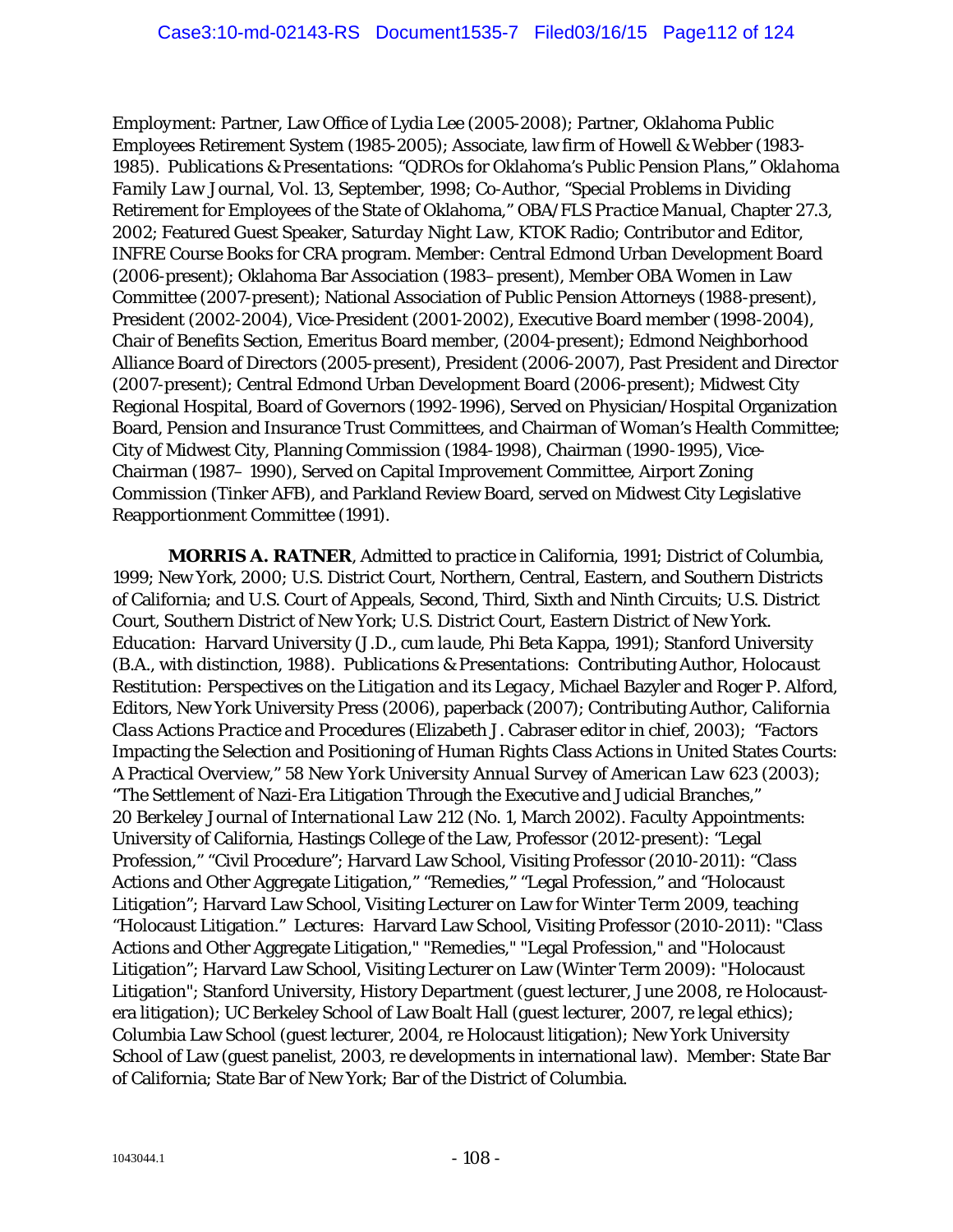*DAVID RUDOLPH*, Admitted to practice in California, 2004; U.S. District Court, Northern District of California, 2008; U.S. District Court, Southern District of California, 2008; U.S. Court of Appeals for the Ninth Circuit, 2009; U.S. Court of Appeals for the Federal Circuit, 2012. *Education*: Boalt Hall School of Law, University of California, Berkeley (J.D. 2004); Moot Court Board; Appellate Advocacy Student Advisor; *Berkeley Technology Law Journal; Berkeley Journal of International Law*; Rutgers University (Ph.D. Program, 1999-2001); University of California, Berkeley (B.A. 1998). *Prior Employment*: Associate, Quinn Emanuel Urquhart & Sullivan, LLP, 2008-2012; Law Clerk to the Honorable Saundra Brown Armstrong, U.S. District Court for the Northern District of California, 2007-2008.

*JORDAN ELIAS*, Admitted to practice in California, 2003; U.S. Court of Appeals, Second Circuit, 2014; U.S. Court of Appeals, Sixth Circuit, 2014; U.S. Court of Appeals, Seventh Circuit, 2010; U.S. District Court, District of Arizona, 2009; U.S. District Court, District of Colorado, 2009; U.S. District Court, Southern District of Florida, 2009; U.S. District Court, District of Minnesota, 2009; U.S. District Court, District of Nevada, 2009; U.S. District Court, Eastern District of Pennsylvania, 2008; U.S. Court of Appeals for the Eleventh Circuit. *Education*: Stanford Law School (J.D., 2003); Member, *Stanford Law Review*; *Streetlaw Program; East Palo Alto Community Law Project*. Yale University (B.A., Phi Beta Kappa, *magna cum laude*, 1998); Phi Beta Kappa; awarded the Field Prize, Yale University's highest writing award, for best senior thesis or dissertation in the humanities; awarded the White Prize for best Yale College essay in American History. *Prior Employment*: Associate, Wilson Sonsini Goodrich & Rosati, 2004-2008; Law Clerk to the Honorable Cynthia Holcomb Hall, U.S. Court of Appeals for the Ninth Circuit, 2003-2004; Law Clerk, City Attorney of San Francisco, Summer 2002; Judicial Extern to the Honorable Charles R. Breyer, U.S. District Court, Northern District of California, Summer 2001; Website Editor, Public Agenda, 1999-2000. *Awards & Honors:* "Super Lawyer for Northern California," Super Lawyers, 2014; "Trial Lawyer of the Year Finalist," Public Justice, 2012; "Rising Star for Northern California," *Super Lawyers*, a publication of Thomson Reuters, 2012-2013. *Member*: State Bar of California; Arbitrator, Bar Association of San Francisco, Attorney-Client Fee Disputes Program; Member, Committee on *Iqbal v. Ashcroft*, Public Justice. *Publications & Presentations:* Co-Author with Jordan Elias, "The Limited Scope of the Ascertainability Requirement," American Bar Association, March 18, 2013.

## **ASSOCIATES**

*KATHERINE LUBIN BENSON,* Admitted to practice in California, 2008; Ninth Circuit Court of Appeals; Northern District of California. *Education:* University of California, Berkeley, Boalt Hall School of Law (J.D., 2008); Boalt Hall Mock Trial Team, 2006-2008; *First Place*, San Francisco Lawyer's Mock Trial Competition. University of California Los Angeles (B.A., Political Science, minor in Spanish, *cum laude*); Phi Beta Kappa; UCLA Honors Program; Political Science Departmental Honors; GPA 3.8. Universidad de Sevilla (2003). *Prior Employment:* Associate, Orrick, Herrington & Sutcliff, LLP, 2008-2013; Summer Associate, Orrick, Herrington & Sutcliff, LLP, 2007; Judicial Extern to Honorable Dean D. Pregerson, 2006. *Member*: State Bar of California; Board of Directors, East Bay Community Law Center.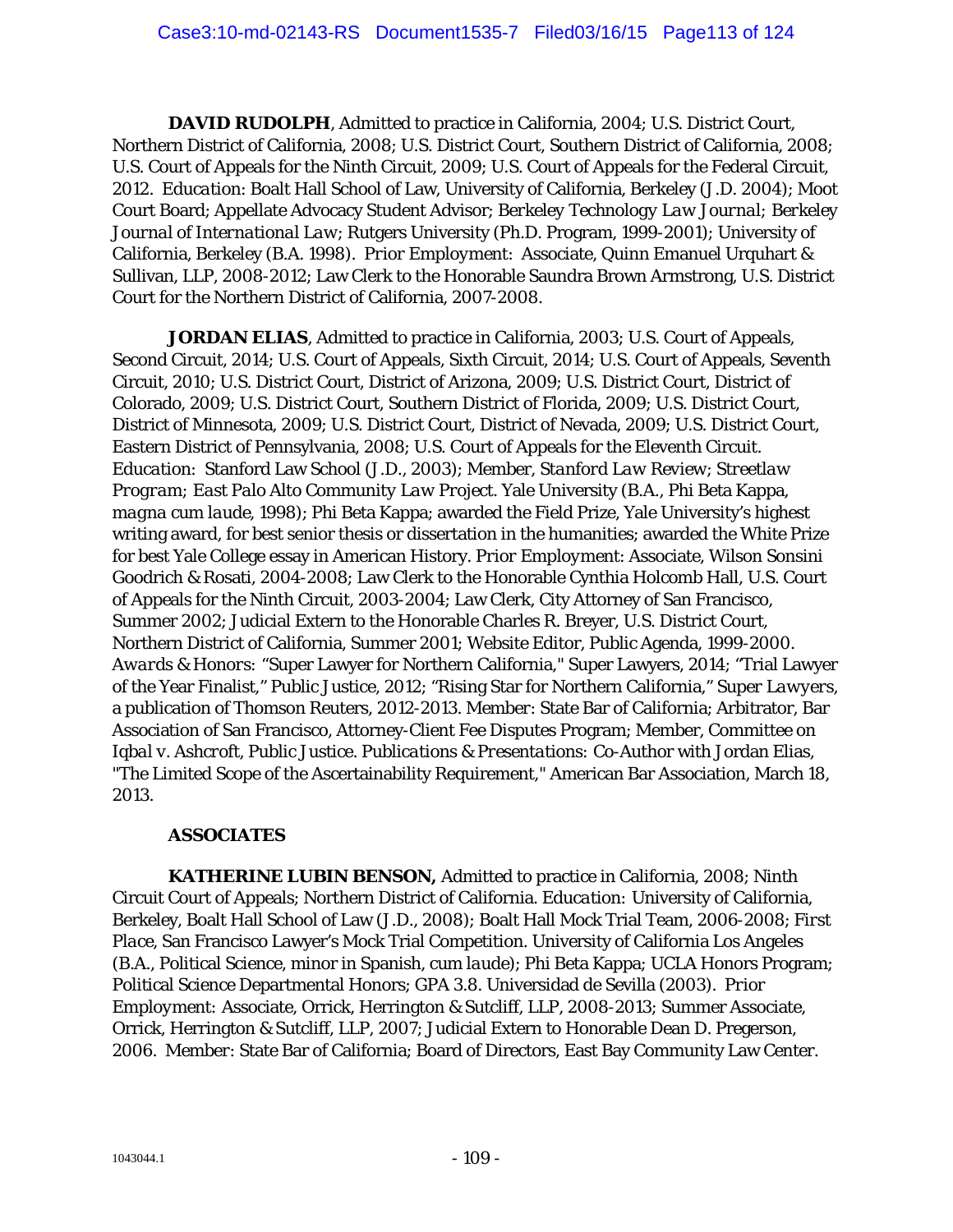*KEVIN R. BUDNER,* Admitted to practice in California; Northern District of California, 2014; Central District of California, 2014; U.S. District Court of Colorado, February 25, 2014. *Education:* University of California, Berkeley, Boalt Hall School of Law (J.D., 2012); American Jurisprudence Award in Advanced Legal Research (first in class); Prosser Prize in Negotiation (second in class); Edwin A. Heafey, Jr. Trial Fellowship Recipient; Board of Advocates Trial Team Member; American Association of Justice Trial Competition, 2012 National Semi-finalist, 2011 Regional Finalist; *Berkeley Journal of International Law,* Senior Editor. University of California Hastings College of the Law (2009-2010); Class Rank 13/461 (top 3%); Legal Writing and Research (A+); CALI and Witkins Awards (first in class); Wesleyan University (B.A., Political Science, 2005). *Prior Employment:* Judicial Clerk to U.S. District Judge Barbara M.G. Lynn, 2012-2013; Certified Student Counsel, East Bay Community Law Center, 2011-2012; Research Assistant, Duckworth Peters Lebowitz Olivier, LLP, 2011-2012; Summer Associate, Lieff Cabraser Heimann & Bernstein, LLP , 2011-2012; Judicial Extern to U.S. District Judge Phyllis J. Hamilton, 2010; Homeless Policy Assistant, Office of Mayor Gavin Newsom, 2009; Project Manager, Augustyn & Co. 2007-2009; Visiting Professor, University of Liberal Arts Bangladesh, 2006-2007; Researcher, Rockridge Institute, 2005, 2006. *Languages:*  Spanish (proficient), Portuguese (proficient), Bengali (basic).

**LIN Y. CHAN**, Admitted to practice in California; U.S. District Court, Northern District of California; U.S. District Court, Central District of California; U.S. Court of Appeals for the Fifth Circuit; U.S. Court of Appeals for the Ninth Circuit; U.S. Court of Appeals for the Tenth Circuit. *Education:* Wellesley College (B.A., *summa cum laude*, 2001); Stanford Law School (J.D., 2007); Editor-in-Chief, *Stanford Journal of Civil Rights and Civil Liberties*; Fundraising Chair, *Shaking the Foundations Progressive Lawyering Conference*. *Prior Employment:*  Associate, Goldstein, Borgen, Dardarian & Ho, 2008-2013; Associate, Goldstein, Demchak Baller Borgen & Dardarian, 2008-2012; Law Clerk to Judge Damon J. Keith, Sixth Circuit Court of Appeals, 2007-2008; Clinic Student, Stanford Immigrants' Rights Clinic, 2006-2007; Union Organizer, SEIU Local 250, 2003-2004; Union Organizer, Service Employees International Union, 2002-2003; Wellesley-Yenching Teaching Fellow, Chinese University of Hong Kong, 2001-2002. *Presentations & Publications*: Author, "California Supreme Court Clarifies State Class Certification Standards in *Brinker*," American Bar Association Labor & Employment Law Newsletter (April 2013); Presenter, "Rule 23 Basics in Employment Cases," Impact Fund's 11th Annual Employment Discrimination Class Action Conference (February 2013); Chapter Author, The Class Action Fairness Act: Law and Strategies; Co-Author, "Clash of the Titans: Iqbal and Wage and Hour Class/Collective Actions," BNA, Daily Labor Report, 80 DLR L-1 (April 2010); Chapter Co-Chair, Lindemann & Grossman, Employment Discrimination Law Treatise, Fifth Edition; Chapter Monitor, Lindemann & Grossman, Employment Discrimination Law Treatise 2010 Cumulative Supplement. *Member:* American Association for Justice; Asian American Bar Association (Civil Rights Committee Co-Chair, 2011 – Present); Asian Americans Advancing Justice - Asian Law Caucus (Board Member, 2013 – present).

*DOUGLAS CUTHBERTSON*, Admitted to practice in New York, 2008; U.S. District Court, Eastern District of New York (2008); U.S. District Court, Southern District of New York (2008); U.S. District Court, District of Colorado (2013); U.S. District Court, Northern District of Illinois (2014). *Education*: Fordham University School of Law (J.D. *cum laude* 2007); President, Fordham Law School Chapter of Just Democracy; Senior Articles Editor, *Fordham*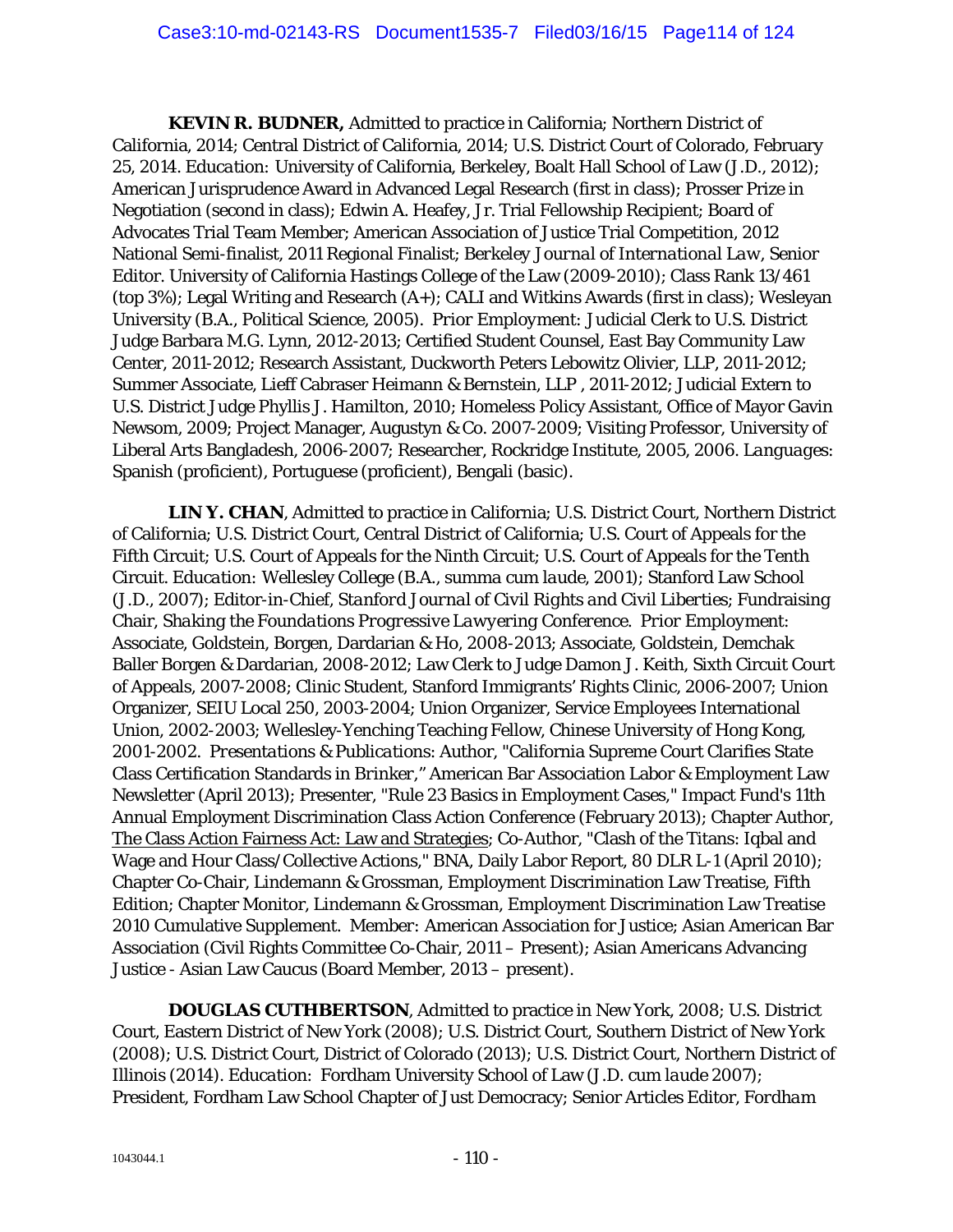*Urban Law Journal;* Fordham University School of Law Legal Writing Award, 2004-2005; Legal Writing Teaching Assistant, 2005-2006; Dean's List, 2004-2007; *Alpha Sigma Nu Jesuit Honor Society*. Bowdoin College (B.A. *summa cum laude*, 1999), Sarah and James Bowdoin Scholar for Academic Excellence (1995-1999). *Prior Employment*: Associate, Debevoise & Plimpton, LLP, 2009-2012; Law Clerk to Honorable Magistrate Judge Andrew J. Peck, U.S. District Court, Southern District of New York, 2007-2009. *Awards & Honors:* "Rising Star for New York Metro," *Super Lawyers*, 2013-2014. *Member:* New York Civil Liberties Union Board of Directors.

*PATRICIA A. DYCK*, Admitted to practice in California, 2013. *Education*: University of California, Hastings College of the Law (J.D., 2011), Senior Project Editor, *Hastings Science and Technology Law Journal*, Recipient, Witkin Academic Excellence Awards in "Intellectual Property Concentration Capstone Seminar" and "Intellectual Property Licensing Seminar;" Northwestern University (M.S., Computer Science, 2005); University of Manitoba (B.S., *with honors*, Genetics, 2000). *Prior Employment*: IP Litigation Associate, Goodwin Procter LLP (2012-2013); Patent Practitioner (Consultant), Maxygen / Perseid Therapeutics / Astellas Pharmaceuticals (2011-2012); Patent Practitioner, Nodality, Inc. (2010-2011). *Member*: State Bar of California, U.S. Patent and Trademark Office.

*MELISSA GARDNER*, Admitted to practice in California, 2013; New York, 2013; U.S. District Court, Northern District of California, 3/28/2013. *Education*: Harvard Law School (J.D. 2011); Student Attorney, Harvard Prison Legal Assistance Project and South Brooklyn Legal Services; Semi-Finalist, Harvard Ames Moot Court Competition; *Harvard International Law Journal*. Western Washington University (B.A. *magna cum laude,* 2005). *Prior Employment*: Associate, Emery Celli Brinckherhoff & Abady (2012); Law Clerk, South Brooklyn Legal Services (2011-2012); Peace Corps Volunteer, China (2005-2008).

*JEREMY GLAPION,* Admitted to practice in New York, 2013. *Education:* Harvard Law School (J.D., 2012); Dean's Scholar Prize; *Federal Litigation: Civil* (Spring 2010); HLS Exoneration Legal Project, President/Founder (2009-2011), Trial Advocacy Workshop (Fall 2011); HLS Student Government, Faculty Engagement (Fall 2010); *Journal of Sports & Entertainment Law*, Sub-citer; Louisiana State University (B.A., 2009); Golden Oaks Award – full merit scholarship. *Prior Employment:* Law Clerk to Honorable Freda Wolfson, U.S. District Court, New Jersey, 2013; Litigation Associate, Gibson, Dunn & Crutcher, 2012-2013; Clinical Student, HLS Criminal Justice Institute, 2011-2012; Summer Associate, Smyser, Kaplan, & Veselka, 2011; Summer Associate, Gibson, Dunn & Crutcher, 2011; Lowenstein Sandler, Summer Associate/Lowenstein Sandler Scholar, 2010.

**DANIEL R. LEATHERS**, Admitted to practice in New York, 2010; New Jersey, 2010; Pennsylvania, 2009; U.S. Court of Appeals, Third Circuit, 2012; U.S. District Court of New Jersey, 2010; U.S. District Court, Eastern District of New York, 2012; U.S. District Court, Southern District of New York, 2012; U.S. District Court, Eastern District of Wisconsin, 2013. *Education*: Case Western Reserve University School of Law (J.D., *cum laude*, 2009); Executive Articles Editor, *Case Western Reserve Journal of International Law*; Pennsylvania State University (B.A. in History & Journalism, 2005). *Awards & Honors*: "Rising Star for New York Metro," Super Lawyers, 2013-2014; International Academy of Trial Lawyers Award for overall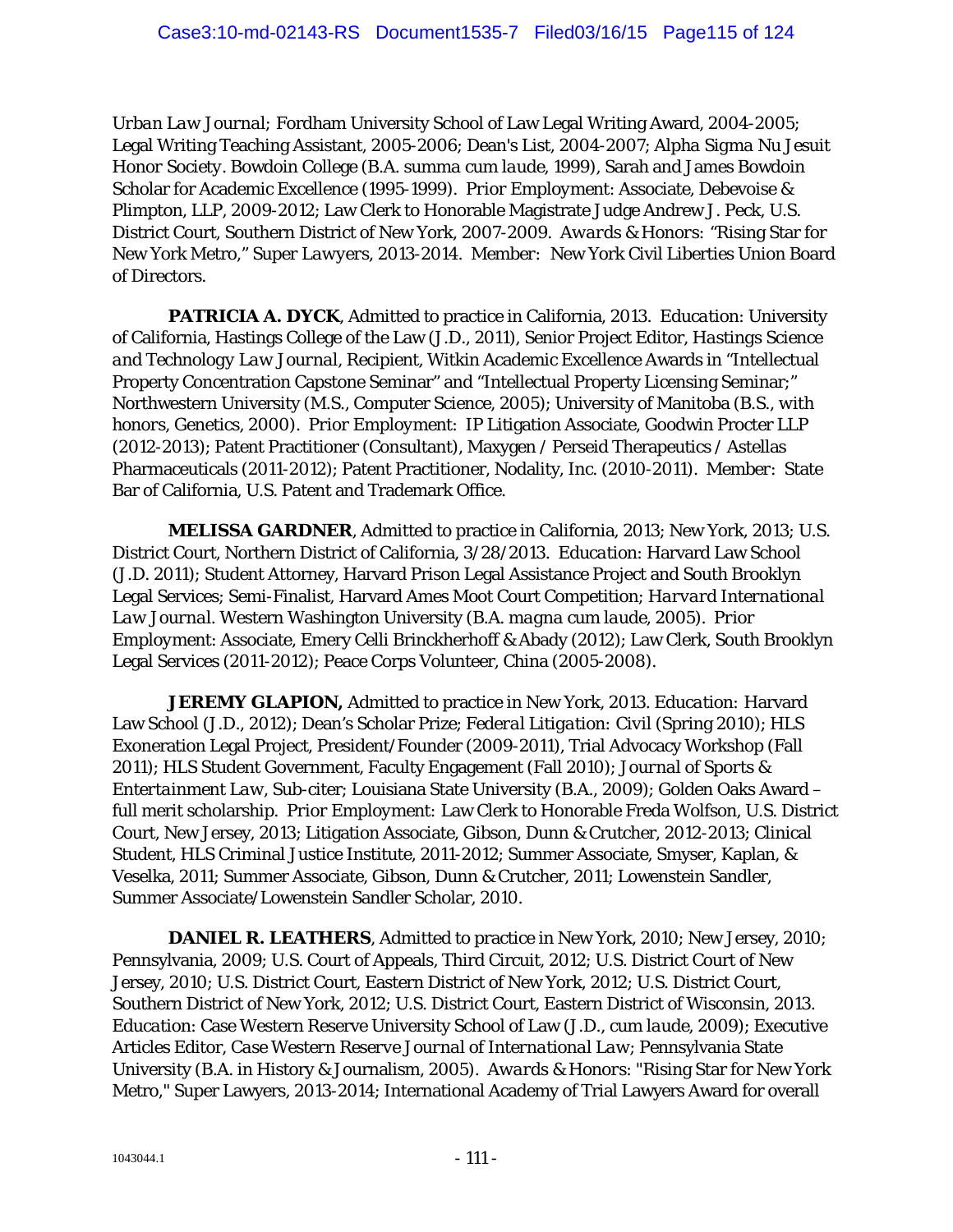Trial Advocacy excellence, May 2009; Paul J. Hergenroeder Award for excellence in Trial Tactics, May 2009; Federal Bar Association Award for excellence in Constitutional Law, May 2009; CALI Excellence for the Future Awards: Trial Tactics, May 2009, Constitutional Law I, May 2007, Constitutional Law II, December 2007. *Prior Employment*: Judicial Law Clerk to Honorable Carol Higbee, New Jersey Superior Court, Vicinage I Civil Division Presiding Judge, 2009-2010; Summer Associate—Consumer Law Unit, The Legal Aid Society of Cleveland, 2008; Law Clerk, Zipkin Whiting Co., LPA, 2007. *Member*: New Jersey State Bar Association; New York State Bar Association, 2010; Pennsylvania State Bar Association, 2009; American Association for Justice; New Jersey Association of Justice; American Bar Association. *Publications*: "Giving Bite to the EU-U.S. Data Privacy Safe Harbor," 41 Case W. Res. J. Int'l L. 193, Vol. 41, No. 1 (2009).

*ROSEMARIE MALIEKEL,* Admitted to practice in California, 2011. *Education:*  Northwestern University School of Law (J.D., 2010); Co-Captain, Regional Champion, and National Champion, Bartlit National Trial Team, 2008 – 2010. The University of Illinois at Chicago (Pre-Medicine, BS in Biology, 2006); GPPA Scholar; graduated with distinction from the Honors College. *Prior Employment:* Trial Lawyer, Federal Defenders of San Diego, Inc., 2010-2014; Criminal Defense Legal Assistant and International Extern, International Criminal Court, 2009; Summer Associate, Kaye Scholer, LLP, 2009.

*JEROME MAYER-CANTÚ*, Admitted to practice in New York; California, 2013; U.S. District Court, Northern District of California; U.S. District Court, Central District of California; U.S. District Court, Southern District of New York; U.S. District Court, Eastern District of New York; U.S. Court of Appeals, Sixth Circuit, 2014; U.S. Court of Appeals 11th Circuit. *Education:*  Stanford Law School (J.D., 2010); top 30% of class (based on honors/pass system); *Stanford Law Review* (Executive Board, Senior Notes Editor); Stanford Latin-American Law Students Association. Georgetown University Law Center (1st year curriculum) 2007-2008; Dean's List; Recipient of Everett Merit Scholarship. University of California, Berkeley (B.A., 2005); Honors Thesis: *A Legal Analysis of the Darfur Crisis*. *Prior Employment:* Law Clerk to Honorable Rudolph Contreras, U.S. District Court, District of Columbia, 2012; Law Clerk to Honorable Ricardo M. Urbina, U.S. District Court, District of Columbia, 2011-2012; Litigation Associate, Paul, Weiss, Rifkind, Wharton & Garrison, LLP, 2010-2011; Intern to Chambers of Justice Carlos Moreno, Supreme Court of California, 2009; Intern to U.S. Department of Justice, Criminal Division, 2009; Summer Associate, Paul, Weiss, Rifkind, Wharton & Garrison, LLP, 2009; Intern to Chambers of Judge Milan D. Smith, Jr., U.S. Court of Appeals, 9th Circuit, 2008; Research Assistant to Professor Mariano-Florentino Cuellar, Stanford Law School, 2006- 2007; Reporter, *Daily Star*, 2006; Researcher, Danish Refugee Council, 2006; Research Assistant, East-West Center, 2005; Legal Advisor, African & Middle Eastern Refugee Assistance, 2005. *Member:* Hispanic Bar Association of DC. *Languages:* Spanish (fluent), French (fluent), Portuguese (proficient), Arabic (proficient - Egyptian and Lebanese dialects).

*PHONG-CHAU G. NGUYEN*, Admitted to practice in California, 2012; U.S. District Court, Northern District of California, 2013; U.S. District Court, Central District of California, 2013; U.S. Court of Appeals for the Ninth Circuit, 2013. *Education:* University of San Francisco School of Law (J.D., 2012); Development Director, USF Moot Court Board; Merit Scholar; Zief Scholarship Recipient; University of California, Berkeley (B.A., Highest Honors; Distinction in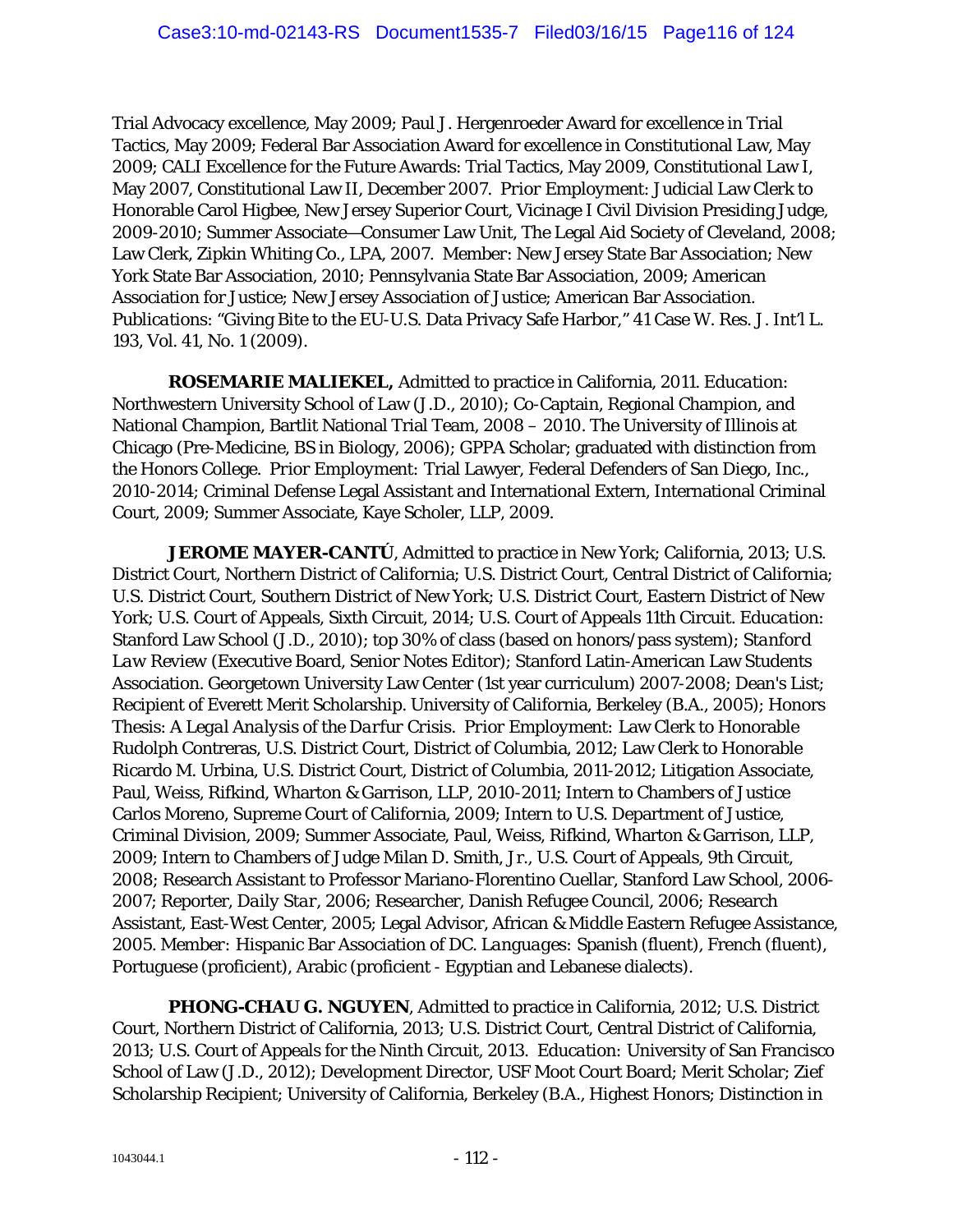General Scholarship, 2008). *Prior Employment:* Attorney, Minami Tamaki, 2013; Post-Bar Law Clerk, Velton Zegelman PC, 2012; Law Clerk, Minami Tamaki, 2011-2012; Housing and Economic Rights Advocates, 2011; Greenlining Institute, 2008-2009, 2012. *Member:* State Bar of California; Asian American Bar Association for the Greater Bay Area; San Francisco Trial Lawyers Association.

*MARC A. PILOTIN*, Admitted to practice in California, 2009; U.S. Court of Appeals for the Ninth Circuit, U.S. District Court, Northern District of California; U.S. District Court, Southern District of California; U.S. District Court, Central District of California; U.S. District Court, Eastern District of California. *Education*: Boalt Hall School of Law, University of California, Berkeley (J.D., 2009); Supervising Editor, *California Law Review*; Executive Editor, *Berkeley Journal of Employment and Labor Law*; University of California, Los Angeles, Graduate School of Education and Information Studies (M.Ed., 2005); University of California, Los Angeles, College of Letters and Science (B.A., *cum laude* and College Honors, 2001). *Publications & Presentations*: "Finding a Common Yardstick: Implementing a National Student Assessment and School Accountability Plan Through State-Federal Collaboration," 98 Calif. L. Rev. 545 (2010). *Prior Employment*: Law Clerk to the Honorable Claudia Wilken, U.S. District Court for the Northern District of California, 2009-2011; Graduate Student Instructor for Professor Goodwin Liu, Constitutional Law, 2008; Summer Associate, O'Melveny & Myers, LLP, 2008; Judicial Extern to the Honorable Edward M. Chen, U.S. District Court for the Northern District of California, 2007; Law Clerk, ACLU Foundation of Southern California, 2007; Teacher and Grade-Level Chairperson, Ninety-Sixth Street Elementary School, 2004-2006; Administrative Director, UCLA Center for American Politics and Public Policy, 2001-2003. *Awards & Honors:* "Rising Star for Northern California," Super Lawyers, 2013-2014; "Consumer Attorney of the Year Finalist," Consumer Attorneys of the Year, 2013. *Member*: American Civil Liberties Union of Northern California (Board of Directors, 2014); Bar Association of San Francisco (Mentoring Circle Leader); Filipino Bar Association of Northern California (Board Member, 2013-present).

*MARTIN D. QUIÑONES*, *Education:* University of California, Berkeley, School of Law (J.D., 2013); First Year High Distinction (Top 10% of Class); First Prize: Mercer University 2011 Adam A. Milani Disability Law Writing Competition; Jurisprudence Award (Highest Grade in Course): Complex Civil Litigation, Spring 2012; Best Brief Award: Written and Oral Advocacy, Spring 2011; *California Law review* (Supervising Editor, Volume 101); *Berkeley Journal of Gender, Law, and Justice* (Marketing Editor, 2011-2012); Boalt Hall Queer Caucus (Treasurer, 2011-2012); Law Students for Reproductive Justice (Chapter Board Member, 2010-2013). Brown University (B.A., 2008). *Prior Employment*: Summer Associate, Lieff Cabraser Heimann & Bernstein, 2012; Spring Semester Law Clerk, Gender Equity and LGBT Rights Program, Legal Aid Society – Employment Law Center, 2012; Judicial Extern for the Honorable William Dorsey, U.S. Dept. of Labor, Office of Administrative Law Judges, 2011; Clinic Director (2011-2012), Volunteer Counselor (2010-2011), East Bay Workers' Rights Clinic, 2010-2012; Development Associate, Planned Parenthood League of Massachusetts, 2008-2010.

*JOHN T. SPRAGENS,* Admitted to Practice in Tennessee, 2012; U.S. District Court, Middle District of Tennessee, 2014. *Education:* Vanderbilt University Law School, Nashville, Tennessee (J.D., 2012); Executive Editor, Environmental Law and Policy Annual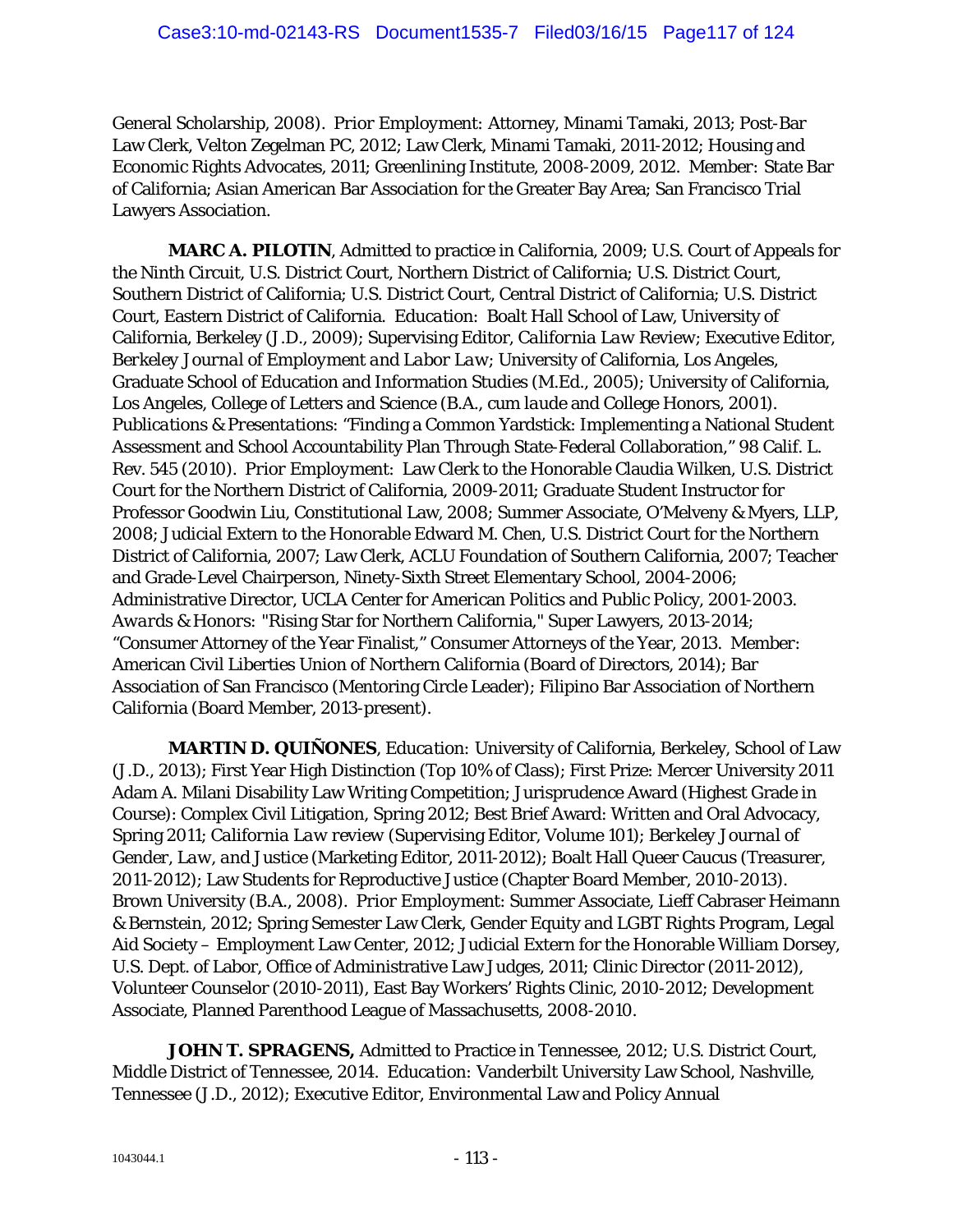Review. Kenyon College (B.A., *magna cum laude*, International Studies, 2004); Phi Beta Kappa. *Prior Employment:* Associate, Bass, Berry & Sims, 2013-14; Law Clerk, United States District Judge Kevin H. Sharp, 2012-13; Legal Intern, Metropolitan Nashville Public Defender's Office, 2011; Summer Associate, Lieff Cabraser Heimann & Bernstein, 2011; Legal Clerk, New Orleans Workers' Center for Racial Justice, 2010; Strategic Advisor, Center for Charter School Excellence, 2010; Communications Director and Legislative Assistant to U.S. Congressman Jim Cooper, 2006-09; Staff Writer, *Nashville Scene*, 2004-06. *Member:* Tennessee Bar Association; Tennessee Association for Justice.

*DARSANA SRINIVASAN*, Admitted to practice in New York, 2008; U.S. Court of Appeals for the Second Circuit, 2010; U.S. Court of Appeals for the Third Circuit, 2014; U.S. District Court, Southern District of New York, 2014; U.S. Supreme Court, New York, 2008. *Education:* Yale Law School (J.D., 2007); Mary A. McCarthy Fellowship in Public Interest Law; Project Manager, *Yale Law Journal*; Submissions Editor, *Yale Journal of Law & Feminism*. Stanford University (B.A., with Honors and with Distinction; 2003), Phi Beta Kappa. *Prior Employment:* Assistant Solicitor General, New York State Office of the Attorney General Appeals & Opinions Bureau, 2009-2013; Assistant Attorney General, New York State Office of the Attorney General Civil Rights Bureau, 2008-2009; Health Law and Reproductive Rights Fellow, National Women's Law Center, 2007-2008.

*JEREMY TROXEL*, Admitted to practice in New York; New Jersey. *Education:*Harvard Law School (J.D., 2012); Harvard Civil Rights-Civil Liberties Law Review, Member; Prison Legal Action Program, Student Attorney; Problem Solving Workshop Case Study: *Early Stages of the Vioxx Injuries and MDL Litigation*. University of Hong Kong (Fall 2011); Visiting Scholar. New York University (B.A., Politics, minors in Writing and History, 2009); Martin Luther King Jr. Social Justice Scholar; Sir Harold Acton Fellow; Catherine Reynolds Social Entrepreneurship Grant. New York University in Ghana (Fall 2007). New York University in Prague (Fall 2006). *Prior Employment:* Associate, Morelli Ratner, P.C. (later known as Morelli Alters Ratner, P.C.), 2012-2013; Summer Associate, Lanier Law Firm, P.C., 2011; Student Attorney, Harvard Law Predatory Lending-Consumer Protection Clinic, 2010; Summer Associate, Beasley, Allen, Crow, Methvin, Protis & Miles, P.C., 2010; Animal Caregiver, Comunidad Inti Wara Yassi, Parque Ambue Ai Animal Refuge, 2009; Tutor & Assistant Teacher, America Reads, 2007; Assistant to Campaign Manager, Mark Green for Attorney General, 2006.

Notice on the Firm's AV Rating: AV is a registered certification mark of Reed Elsevier Properties, Inc., used in accordance with the Martindale-Hubbell certification procedures, standards and policies. Martindale-Hubbell is the facilitator of a peer review process that rates lawyers. Ratings reflect the confidential opinions of members of the Bar and the Judiciary. Martindale-Hubbell Ratings fall into two categories—legal ability and general ethical standards.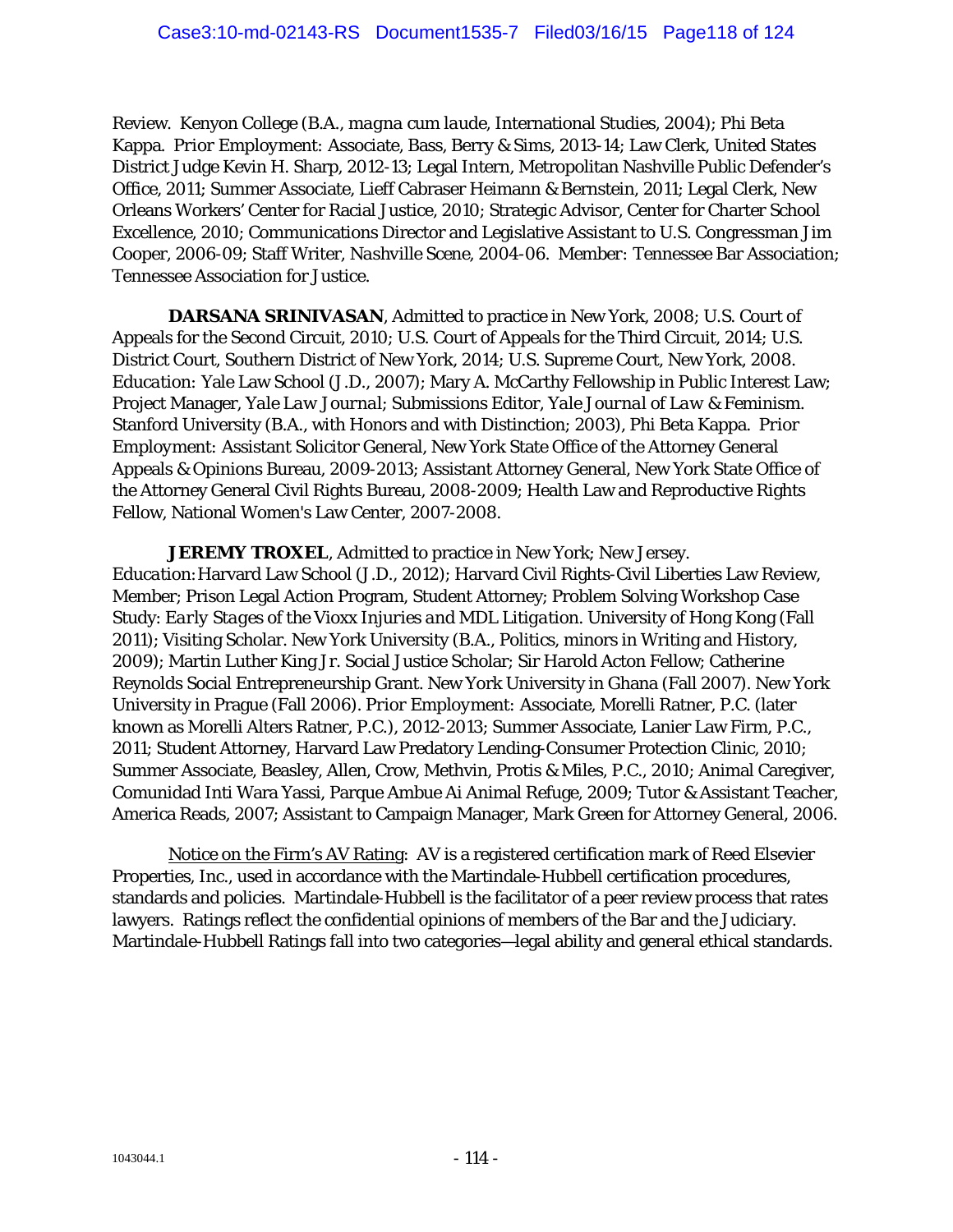Case3:10-md-02143-RS Document1535-7 Filed03/16/15 Page119 of 124

# **EXHIBIT 2**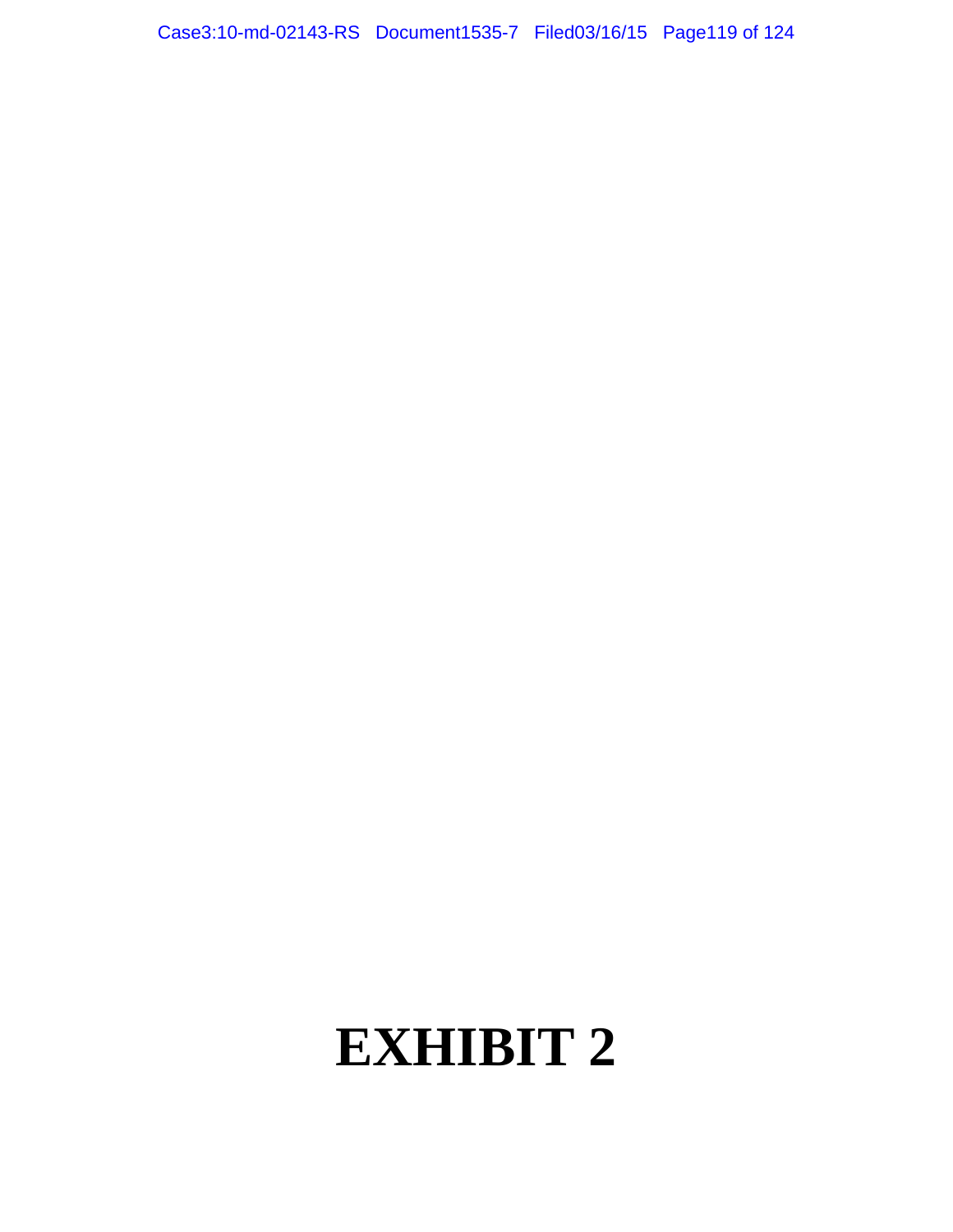## Case3:10-md-02143-RS Document1535-7 Filed03/16/15 Page120 of 124

### **EXHIBIT 2**

*In re Optical Disk Drive Antitrust Litigation*, Case No. 3:10-md-2143-RS **Lieff Cabraser Heimann & Bernstein, LLP**  Reported Hours and Lodestar May 7, 2010 through December 31, 2014

### **TIME REPORT**

| <b>NAME</b>          | <b>TOTAL</b><br><b>HOURS</b> | <b>HOURLY</b><br><b>RATE</b> | <b>LODESTAR</b> |  |  |
|----------------------|------------------------------|------------------------------|-----------------|--|--|
| <b>ATTORNEYS</b>     |                              |                              |                 |  |  |
| Joseph Saveri (P)    | 209.30                       | \$725                        | \$151,742.50    |  |  |
| Joseph Saveri (P)    | 27.10                        | \$750                        | \$20,325.00     |  |  |
| Michele Jackson (P)  | 6.90                         | \$750                        | \$5,175.00      |  |  |
| Eric Fastiff (P)     | 61.20                        | \$600                        | \$36,720.00     |  |  |
| Eric Fastiff (P)     | 5.00                         | \$625                        | \$3,125.00      |  |  |
| Eric Fastiff (P)     | 20.30                        | \$650                        | \$13,195.00     |  |  |
| Eric Fastiff (P)     | 9.00                         | \$675                        | \$6,075.00      |  |  |
| Eric Fastiff (P)     | 2.30                         | \$700                        | \$1,610.00      |  |  |
| Brendan Glackin (P)  | 4.90                         | \$535                        | \$2,621.50      |  |  |
| Brendan Glackin (P)  | 27.60                        | \$560                        | \$15,456.00     |  |  |
| Brendan Glackin (P)  | 22.90                        | \$585                        | \$13,396.50     |  |  |
| Brendan Glackin (P)  | 54.70                        | \$610                        | \$33,367.00     |  |  |
| Brendan Glackin (P)  | 59.60                        | \$650                        | \$38,740.00     |  |  |
| Daniel Seltz         | 0.50                         | \$455                        | \$227.50        |  |  |
| Andrew Kingsdale (A) | 270.00                       | \$370                        | \$99,900.00     |  |  |
| Andrew Kingsdale (A) | 20.50                        | \$415                        | \$8,507.50      |  |  |
| Sarah London (A)     | 77.00                        | \$300                        | \$23,100.00     |  |  |
| Sarah London (A)     | 0.10                         | \$350                        | \$35.00         |  |  |
| Kevin Rayhill (A)    | 380.50                       | \$350                        | \$133,175.00    |  |  |
| Joseph Foderer (A)   | 68.00                        | \$325                        | \$22,100.00     |  |  |
| Marc Pilotin (A)     | 0.20                         | \$375                        | \$75.00         |  |  |
| Marc Pilotin (A)     | 34.40                        | \$395                        | \$13,588.00     |  |  |
| Marc Pilotin (A)     | 61.30                        | \$415                        | \$25,439.50     |  |  |
| Lin Chan $(A)$       | 9.50                         | \$435                        | \$4,132.50      |  |  |
| Lin Chan $(A)$       | 0.70                         | \$465                        | \$325.50        |  |  |
| Melissa Gardner (A)  | 70.80                        | \$350                        | \$24,780.00     |  |  |
| Melissa Gardner (A)  | 0.30                         | \$375                        | \$112.50        |  |  |
|                      |                              |                              |                 |  |  |
| NON-ATTORNEYS        |                              |                              |                 |  |  |
| Richard Anthony (PL) | 0.70                         | \$245                        | \$171.50        |  |  |
| Yuko Hunt (PL)       | 26.80                        | \$235                        | \$6,298.00      |  |  |
| Daniel Liu (PL)      | 115.30                       | \$235                        | \$27,095.50     |  |  |
| Alan Ruiz (PL)       | 37.90                        | \$200                        | \$7,580.00      |  |  |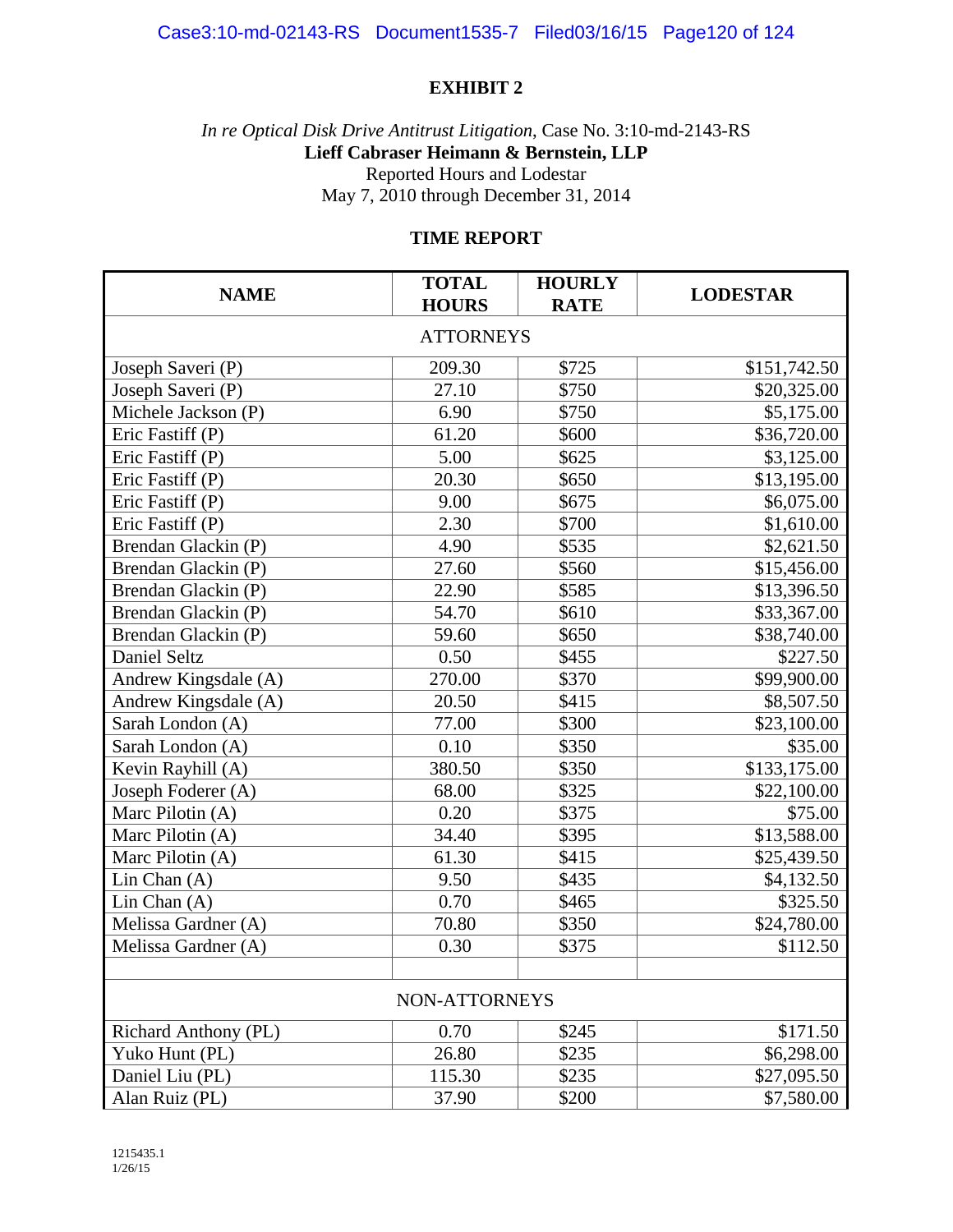| <b>NAME</b>          | <b>TOTAL</b><br><b>HOURS</b> | <b>HOURLY</b><br><b>RATE</b> | <b>LODESTAR</b> |
|----------------------|------------------------------|------------------------------|-----------------|
| Alan Ruiz (PL)       | 1.00                         | \$225                        | \$225.00        |
| Alan Ruiz (PL)       | 0.10                         | \$250                        | \$25.00         |
| Steven Shin (PL)     | 10.60                        | \$225                        | \$2,385.00      |
| Steven Shin (PL)     | 0.30                         | \$250                        | \$75.00         |
| Brian Troxel (PL)    | 82.60                        | \$235                        | \$19411.00      |
| Brian Troxel (PL)    | 20.30                        | \$260                        | \$5,278.00      |
| Brian Troxel (PL)    | 17.90                        | \$285                        | \$5,101.50      |
| Brian Troxel (PL)    | 51.60                        | \$295                        | \$15,222.00     |
| Brian Troxel (PL)    | 25.90                        | \$305                        | \$7,899.50      |
| Lionel Lints (PL)    | 5.30                         | \$240                        | \$1,272.00      |
| Julie Zhu (PL)       | 9.50                         | \$270                        | \$2,565.00      |
| H. Rim (PL)          | 216.00                       | \$260                        | \$56,160.00     |
| H. Rim (PL)          | 1869.60                      | \$260                        | \$486,096.00    |
| H. Rim (PL)          | 370.40                       | \$260                        | \$96,304.00     |
| Terence Desouza (PL) | 4.20                         | \$250                        | \$1,050.00      |
| Terence Desouza (PL) | .50                          | \$285                        | \$427.50        |
| Renee Mukherji (PL)  | 0.70                         | \$210                        | \$147.00        |
| Cyrus Yamat (PL)     | 2.00                         | \$285                        | \$570.00        |
| Anil Nambiar (PL)    | 27.00                        | \$320                        | \$8,640.00      |
| Anthony Grant (PL)   | 3.00                         | \$310                        | \$930.00        |
| Erwin Ocampo (PL)    | 0.40                         | \$320                        | \$128.00        |
| <b>TOTAL:</b>        | 4405.20                      |                              | \$1,448,103.00  |
|                      |                              |                              |                 |

(P) Partner (OC) Of Counsel (A) Associate (PL) Paralegal (LC) Law Clerk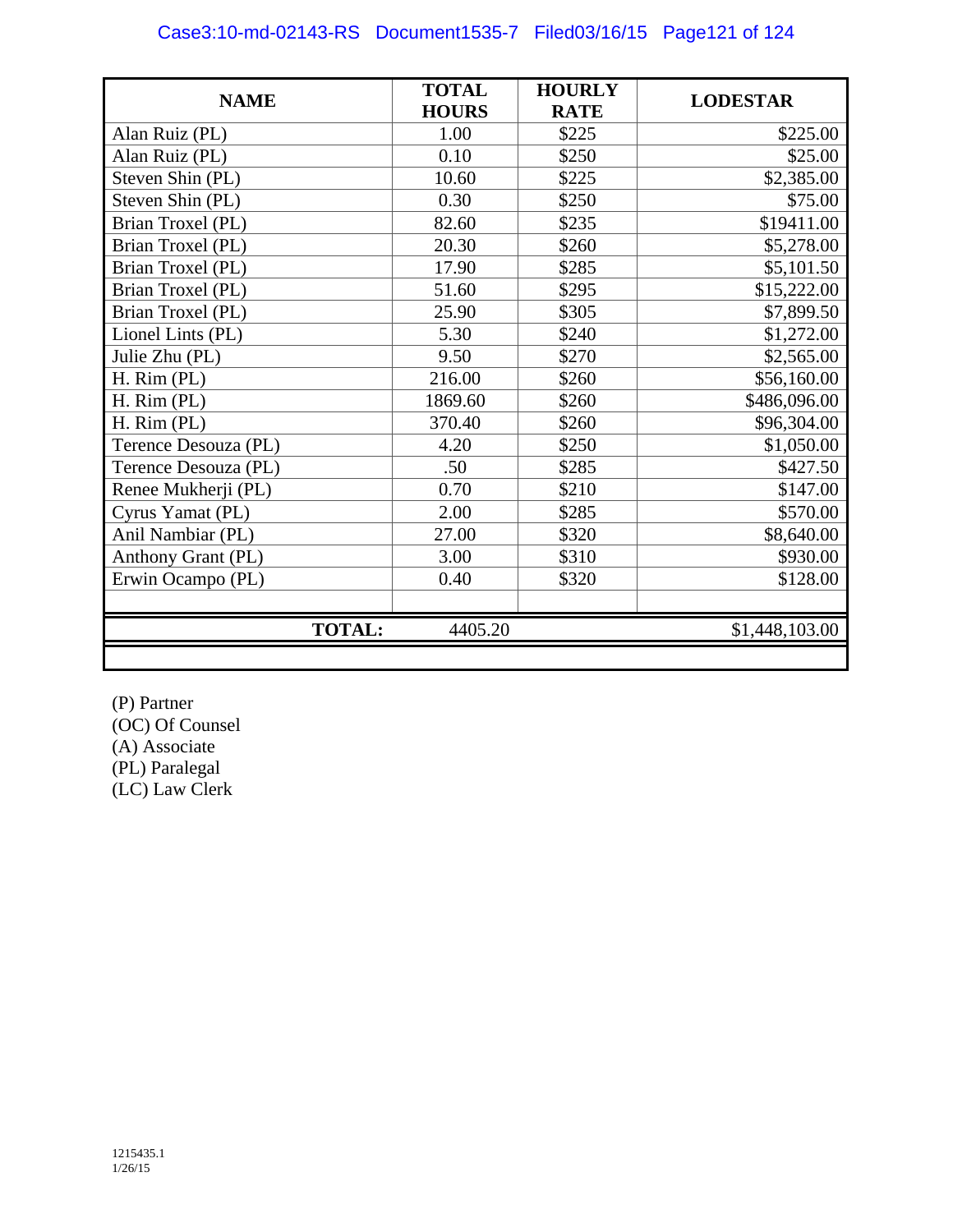Case3:10-md-02143-RS Document1535-7 Filed03/16/15 Page122 of 124

# **EXHIBIT 3**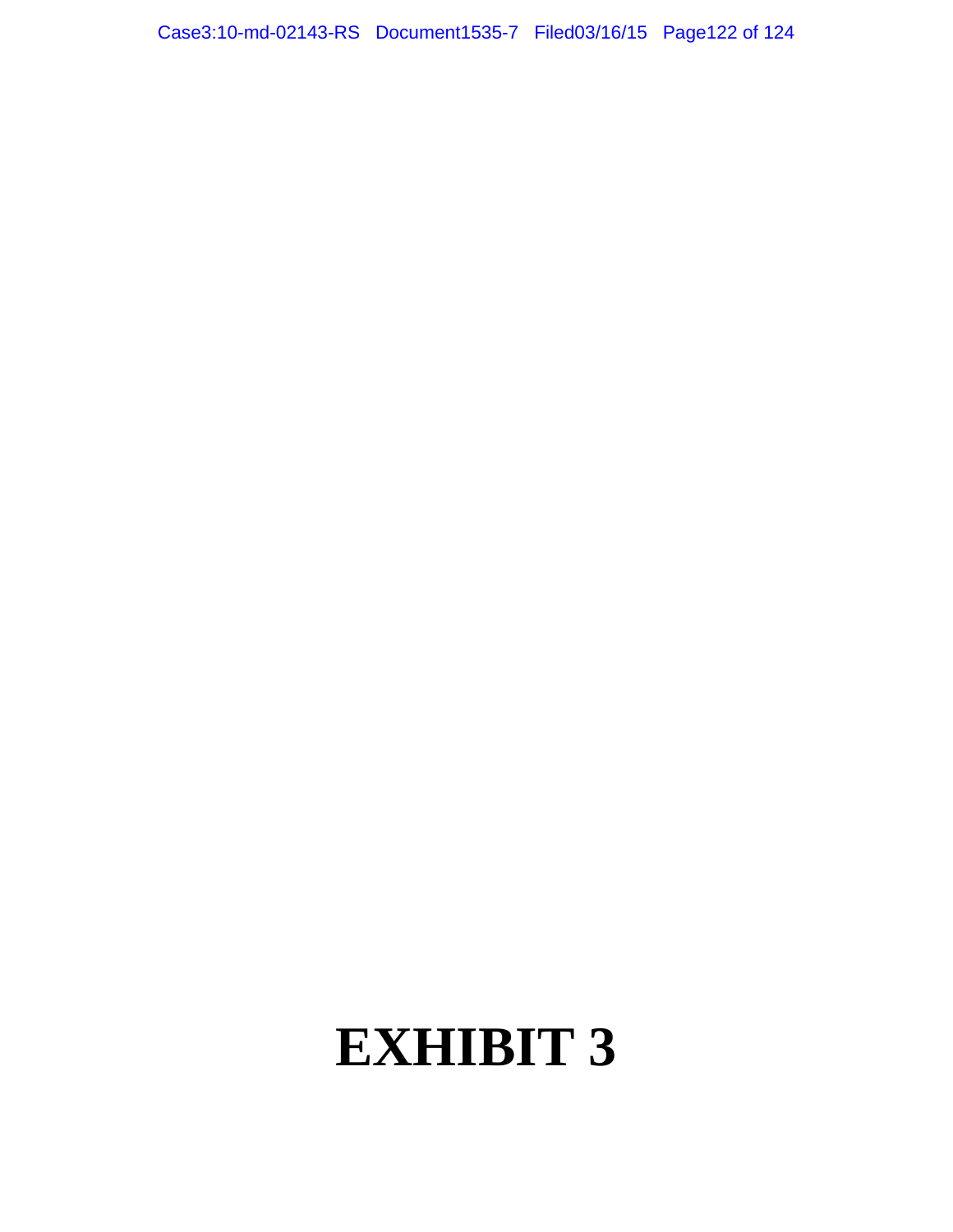### Case3:10-md-02143-RS Document1535-7 Filed03/16/15 Page123 of 124

#### **EXHIBIT 3**

# May 7, 2010 through December 31, 2014 Reported Unreimbursed Expenses Incurred on Behalf of Direct Purchaser Class **LIEFF, CABRASER, HEIMANN & BERNSTEIN, LLP**  *In re Optical Disk Drive Antitrust Litigation* , Case No. 3:10-md-2143-RS

### **EXPENSE REPORT**

| <b>CATEGORY</b>                         | <b>AMOUNT INCURRED</b> |
|-----------------------------------------|------------------------|
| Court Fees (filing, etc.)               |                        |
| Experts/Consultants                     | 22,021.25              |
| <b>Federal Express</b>                  | 90.57                  |
| Transcripts (Hearing, Deposition, etc.) | 1,535.90               |
| <b>Computer Research</b>                | 28,490.15              |
| <b>Messenger Delivery</b>               | 894.00                 |
| Photocopies - In House                  | 9,801.00               |
| Photocopies - Outside                   |                        |
| Postage                                 | 5.94                   |
| <b>Service of Process</b>               | 1,980.65               |
| Telephone/Telecopier                    | 540.73                 |
| Travel (Airfare, Ground Travel, Meals,  |                        |
| Lodging, etc.)                          | 1,259.17               |
|                                         |                        |
| <b>TOTAL:</b>                           | \$<br>66,619.36        |